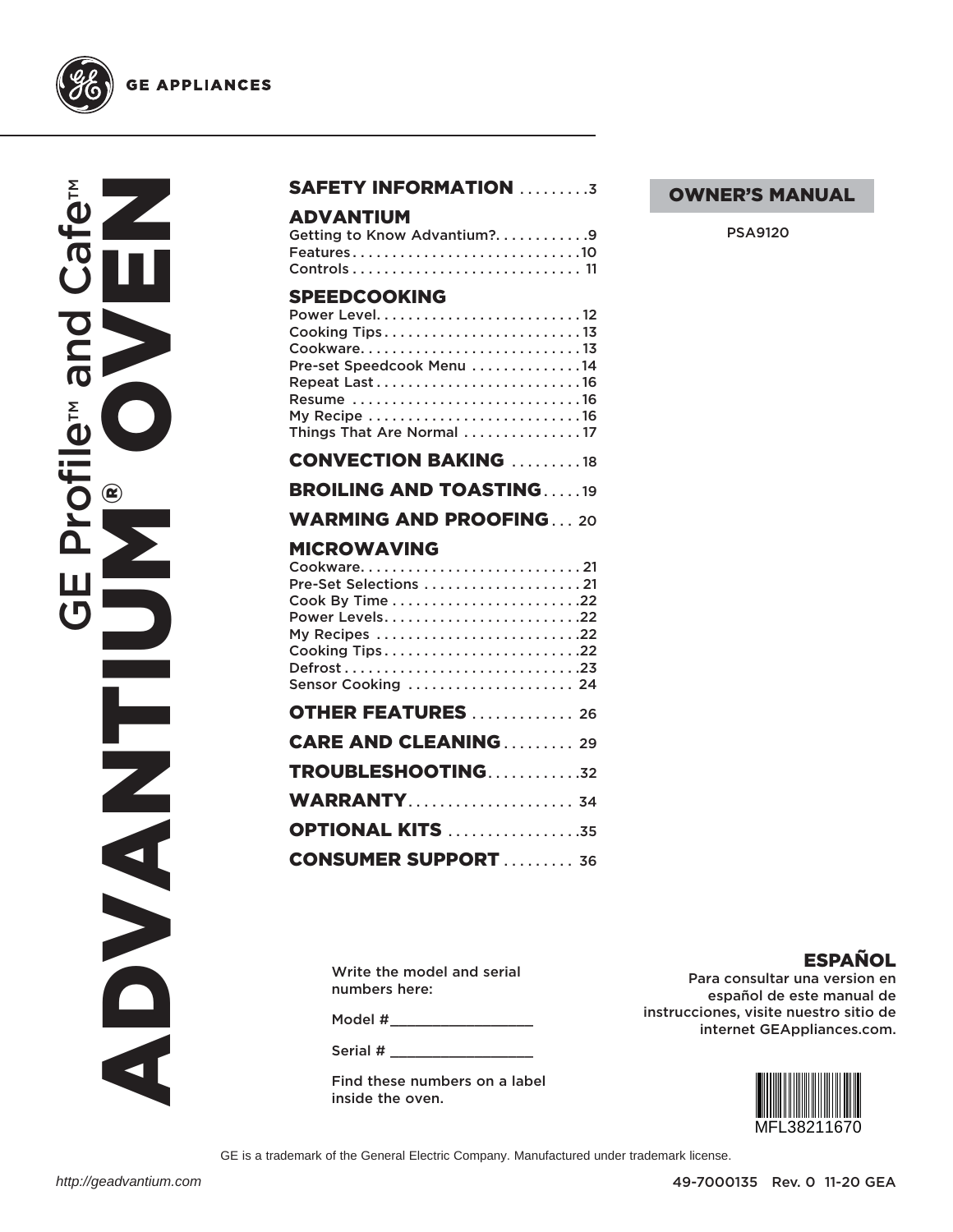## **THANK YOU FOR MAKING GE APPLIANCES A PART OF YOUR HOME.**

Whether you grew up with GE Appliances, or this is your first, we're happy to have you in the family.

We take pride in the craftsmanship, innovation and design that goes into every GE Appliances product, and we think you will too. Among other things, registration of your appliance ensures that we can deliver important product information and warranty details when you need them.

Register your GE appliance now online. Helpful websites and phone numbers are available in the Consumer Support section of this Owner's Manual. You may also mail in the pre-printed registration card included in the packing material.

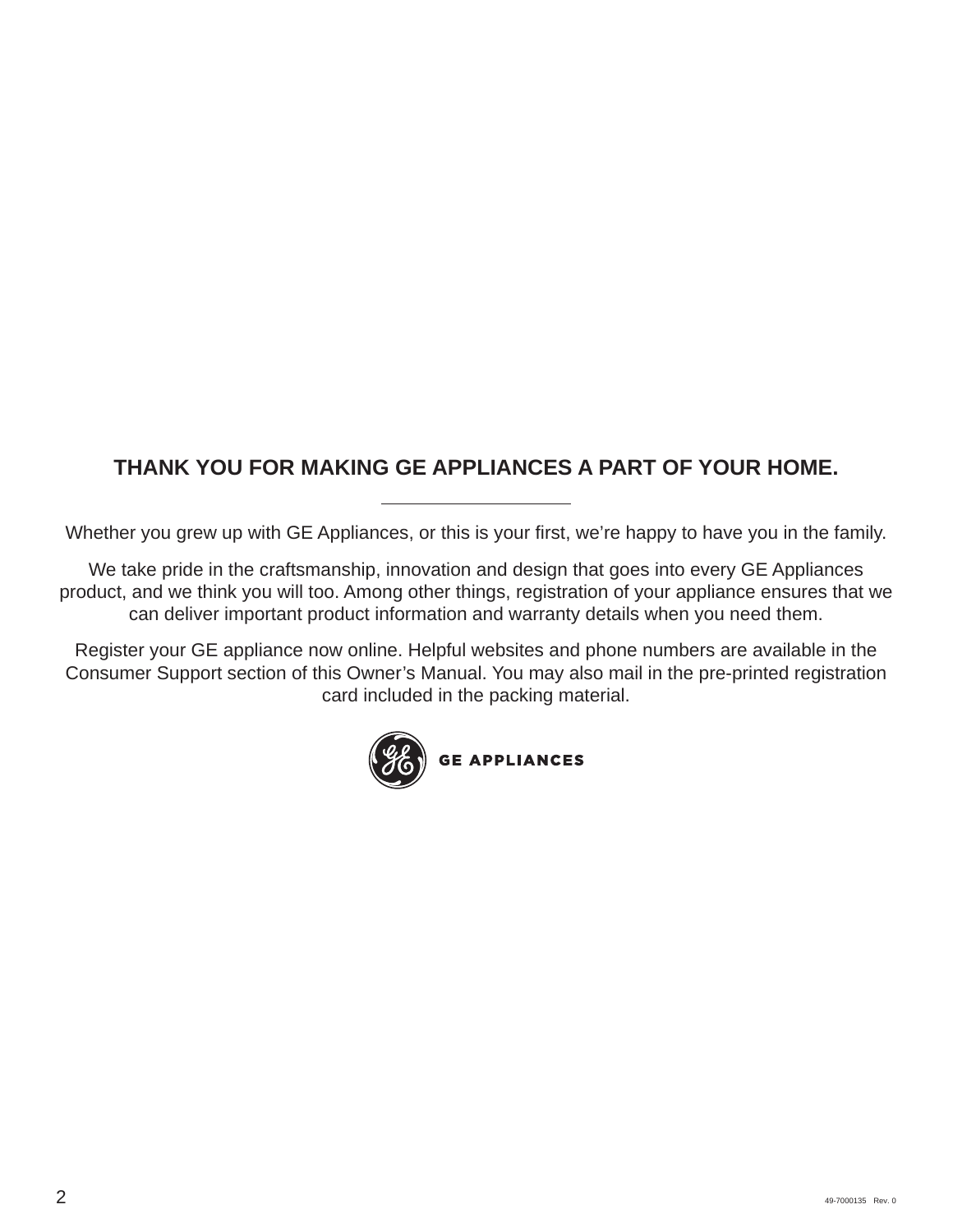#### **WARNING To reduce the risk of burns, electric shock, fire, injury to persons, or exposure to excessive microwave energy:**

When using electrical appliances, basic safety precautions should be followed, including the following:

- Read all instructions before using this appliance.
- $\blacksquare$  Read and follow the specific precautions in the PRECAUTIONS TO AVOID POSSIBLE EXPOSURE TO EXCESSIVE MICROWAVE ENERGY section on page 7.
- $\blacksquare$  Use this appliance only for its intended use as described in this manual. Do not use corrosive chemicals or vapors in this appliance. This oven is specifically designed to heat, dry or cook food, and is not intended for laboratory or industrial use.
- $\blacksquare$  This appliance must only be serviced by qualified service personnel. Contact nearest authorized service facility for examination, repair or adjustment.

#### **INSTALLATION**

- $\blacksquare$  Install or locate this appliance only in accordance with the provided installation instructions.
- $\blacksquare$  This appliance must be grounded. Connect only to properly grounded outlet. See "GROUNDING INSTRUCTIONS" found on page 7.
- This microwave oven is UL listed for installation over both gas (less than 60,000BTU) and electric ranges.
- $\blacksquare$  This over-the-range oven is designed for use over ranges no wider than 36." It may be installed over both gas and electric cooking equipment.
- Do not operate this appliance if it has a damaged power cord or plug, if it is not working properly, or if it has been damaged or dropped.
- $\blacksquare$  Keep cord away from heated surfaces.
- $\blacksquare$  Do not let cord hang over the edge of the table or counter
- Do not immerse cord or plug in water.
- $\blacksquare$  Do not cover or block any openings on the appliance.
- Do not store this appliance outdoors. Do not use this product near water—for example, in a wet basement, near a swimming pool, near a sink or in similar locations.
- Do not mount this appliance over a sink.

#### **TO REDUCE THE RISK OF FIRE IN THE CAVITY:**

- Do not overcook food. Carefully attend appliance when paper, plastic or other combustible materials are placed inside the oven to facilitate cooking.
- Remove wire twist-ties and metal handles from paper or plastic containers before placing them in the oven.
- **If materials inside the oven ignite, keep the oven** door closed, turn the oven off and disconnect the power cord or shut off power at the fuse or circuit breaker panel.
- Do not store any materials in this oven when not in use. Do not leave paper products, cooking utensils or food in the cavity when not in use. All racks should be removed from oven when not in use.
- Do not operate the microwave feature without food in the oven.
- Do not use the Sensor Features twice in succession on the same food portion. If food is undercooked after the first countdown, use COOK BY TIME for additional cooking time.
- $\blacksquare$  The wire oven rack should not be used for speedcook or microwave cooking to prevent arcing

#### **TO REDUCE THE RISK OF BURNS:**

- Be careful when opening containers of hot food. Use pot holders and direct steam away from face and hands.
- Vent, pierce, or slit containers, pouches, or plastic bags to prevent build-up of pressure.
- $\blacksquare$  Be careful when touching the turntable, door, racks, or walls of the oven which may become hot during use.
- Liquids and certain foods heated in the microwave oven can present a risk of burn when removing them from the microwave. The potential for a burn is greater in young children, who should not be allowed to remove hot items from the microwave.

## 49-7000135 Rev. 0 3 **READ AND SAVE THESE INSTRUCTIONS**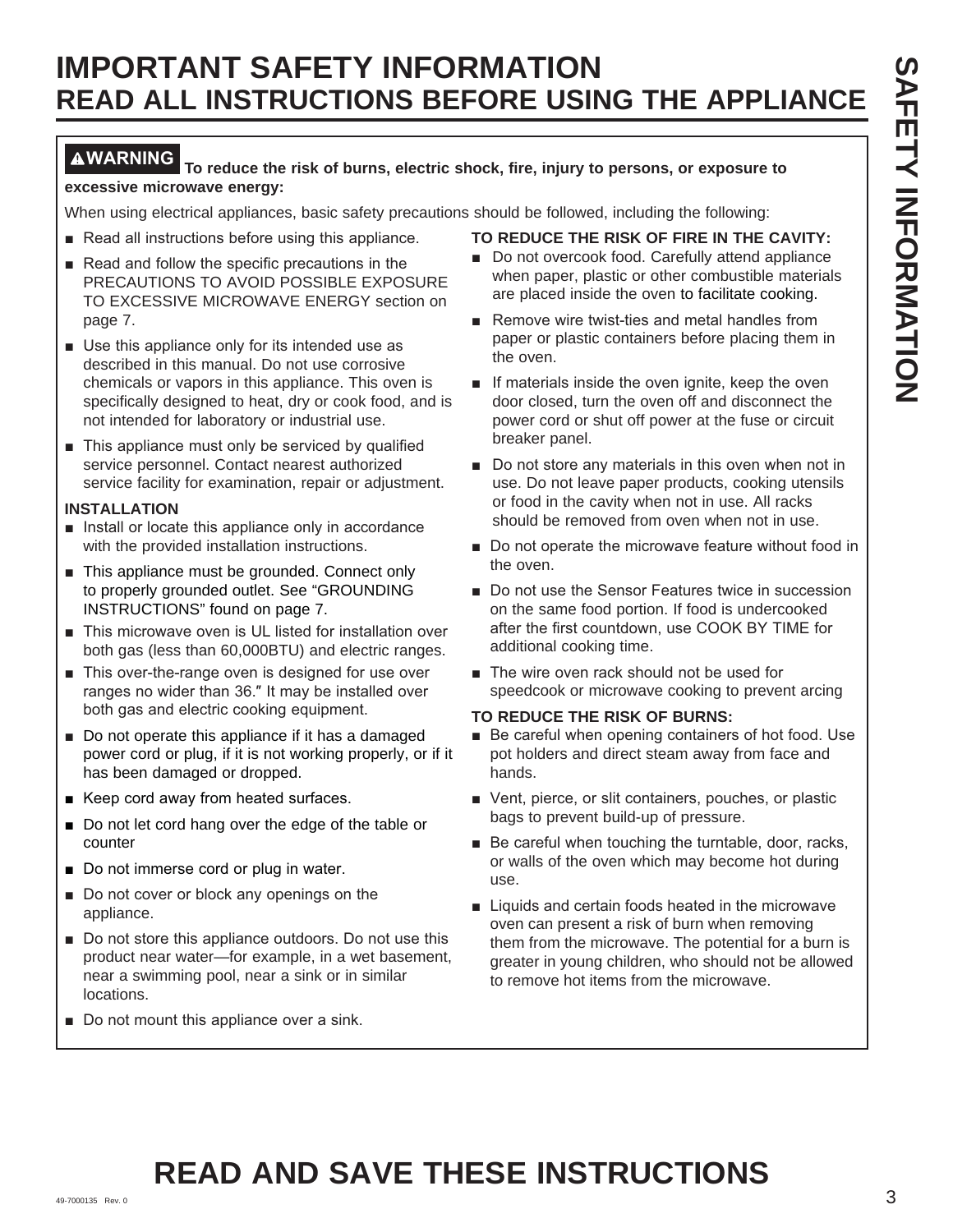#### **WARNING Continued**

#### **OPERATING**

- $\blacksquare$  As with any appliance, close supervision is necessary when used by children.
- $\blacksquare$  Do not operate the oven without the turntable in place. The turntable must be unrestricted so it can turn.
- Do not store anything directly on top of the microwave oven surface when the microwave oven is in operation.
- Oversized foods or oversized metal utensils should not be inserted in a microwave/convection oven as they may create a fire or risk of electric shock.
- $\blacksquare$  Do not use paper products in oven when appliance is operating in any cooking mode except microwave.
- Some products such as whole eggs and sealed containers—for example, closed jars—are able to explode and should not be heated in this oven.
- Do not overcook potatoes. They could dehydrate and catch fire, causing damage to your oven.
- $\blacksquare$  Do not cover racks or any other part of the oven with meal foi. This will cause overheating of the oven.
- Cook meat and poultry thoroughlymeat to at least an INTERNAL temperature of 160°F, and poultry to at least an INTERNAL temperature of 180°F. Cooking to these temperatures usually protects against foodborne illness.
- $\blacksquare$  This oven is not approved or tested for marine use.

#### **CLEANING**

- Keep the oven free from grease buildup.
- Do not clean with metal scouring pads. Pieces can burn off the pad and touch electrical parts involving a risk of electric shock.
- When cleaning surfaces of door and oven that comes together on closing the door, use only mild, nonabrasive soaps, or detergents applied with a clean sponge or soft cloth. Rinse well.

#### **SUPER HEATED WATER**

- **EXAMPLE SAFETY INFORMATION SECOND INTERNATION CONSUMER APPLIANCE<br>
CONSUMER SAFETY INFORMATION SECOND INTERNATION CONSUMER AND CONSUMER AND CONSUMER AND CONSUMER AND CONSUMER AND CONSUMER AND CONSUMER AND CONSUMER AND CONS** ■ Liquids, such as water, coffee, or tea, are able to be overheated beyond the boiling point without appearing to be boiling. Visible bubbling or boiling when the container is removed from the microwave oven is not always present. THIS COULD RESULT IN VERY HOT LIQUIDS SUDDENLY BOILING OVER WHEN THE CONTAINER IS DISTURBED OR A SPOON OR OTHER UTENSIL IS INSERTED INTO THE LIQUID.
	- $\blacksquare$  To reduce the risk of injury to persons:
		- Do not overheat the liquid.
		- Stir the liquid both before and halfway through heating it.
		- Do not use straight-sided containers with narrow necks.
		- After heating, allow the container to stand in the microwave oven for a short time before removing the container.
		- Use extreme care when inserting a spoon or other utensil into the container.

#### **WARNING Arcing can occur during both speedcooking and microwave cooking. If you see arcing, press the CANCEL/OFF pad and correct the problem.**

Arcing is the microwave term for sparks in the oven. Arcing is caused by:

- $\blacksquare$  Metal or foil touching the side of the oven.
- Foil not molded to food (upturned edges act like antennas).
- $\blacksquare$  Use foil only as recommended in this manual.
- Metal cookware used during either speedcook or microwave cooking (except for the pans provided with the oven).
- $\blacksquare$  Metal, such as twist-ties, poultry pins, or gold-rimmed dishes, in the oven.
- Recycled paper towels containing small metal pieces being used in the oven.

# **READ AND SAVE THESE INSTRUCTIONS**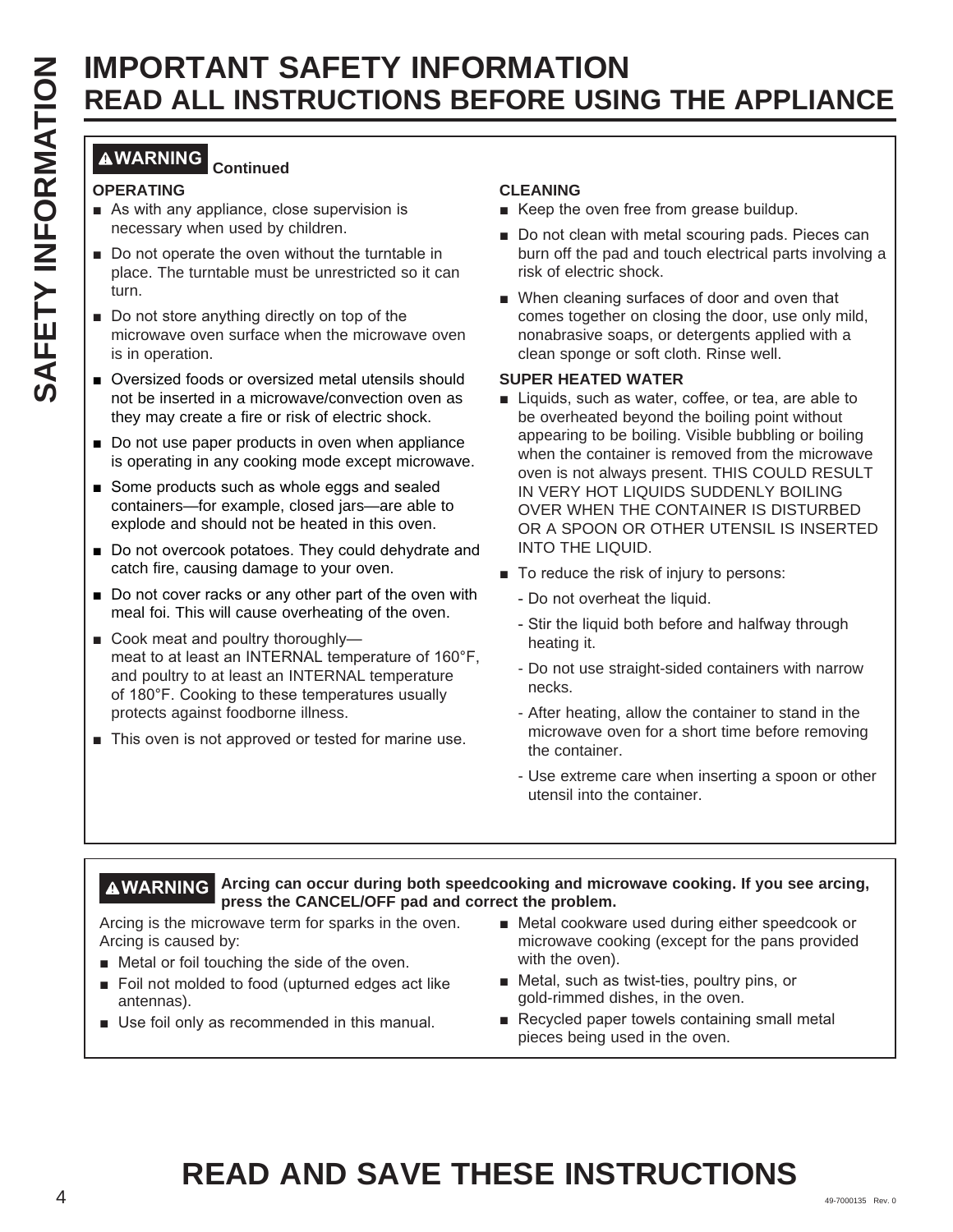## **WARNING SPEEDCOOK OVEN-SAFE COOKWARE**

- **F** The oven and door will get very hot when **speedcooking.**
- **EXCOOKWARE WIll become hot** because of heat transferred from the heated food. Oven mitts will be needed to handle the cookware.
- Do not use coverings, containers or cooking/ roasting bags made of foil, plastic, wax or paper when speedcooking.
- Do not cover the turntable, wire oven rack, trays or any part of the oven with metal foil. This will cause arcing in the oven.
- $\blacksquare$  Use the non-stick metal tray in the same way you would use a shallow baking pan or baking tray.
- $\blacksquare$  Place food directly on the trays when cooking unless prompted by the oven to do otherwise.
- Do not use the wire oven rack for speedcooking.
- Any oven-safe dish can be used in your oven. Recipes in the Advantium Cookbook were tested in Pyrex® glass cookware and Corningware® ceramic casseroles. Cook times and results may vary when using other types of oven-safe dishes. Place them directly on the trays.
- Use of the clear glass tray when speedcooking will result in inferior cooking performance.





The **turntable** must always be in place when using the oven.

Put food directly on the **nonstick metal tray** to speedcook.

## **WARNING OVEN-SAFE COOKWARE FOR BAKING, BROILING, WARMING, PROOFING & TOASTING**

- $\blacksquare$  The oven and door will get very hot when **baking, broiling, warming, proofing or toasting.**
- **E** Cookware will become hot. Oven mitts will be needed to handle the cookware.
- Do not cover dishes or use plastic containers, plastic cooking/roasting bags, plastic wrap, wax paper or paper when broiling or toasting.
- $\blacksquare$  Use the non-stick metal tray in the same way you would use a shallow baking pan or baking tray.
- **B** Use the aluminum baking sheet on the wire oven rack, and place them on the non-stick metal tray when baking on two levels, broiling or toasting foods.
- $\blacksquare$  Place food directly on the trays when cooking unless prompted by the oven to do otherwise.
- Any oven-safe dish can be used in your oven. Recipes in the Advantium Cookbook were tested in Pyrex® glass cookware and Corningware® ceramic casseroles. Cook times and results may vary when using other types of oven-safe dishes. Place them directly on the trays.
- Use of the clear glass tray when baking, broiling, warming, proofing or toasting will result in inferior cooking performance.





The **turntable** must always be in place when using the oven.

Put food directly on the **nonstick metal tray** to bake on one level.



Put food directly on the wire rack or in the appropriate dish and place on rack when baking or warming multipe levels.

#### 49-7000135 Rev. 0  $5$ **READ AND SAVE THESE INSTRUCTIONS**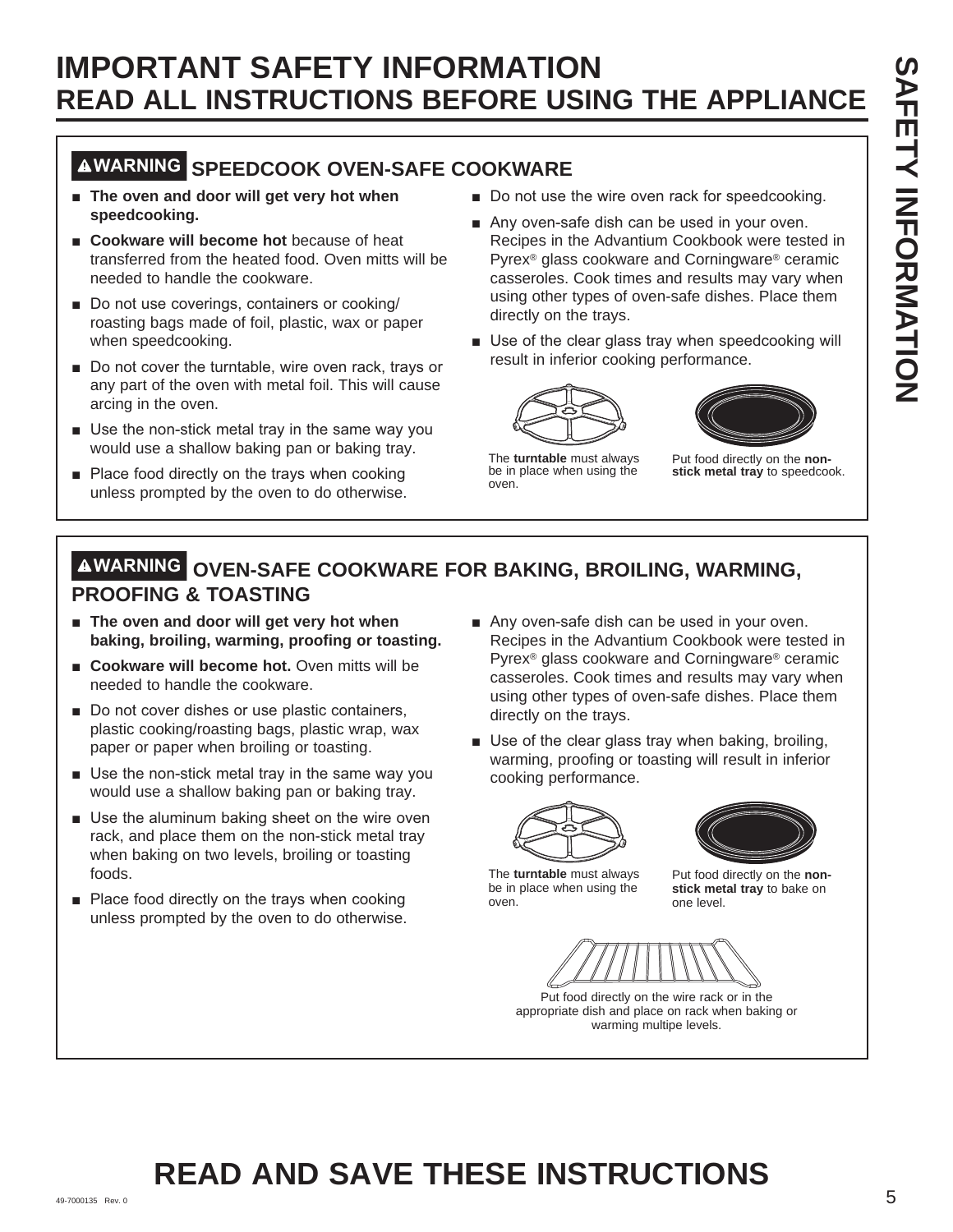## **WARNING MICROWAVE-SAFE COOKWARE**

Make sure to use suitable cookware during microwave cooking. Most glass casseroles, cooking dishes, measuring cups, custard cups, pottery or china dinnerware which does not have metallic trim or glaze with a metallic sheen can be used. Some cookware is labeled "suitable for microwaving."

- Place food or microwavable container directly on the clear glass tray to cook your food.
- $\blacksquare$  Use of the non-stick metal tray during microwave cooking will result in inferior cooking performance.
- $\blacksquare$  Cookware may become hot because of heat transferred from the heated food. Oven mitts may be needed to handle the cookware.
- Do not use recycled paper products. Recycled paper towels, napkins and waxed paper may contain metal flecks which could cause arcing or ignite. Paper products containing nylon or nylon filaments should be avoided, as they may also ignite.
- $\blacksquare$  Use foil only as directed in this manual. When using foil in the oven, keep the foil at least 1" away from the sides of the oven.
- $\blacksquare$  If you use a meat thermometer while cooking, make sure it is safe for use in microwave ovens.
- Some foam trays (like those that meat is packaged on) have a thin strip of metal embedded in the bottom. When microwaved, the metal can burn the floor of the oven or ignite a paper towel.
- $\blacksquare$  Paper towels, waxed paper and plastic wrap can be used to cover dishes in order to retain moisture and prevent spattering. Be sure to vent plastic wrap so steam can escape.
- Not all plastic wrap is suitable for use in microwave ovens. Check the package for proper use.
- "Boilable" cooking pouches and tightly closed plastic bags should be slit, pierced or vented as directed by package. If they are not, plastic could burst during or immediately after cooking, possibly resulting in injury. Also, plastic storage containers should be at least partially uncovered because they form a tight seal. When cooking with containers tightly covered with plastic wrap, remove covering carefully and direct steam away from hands and face.
- Plastic cookware—Plastic cookware designed for microwave cooking is very useful, but should be used carefully. Even microwave-safe plastic may not be as tolerant of overcooking conditions as are glass or ceramic materials and may soften or char if subjected to short periods of overcooking. In longer exposures to overcooking, the food and cookware could ignite.
- Do not use the wire oven rack for microwaving.

Follow these guidelines:

- 1. Use microwave-safe plastics only and use them in strict compliance with the cookware manufacturer's recommendations.
- 2. Do not microwave empty containers.
- 3. Do not permit children to use plastic cookware without complete supervision.



The **turntable** must always be in place when using the oven.



The **clear glass tray**  should always be in place when **microwaving**.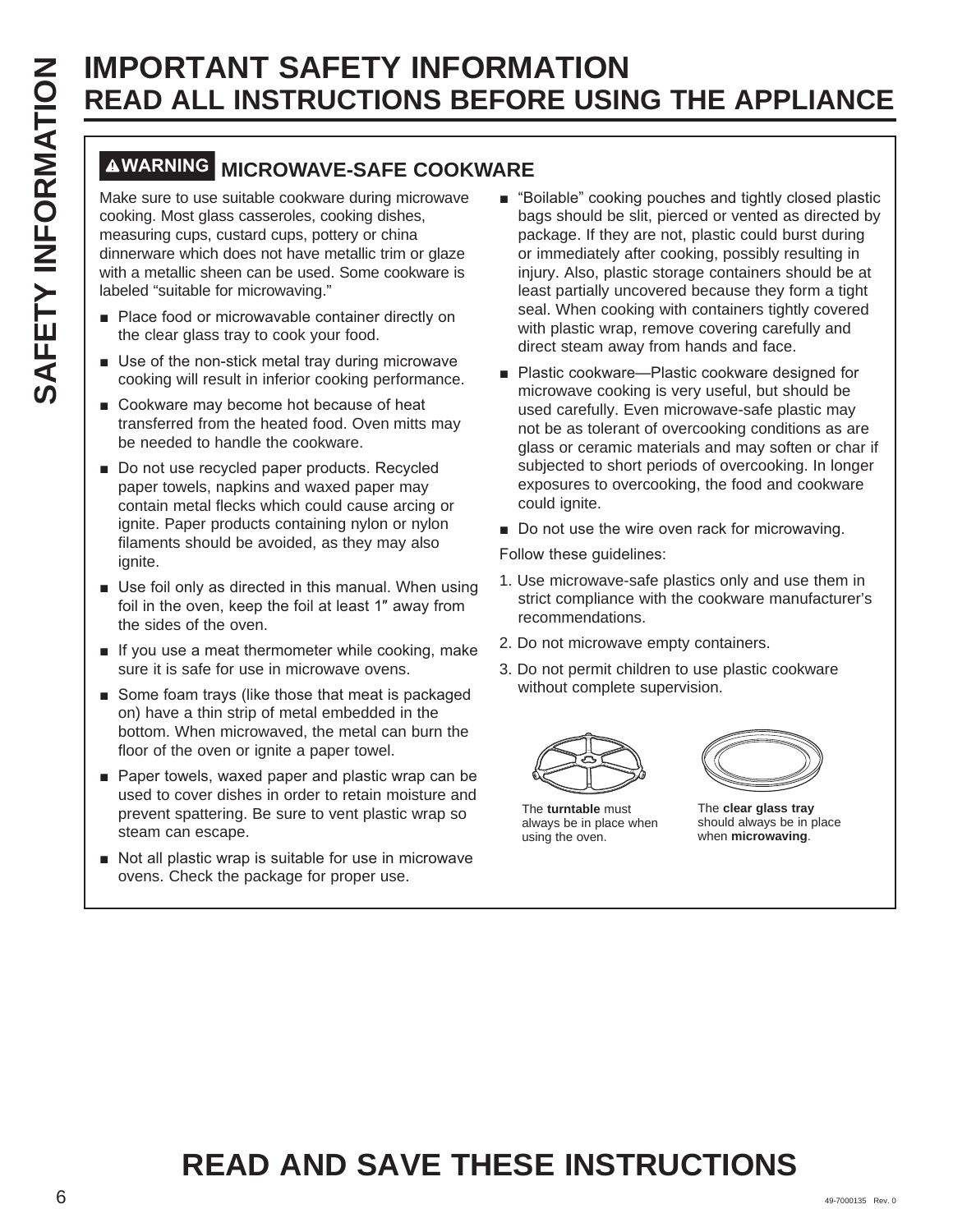## **PRECAUTIONS TO AVOID POSSIBLE EXPOSURE TO EXCESSIVE MICROWAVE ENERGY**

- **(a) Do Not Attempt** to operate this oven with the door open since open-door operation can result in harmful exposure to microwave energy. It is important not to defeat or tamper with the safety interlocks.
- **(b) Do Not Place** any object between the oven front face and the door or allow soil or cleaner residue to accumulate on sealing surfaces.
- **(c) Do Not Operate** the oven if it is damaged. It is particularly important that the oven door close properly and that there is no damage to the:
	- (1) door (bent),
	- (2) hinges and latches (broken or loosened),
	- (3) door seals and sealing surfaces.
- **(d) The Oven Should Not** be adjusted or repaired by anyone except properly qualified service personnel.

# **GROUNDING INSTRUCTIONS**

## **WARNING Improper use of the grounding plug can result in a risk of electric shock.**



This appliance must be grounded. In the event of an electrical short circuit, grounding reduces the risk of electric shock by providing an escape wire for the electric current.

This appliance is equipped with a power cord having a grounding wire with a grounding plug. The plug must be plugged into an outlet that is properly installed and grounded.

Consult a qualified electrician or service technician if the GROUNDING INSTRUCTIONS are not completely understood, or if doubt exists as to whether the appliance is properly grounded.

If the outlet is a standard 2-prong wall outlet, it is your personal responsibility and obligation to have it replaced with a properly grounded 3-prong wall outlet.

Do not under any circumstances cut or remove the third (ground) prong from the power cord.

Do not use an extension cord. If the power cord is too short, have a qualified electrician or service technician install an outlet near the appliance.

For best operation, plug this appliance into its own electrical outlet to prevent flickering of lights, blowing of fuse or tripping of circuit breaker.

## **READ AND SAVE THESE INSTRUCTIONS**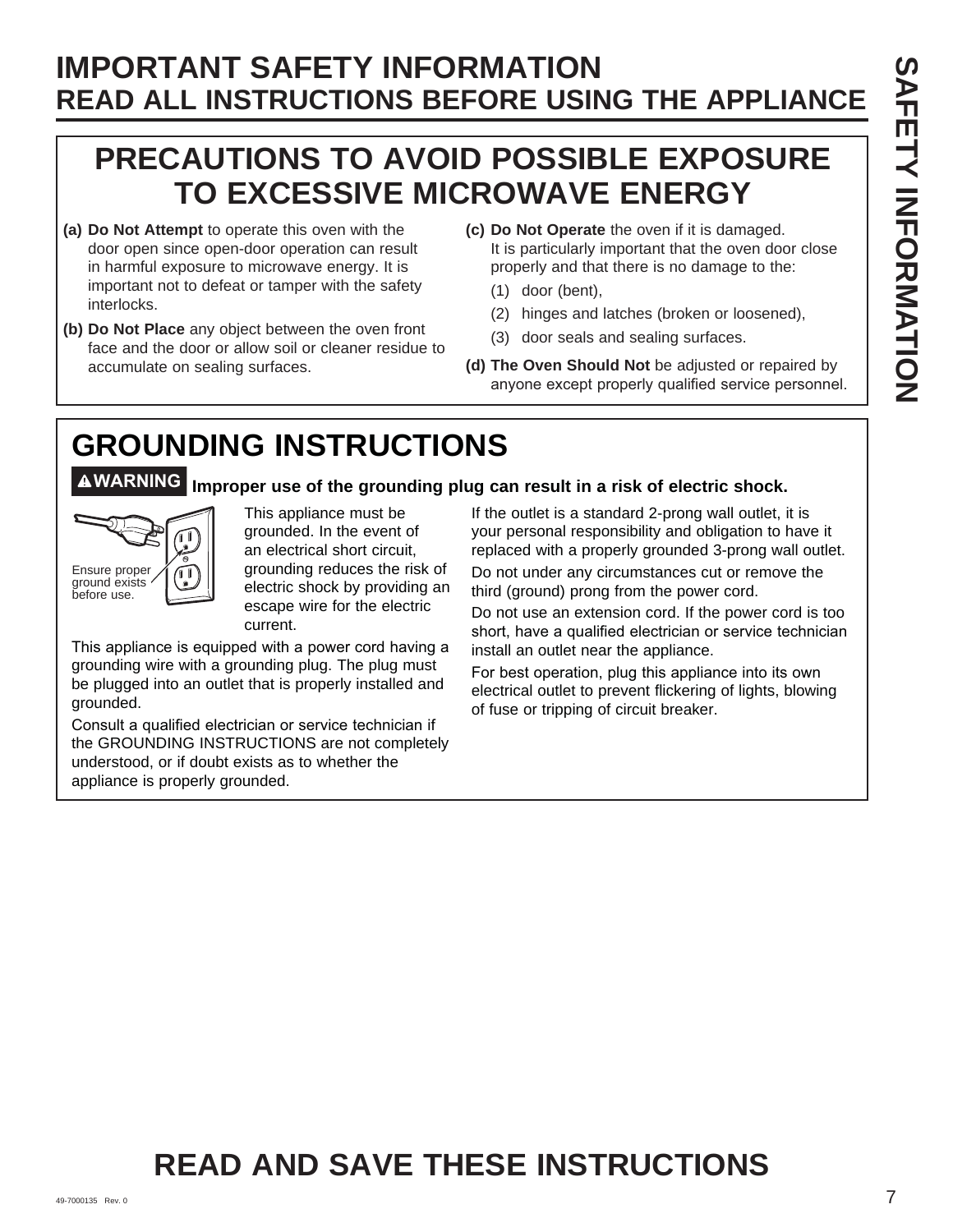#### **THE VENT FAN**

The fan will operate automatically under certain conditions (see Vent Fan section). Take care to prevent the starting and spreading of accidental cooking fires while the vent fan is in use.

- Clean the underside of the Advantium often. Do not allow grease to build up on the Advantium or the fan filters.
- $\blacksquare$  In the event of a grease fire on the surface units below the Advantium, smother a flaming pan on the surface unit by covering the pan completely with a lid, a cookie sheet or a flat tray.
- $\blacksquare$  Use care when cleaning the vent fan filters. Corrosive cleaning agents, such as lye-based oven cleaners, may damage the filters.
- When preparing flaming foods under the Advantium, turn the fan on.
- Never leave surface units beneath your Advantium unattended at high heat settings. Boilovers cause smoking and greasy spillovers that may ignite and spread if the Advantium vent fan is operating. To minimize automatic fan operation, use adequate sized cookware and use high heat on surface units only when necessary.

#### **NOTICE: PACEMAKERS**

Most pacemakers are shielded from interference from electronic products, including microwaves. However, patients with pacemakers may wish to consult their physicians if they have concerns.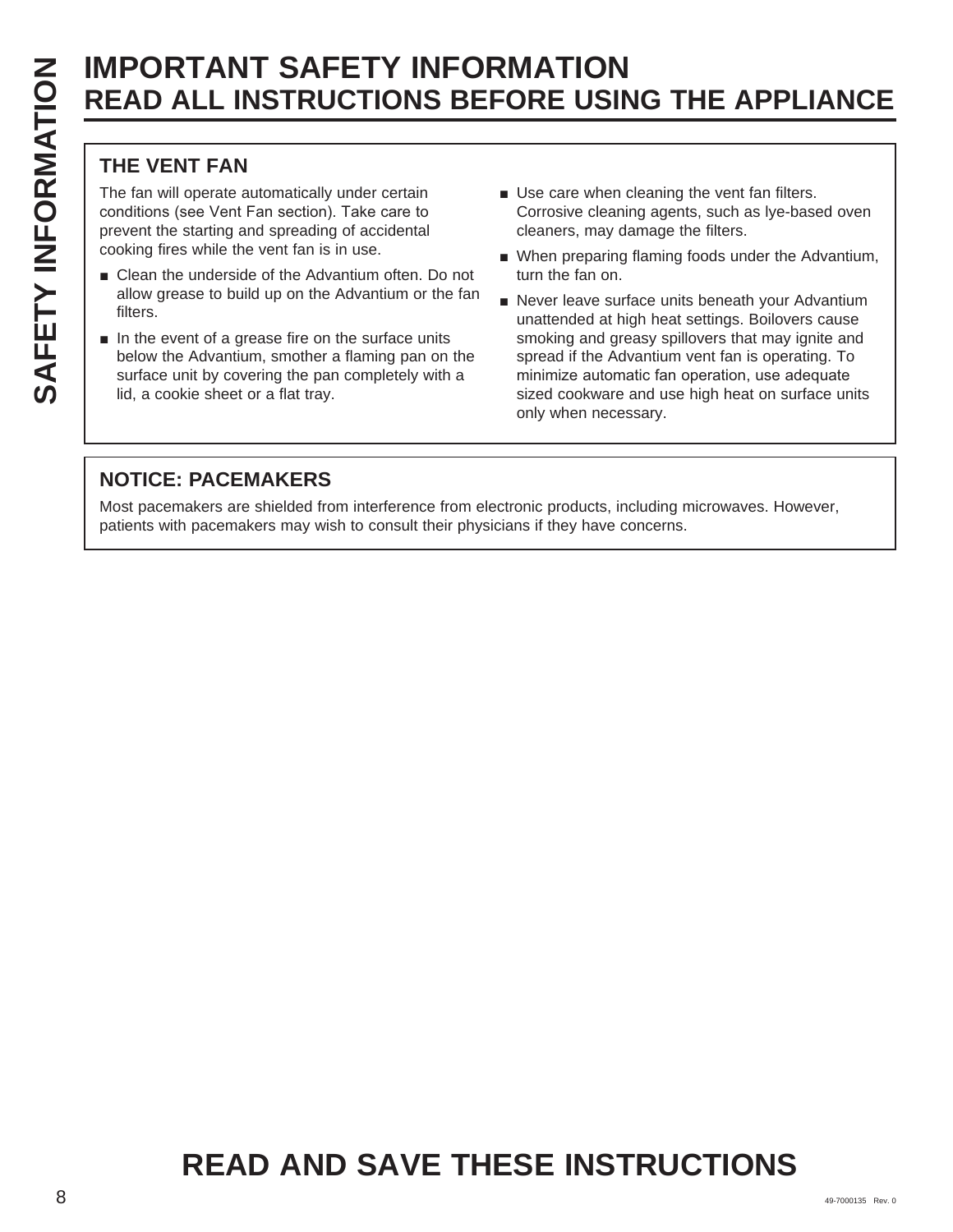#### **What is Advantium?**

The new Advantium oven uses breakthrough Speedcook technology to harness the power of light. The Advantium oven cooks the outside of foods much like conventional radiant heat, while also penetrating the surface so the inside cooks simultaneously.

While halogen light is the primary source of power, a ceramic heater assists in the cooking, with a "microwave boost" added in some cooking algorithms. Food cooks evenly and fast, retaining its natural moisture.

The Advantium oven is capable of speedcooking, convection baking, broiling, toasting, warming, proofing and microwaving. The Speedcook feature is the biggest benefit of the Advantium oven.

No preheating is required to speedcook. Place the food in the oven and start cooking immediately. Time is saved because there is no preheat and because speedcook cooks faster.



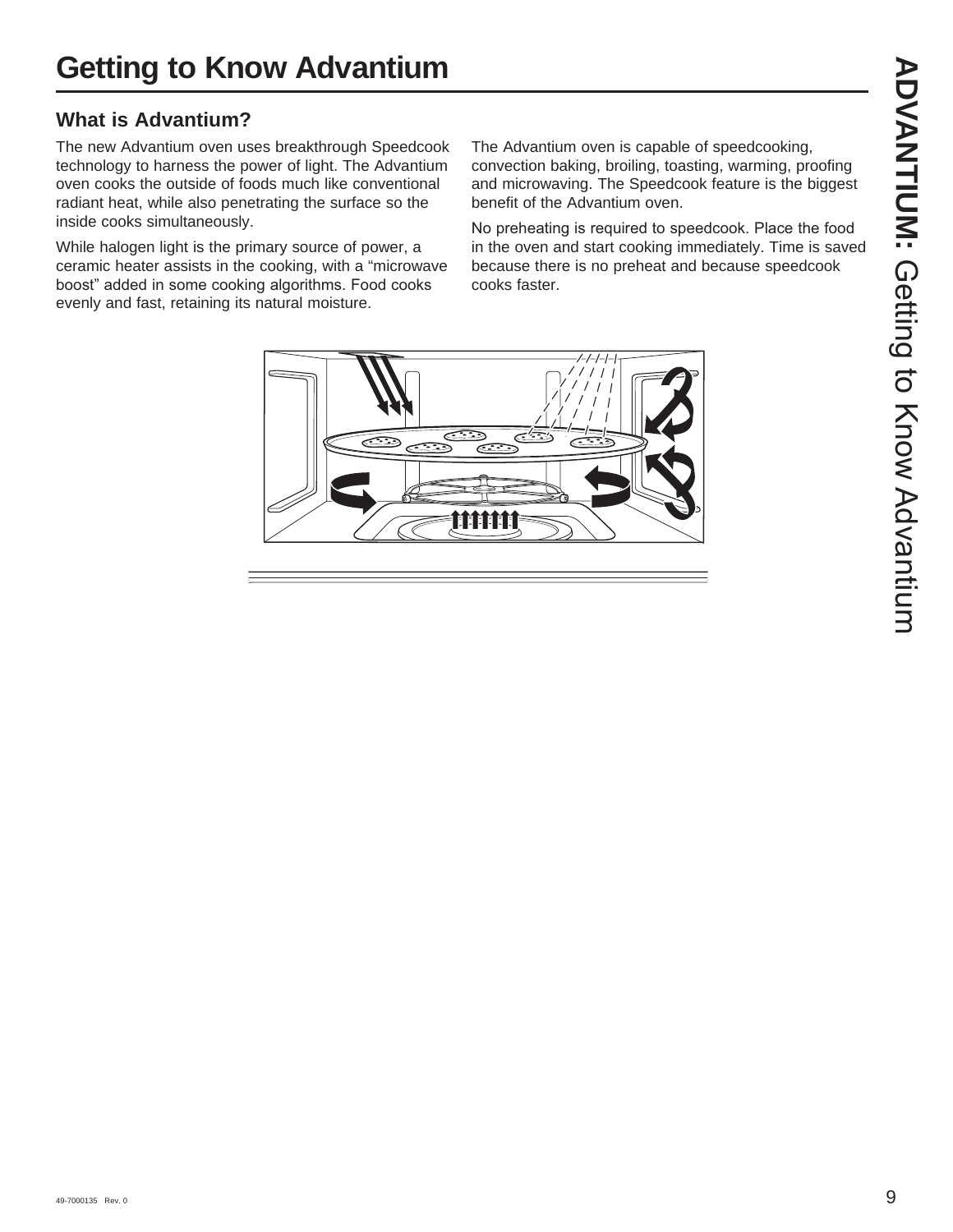# **Features**

Throughout this manual, features and appearance may vary from your model.



#### **1. Turntable**

The turntable must always be in place, on the oven floor, for all cooking. Be sure the turntable is seated securely over the spindle in the center of the oven.

#### **2. Metal Tray**

Put food directly on the metal tray and place on the turntable when using the speedcook, broil, and toast.

#### **3. Wire Oven Rack**

Put food directly on a metal tray or in an oven-safe dish on the wire oven rack only when convection baking or warming.

#### **4. Clear Glass Tray**

Place on the turntable when using the microwave features. Place food or microwave-safe cookware directly on the tray.

#### **5. Upper Halogen Lamp/Ceramic Heater**

A 500W halogen lamp and 700W ceramic heater cook food from above in speedcook, broil and toast.

#### **6. Window**

Allows food to be viewed during cooking.

#### **7. Door Handle**

Pull to open the door.

#### **8. Door Latches**

The door must be securely latched for the oven to operate.

#### **9. Lower Ceramic Heater**

One 375W ceramic heater cooks food from the bottom in speedcook, broil and toast.

#### **10. Control Panel**

The pads used to operate the oven are located on the control panel.

#### **11. Convection System**

One 1550W heating element cooks food with a convection fan circulating the hot air throughout the cavity in convection bake and warm.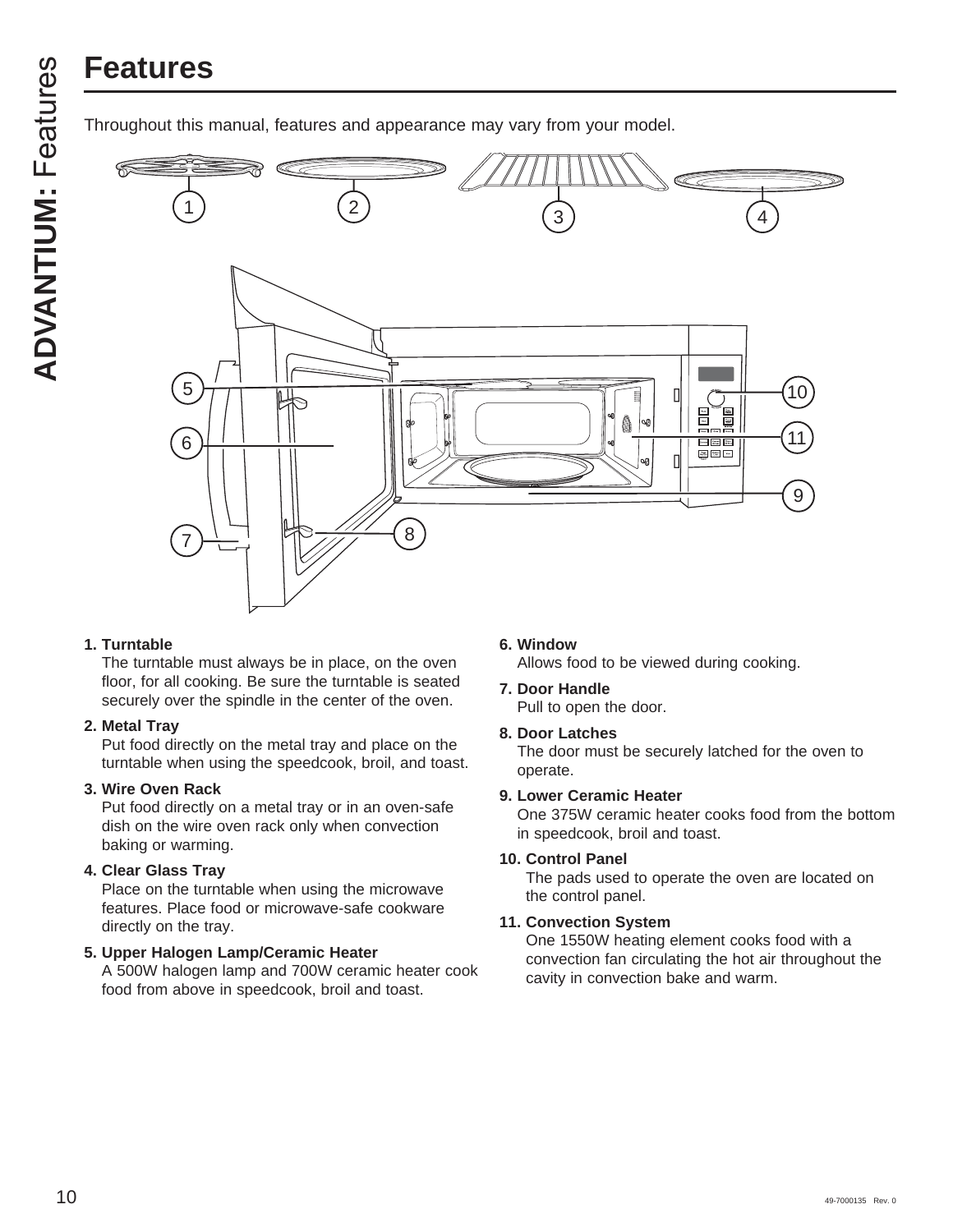## **Controls**

With your Advantium oven, you can cook with high-intensity halogen lights, ceramic heaters and convection heating element, and/or conventional microwave energy.



#### **SELECTOR DIAL**

#### **Turn to select. Press to enter.**

Turn to select food, power level, or temperature selections. Also use the dial to increase (turn clockwise) or decrease (turn counterclockwise) time. Simply press the button to enter the selection.

#### **BACK**

Press this pad to step back one or more levels in the programming process.

#### **HELP**

Press this pad to find out more about your oven's features.

#### **DISPLAY**

Shows feature selections and information about the oven when in use.

#### **START/PAUSE**

Press this pad to start or pause any cooking function.

#### **CANCEL/OFF**

Press this pad to cancel ALL oven programs except clock, auto night light, timer, vent fan, and surface light.

#### **SPEEDCOOK**

Press this pad to access the pre-set speedcook menu or to set your own speedcook program.

#### **CONVECTION BAKE**

Press this pad to use convection bake.

#### **MICROWAVE**

Press this pad to access the microwave menu or to set your own microwave program.

#### **SETTINGS**

Press this pad to set the clock and access Turntable On/Off, Auto Conversion, Auto Nightlight, Beeper Volume, Reminder, and Temperature Units.

#### **OPTIONS**

Press this pad to access Repeat Last, Broil, Proof, Toast, Warm and Delay Start.

#### **ADD 30 SEC**

Starts the microwave for 30 seconds of cooking time. An additional 30 seconds is added to the remaining cooking time each time the pad is pressed.

#### **TIMER ON/OFF**

Press this pad to set a minute and seconds timer.

#### **SURFACE LIGHT**

Press this pad to turn the cooktop light on and off.

#### **VENT FAN**

Press this pad to turn the vent fan on and off.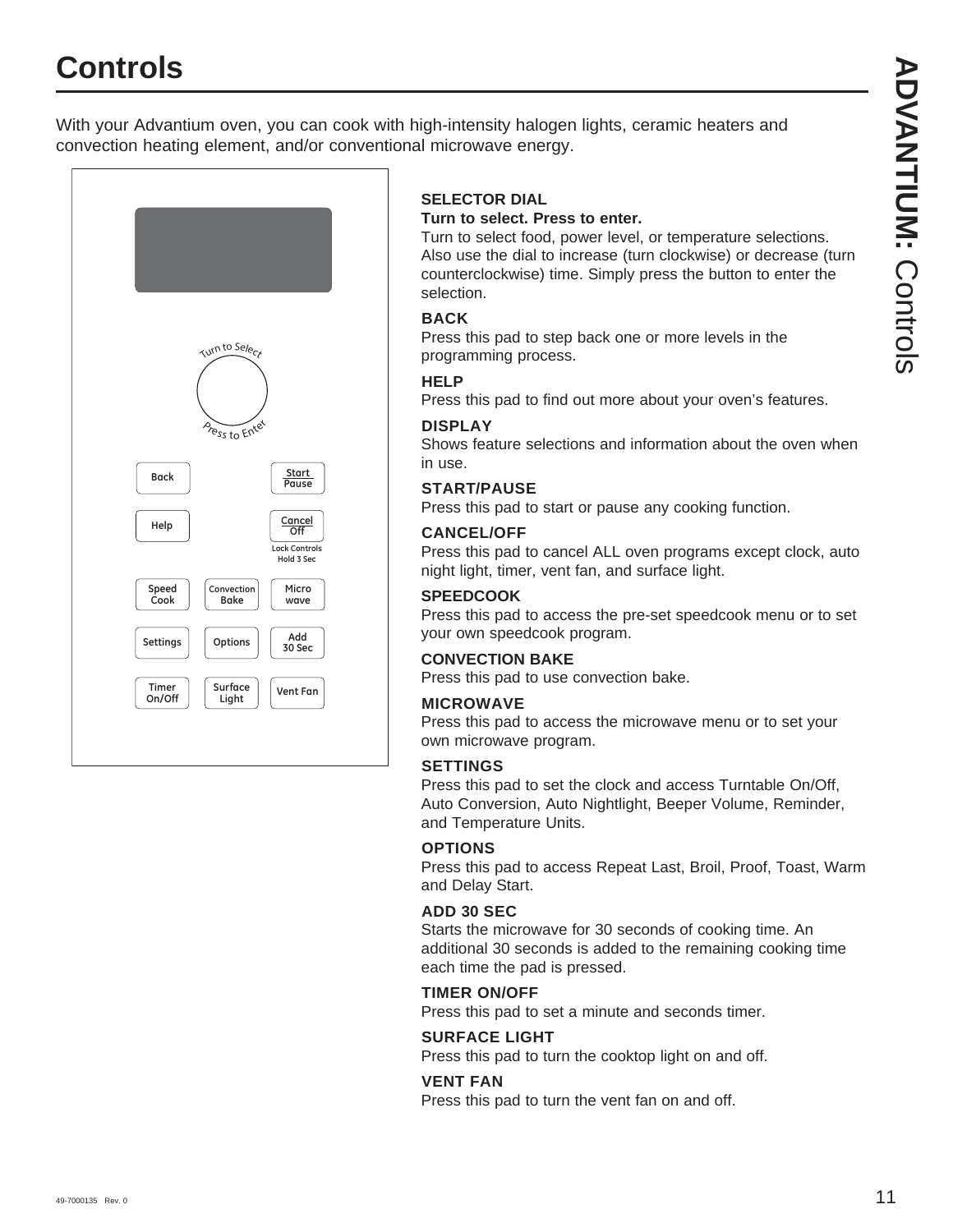# **Speedcooking**

#### **WARNING When using speedcook programs, remember that the oven, door and dishes will be very hot!**

Prior to the first use of your oven, the clock must be set. See the Clock section.

Before you begin, make sure the turntable is in place. Use the metal tray and your own glass or ceramic cookware, if needed.

- $\blacksquare$  If the door is opened during cooking, the oven will stop and PAUSE will appear in the display. Close the door and press the Start/Pause pad to resume cooking.
- At any time during cooking you can change time or power levels by selecting EDIT.
- $\blacksquare$  Speedcooking meats in the oven may produce smoke.
- To cook for additional time after a cooking cycle has been completed, use the Resume feature as instructed on the display.





The turntable must always be in

ne turntable must always be in put food directly on the metal<br>place when using the oven. tray to speedcook.

#### **Speedcook Power Level**



The Advantium uses power from high intensity halogen lamps, a ceramic heater, and microwaves to cook food from the top, bottom and interior simultaneously to seal in moisture and flavor.

When using the pre-set menu foods, the power levels are already selected for you. However, power levels can be adjusted when using pre-set menu foods and MY RECIPE.

Each power level gives you halogen lamp or ceramic heater power and microwave energy for a certain percentage of the time.

For example:

- U–07 Upper halogen lamp and ceramic heater on 70% of the time.
- L–07 Lower ceramic heater on 70% of the time.

M–03 Microwave on 30% of the time.

**NOTE:** Be careful when adjusting power levels so that you do not overcook or undercook food.

- 1. Press the SPEEDCOOK pad and select your food (follow instructions from Using the pre-set speedcook menu).
- 2. When display shows EDIT, SAVE or START, turn the dial to select EDIT.

 If you do not want to change one of the settings, just press the dial to move to the next selection.

- 3. Press the dial if you do not want to adjust cooking time.
- 4. Turn the dial clockwise to increase or counterclockwise to decrease the upper power level. Press the dial to enter.
- 5. Turn the dial to change the lower power level. Press the dial to enter.
- 6. Turn the dial to change the microwave power level. Press the dial to enter.

Note that the upper and lower level settings limit the microwave power level. For example, if the upper or lower power level is set to a 7, the microwave can be set no higher than a 3.

7. Press the START/PAUSE pad or the selector dial to start cooking.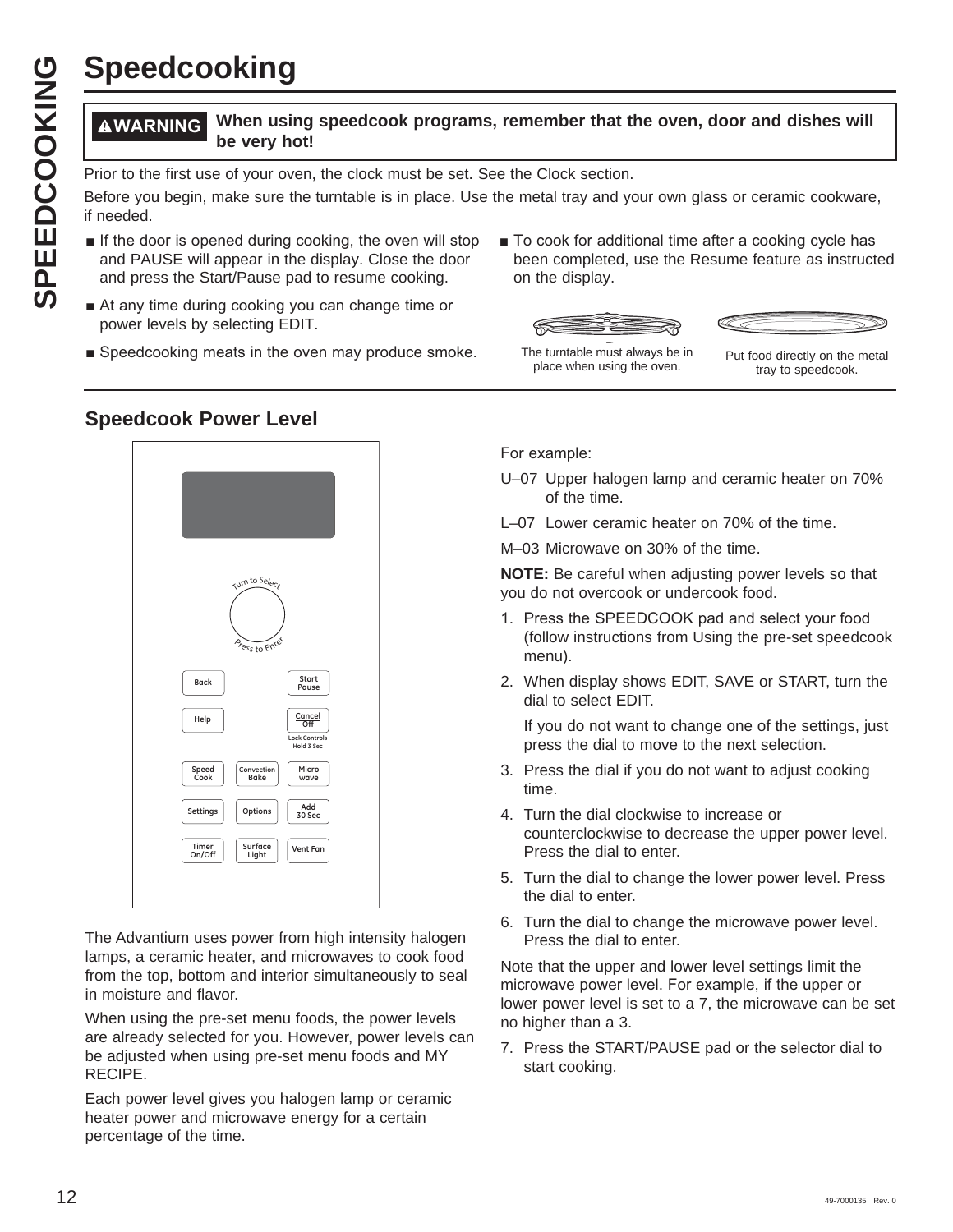#### **Speedcook Power Level (cont)**

**Follow these general guidelines when selecting the best U=, L=, and M= settings for your favorite recipes:**

- $U =$  Select a higher setting for thin foods requiring a golden brown top (example: fish fillets, toast, boneless chicken breasts). Select a lower setting for thicker foods and foods with high sugar or fat content (example: muffins, roasts, casseroles) or that require a longer cook time.
- $L =$  Select a higher setting for thick or dense foods that may not cook quickly in the center (example: steaks, casseroles). Select a lower setting for thin foods (example: cookies).
- M = Select a higher setting to shorten cooking time for dense or heavy foods (example: casseroles, whole chicken). Select a lower setting for delicate foods (example: breads) or foods requiring longer cook times for tender results (example: stew, pot roast).

#### **Cooking Tips**

Arrange food on the metal trays as shown to ensure consistent and even browning.

#### **Foods can touch but should not overlap.**





Circular pattern (Example: biscuits, cookies)

Side by side pattern (Example: meats and poultry)

should be thawed before cooking. (The microwave defrost feature can be used.) For other frozen prepackaged foods, follow package directions.

Fresh meat, chicken, fish or seafood that has been frozen



Spoke pattern (Example: crescent rolls, breadsticks)



Single layer (Example: appetizers)

#### **Speedcook Cookware**

- Cookware will become hot. Oven mitts will be needed to handle the cookware.
- $\blacksquare$  Follow cookware suggestions on the oven display or in the Cookbook.
- Place food directly on the metal tray when cooking, unless prompted by the oven to do otherwise.
- $\blacksquare$  Use the metal tray in the same way you would use a shallow baking pan or baking tray.
- $\blacksquare$  In addition to the cookware provided, you can use non-metal casserole dishes, pie plates and other heat-safe cookware. Place them directly on the metal tray.
- Be sure to select a size that will rotate easily.
- Place the metal tray on the turntable. Place glass or ceramic cookware on the tray.



Do not use cookware or coverings made of paper, plastic, or foil when cooking during a speedcook cycle.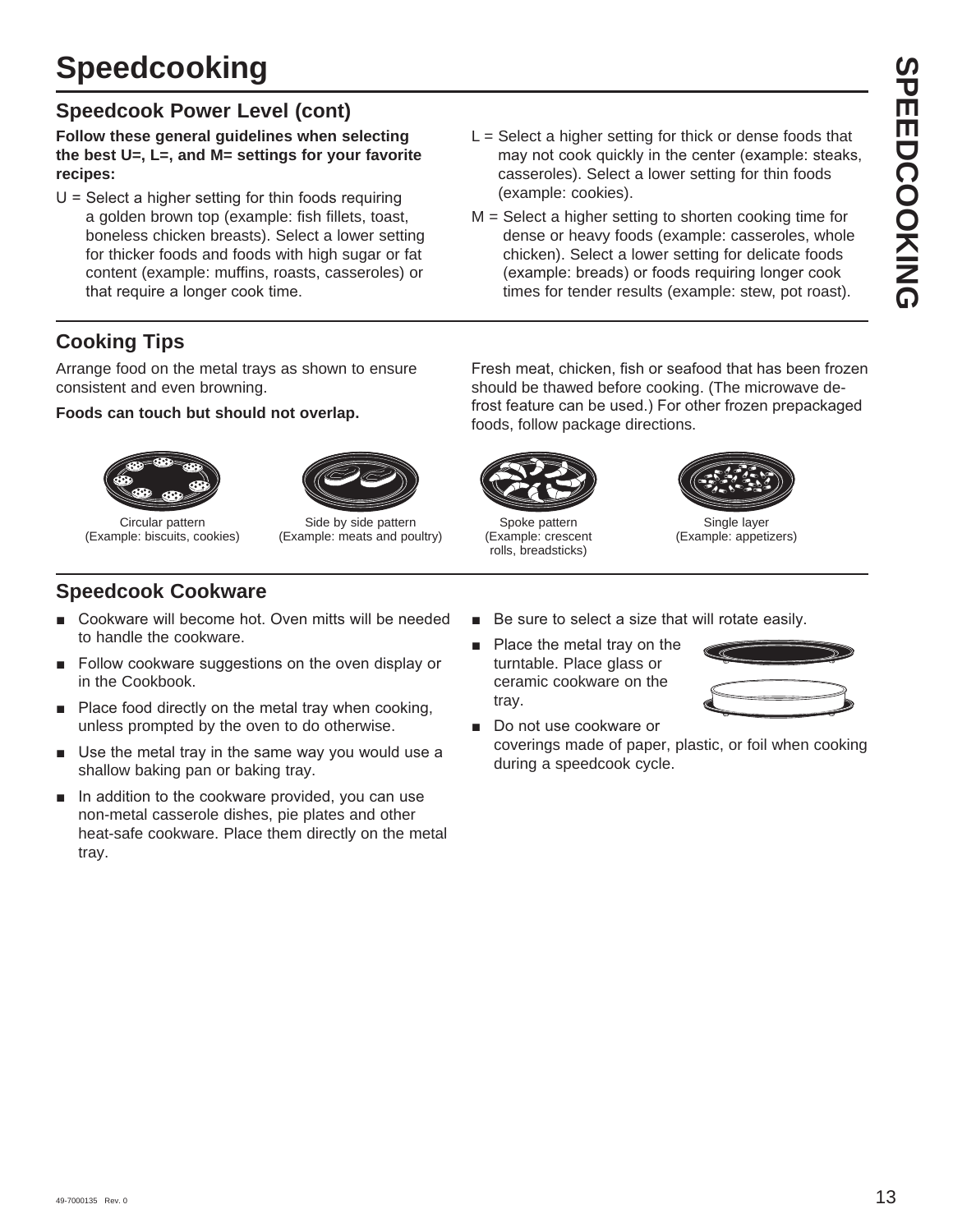# **Speedcooking**



The Advantium is already pre-set to cook over 175 popular foods.

1. Press the SPEEDCOOK pad.

 If no selection is made within 15 seconds, the display will return to blank.

- 2. Turn the selector dial to select the type of food category you want. Press the dial to enter.
- 3. Turn the selector dial to select the specific food (menu selection). Press the dial to enter.
- 4. Turn the selector dial to select amount, size and/ or doneness (if required, the oven will prompt you). Press the dial after each selection.
- 5. Once the display shows: EDIT, SAVE or START press the START/PAUSE pad or the selector dial to start cooking.

Turn the food over when the oven signals TURN FOOD OVER (for certain foods).

When the oven signals CHECK for DONENESS, check to see if your food is done to your liking (for certain foods).

To review settings during cooking, press the selector dial.

If you enter an undesired selection at any time, simply press the BACK pad and re-enter the desired selections.

Speedcooking meats in the oven may produce smoke.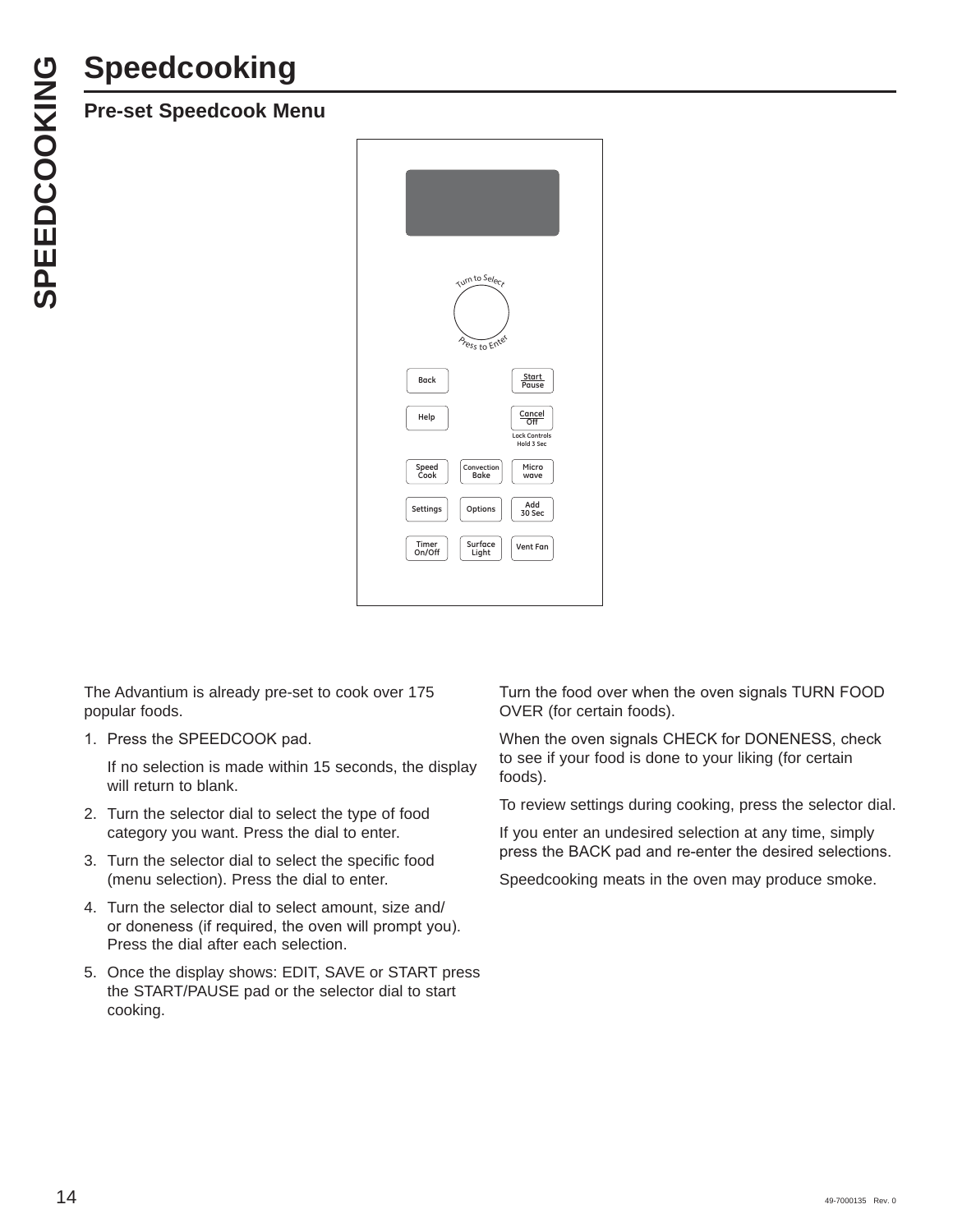#### **Pre-Set Speedcook Menu Selections**

Per USDA Guidelines, cook meat to an INTERNAL temperature of at least 160°F, and poultry to an INTERNAL temperature of at least 180°F.

Cooking to these temperatures usually protects against foodborne illness. For more information, see www.foodsafety.gov.

| <b>Food Category</b> | <b>Menu Selection</b>                                                                                         | <b>Food Category</b> | <b>Menu Selection</b>                                                                             | <b>Food Category</b> | <b>Menu Selection</b>                                                                                       |
|----------------------|---------------------------------------------------------------------------------------------------------------|----------------------|---------------------------------------------------------------------------------------------------|----------------------|-------------------------------------------------------------------------------------------------------------|
| Appetizers           | <b>Bagel Bites</b><br><b>Cheese Sticks</b><br>Egg Rolls (Frozen)<br>Jalapeño Poppers                          | Chicken              | Bone-In<br><b>Boneless</b><br>Fillet (frozen)<br>Finger (frozen)                                  | Sandwich             | Corn Dog (frozen)<br>Crescent Roll Hot Dog<br><b>Grilled Sandwich</b><br>Pocket Sandwich                    |
|                      | Meat Balls (Frozen)<br><b>Nachos</b><br>Nuts, Roasted<br>Onion Rings<br>Pizza Rolls<br>Soft Pretzels (frozen) |                      | Fried (frozen)<br>Nugget (frozen)<br>Patty (frozen)<br>Tender (frozen)<br>Wings (frozen)<br>Whole | Seafood              | Cod Fillets<br>Fish Sticks (frozen)<br>Frozen Breaded<br><b>Orange Roughy Fillet</b><br>Salmon<br>Shellfish |
|                      | Taquitos (frozen)                                                                                             | <b>Desserts</b>      | <b>Brownie Mix</b>                                                                                |                      | Swordfish Steak (1")                                                                                        |
| <b>Breads</b>        | <b>Biscuits</b><br><b>Bread Sticks</b>                                                                        |                      | Cookies<br>Pie (fresh fruit)                                                                      |                      | Talapia<br><b>Tuna Steaks</b>                                                                               |
|                      | <b>Cheese Bread</b>                                                                                           |                      | Pie Crust                                                                                         |                      | Whitefish/Cod                                                                                               |
|                      | <b>Crescent Rolls</b>                                                                                         |                      | Rolls (refrigerated)                                                                              | Side Dish            | Casserole                                                                                                   |
|                      | <b>Dinner Rolls</b><br><b>Garlic Bread</b>                                                                    | Entree               | <b>Turnovers</b><br>Egg Rolls (frozen)                                                            |                      | Refried Beans (16 oz)<br>Roasted Asparagus                                                                  |
|                      | <b>Texas Toast</b>                                                                                            |                      | Meatloaf (9x5)                                                                                    |                      | Roasted Bell Pepper                                                                                         |
| <b>Breakfast</b>     | <b>Belgian Waffles</b>                                                                                        |                      | Taquitos (frozen)                                                                                 |                      | Roasted Chilies (3-6)                                                                                       |
|                      | <b>Breakfast Pizza</b><br><b>French Toast</b>                                                                 | Meats                | Filet Mignon<br>Hamburger                                                                         |                      | Roasted Corn (1-4)<br><b>Roasted Garlic</b>                                                                 |
|                      | <b>Hashbrown Patties</b>                                                                                      |                      | Lamb Chops                                                                                        |                      | <b>Roasted Mixed Vegetables</b>                                                                             |
|                      | Pancakes (frozen)                                                                                             |                      | Pork Chops                                                                                        |                      | <b>Scalloped Potatoes</b>                                                                                   |
|                      | Rolls (refrigerated)<br>Sausage Biscuit                                                                       |                      | <b>Ribeve Steak</b><br>Sirloin Steak                                                              |                      |                                                                                                             |
|                      | Sausage Links                                                                                                 |                      | <b>Strip Steak</b>                                                                                |                      |                                                                                                             |
|                      | <b>Sausage Patties</b>                                                                                        |                      | <b>T-Bone Steak</b>                                                                               |                      |                                                                                                             |
|                      | Strudel (frozen)<br>Turnovers                                                                                 | Pizza                | Tenderloin<br>Deli/Fresh                                                                          |                      |                                                                                                             |
|                      | Waffles (frozen)                                                                                              |                      | Frozen Pizza                                                                                      |                      |                                                                                                             |
|                      |                                                                                                               |                      | <b>Use Precooked Crust</b>                                                                        |                      |                                                                                                             |
|                      |                                                                                                               | Potatoes             | <b>Baked Potato</b><br><b>Hashbrown Patties</b><br><b>Frozen Fries</b><br>Frozen Nugget           |                      |                                                                                                             |
|                      |                                                                                                               |                      | Sweet Potato/Yam                                                                                  |                      |                                                                                                             |
|                      |                                                                                                               |                      |                                                                                                   |                      |                                                                                                             |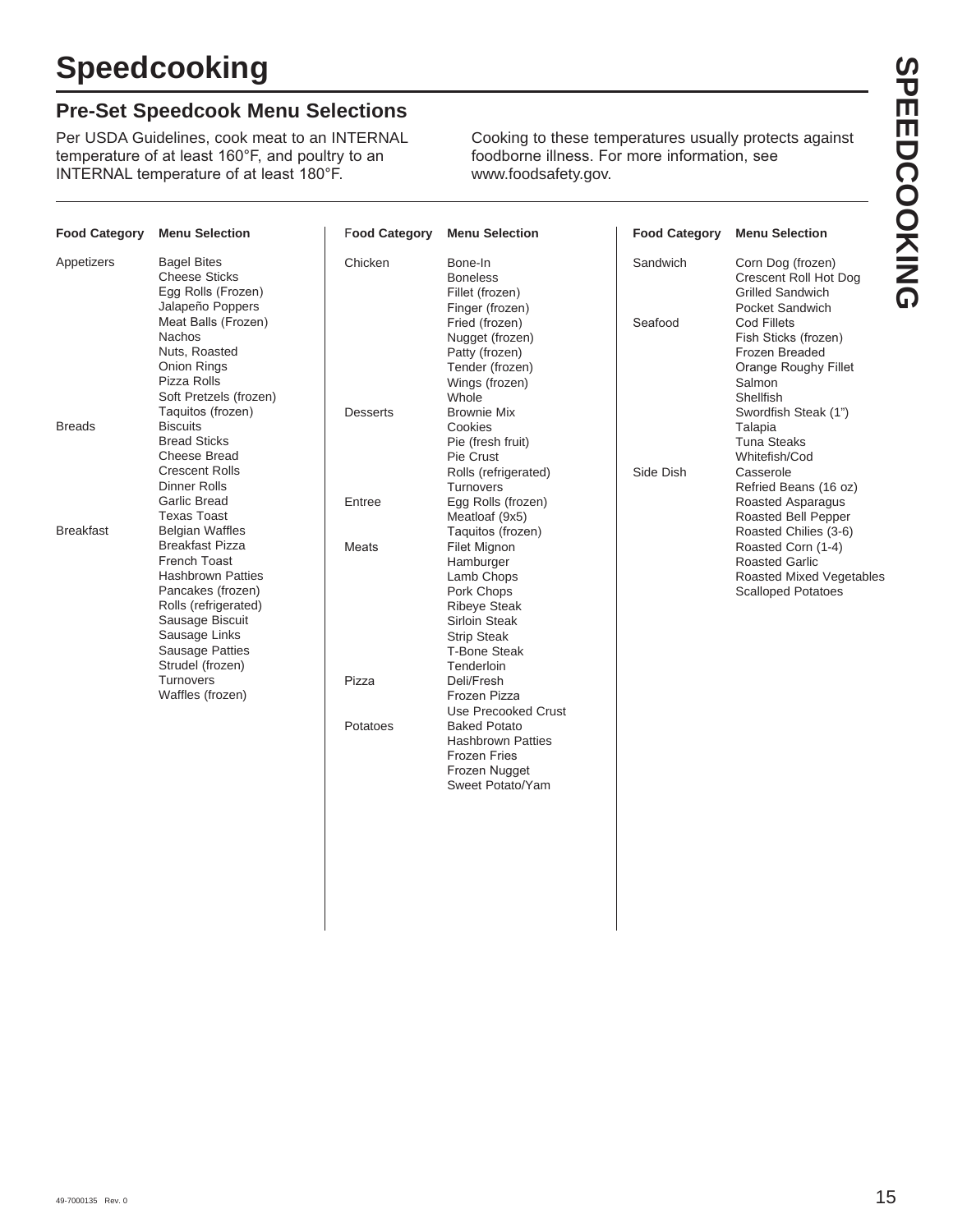# **Speedcooking**

#### **Repeat Last**

Use this time saving feature for cooking repetitive items like cookies or appetizers.

- **NOTE:** The last program used is stored for two hours.
- 1. Press OPTIONS and select REPEAT LAST.
- 2. The last pre-set food will be displayed.
- 3. Press the START/PAUSE pad or the selector dial to start cooking.

#### **Resume Feature**

- 1. If your food needs to cook a bit longer, you can restart the oven by pressing the START/PAUSE pad or selector dial.
- 2. RESUME COOKING will be displayed and the oven will restart immediately at 10% of the original time.

The program stays in memory for 5 minutes. After that you will need to begin the program again. See the Pre-Set Speedcook Menu section.

#### **My Recipe - Custom Speedcooking**

The Advantium gives you the flexibility to cook your favorite dishes.

If you want to cook a food item that is not among the pre-set selections, use MY RECIPE to custom speedcook.

1. Press the SPEEDCOOK pad and select MY RECIPE. Press the dial to enter. Select NEW RECIPE.

If no entries are made within 15 seconds, the display will return to blank.

2. Turn the selector dial to select the cooking time. Press the dial to enter.

 The display will prompt you to select the power level(s).

#### **My Recipe - to enter and save**

Add and save up to 30 of your own Speedcook or microwave recipes, or pre-set Speedcook menu recipes as a favorite recipe. Once it's done, you can quickly recall your favorite so that your food cooks just the way you want it every time!

- 1. Press the SPEEDCOOK or MICROWAVE pad.
- 2. Turn the dial to select MY RECIPE. Press the dial to enter.
- 3. Turn the dial until NEW RECIPE appears. Press the dial to enter.
- 4. ENTER COOK TIME appears. Turn the dial to select the cooking time. Press the dial to enter.

The display will prompt you to select the power level(s).



- 3. Turn the dial to select the upper power level. Turn the dial clockwise to increase or counterclockwise to decrease the upper power level. Press the dial to enter.
- 4. Turn the dial to select the lower power level. Press the dial to enter.
- 5. Turn the dial to select the microwave power level. Press the dial to enter.
- 6. Press the START/PAUSE pad or press the selector dial to start cooking.

For power level and cooking time suggestions, use your cooking guide, cookbook and the pre-set speedcook menu selections.

5. Turn the dial clockwise to increase or counterclockwise to decrease the power level(s). Press the dial to enter.

For power level and cooking time suggestions, use your cooking guide or cookbook.

- 6. Select SAVE from the summary screen.
- 7. SPELL THE FOOD NAME appears. Turn the dial to the first letter of your food description and press the dial to enter. Continue this process to spell the rest of the food name. Press the START/PAUSE pad to save the recipe and its name.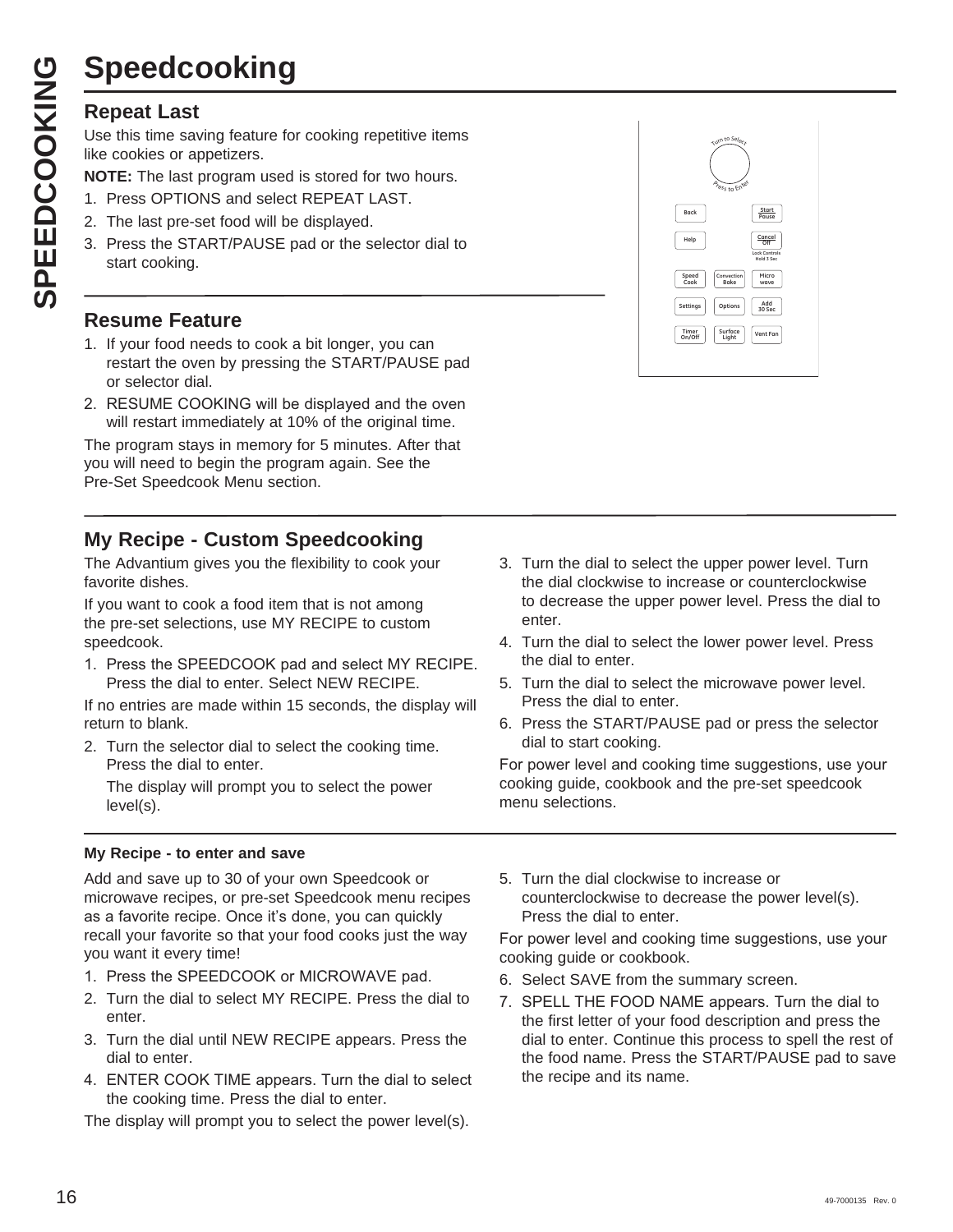# **Speedcooking**

## **My Recipe - Custom Speedcooking (cont)**

#### **My Recipe - to find and use**

To find and use stored recipes:

- 1. Press the SPEEDCOOK or MICROWAVE pad.
- 2. Turn the dial to select MY RECIPE.
- 3. The recipe names you entered will appear.

#### **My Recipe - to adjust or change**

To adjust or change stored recipes:

- 1. Press the SPEEDCOOK or MICROWAVE pad.
- 2. Turn the dial to select MY RECIPE.
- 3. Turn the dial to the recipe you want to change. Press the dial to enter. Current settings appear.
- 4. Select EDIT.
- 5. Turn the dial to adjust the cooking time and press the dial to enter.
- 4. Turn dial until the recipe you want is displayed and press the dial to enter.
- 5. Press the START/PAUSE pad or press the selector dial to start cooking.
- 6. Turn the dial to change the power level(s) and press the dial to enter each power level.
- 7. Turn the dial to change the recipe name. Press the dial to enter each letter change.
- 8. Press the START/PAUSE pad to save the revised recipe.

For power level and cooking time suggestions, use your cooking guide or cookbook.

#### **My Recipe - to delete**

To delete stored recipes:

- 1. Press the SPEEDCOOK or MICROWAVE pad.
- 2. Turn the dial to select MY RECIPE.

## **Things that are Normal**

#### **Cooking Times**

When speedcooking pre-set menu foods, you may see OPTIMIZING COOK TIME in the display several seconds after you press START/PAUSE. The oven automatically senses the electrical voltage level in your home and adjusts the cooking time up or down for proper cooking.

#### **Cooling Fans**

- $\blacksquare$  The fans will be on during cooking. At the end of cooking, the fans may continue to run for a short time to cool internal components. The fans will automatically shut off when the internal parts of the oven have cooled. The screen will display "Oven is Cooling".
- $\blacksquare$  The oven vent will emit warm air while the oven is on.
- The exhaust fan may come on automatically if the oven becomes hot. See Automatic fan section.

#### **Lights**

- $\blacksquare$  When the oven is on, light may be visible around the door or outer case.
- $\blacksquare$  The halogen lights will dim and cycle on and off during a speedcook cycle, sometimes even at full power levels. This is normal. The oven senses the heat level and adjusts automatically.

## **Oven Heat**

No preheating time is required during speedcook cycles. The oven begins cooking immediately.

3. Select the recipe you would like to delete.

4. Turn the dial to select DELETE.

- $\blacksquare$  The door and inside of the oven will be very hot. Use caution when opening the door and removing food. Be cautious of steam or vapor that may escape from around the door.
- Do not use cookware or coverings made of paper, plastic, or foil when speedcooking.
- $\blacksquare$  When cooking for an extended period of time, the oven may automatically reduce the power levels to maintain the appropriate level of oven heat.

#### **Sounds**

 $\blacksquare$  Clicks and a fan blowing are normal sounds during cooking. The electronic control is turning components on and off.

#### **Interference**

■ TV/radio interference might be noticed while using the microwave, similar to the interference caused by other small appliances. It does not indicate a problem with the microwave. Move the radio or TV as far away from the microwave as possible, or check the position of the TV/radio antenna.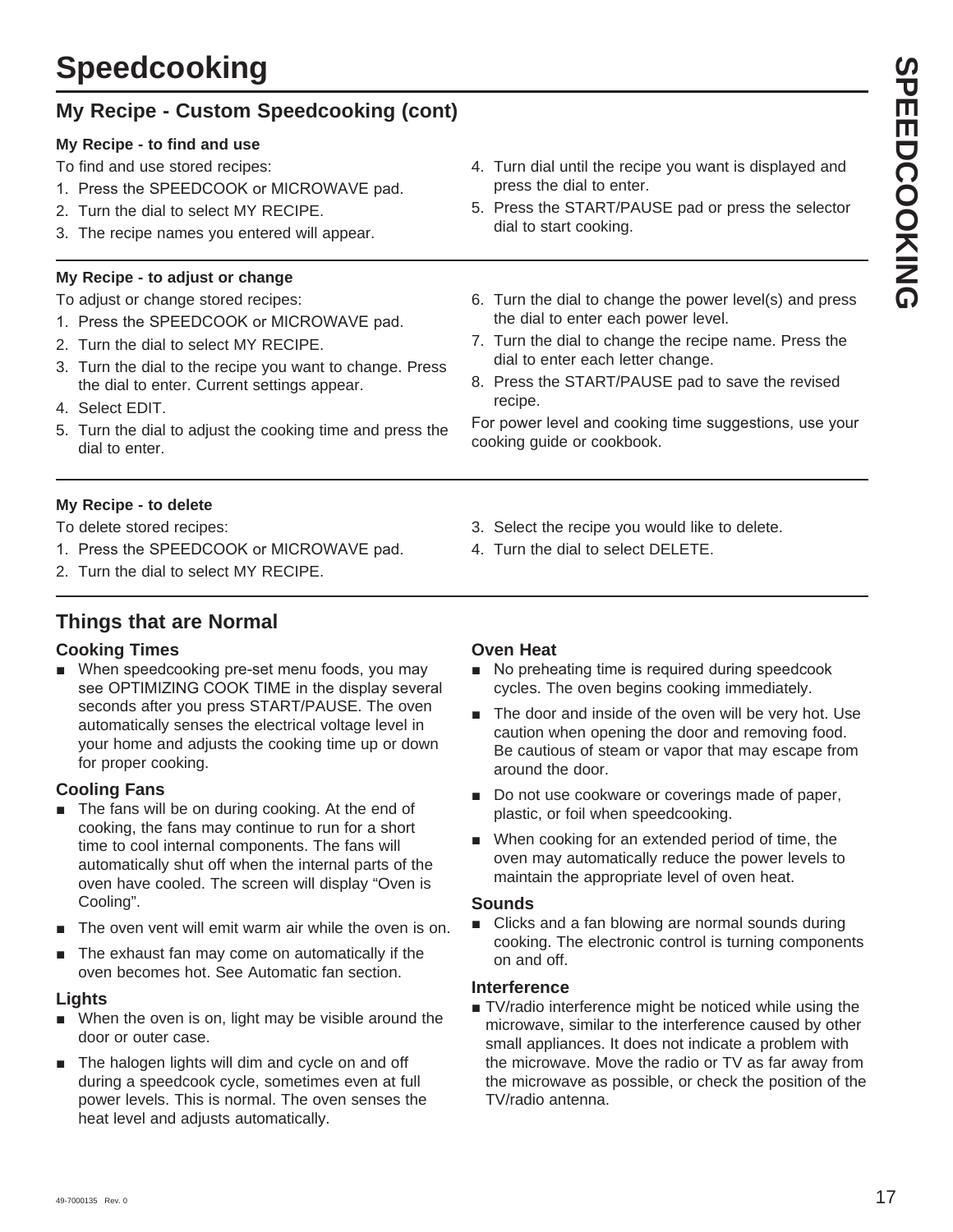Convection baking allows you to cook foods the same way as a conventional oven, using an element to heat the air inside the oven. Any oven temperature from  $250^\circ$ F to  $450^\circ$ F may be set.

**CONVECTION Baking**<br>
Convection baking allows you<br>
to cook foods the same way as<br>
a conventional oven, using an<br>
element to heat the air inside the<br>
oven. Any oven temperature from<br>
250°F to 450°F may be set.<br>
A fan gently A fan gently circulates heated air throughout the oven, over and around the food. Because the heated air is kept constantly moving, some foods cook slightly faster than in regular oven cooking.

| Turn to Select<br><b>Press to Enter</b>    |                                              |
|--------------------------------------------|----------------------------------------------|
| Back                                       | Start<br>Pause                               |
| Help                                       | Cancel<br><b>Lock Controls</b><br>Hold 3 Sec |
| Speed<br>Convection<br>Cook<br><b>Bake</b> | Micro<br>wave                                |
| Options<br>Settings                        | Add<br>30 Sec                                |
| Surface<br>Timer<br>On/Off<br>Light        | Vent Fan                                     |
|                                            |                                              |

Before you begin, make sure the metal rack is in place. Both racks may be used for two level cooking.

#### **How to Convection Bake**

- 1. Press CONVECTION BAKE pad.
- 2. Turn the dial to set the temperature and press the dial to enter.
- 3. Press the dial to enter and confirm the selection.

To start immediately without setting a cook time, select START or press the START/PAUSE pad:

#### **To set a cook time:**

- 1. Turn the dial and select COOK TIME.
- 2. Turn the dial to set the cook time and press the dial to enter.
- 3. To start the cook time immediately, place the food in the oven and select START COOK TIME. Then press the dial or the START/PAUSE pad to start. The cook time will immediately start to count down.

#### **Cooking Tips**

- $\blacksquare$  Metal pans are recommended for all types of baked products, but especially where browning is important.
- Dark or dull finish metal pans are best for breads and pies because they absorb heat and produce crisper crust.
- Shiny aluminum pans are better for cakes, cookies or muffins because they reflect heat and help produce a light tender crust.

#### **WARNING When baking, remember that the oven, door and dishes will be very hot!**

Per USDA Guidelines, cook meat to an INTERNAL temperature of at least 160°F, and poultry to an INTERNAL temperature of at least 180°F. Cooking to these temperatures usually protects against foodborne illness. For more information, see www.foodsafety.gov.



Put food directly on the metal tray or in the appropriate dish and place on wire oven rack when baking or warming.

To start cook time after preheat, select START PREHEAT. The oven will signal once the oven reaches the cooking temperature. Place the food in the oven and press the START/PAUSE pad. The cook time will begin to count down.

If the oven door is opened during cooking, "Pause" will appear in the display. Close the door and press START/ PAUSE pad.

Cook times are shown in hours and minutes and can be set to a maximum of 2 hours 59 minutes. Time can be changed during cooking by turning the dial.

- Glass or glass-ceramic casserole or baking dishes are best suited for egg and cheese recipes due to the cleanability of glass.
- When baking on one level, use the lower level. The top clips are to only be used in two level baking.

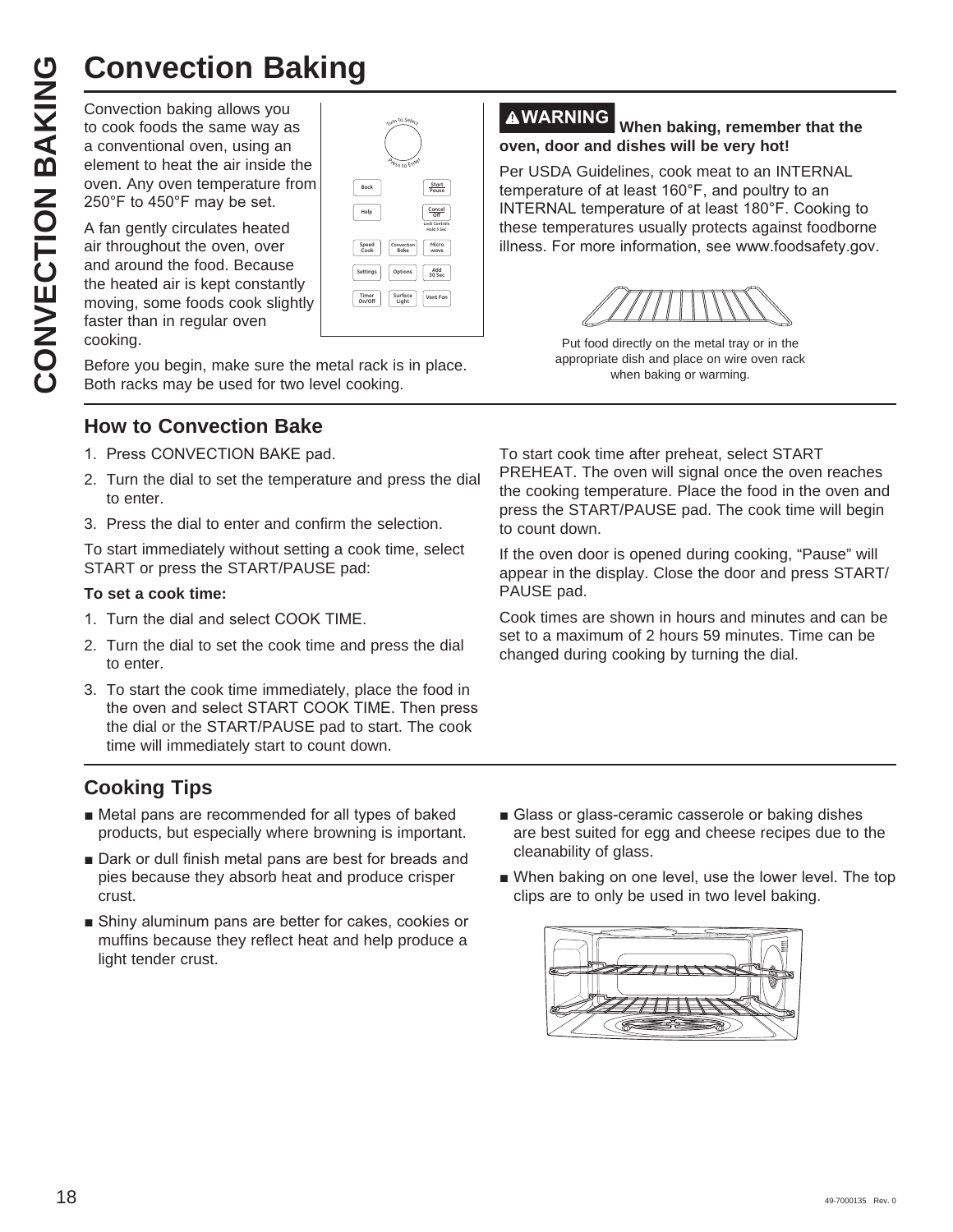Broil and toast use the upper lamps and lower heater to broil or toast food similar to a conventional oven.

Before you begin, make sure the turntable is in place. Use the metal tray when toasting and when broiling.

**WARNING When baking or toasting, remember that the oven cavity, the oven door and dishes will be very hot!**

#### **How to Broil**

- 1. Press the OPTIONS pad.
- 2. Turn the dial to BROIL and press to enter.
- 3. Place the food in the oven and select START or press the START/PAUSE pad to start.

## **Cooking Tips for Broiling**

- **Broiling times may be shorter in the Advantium oven** because of the use of halogen lamps. Make sure to monitor food closely to get the desired results.
- For best results when broiling, place food directly on the metal tray.
- $\blacksquare$  Broiling meats in the oven may produce smoke.
- **If preheating the oven to broil meat, preheat with the** metal tray in the oven and place food on the hot metal tray for best searing of meat.

#### **How to Toast**

- 1. Press the OPTIONS pad.
- 2. Turn the dial to TOAST and press to enter.
- 3. Turn the dial to set the toast time, place the food in the oven and select START or press the START/ PAUSE pad to start.

#### **Cooking Tips for Toasting**

- For best results when toasting, use the metal tray.
- No turning is necessary for most foods.
- $\blacksquare$  When toasting nuts, stir halfway through the cooking time.
- $\blacksquare$  Toast thicker pieces a longer time, thinner pieces a shorter time.



The turntable must always be in place when using the oven.



If the oven door is opened during cooking, "Pause" will appear in the display. Close the door and press the START/PAUSE pad.

- **EXCREMENT CONSTRUENT INTO A CONSTRUENT CONSTRUENT INTO A CONSTRUENT CONSTRUENT INTO A CONSTRUENT CONSTRUENT CONSTRUENT CONSTRUENT CONSTRUENT CONSTRUENT CONSTRUENT CONSTRUENT CONSTRUENT CONSTRUENT CONSTRUENT CONSTRUENT CON** ■ For best performance, preheat the oven for 5 minutes when broiling meat. Chicken performs best with no preheating.
	- $\blacksquare$  Foods should be turned halfway through broiling time.
	- $\blacksquare$  Remove thinner pieces as needed to prevent overcooking and drying.

If the oven door is opened during cooking, "Pause" will appear in the display. Close the door and press the START/PAUSE pad.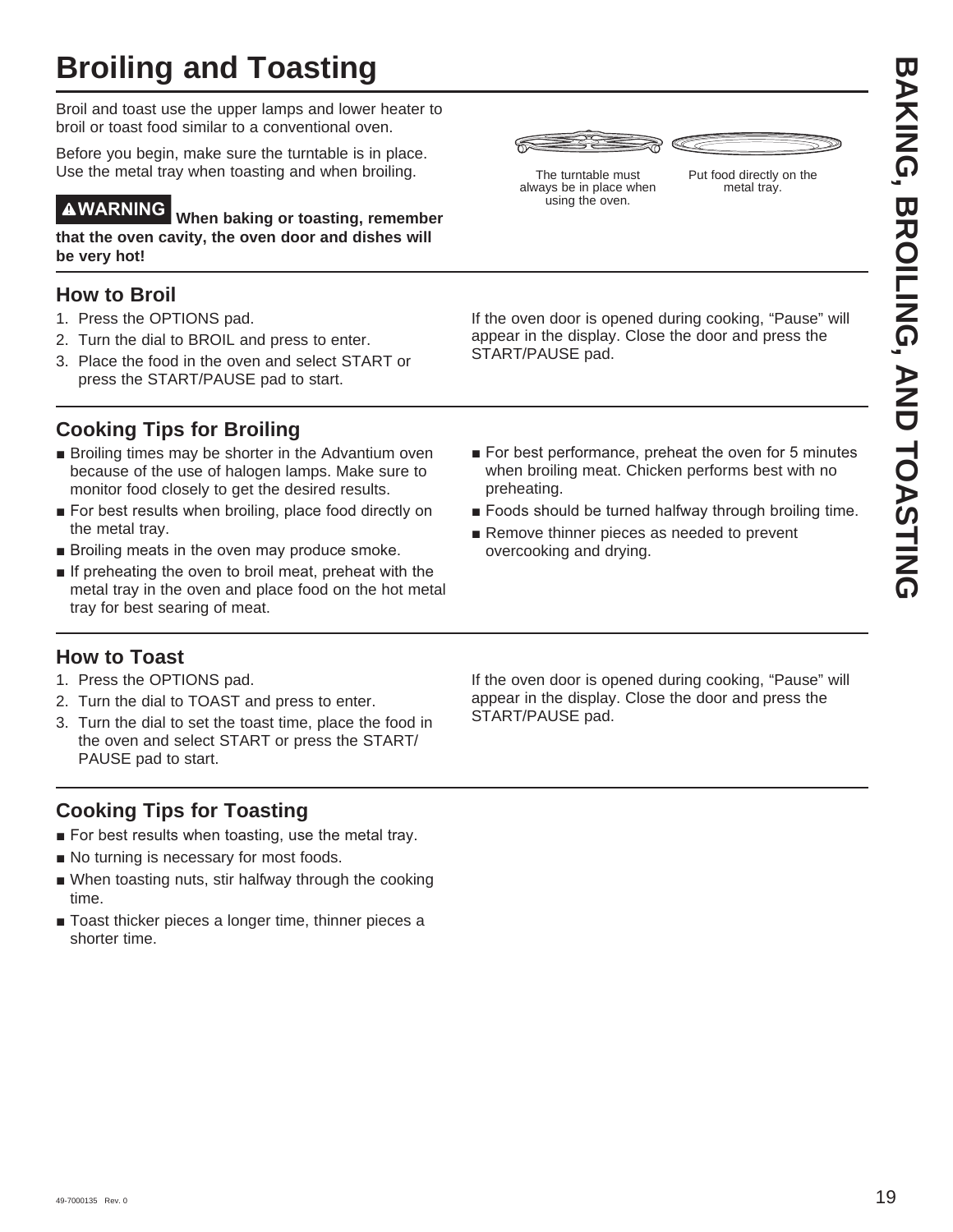# **Warming and Proofing**

The WARM feature will keep hot, cooked foods at serving temperature. Always start with hot food. Use cookware and utensils that can withstand temperatures up to  $230^\circ$ F.

- 1. Press the OPTIONS pad.
- 2. Turn the dial to select WARM. Press the dial to enter.
- 3. Turn the dial to select the level of moisture you want. See the chart and tips below. Press the dial to enter.
- 4. Select START or press the START/PAUSE pad to start. The oven starts warming immediately and shows the amount of warming time to complete.

If the oven door is opened during warming, "Pause" will appear in the display. Close the door and press the START/PAUSE pad.

#### **To Crisp Stale Items:**

■ Select the CRISP setting. Preheat the oven for 10 minutes.

**NOTE:** Only preheat when crisping stale items.

- Place food or dishes directly on the metal tray.
- Check crispness after 45 minutes. Add time as needed.

#### **Tips for Crisp Food**

- Leave food uncovered.
- Do not use plastic containers or plastic wrap.
- Preheating is not necessary except for crisping stale items. (See To Crisp Stale Items.)

#### **Tips for Moist Food**

- Cover food with lid or aluminum foil.
- Do not use plastic containers or plastic wrap.
- Preheating is not necessary.

#### **Proofing**

The proofing feature automatically provides an appropriate temperature for the proofing process, and therefore does not have a temperature adjustment.

- 1. Press the OPTIONS pad.
- 2. Turn the dial to select PROOF and press to enter.
- 3. Select START or press the START/PAUSE pad to start. The oven starts proofing immediately and shows the amount of proofing time to complete.
- Check bread products early to avoid over-proofing.
- To avoid lowering the oven temperature and lengthening proofing time, do not open the oven door unnecessarily.



The turntable must always be in place when using the oven.



Put food or oven-safe cookware directly on the metal tray to warm.

#### **Temperature and Moisture Selection Chart**

| Food Type         | <b>Moisture Setting</b> |
|-------------------|-------------------------|
| Casseroles        | <b>MOIST</b>            |
| Chili/Soup        | <b>MOIST</b>            |
| Pancakes, waffles | <b>MOIST</b>            |
| Pizza             | <b>CRISP</b>            |
| Potatoes, baked   | <b>CRISP</b>            |
| Chips/Crackers    | <b>CRISP</b>            |

#### **NOTES:**

- Do not use the proofing mode for warming food or keeping food hot. The proofing oven temperature is not hot enough to hold foods at safe temperatures. Use the WARM feature to keep food warm.
- **Proofing will not operate if the oven is too hot. Allow** the oven to cool before proofing.

The turntable must always be in place when using the oven.

Put bread dough in a bowl/bread pan and place on the metal tray to proof.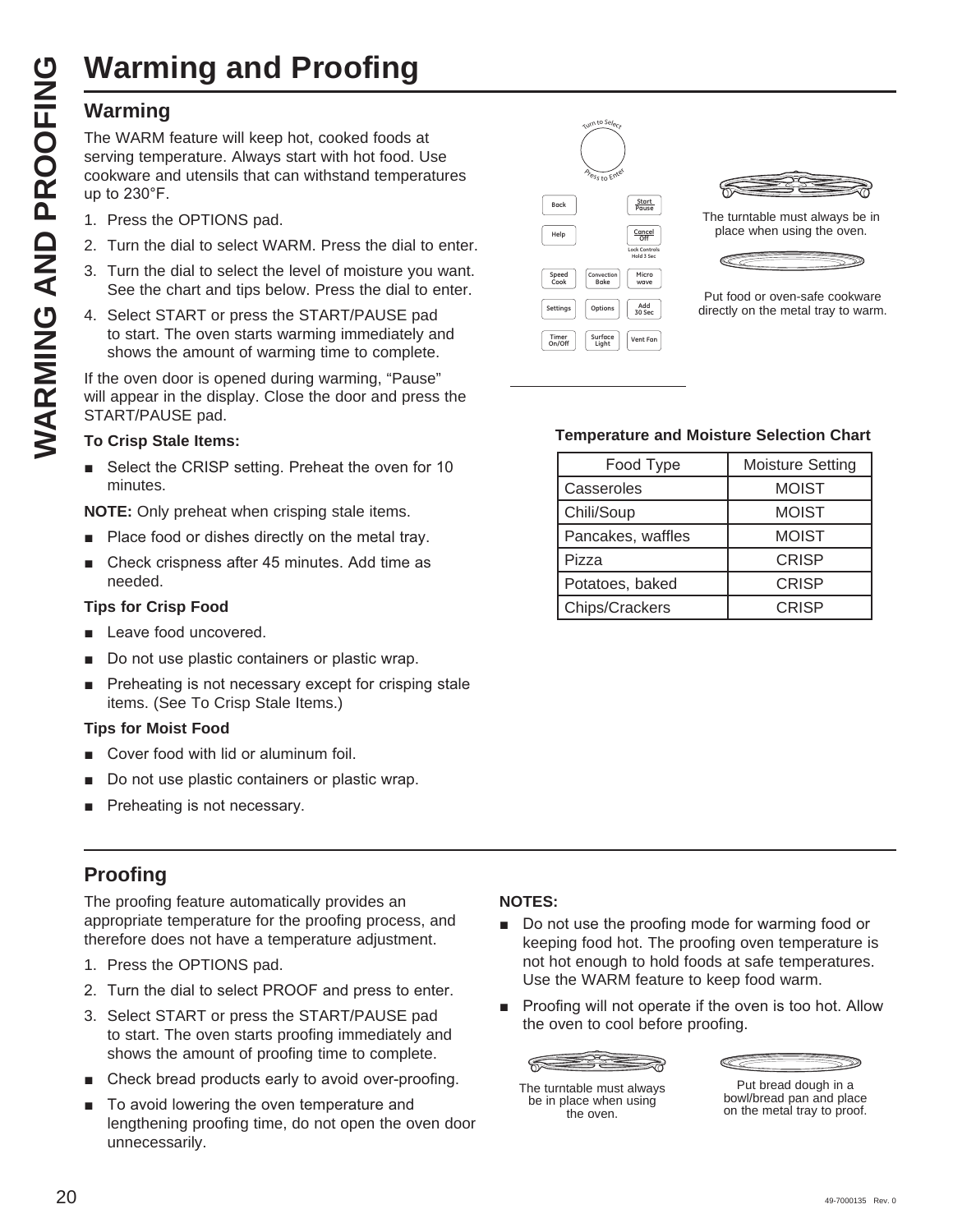# **Microwaving**

Make sure the turntable is in place. Use the clear glass tray.

Place food or microwavable container directly on the clear glass tray to cook your food.

#### **Cookware**

Make sure that cookware is suitable for microwaving.





The **turntable** must always be in place when using the oven.



The **clear glass tray** should always be in place when **microwaving**.

#### **Microwave Pre-Set Selections**

| $\blacksquare$ Cook<br>-By Food Type<br>-By Time<br>-By Time $1 & 2$<br>$\blacksquare$ Defrost<br>-1.0 lb Quick<br>-By Time<br>-By Food Type<br>-By Weight<br>-Melt<br>-Soften | $\blacksquare$ Beverage<br>-Water (8 oz)<br>-Coffee (8 oz)<br>-Tea $(8 oz)$<br>-Milk $(8 oz)$<br>-Hot Cocoa (8 oz)<br>$\blacksquare$ Popcorn<br>$(2.9 \text{ or } 3.5 \text{ oz})$ | $\blacksquare$ Melt<br>-Butter<br>-Caramel<br>-Cheese<br>-Chocolate Chips<br>-Marshmallow<br>$\blacksquare$ Simmer<br>$\blacksquare$ Soften<br>-Butter<br>-Cream Cheese<br>-Frosting (16 oz)<br>-Ice Cream | $\blacksquare$ Reheat<br>-Beverage<br>-Casserole<br>-Chicken<br>-Pasta<br>-Pizza<br>-Plate of Food<br>$-Rice$<br>$-Soup$<br>-Steaks/Chops<br>$-V$ egetables |
|--------------------------------------------------------------------------------------------------------------------------------------------------------------------------------|------------------------------------------------------------------------------------------------------------------------------------------------------------------------------------|------------------------------------------------------------------------------------------------------------------------------------------------------------------------------------------------------------|-------------------------------------------------------------------------------------------------------------------------------------------------------------|
|--------------------------------------------------------------------------------------------------------------------------------------------------------------------------------|------------------------------------------------------------------------------------------------------------------------------------------------------------------------------------|------------------------------------------------------------------------------------------------------------------------------------------------------------------------------------------------------------|-------------------------------------------------------------------------------------------------------------------------------------------------------------|

1. Press the MICROWAVE pad.

If no selection is made within 15 seconds, the display will return to blank.

- 2. Turn the dial to select COOK, DEFROST, BEVERAGE, POPCORN, MELT, REHEAT, SIMMER and SOFTEN.
- 3. Turn the dial to find the food you want to cook, defrost or reheat. Press the dial to enter.
- 4. Turn the selector dial to select the type, amount, weight and/or size as prompted by the oven. Press the dial after each selection.
- 5. Press the dial or the START/PAUSE pad to start cooking.

To review settings during cooking, press the selector dial.

If the door is opened during cooking, the oven will stop and PAUSE will appear in the display. Close the door and press START/ PAUSE to resume cooking.

If you enter an undesired selection at any time, simply press the BACK pad and re-enter the desired selections.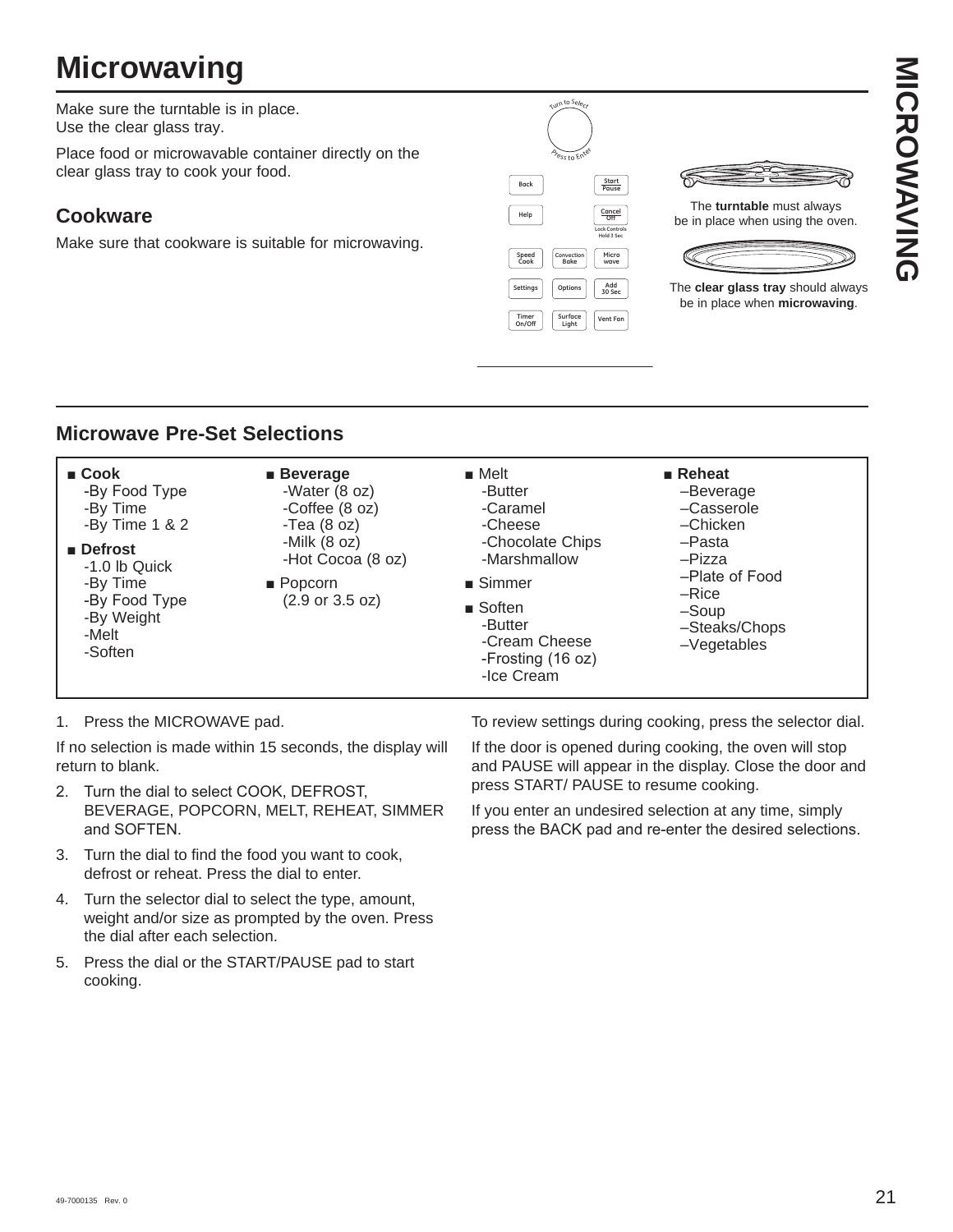# **Microwaving**

Use COOK BY TIME to microwave food that is not in the pre-set microwave selections.

- 1. Press the MICROWAVE pad.
- 2. Turn the dial to select COOK BY TIME and press the dial to enter.
- 3. Turn the dial to set the cook time and press the dial to enter.

## **Cook By Time 1 & 2**

Use COOK BY TIME 1 & 2 to microwave food that requires two different times and power levels.

- 1. Press the MICROWAVE pad.
- 2. Turn the dial to select COOK and press the dial to enter.
- 3. Turn the dial to select COOK BY TIME 1 & 2 and press the dial to enter.

#### **Microwave Power Level(s)**

The microwave power level is automatically set on all microwave features but you can change it for COOK BY TIME, COOK BY TIME 1&2, ADD 30 SEC, and DEFROST BY TIME.

- 1. First, follow directions for COOK BY TIME, COOK BY TIME 1 & 2, MICRO 30, or DEFROST BY TIME.
- 2. Select START or press the START/PAUSE pad to start.
- 3. Press EDIT to change the cooking time and then the microwave power level. Press the dial to enter cooking time and power level changes.

4. Turn the dial to set the power level and press the dial to enter.

5. Press the dial or the START/ PAUSE pad to start cooking.

You may open the door during COOK BY TIME to check the food. Close the door and press START/PAUSE to resume cooking.

- 4. Turn the dial to set the first time and press the dial to enter. Repeat for the first power level, the second time, and the second power level.
- 5. Press the dial or the START/PAUSE pad to start cooking.

Here are some examples of uses for various power levels:

**High 10:** Fish, bacon, vegetables, boiling liquids.

**Med-High 7:** Gentle cooking of meat and poultry; baking casseroles and reheating.

**Medium 5:** Slow cooking and tenderizing for stews and less tender cuts of meat.

**Low 2 or 3:** Defrosting; simmering; delicate sauces.

**Warm 1:** Keeping food warm; softening butter.

#### **Add 30 Sec**

Press ADD 30 SEC repeatedly for 30 second increments of microwave cooking time. Oven starts immediately.

#### **My Recipes**

See the MY RECIPE sections in the Speedcook section of this book for instructions on how to save, use, change or delete a microwave custom recipe.

## **Cooking Tips**

- When cooking bacon, layer strips on a plate. Cover each layer with a paper towel.
- When cooking vegetables, use a microwave-safe casserole or bowl. Cover with a microwave-safe lid or vented plastic wrap.

The power level is automatically set at high, but you can change it for more flexibility. See Microwave Power Levels section for instructions.

- For frozen vegetables, follow the package instructions for adding water.
- For fresh vegetables, add 2 tablespoons of water for each serving.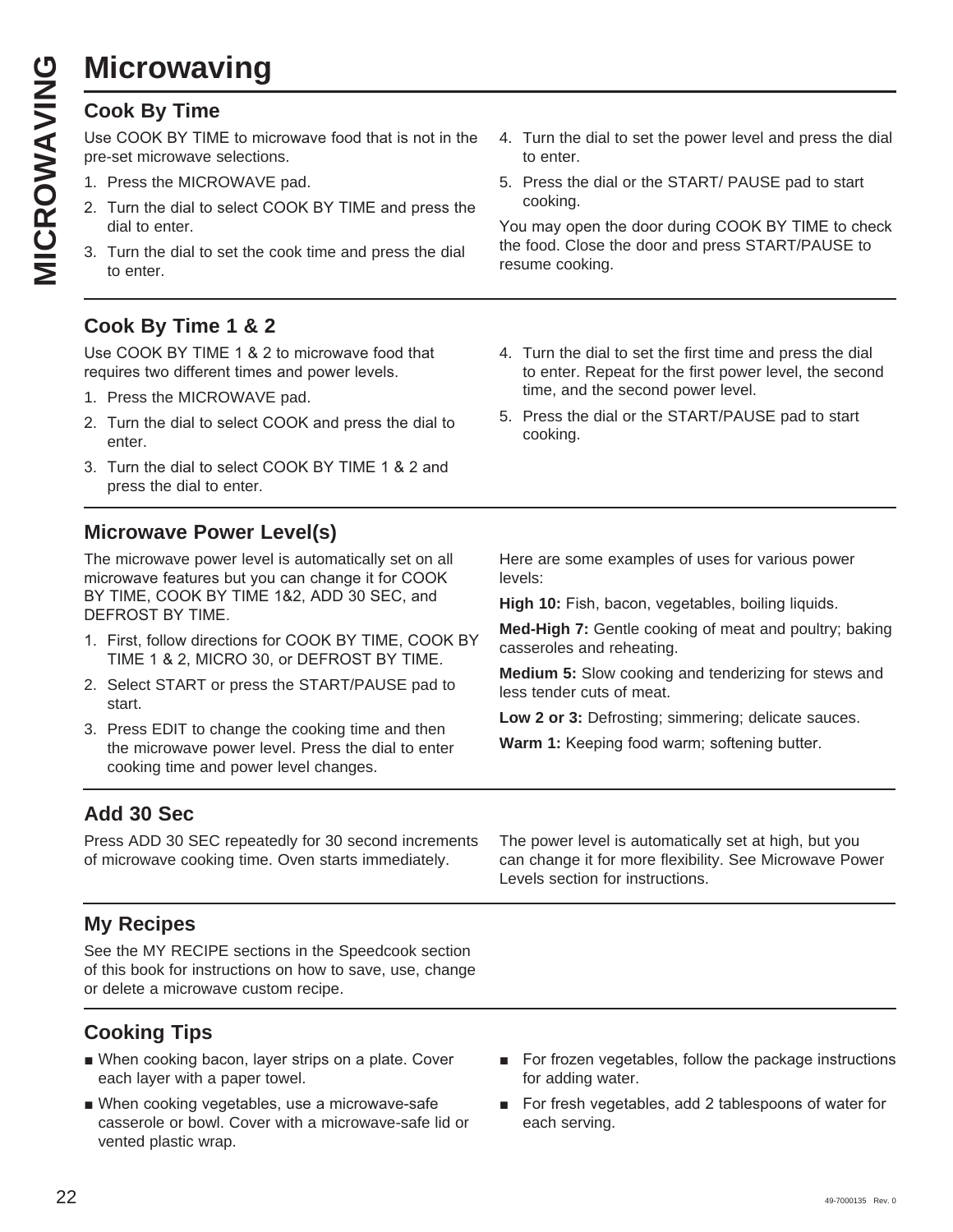## **Defrost by Food Type**

DEFROST BY FOOD TYPE automatically sets the defrosting times and power levels to give even defrosting results for meats, poultry and fish weighing up to 6 pounds.

- 1. Remove meat from the package and place it on a microwave-safe dish. Bread should be left in the package with any metal twist-ties removed.
- 2. Press the MICROWAVE pad.
- 3. Turn the dial to DEFROST. Press the dial to enter.
- 4. Turn the dial to DEFROST BY FOOD TYPE. Press the dial to enter.
- 5. Turn the dial to select food type. Press the dial to enter.
- 6. Turn the dial to the food weight, using the Conversion Guide at right. For example, dial 1.2 for 1.2 pounds (1 pound, 3 oz.) Press the dial to enter.
- 7. Press the dial or START/PAUSE pad to start defrosting.
- 8. Turn the food over when the oven signals TURN FOOD OVER.

## **Defrost By Time**

Use DEFROST BY TIME to defrost for a selected length of time.

- 1. Press the MICROWAVE pad.
- 2. Turn the selector dial to DEFROST. Press the dial to enter.
- 3. Turn the dial to DEFROST BY TIME, Press the dial to enter.
- 4. Turn the dial to select the time you want. Press the dial to enter.
- 5. Press the dial or START/PAUSE pad to start defrosting.

## **Defrosting Tips**

Use DEFROST BY FOOD TYPE for meat, poultry, fish, and bread. Use DEFROST BY TIME for most other frozen foods.

- Foods frozen in paper or plastic can be defrosted in the package when using DEFROST BY TIME. Meats should be taken out of the package when using DEFROST BY FOOD TYPE. Closed packages should be slit, pierced or vented after food has partially defrosted. Plastic storage containers should be partially uncovered.
- Family-size, prepackaged frozen dinners can be defrosted and microwaved. If the food is in a foil container, transfer it to a microwave-safe dish.
- Remove defrosted meat or shield warm areas with small pieces of foil for even defrosting.
- $\blacksquare$  After defrosting, most meats need to stand 5 minutes to complete defrosting. Large roasts should stand for about 30 minutes.

#### **Conversion Guide**

If the weight of food is stated in pounds and ounces, the ounces must be converted to tenths (.1) of a pound.

| <b>Weight of Food</b><br>in Ounces | <b>Enter Food Weight</b><br>(tenths of a pound) |
|------------------------------------|-------------------------------------------------|
| $1 - 2$                            |                                                 |
| з                                  | .2                                              |
| 4-5                                | .3                                              |
| $6 - 7$                            | .4                                              |
|                                    | .5                                              |
| $9 - 10$                           | .6                                              |
| 11                                 |                                                 |
| $12 - 13$                          | 8.                                              |
| 14-15                              | 9                                               |

6. Turn the food over when the oven signals TURN FOOD OVER.

Power level is automatically set at 3, but can be changed. To change the power levels, see Microwave power levels for instructions.

You can defrost small items quickly by raising the power level after entering the time. Power level 7 cuts the total defrosting time in about half; power level 10 cuts the total time to about 1/3. When defrosting at high power levels, food will need more frequent attention than usual and may have some cooking.

- Foods that spoil easily should not be allowed to sit out for more than one hour after defrosting. Room temperature promotes the growth of harmful bacteria.
- When defrosted, food should be cool but softened in all areas. If still slightly icy, return to the microwave very briefly, or let it stand a few minutes.
- When defrosting 3 or more pounds of ground or cubed meat, remove defrosted portions at the turn signals.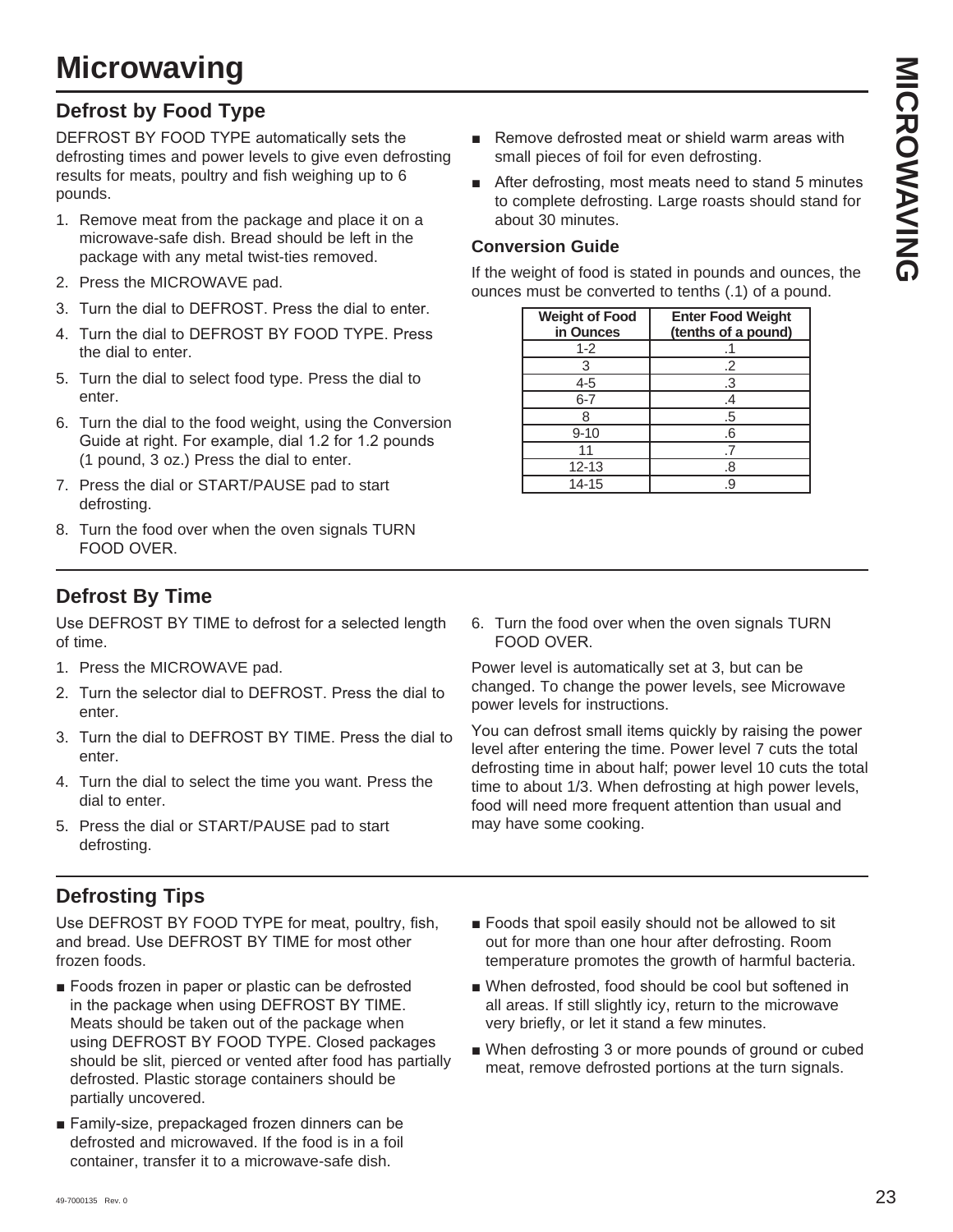# **Microwaving**

**MICROWAVII**<br>
Sensor Cooking<br>
The Advantium's micro<br>
cooking and reheating.<br>
when food is done and<br>
need to program cook<br>
The sensor feature det<br>
released during cookin<br>
the cooking time to var<br>
To use the sensor feat The Advantium's microwave mode features sensor cooking and reheating. The oven automatically senses when food is done and shuts itself off-eliminating the need to program cook times and power levels.

The sensor feature detects the increasing humidity released during cooking. The oven automatically adjusts the cooking time to various types and amounts of food.

To use the sensor features:

- 1. Press the MICROWAVE pad.
- 2. Turn the dial to select COOK BY FOOD (located under COOK), REHEAT, or SIMMER.
- 3. For COOK BY FOOD and REHEAT, select a food and press the dial to enter. For SIMMER, set the time to simmer after the soup, sauce or stew has come to a boil.
- 4. Press the dial or press the START/PAUSE pad to start cooking.

Do not open the oven door until time is counting down on the display. If you open the door while sensor cooking, "Sensor Error - Close door and press START" will appear. Close the door immediately and press the START/PAUSE pad to begin again.

**NOTE:** Do not use the sensor features twice in succession on the same food portion-it may result in severely overcooked or burnt food. If the food is not done enough at the end of the sensor cook time, use COOK BY TIME in the microwave selector to cook for more time.

- $\blacksquare$  If you have been cooking and the oven is hot, it may indicate that it is too hot for sensor cooking. In that case, the oven will automatically change to time cooking and may prompt for weights or amounts of food.
- $\blacksquare$  To shorten or lengthen the cook time, wait until the time countdown shows in the display. Then turn the dial to add or subtract time.

#### **Notes about the Reheat program:**

Reheated foods may have wide variations in temperature. Some areas may be extremely hot.

It is best to use COOK BY TIME and not REHEAT for these foods:

- $\blacksquare$  Bread products
- $\blacksquare$  Food that must be reheated uncovered
- $\blacksquare$  Foods that need to be stirred or turned
- Foods calling for a dry look or crisp surface after reheating

How to adjust the oven's automatic COOK BY FOOD and REHEAT settings for a shorter or longer cook time (not available for all food types):



#### **MICROWAVE SENSOR PROGRAMS:**

 $\blacksquare$  **Ground Meat** 

- $\blacksquare$  **Popcorn Prepackaged microwave popcorn, 3.0 oz. to 3.5 oz.**
- **Potato**
- **Rice**
- **B** Soup
- **E** Vegetables (Canned, Fresh, Frozen)
- **E** Chicken Reheat
- **Pasta Reheat**
- **Plate of Food Reheat**
- **B** Soup Reheat
- **N** Vegetable Reheat
- **E** Simmer

To reduce the automatic cooking times: Right after the oven starts, turn the dial counterclockwise until a minus ("-") sign or a double minus ("--") sign appears and press the dial to enter. A minus ("-") sign is a 10% reduction of cooking time and a double minus ("--") sign is a 20% reduction of cooking time.

To increase the automatic cooking times: Right after the oven starts, turn the dial clockwise until a plus ("+") sign or a double plus ("++") sign appears and press the dial to enter. A plus ("+") sign is a 10% increase of cooking time and a double plus ("++") sign is a 20% increase of cooking time.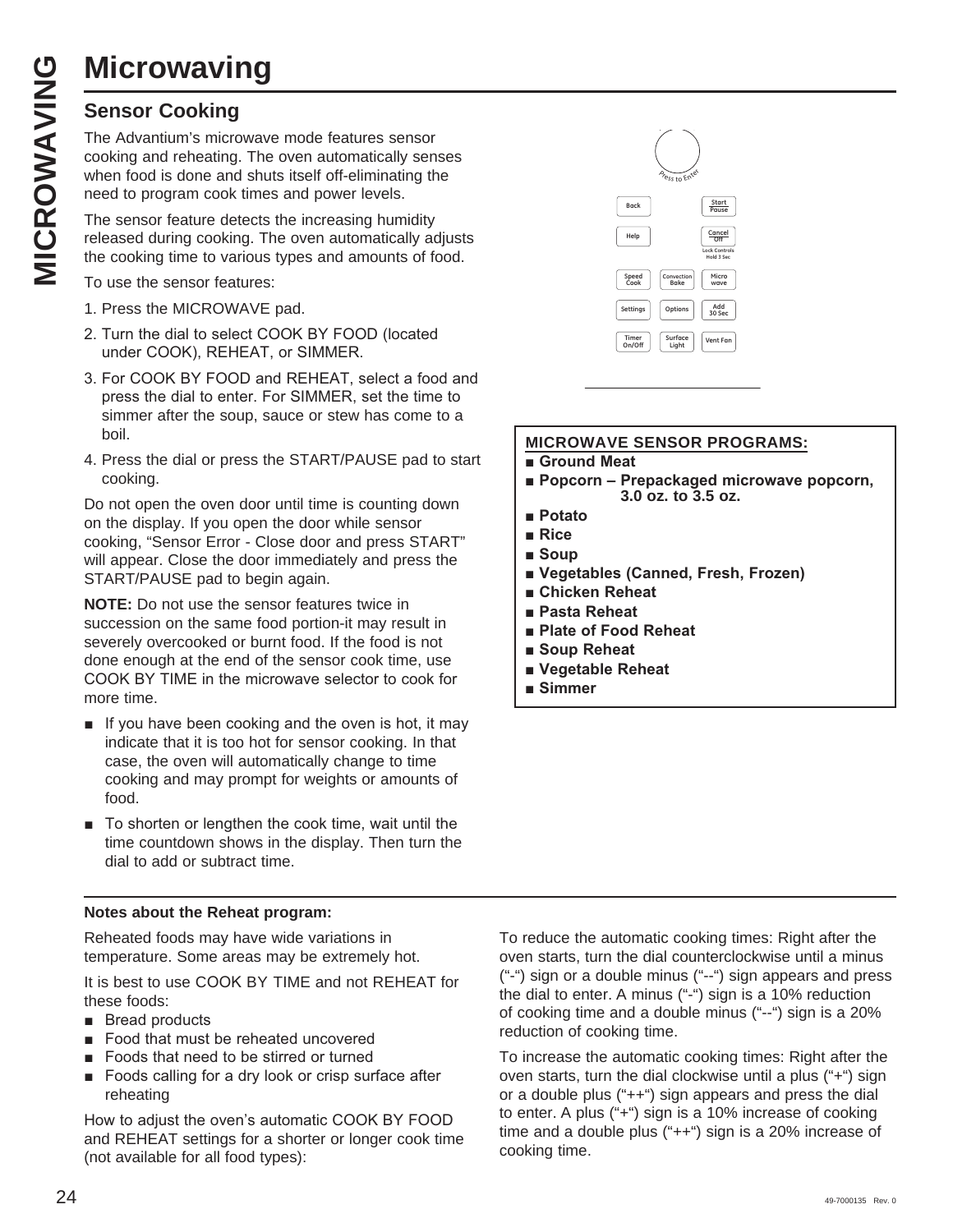sensor cooking.  $\blacksquare$  Always use microwave-safe containers and cover them

- with lids or vented plastic wrap. Never use tight sealing plastic containers—they can prevent steam from escaping and cause food to overcook.
- $\blacksquare$  Be sure the outside of the cooking containers and the inside of the oven are dry before placing food in the oven. Beads of moisture turning into steam can mislead the sensor.
- Beverages are best heated uncovered.

**Sensor Cooking Cookware**

**Microwaving**

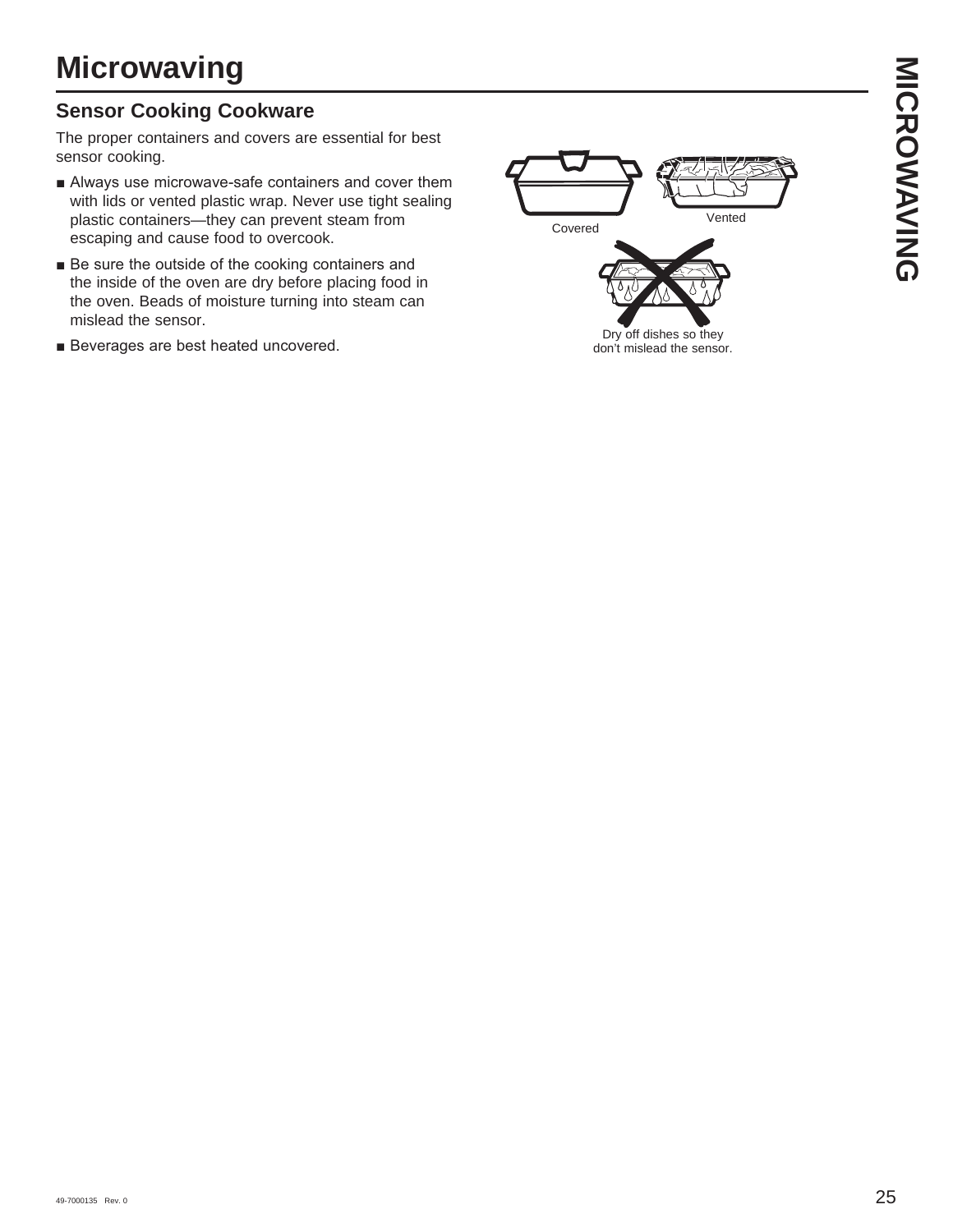## **Other Features**

|  | <b>Cooking Complete</b> |
|--|-------------------------|
|--|-------------------------|

To remind you that you have food in the oven, the oven will display the cooking mode and COOKING COMPLETE and beep once a minute until you either open the oven door or press the CANCEL/OFF pad.

#### **Repeat last**

**Other Features**<br> **Cooking Complete**<br>
To remind you that you has<br>
oven will display the cooking<br>
COMPLETE and beep one<br>
open the oven door or pre<br> **Repeat last**<br>
Use this time saving features<br>
like cookies or appetizers.<br> Use this time saving feature for cooking repetitive items like cookies or appetizers. This feature will repeat the last cooking cycle used, including time, temperature, power levels, and turntable settings

**NOTE:** The last program used is stored for two hours.

- **Resume feature**
- 1. If your food needs to cook a bit longer, you can restart the oven by pressing the START/PAUSE pad or selector dial.
- 2. RESUME COOKING will be displayed and the oven will restart immediately at 10% of the original time.

#### **Clock**

The clock must be set before you can use your oven for the first time. When setting the clock time for the first time go directly to step two.

The clock is designed to turn off when unit is idle for 30 seconds to minimize the standby power usage. The clock will turn on when unit is in use or door is opened. There is not an override option available based on the DOE energy requirements.

- 1. Press OPTIONS and select REPEAT LAST.
- 2. The last cooking cycle will be displayed.

you will need to begin the program again.

3. Press the START/PAUSE pad or the selector dial to start cooking.

The program stays in memory for 5 minutes. After that

- 1. To change the clock time, press the SETTINGS pad and turn the dial to CLOCK SETTINGS. Select SET TIME.
- 2. Turn the dial to set hours. Press the dial to enter. **NOTE:** Setting hours sets AM/PM.
- 3. Turn the dial to set minutes. Press the dial to enter.

#### **Auto Conversion**

Auto conversion automatically reduces the convection baking temperature. You still input the recipe temperature and the oven control does the rest.

To change the setting, press the SETTINGS pad and turn the dial to AUTO CONVERSION. Press the dial to enter. Turn the dial to change the setting to CONVERSION ON or CONVERSION OFF. Press the dial to enter.

#### **Beeper Volume**

Use this feature to adjust the volume of the beeper. You can even turn it off.

Press the SETTINGS pad, turn the dial to select BEEPER VOLUME, press the dial to enter. Select the beeper volume, press the dial to enter.

## **Temperature Units**

To change temperature units, press the SETTINGS pad and select TEMPERATURE UNITS. Turn the dial to select F or C and press the dial to enter.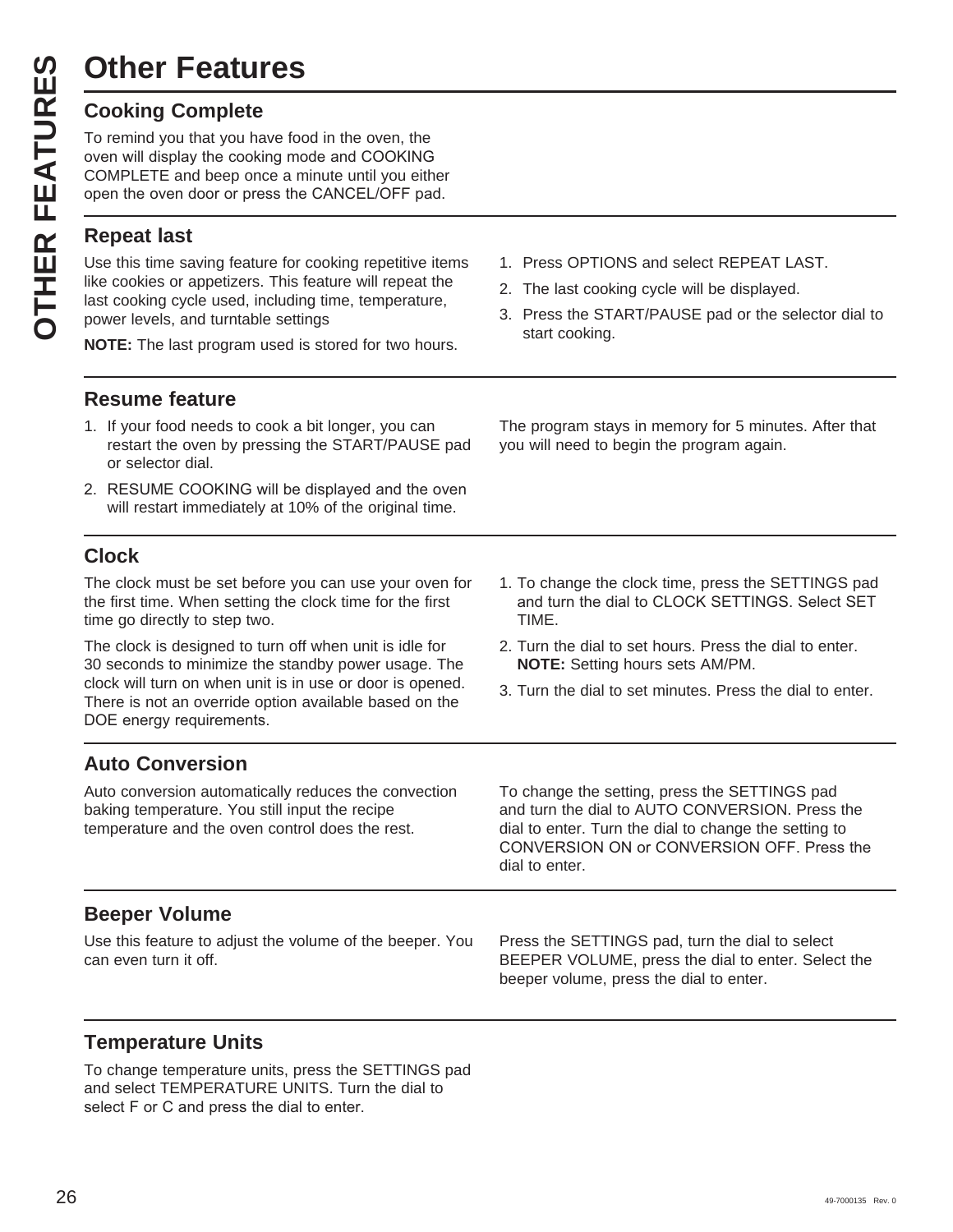#### **Reminder**

Use this feature to set an alarm beep to sound at a specific time of day.

- 1. Press the SETTINGS pad, turn the dial to select REMINDER and press the dial to enter.
- 2. Select SET REMINDER and press the dial to enter.
- 3. Turn the dial to set the time hour and minutes, press the dial to enter. **NOTE:** Setting the hours set AM/PM.

To turn off the Reminder, press the SETTINGS pad, turn the dial to select REMINDER and press the dial to enter. Turn the dial to select CLEAR REMINDER and press the dial to enter.

To check the Reminder time, press the SETTINGS pad, turn the dial to select REMINDER and press the dial to enter. Turn the dial to select REVIEW REMINDER and press the dial to enter. The display will show the Reminder time.

#### **Turntable On/OFF**

Use this feature to keep the turntable from turning when using a dish is too large to rotate in the cavity.

TURNTABLE ON/OFF is not a permanent setting.

Press the SETTINGS pad, turn the dial to select TURNTABLE ON/OFF and press the dial to enter. Turn the dial to select TURNTABLE ON or TURNTABLE OFF, press the dial to enter.

#### **NOTE:**

- The turntable will not turn off in Speedcook, Broil, Toast, or Microwave Sensor modes.
- $\blacksquare$  A cooking cycle must be started within 5 minutes of turning the turnable off, or the turntable will reset to the on setting.
- $\blacksquare$  The turntable will also remain off for cooking cycles started within 5 minutes of the end of any cooking cycle for which the turntable was off.

#### **Auto Night Light**

Use this feature to set the surface light to come on and go off at a certain time.

- 1. Press the SETTINGS pad, turn the dial to select AUTO NIGHT LIGHT and press the dial to enter.
- 2. Select SET ON TIME and press the dial to enter.
- 3. Turn the dial to set on time hour and minutes, press the dial to enter. Turn the dial to set off time hour and minutes, press the dial to enter. **NOTE:** Setting the hours sets AM/PM.

To disable the Auto Night Light feature, press the SETTINGS pad, turn the dial to select AUTO NIGHT LIGHT and press the dial to enter. Turn the dial to select DEACTIVATE and press the dial to enter.

#### **Delay Start**

Use this feature to delay when the oven will start cooking in CONVECTION BAKE, COOK BY TIME, COOK BY TIME 1&2, DEFROST BY TIME, or DEFROST BY WEIGHT.

- 1. Press the OPTIONS pad.
- 2. Turn the dial to select DELAY START and press the dial to enter.

To check the Auto Night Light on and off times, press the SETTINGS pad, turn the dial to select AUTO NIGHT LIGHT and press the dial to enter. Turn the dial to select REVIEW ON/OFF TIMES and press the dial to enter. The display will show the on and off time for the Auto Night light.

#### **NOTE:**

- Auto Night Light will turn on the surface light to the night setting, when the clock time matches the Auto Night Light on time, even if the surface light is on the bright setting.
- Auto Night Light will always turn the surface light off when the clock time matches the Auto Night Light off time if the surface light is turned on.
- 3. Turn the dial to set the start time hour and minutes, press the dial to enter. **NOTE:** Setting the hours sets AM/PM.
- 4. Set the cooking mode.

The oven will start the programmed cooking mode when the clock time and the delay start time are the same.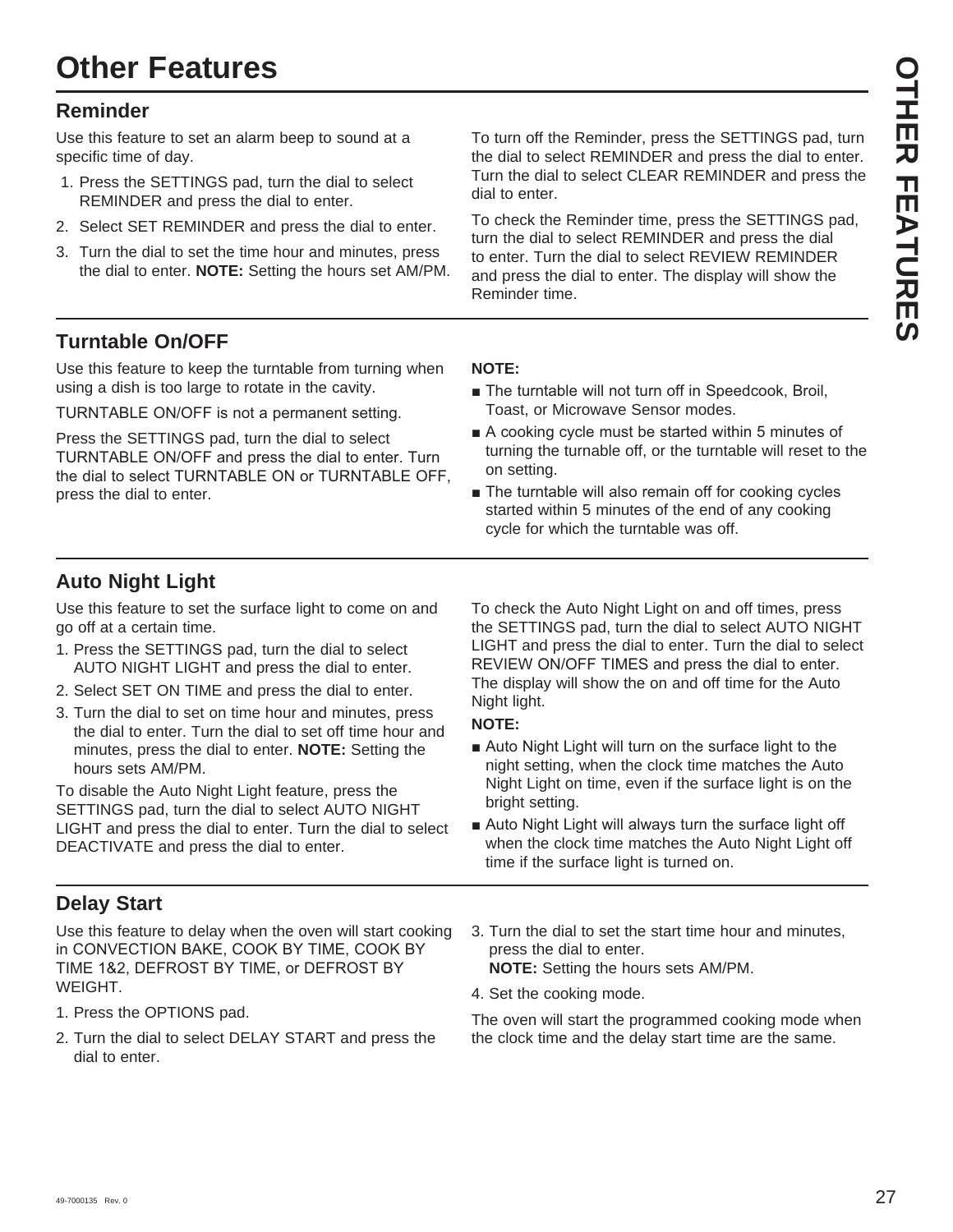Use this feature to find out more about your oven and its features.

- 1. Press the HELP pad.
- 2. Turn the dial to select the feature name. Press the dial to enter.

#### **Features found in the HELP function.**

The display will show a description for the program you have chosen. Use the dial to scroll up or down to read the description.

| <b>Adding Time</b>     | Options           | Reminder                 |
|------------------------|-------------------|--------------------------|
| Auto Conversion        | Defrost           | <b>Repeat Last</b>       |
| Auto Night Light       | Defrost by Food   | Resume                   |
| <b>Back</b>            | Defrost by Time   | Sensor Cooking           |
| Beeper Volume          | Defrost by Weight | Simmer                   |
| Beverage               | Delay Start       | Soften                   |
| <b>Broil</b>           | Edit              | Speed Cook               |
| Cancel/Off             | Help              | Start/Pause              |
| Clock                  | Melt              | <b>Temperature Units</b> |
| Control Lockout        | Add 30 Sec        | Timer On/Off             |
| <b>Convection Bake</b> | Microwave         | Turntable On/Off         |
| Cook by Food Type      | My Recipes        | Toast                    |
| Cook by Time           | Proof             | Warm                     |
| Cook by Time 1 & 2     | Reheat            |                          |

pressed.

#### **Control Lock-Out**

You may lock the control panel to prevent the oven from being accidentally started during cleaning or being used by children.

Press and hold CANCEL/OFF for 3 seconds to lock and unlock.

#### **Timer**

Use this feature anytime you need a general purpose timer. It can even be used while cooking in the oven.

- 1. Press the TIMER pad.
- 2. Turn the dial to select the minutes. Press the dial to enter.

#### **Automatic Fan**

Cooling fans automatically turn on as required to keep the internal oven components and control from overheating.

3. Turn the dial to select the seconds. Press the dial to enter.

The vent fan may come on automatically if the oven gets too hot, even if the oven isn't running. The screen will display: "Normal Operation." Fan is on due to high heat.

When the control panel is locked, CONTROL IS

LOCKED will be displayed briefly anytime a pad or dial is

**To cancel, press the TIMER pad.**

Fan will shut off automatically.

**Surface Light**

Use to light your cooktop. 3UHVW MESS the SURFACE LIGHT pad to change from bright to night to off.

#### **Vent Fan**

The vent fan removes steam and other vapors from surface cooking.

Press the VENT FAN pad to change from high to medium to low to off.

The vent fan may come on automatically if the oven gets too hot, even if the oven isn't running. The screen will display: "Normal Operation. Fan is on due to high heat. Fan will shut off automatically."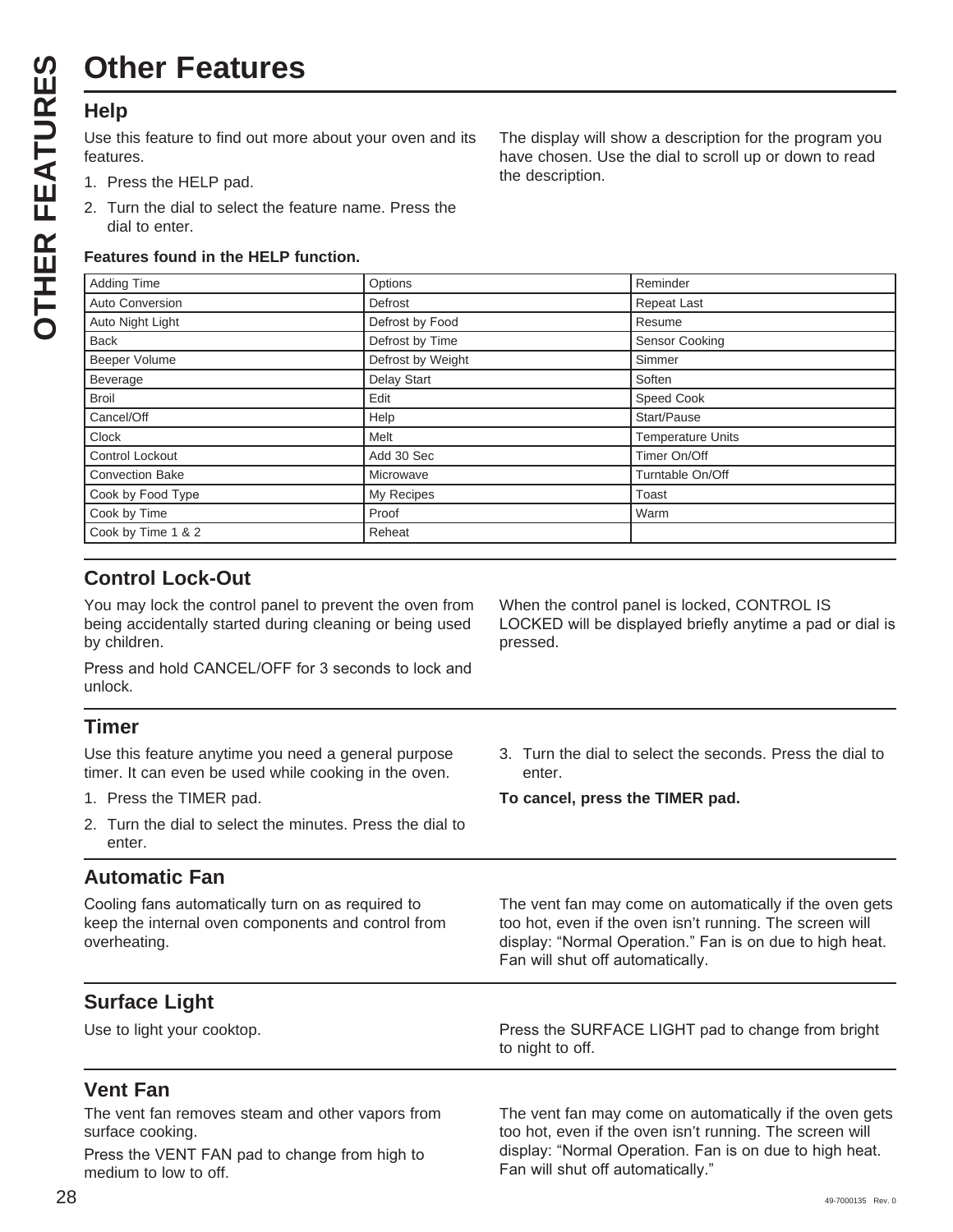## **Care and Cleaning**

#### **Inside of the oven**

Be certain the oven control is turned off and the oven is warm or cool to the touch before cleaning any part of this oven.

Clean the inside of the oven often for proper heating performance.

Some spatters can be removed with a paper towel, others may require a warm soapy cloth. Remove greasy spatters with a sudsy cloth, then rinse with a damp cloth.

If the dirt and spatter do not come off easily with a warm sudsy cloth, place a medium sized bowl full of water in the unit on the metal trav and press the SPEEDCOOK pad. Select MY RECIPE and set for 10 minutes at U=3, L=3, M=7.This should loosen the dirt in the oven so that it can be removed with a warm sudsy cloth.

If you notice yellowing on the metal inside the oven that cannot be removed with a warm sudsy cloth, use a stainless steel cleaner that removes heat discoloration and/or tarnishing. You can then clean the inside of the oven as you normally do.

#### **Removable Turntable**

The area underneath the turntable should be cleaned frequently to avoid odors and smoking during a cooking cycle.

The turntable can be broken if dropped. Wash carefully in warm, sudsy water. Dry completely and replace.

To replace the turntable, place its center over the spindle in the center of the oven and turn it until it seats into place.

## **Cooking Trays and Wire Oven Rack**

To prevent breakage, allow the trays to cool completely before cleaning. Wash carefully in hot, sudsy water or in the dishwasher.

Do not use abrasives to clean the glass tray or wire oven rack, as they may damage the finish.

A plastic scrubbing pad may be used to clean the metal trays.

#### **Mica Sheet**

Do not remove the mica sheet.

To clean the mica sheet: Allow the oven to cool completely. Wipe clean with a warm soapy cloth.

Do not use abrasive cleaners or sharp utensils on oven walls.

Never use a commercial oven cleaner on any part of your oven.

Do not clean the inside of the oven with metal scouring pads. Pieces can break off the pad inside the oven, causing electrical shock as well as damaging the inside surface finish of the oven.







Do not use the oven without the turntable in place. **Turntable** 



Wire oven rack

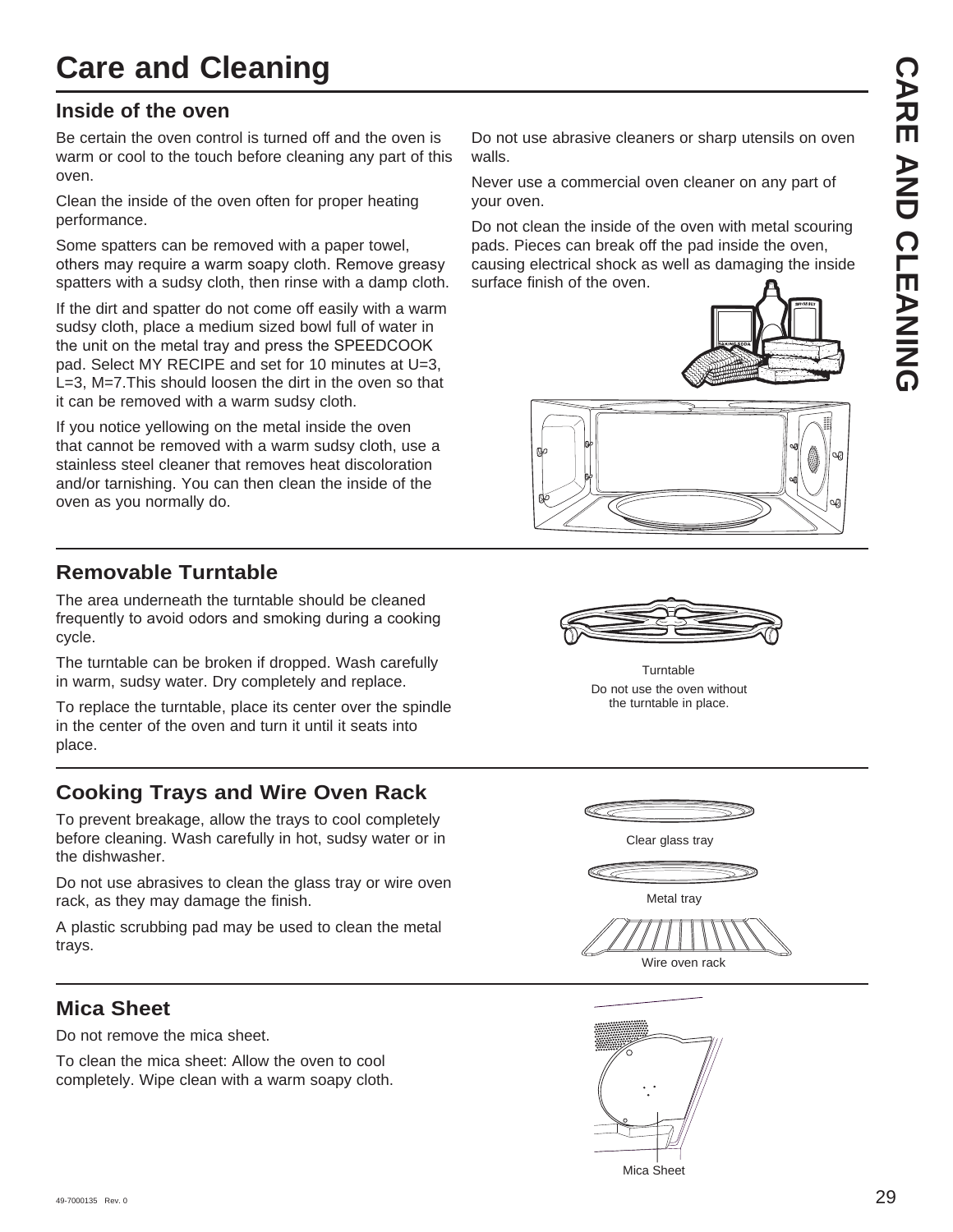# **Care and Cleaning**

Do not remove the halogen lamp glass cover or the mica sheet.

The upper halogen lamp cover must be kept free of grease and food spatterings in order to operate effectively.

Clean the lamp glass cover and mica sheet often to avoid excess smoking and decreased cooking power.

**To clean the upper lamp cover:** Allow the oven and glass cover to cool completely. Wipe clean with a warm soapy cloth or plastic scrubbie.

**CARE AND Cleaning**<br>
Halogen lamp cover and mica sheet<br>
Do not remove the halogen lamp glass cover or th<br>
sheet.<br>
The upper halogen lamp cover must be kept free<br>
of grease and food spatterings in order to operate<br>
effectiv For heavy burned on soil, a cleaning scraper may be used to clean the halogen lamp cover. Hold the cleaning scraper at a 30° angle. Scrape the glass clean and wipe up excess soil.

> **To clean the mica sheet:** Allow the oven to cool completely. Wipe clean with a warm soapy cloth.



#### **Outside of the Oven**

We recommend against using cleaners with ammonia or alcohol, as they can damage the appearance of the oven. If you choose to use a common household cleaner, first apply the cleaner directly to a clean cloth, then wipe the soiled area.

#### **Case**

Clean the outside of the microwave with a sudsy cloth. Rinse and then dry. Wipe the window clean with a damp cloth.

#### **Control Panel**

Wipe with a damp cloth. Dry thoroughly. Do not use cleaning sprays, large amounts of soap and water, abrasives or sharp objects on the panel - they can damage it. Some paper towels can also scratch the control panel.

#### **Stainless Steel Surfaces** (on some models)

The stainless steel panel can be cleaned with Stainless Steel Magic or a similar product using a clean, soft cloth. Apply stainless cleaner carefully, avoiding the surrounding plastic or glass parts. Do not use appliance wax, polish, bleach or products containing chlorine on stainless steel.

#### **Plastic Color Panels** (on some models)

Use a clean, soft, lightly dampened cloth, then dry thoroughly.

#### **Door Seal**

It's important to keep the area clean where the door seals against the oven. Use only mild, non-abrasive detergents applied with a clean sponge or soft cloth. Rinse well.

#### **Bottom**

Clean off the grease and dust on the bottom often. Use a solution of warm water and detergent.

#### **Replacing the Surface Light**

- 1. To replace the surface light, first disconnect the power at the main fuse or circuit breaker panel or unplug the oven.
- 2. Remove the screw from the side of the light compartment cover and lower the cover until it stops.
- 3. Be sure the bulb to be replaced is cool before removing. Gently pull the bulb from the receptacle. Replace with a 130 volt, 50-watt halogen bulb. Order WB08X10051 from your GE Appliances supplier.
- 4. Raise the light cover and replace the screw. Connect electrical power to the oven.



Remove screw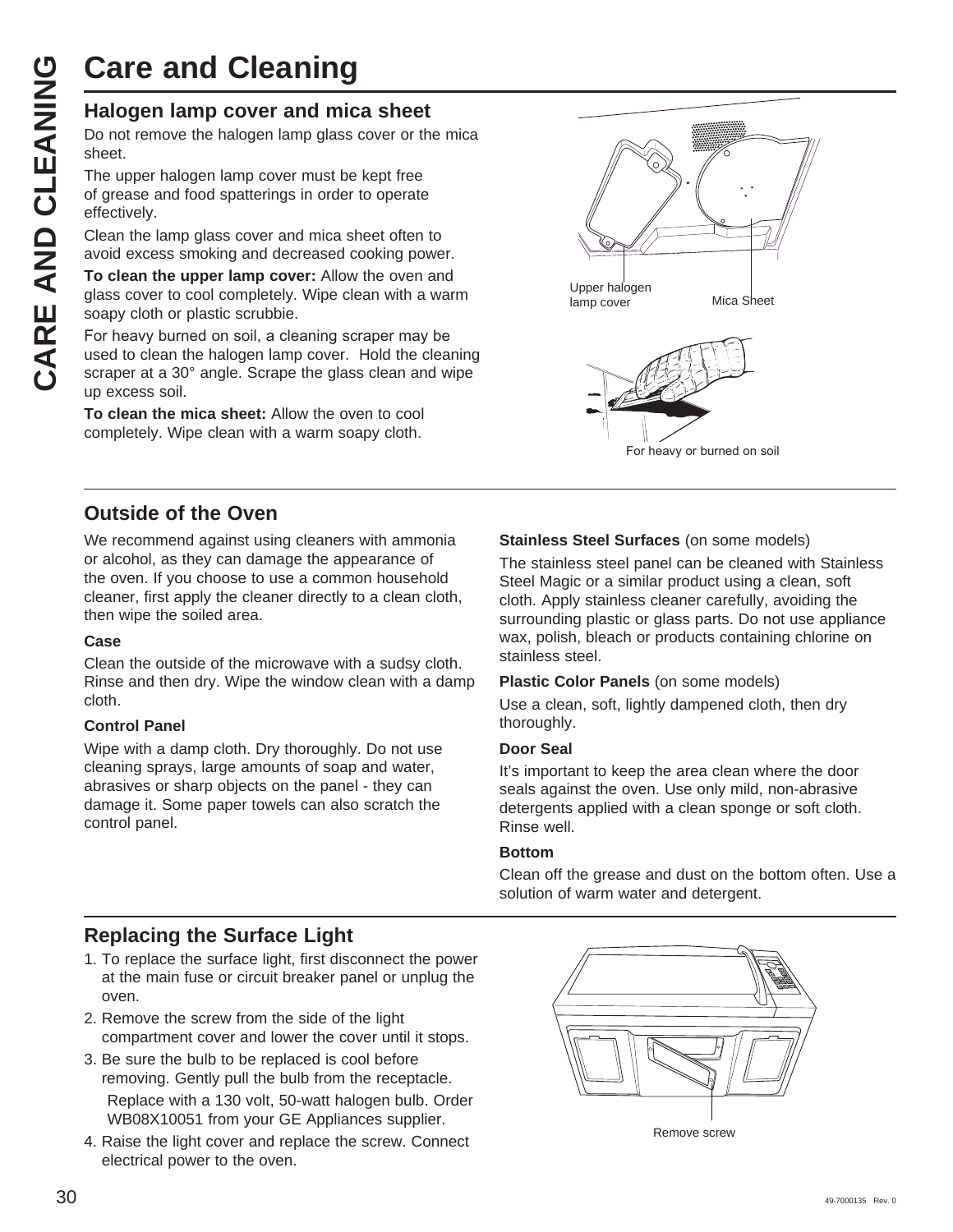## **Care and Cleaning**

#### **Removing and Cleaning the Filters**

- 1. The metal filters trap grease released by foods on the cooktop. They also prevent flames from foods on the cooktop from damaging the inside of the oven.
- 2. For this reason, the filters must always be in place when the hood is used. The vent filters should be cleaned once a month, or as needed.
- 3. To remove, slide them to the rear using the tabs. Pull down and out.
- 4. To clean the vent filters, soak them and then swish around in hot water and detergent. Don't use ammonia or ammonia products because they will darken the metal. Light brushing can be used to remove embedded dirt.
- 5. Rinse, shake and let dry before replacing.
- 6. To replace, slide the filters into the frame slots on the back of each opening. Press up and to the front to lock into place.

#### **Replacing the Oven Cavity Lamp**

- 1. Disconnect power at the main fuse or circuit breaker panel.
- 2. Remove the top grill by removing the two screws that hold it in place.
- 3. Remove charcoal filter if present. Slide the filter toward the left and pull toward the front to remove. **NOTE:** Charcoal filter is an optional kit, you may not have one.
- 4. Remove the screw holding the lamp shield in place.

## **Charcoal Filter (JX81D - optional kit)**

If the model is not vented to the outside, the air will be recirculated through a disposable charcoal filter that helps remove smoke and odors.

The charcoal filter cannot be cleaned. It must be replaced. Order Part No. JX81D-WB02X10943 from your GE Appliances supplier.

The charcoal filter should be replaced when it is noticeably dirty or discolored (usually after 6 to 12 months, depending on usage).

#### 5. Pull the lamp shield out. Pull the light bulb out and replace with the 120V-130V, 20-watt halogen bulb. Order WB25X10019 from your GE Appliances supplier.

- 6. Return the lamp and lamp shield to original position and replace screw and charcoal filter.
- 7. Replace the grill and 2 screws. Reconnect power to the oven

#### **To install a new filter:**

- 1. Remove plastic and other outer wrapping from the new filter.
- 2. Remove the top grill by removing the two screws that hold it in place.
- 3. Insert the filter into the top opening of the oven as shown.
- 4. It will rest at an angle on two back support tabs and in front by two tabs.
- 5. Replace the grill and two screws.

To remove the filter, repeat step 2 above, remove the filter and repeat step 5.

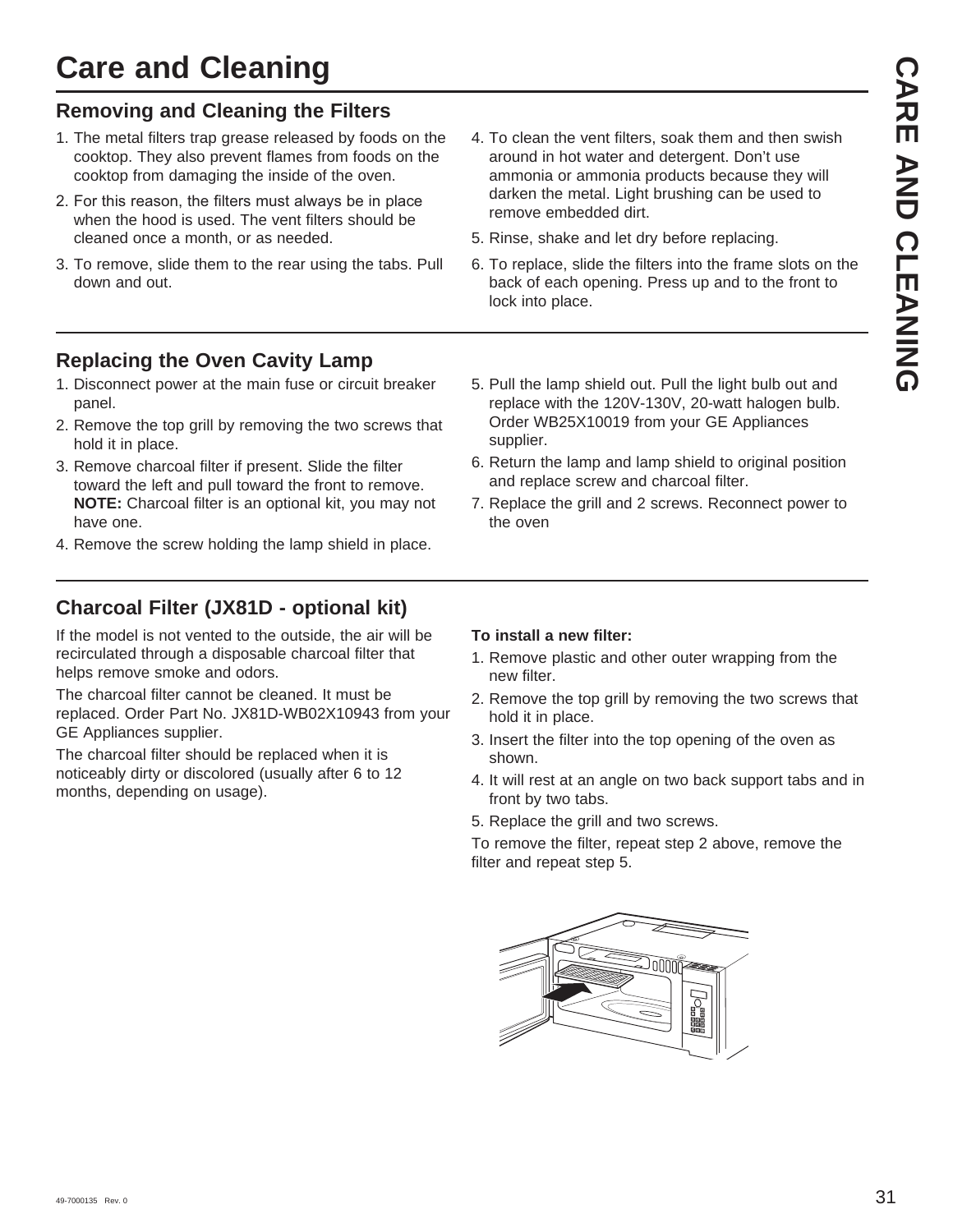# TROUBLESHOOTING TIPS **TROUBLESHOOTING TIPS**

## **Troubleshooting Tips...** Before you call for service

Save time and money! Review the charts on the following pages first and you may not need to call for service.

| <b>Problem</b>                                                                             | <b>Possible Cause</b>                                                                                                                | <b>What To Do</b>                                                                                                                                                                                                                   |
|--------------------------------------------------------------------------------------------|--------------------------------------------------------------------------------------------------------------------------------------|-------------------------------------------------------------------------------------------------------------------------------------------------------------------------------------------------------------------------------------|
| <b>LIGHTS</b>                                                                              |                                                                                                                                      |                                                                                                                                                                                                                                     |
| Light during a speedcook<br>cycle dims and cycles on and<br>off, even at full power levels | This is normal. Power level has<br>been automatically reduced<br>because the oven is hot.                                            | This is normal. The oven senses the heat level and<br>adjusts automatically.                                                                                                                                                        |
| Light visible around the<br>door and outer case while<br>speedcooking                      | This is normal.                                                                                                                      | When the oven is on, light may be visible around<br>the door and outer case.                                                                                                                                                        |
| <b>FAN</b>                                                                                 |                                                                                                                                      |                                                                                                                                                                                                                                     |
| Fan continues to run after<br>cooking stops                                                | The oven is cooling.                                                                                                                 | The fan will automatically shut off when the internal<br>parts of the oven have cooled.                                                                                                                                             |
| Oven vent emits warm air while<br>oven is on                                               | This is normal.                                                                                                                      |                                                                                                                                                                                                                                     |
| Vent fan comes on<br>automatically when oven not<br>in use.                                | This is normal.                                                                                                                      | If the cooktop or oven gets hot enough the vent fan<br>comes on. (see Automatic Fan section.)                                                                                                                                       |
| Fan comes on automatically<br>when using the microwave                                     | This is normal.                                                                                                                      | If the microwave is used after speedcook and the<br>oven senses that it is too hot, the vent fan comes on<br>to cool the oven.                                                                                                      |
| The oven makes unusual<br>sounds while cooking.                                            | <b>Clicks and fans blowing are</b><br>normal. The relay board is turning<br>the components on and off.                               | These sounds are normal.                                                                                                                                                                                                            |
| Fan sound changes while<br>cooking.                                                        | This is normal.                                                                                                                      | Fan may turn on or off during cooking to maintain<br>cooking temperature.                                                                                                                                                           |
| <b>COOKING</b>                                                                             |                                                                                                                                      |                                                                                                                                                                                                                                     |
| Smoke comes out of the oven<br>when the door is opened                                     | Food is high in fat content.<br>Aerosol spray used on the pans.                                                                      | Smoke is normal when cooking high-fat foods. Use<br>vegetable oil or olive oil on the meat itself instead<br>of coating the entire pan.                                                                                             |
| Food is not fully cooked<br>or browned at the end of a<br>cooking program                  | Programmed times may not match<br>the size or amount of food you are<br>cooking.                                                     | Increase or decrease time for doneness or adjust<br>the upper or lower lamps for browning.                                                                                                                                          |
| Oven has turned off in Warm,<br><b>Proof, or Convection Bake</b>                           | The maximum cooking time of 179<br>minutes has been reached.                                                                         | This is normal. The control will automatically turn<br>off the oven and indicate that cooking time is<br>reached. The cooking time is not always displayed.                                                                         |
|                                                                                            | A cooking time was set for<br><b>Convection Bake to start after</b><br>preheat and the door was not<br>opened at the end of preheat. | This is normal The control will automatically turn off<br>the oven after one hour and indicate that cooking<br>is complete if the door is not opened.                                                                               |
| <b>DISPLAY</b>                                                                             |                                                                                                                                      |                                                                                                                                                                                                                                     |
| The display is blank                                                                       |                                                                                                                                      | The clock is designed to turn off when unit is idle<br>for 30 seconds to minimize the standby power<br>usage. (See Clock section)                                                                                                   |
| <b>Control Panel "LOCKED"</b><br>appears in display.                                       | The control has been locked.                                                                                                         | Press and hold CANCEL/OFF for about 3 seconds<br>to unlock the control. See Other Features Section.                                                                                                                                 |
| Control display is lighted yet                                                             | Clock is not set.                                                                                                                    | Follow prompts to set the clock.                                                                                                                                                                                                    |
| oven will not start                                                                        | Door not securely closed.                                                                                                            | Open the door and close securely.                                                                                                                                                                                                   |
|                                                                                            | <b>START/PAUSE pad not pressed</b><br>after entering cooking selection                                                               | Follow prompts.                                                                                                                                                                                                                     |
|                                                                                            | Delay Start was accidentally set.                                                                                                    | Press CANCEL/OFF and reset.                                                                                                                                                                                                         |
|                                                                                            | Oven is in DEMO Mode.                                                                                                                | Unplug the oven for 1 minute. Then, plug the oven<br>back into the wall. DO NOT set the oven clock;<br>press and hold the HELP and START/PAUSE<br>pads for 3 seconds. The control should exit DEMO<br>mode. Set clock and continue. |
|                                                                                            | <b>CANCEL/OFF was pressed</b><br>accidentally.                                                                                       | Reset cooking program and press START/PAUSE.                                                                                                                                                                                        |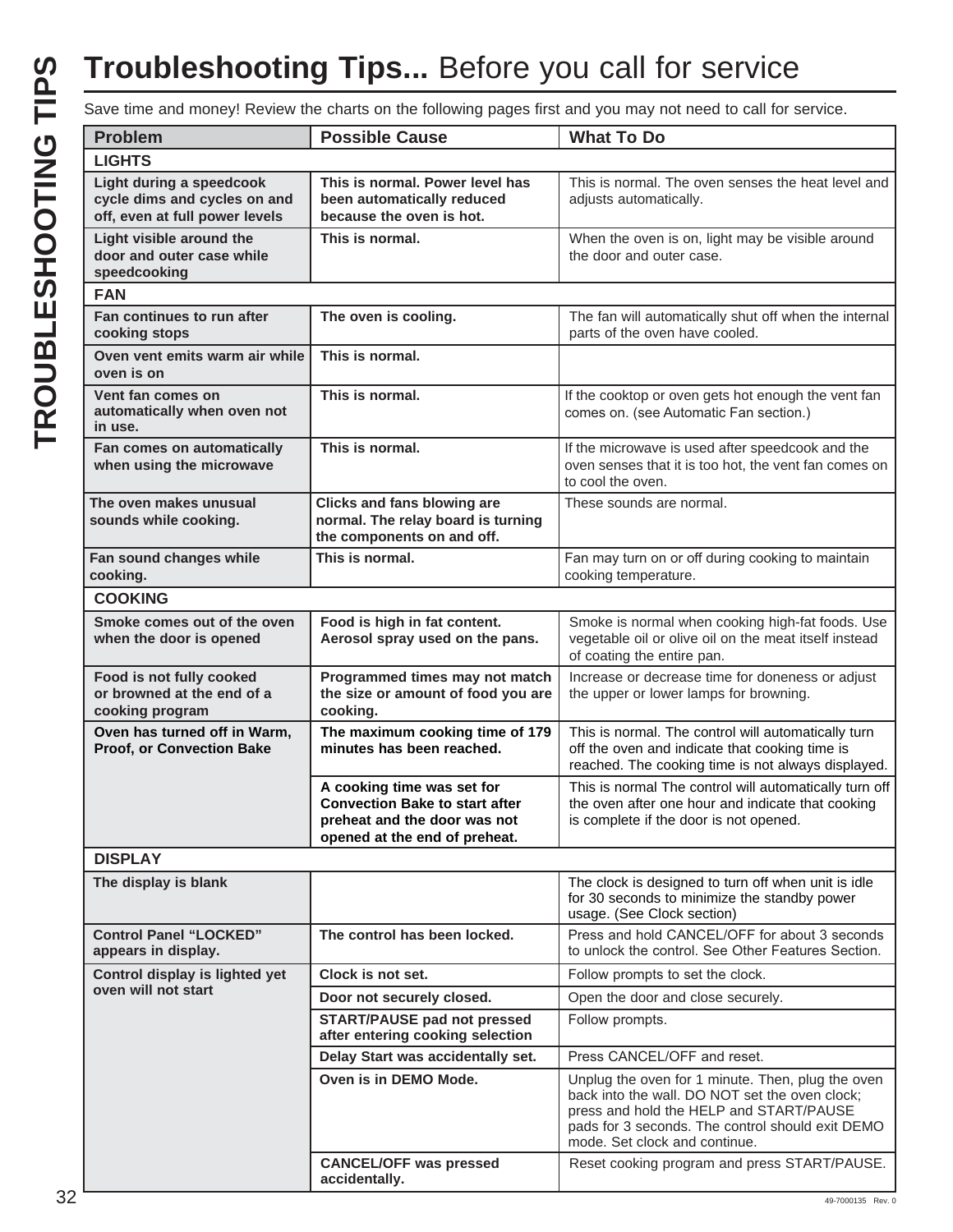## **Troubleshooting Tips...** Before you call for service

| <b>Problem</b>                                                         | <b>Possible Cause</b>                                                                                                                    | <b>What To Do</b>                                                                                                                                              |
|------------------------------------------------------------------------|------------------------------------------------------------------------------------------------------------------------------------------|----------------------------------------------------------------------------------------------------------------------------------------------------------------|
| <b>OTHER PROBLEMS</b>                                                  |                                                                                                                                          |                                                                                                                                                                |
| The door and inside of the<br>oven feels hot                           | The oven produces intense heat in<br>a small space.                                                                                      | This is normal. Use oven mitts to remove food<br>when ready.                                                                                                   |
| Floor of the oven is warm, even<br>when the oven has not been<br>used. | The cooktop light is located below<br>the oven floor. When the light is on,<br>the heat it produces may make the<br>oven floor get warm. | This is normal.                                                                                                                                                |
| Oven will not start                                                    | A fuse in your home may be<br>blown or the circuit breaker<br>tripped.                                                                   | Replace fuse or reset circuit breaker.                                                                                                                         |
|                                                                        | Power surge.                                                                                                                             | Unplug the oven, then plug it back in.                                                                                                                         |
|                                                                        | Plug not fully inserted into wall<br>outlet.                                                                                             | Make sure the plug on the oven is fully inserted<br>into wall outlet.                                                                                          |
| Glass microwave tray does not<br>lock into center hub.                 |                                                                                                                                          | Align the protrusion on the bottom of the glass<br>microwave tray with the indentation in the<br>turntable. This fit is not tight, some movement is<br>normal. |

## **FEDERAL COMMUNICATIONS COMMISSION RADIO FREQUENCY INTERFERENCE STATEMENT (U.S.A. ONLY)**

This equipment generates and uses ISM frequency energy and if not installed and used properly, that is in strict accordance with the manufacturer's instructions, may cause interference to radio and television reception. It has been type tested and found to comply with limits for ISM Equipment pursuant to part 18 of FCC Rules, which are designed to part 18 of FCC Rules, which are designed to provide residential installation.

However, there is no guarantee that interference will not occur in a particular installation. If this equipment does cause interference to radio or television reception, which can be determined by turning the equipment off and on, the user is encouraged to try to correct the interference by one or more of the following:

- Reorient the receiving antenna of the radio or television.
- $\blacksquare$  Relocate the Microwave Oven with respect to the receiver.
- $\blacksquare$  Move the microwave oven away from the receiver.
- Plug the microwave oven into a different outlet so that the microwaye oven and the receiver are on different branch codes.

The manufacturer is not responsible for any radio of TV interference caused by unauthorized modification to this microwave oven. It is the responsibility of the user to correct such interference.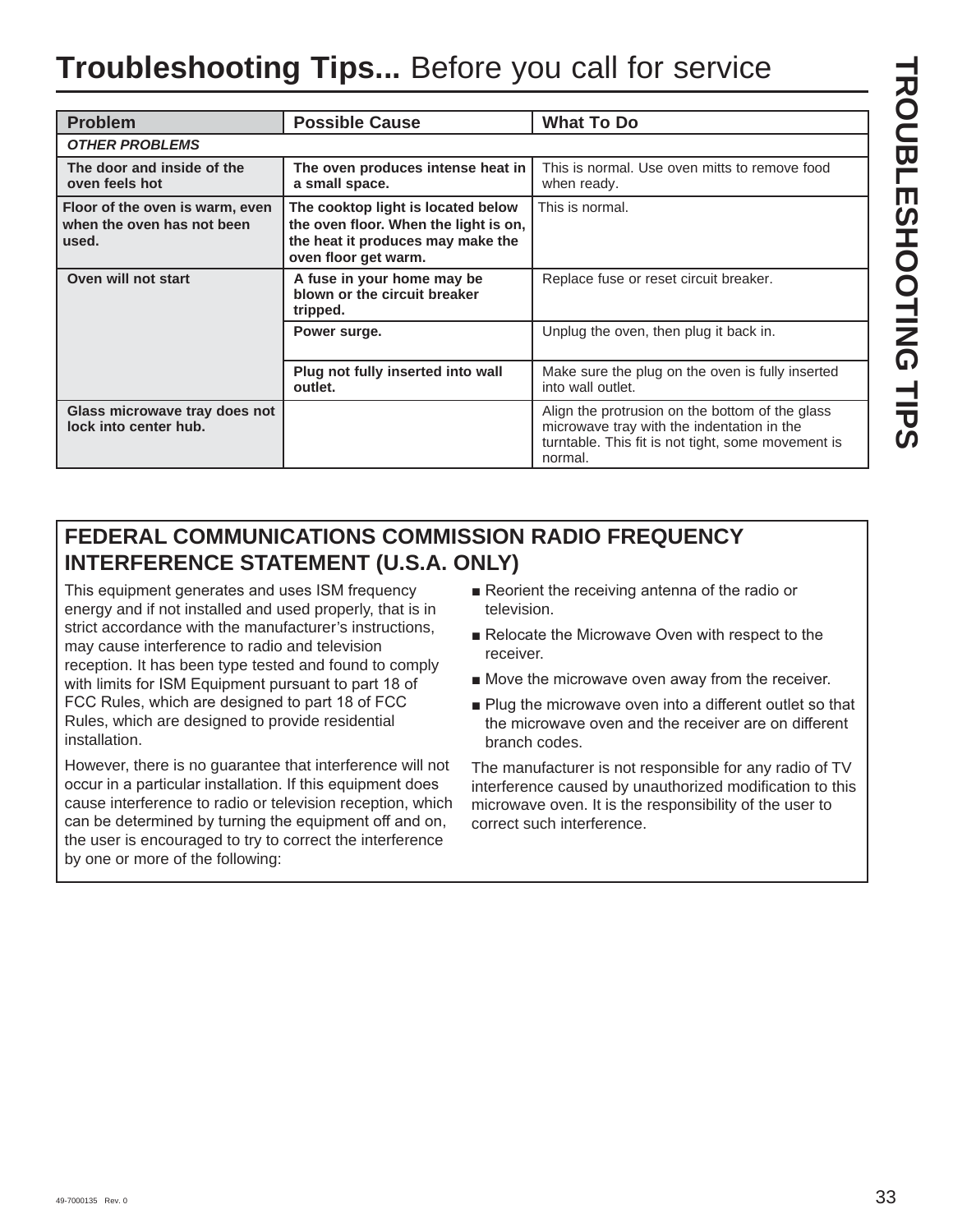#### **GEAppliances.com**

| <b>GEAppliances.com</b>                                           | All warranty service is provided by our Factory Service Centers, or an authorized Customer Care® technician. To schedule<br>service online, visit us at www.geappliances.com/service_and_support/, or call GE Appliances at 800.GE.CARES<br>(800.432.2737). Please have your serial number and your model number available when calling for service. |
|-------------------------------------------------------------------|------------------------------------------------------------------------------------------------------------------------------------------------------------------------------------------------------------------------------------------------------------------------------------------------------------------------------------------------------|
| For the period of                                                 | <b>GE Appliances will replace</b>                                                                                                                                                                                                                                                                                                                    |
| One year<br>From the date<br>of the original<br>purchase          | Any part of the oven which fails due to a defect in materials or workmanship. During this<br>limited one-year warranty, GE Appliances will also provide, free of charge, all labor and<br>related service costs to replace the defective part.                                                                                                       |
| <b>Five years</b><br>From the date<br>of the original<br>purchase | The magnetron tube, if the magnetron tube fails due to a defect in materials or workmanship.<br>During this five-year limited warranty, you will be responsible for any labor or in-home<br>service costs.                                                                                                                                           |

#### **What GE Appliances will not cover:**

- $\blacksquare$  Service trips to your home to teach you how to use the product.
- $\blacksquare$  Improper installation, delivery or maintenance.
- **Product not accessible to provide required service.**
- $\blacksquare$  Failure of the product or damage to the product if it is abused, misused (for example, cavity arcing from wire rack or metal/foil), or used for other than the intended purpose or used commercially.
- Replacement of house fuses or resetting of circuit breakers.
- Replacement of the cooktop light bulbs.
- Damage to the product caused by accident, fire, floods or acts of God.
- $\blacksquare$  Incidental or consequential damage caused by possible defects with this appliance.
- Damage caused after delivery.

#### **EXCLUSION OF IMPLIED WARRANTIES**

Your sole and exclusive remedy is product repair as provided in this Limited Warranty. Any implied warranties, including the implied warranties of merchantability or fitness for a particular purpose, are limited to one year or the shortest period allowed by law.

This warranty is extended to the original purchaser and any succeeding owner for products purchased for home use within the USA. If the product is located in an area where service by a GE Appliances Authorized Servicer is not available, you may be responsible for a trip charge or you may be required to bring the product to an Authorized GE Appliances Service location for service. In Alaska, the warranty excludes the cost of shipping or service calls to your home.

Some states do not allow the exclusion or limitation of incidental or consequential damages. This warranty gives you specific legal rights, and you may also have other rights which vary from state to state. To know what your legal rights are, consult your local or state consumer affairs office or your state's Attorney General.

**Warrantor: GE Appliances,** *a* **Haier** *company*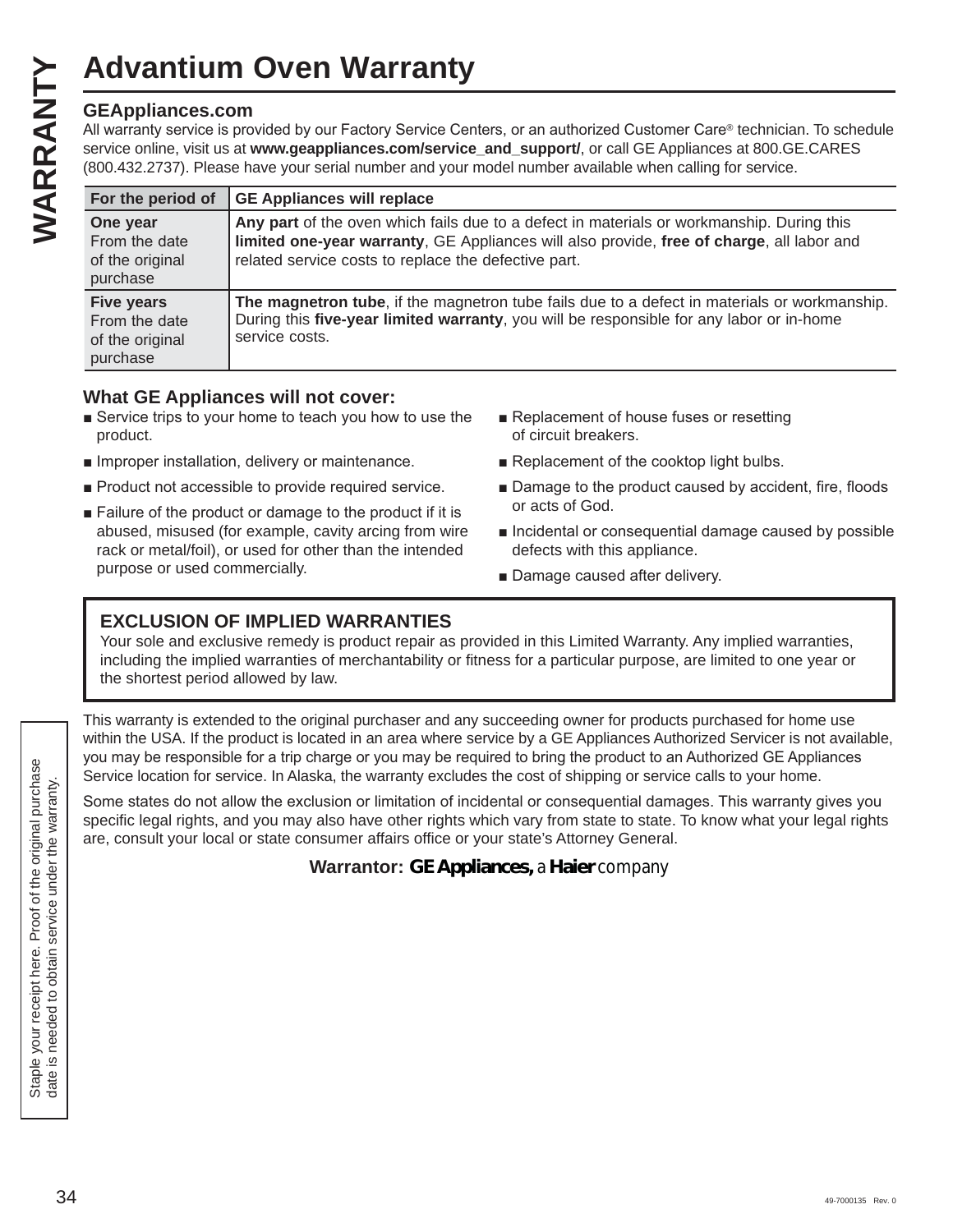# **Optional Kits**

Available at extra cost from your GE Appliances supplier.

#### **Filler Panel Kits**

- UX36BSS-Stainless Steel
- **JX36BWH-White**
- $\blacksquare$  JX36BBB--Black
- JX36BES Slate
- JX36BDS-Dark Slate
- UX36BTS Black Stainless

When replacing a 36" range hood, filler panel kits fill in the additional width to provide a custom built-in appearance.

For installation between cabinets only; not for end-ofcabinet installation. Each kit contains two 3" wide filler panels.

#### **Bump Out Kit**

#### $\blacksquare$  JX15BUMPBB

Use when installing the microwave with cabinets that are 15" deep. The bump out kit will allow the microwave to be installed so that the ventilation holes on the top-front of the appliances are not blocked.

#### **Filter Kits**

UX81D-Recirculating Charcoal Filter Kit

Filter kits are used when the oven cannot be vented to the outside.

To order, call GE Appliances at 877.959.8688 or go to GEApplianceparts.com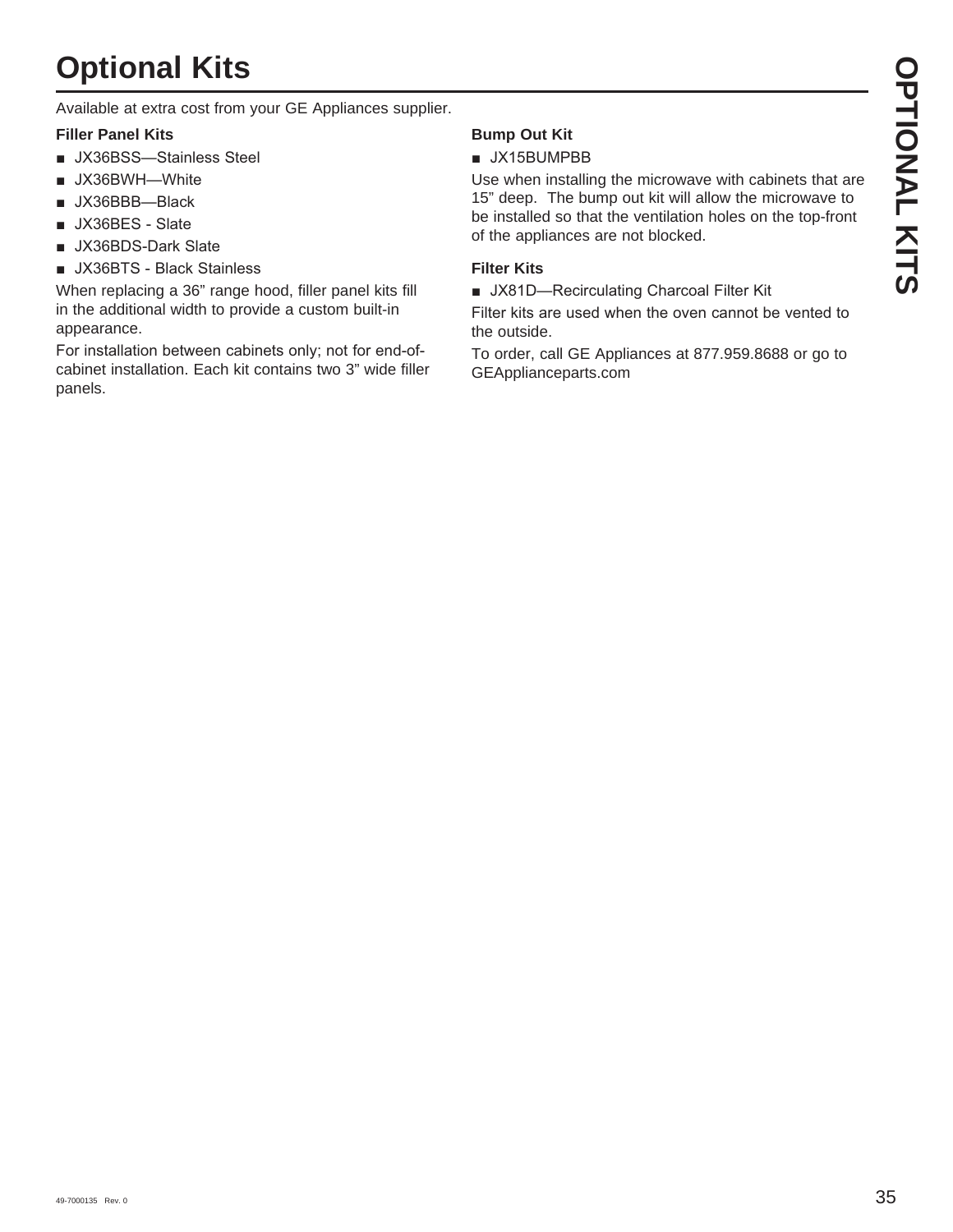## **Consumer Support**

Have a question or need assistance with your appliance? Try the GE Appliances Website 24 hours a day, any day of the year! You can also shop for more great GE Appliances products and take advantage of all our on-line support services designed for your convenience. In the US: **GEAppliances.com**

#### **Register Your Appliance**

**CONSUMER SUP**<br> **GE Appliances Website**<br>
Have a question or need assistar<br>
of the year! You can also shop for<br>
services designed for your conver<br> **CONSUMER APPLIANCE SECTS**<br> **Register Your Appliance on-1**<br>
communication an Register your new appliance on-line at your convenience! Timely product registration will allow for enhanced communication and prompt service under the terms of your warranty, should the need arise. You may also mail in the pre-printed registration card included in the packing material. In the US: **GEAppliances.com/register**

#### **Schedule Service**

Expert GE Appliances repair service is only one step away from your door. Get on-line and schedule your service at your convenience any day of the year. In the US: **GEAppliances.com/ge/service-and-support/service.htm** or call 800.432.2737 during normal business hours.

#### **Extended Warranties**

Purchase a GE Appliances extended warranty and learn about special discounts that are available while your warranty is still in effect. You can purchase it on-line anytime. GE Appliances Services will still be there after your warranty expires. In the US: **GEAppliances.com/ge/service-and-support/shop-for-extended-service-plans.htm** or call 800.626.2224 during normal business hours.

#### **Remote Connectivity**

For assistance with wireless network connectivity (for models with remote enable). visit our website at **GEAppliances.com/ge/connected-appliances/** or call 800.220.6899 in the US.

#### **Parts and Accessories**

Individuals qualified to service their own appliances can have parts or accessories sent directly to their homes (VISA, MasterCard and Discover cards are accepted). Order on-line today 24 hours every day. In the US: **GEApplianceparts.com** or by phone at 877.959.8688 during normal business hours.

**Instructions contained in this manual cover procedures to be performed by any user. Other servicing generally should be referred to qualified service personnel. Caution must be exercised, since improper servicing may cause unsafe operation.**

#### **Contact Us**

If you are not satisfied with the service you receive from GE Appliances, contact us on our Website with all the details including your phone number, or write to:

In the US: General Manager, Customer Relations | GE Appliances, Appliance Park | Louisville, KY 40225 **GEAppliances.com/ge/service-and-support/contact.htm**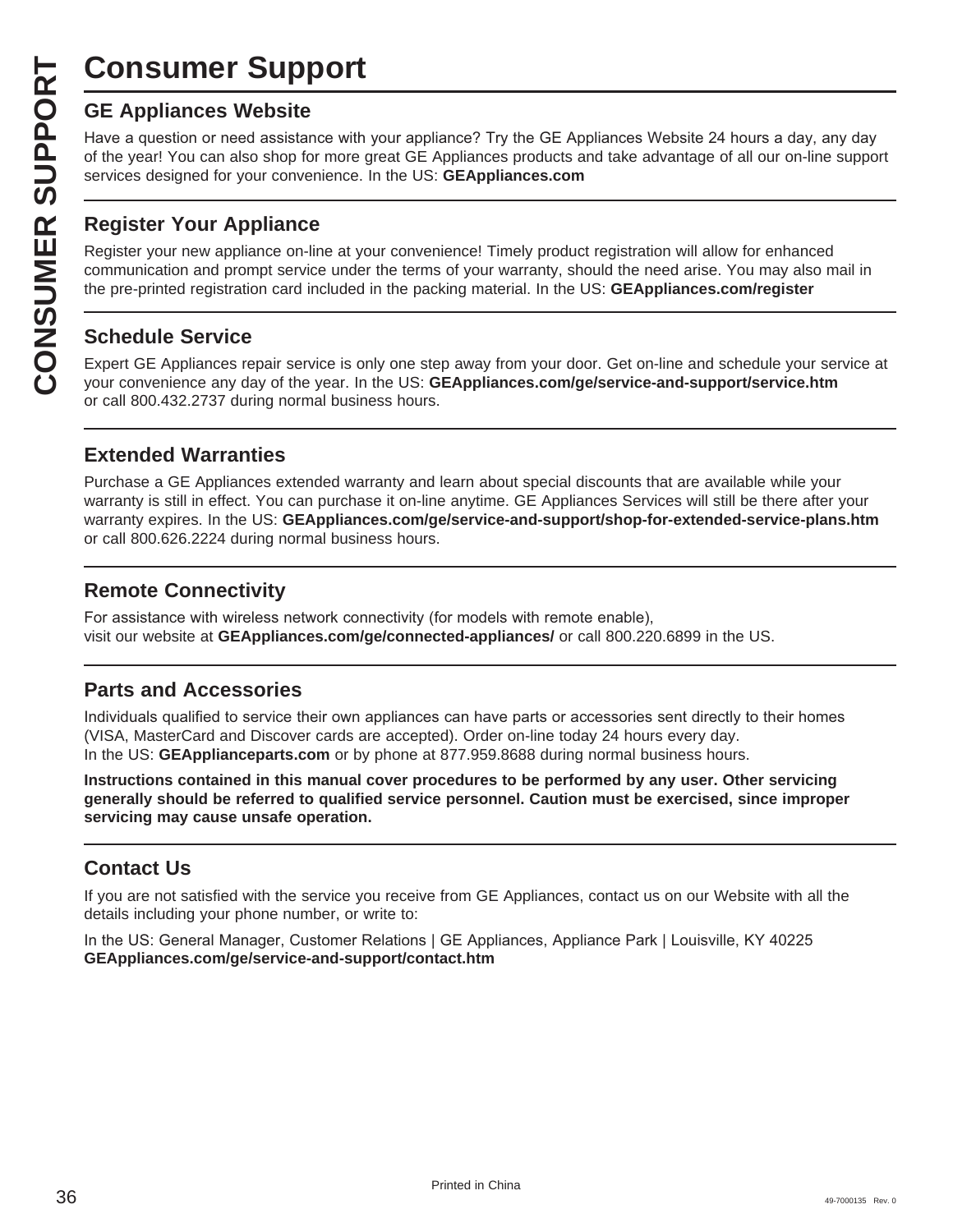

# **GE APPLIANCES**

Ife<sub>™</sub> **HORRO ADVANTIUM®** E Profile<sup>™</sup> y Ca ADVANT **Herefile**<br>**Herefile**<br>http://geadvantium.com  $\mathbf{r}$ ONRD

## INFORMACIÓN DE SEGURIDAD . . . .3

#### ADVANTIUM

| Familiarícese con Advantium9 |  |  |  |  |  |  |  |  |  |  |  |  |  |  |
|------------------------------|--|--|--|--|--|--|--|--|--|--|--|--|--|--|
| Funciones 10                 |  |  |  |  |  |  |  |  |  |  |  |  |  |  |
|                              |  |  |  |  |  |  |  |  |  |  |  |  |  |  |

# COCCIÓN RÁPIDA

| UUUUN NAFIPI                           |
|----------------------------------------|
| Nivel de potencia de cocción rápida 12 |
| Consejos de cocción 13                 |
|                                        |
|                                        |
| Repita la última función 16            |
| Función para Reanudar16                |
|                                        |
|                                        |
|                                        |
| <b>HORNEAR CON CONVECCIÓN 18</b>       |
| <b>ASAR Y TOSTAR 19</b>                |
|                                        |
| <b>CALENTAR Y FERMENTAR 20</b>         |
| <b>COCCIÓN POR MICROONDAS</b>          |
| Recipientes de cocina  21              |
| Selecciones Predeterminadas  21        |
| Cocinar por tiempo 22                  |
| Niveles de potencia de microonda 22    |
|                                        |
| Consejos de cocimiento 22              |
| Descogelación23                        |
| Cocción por sensor 24                  |
| <b>OTRAS FUNCIONES26</b>               |
|                                        |
| <b>CUIDADO Y LIMPIEZA 29</b>           |
| <b>CONSEJOS PARA LA SOLUCIÓN</b>       |
| <b>DE PROBLEMAS</b> 32                 |
| <b>GARANTÍA</b> 34                     |
|                                        |
| KITS OPCIONALES 35                     |
| <b>SOPORTE PARA EL CONSUMIDOR. .36</b> |
|                                        |

MANUAL DEL USUARIO

PSA9120

Anote aquí el número de modelo y serie:

Modelo # \_\_\_\_\_\_\_\_\_\_\_\_\_\_\_\_

Serie # \_\_\_\_\_\_\_\_\_\_\_\_\_\_\_\_\_\_

Encontrará estos números en la etiquetaadentro del horno.



GE es una marca registrada de General Electric Company. Fabricado bajo licencia de marca.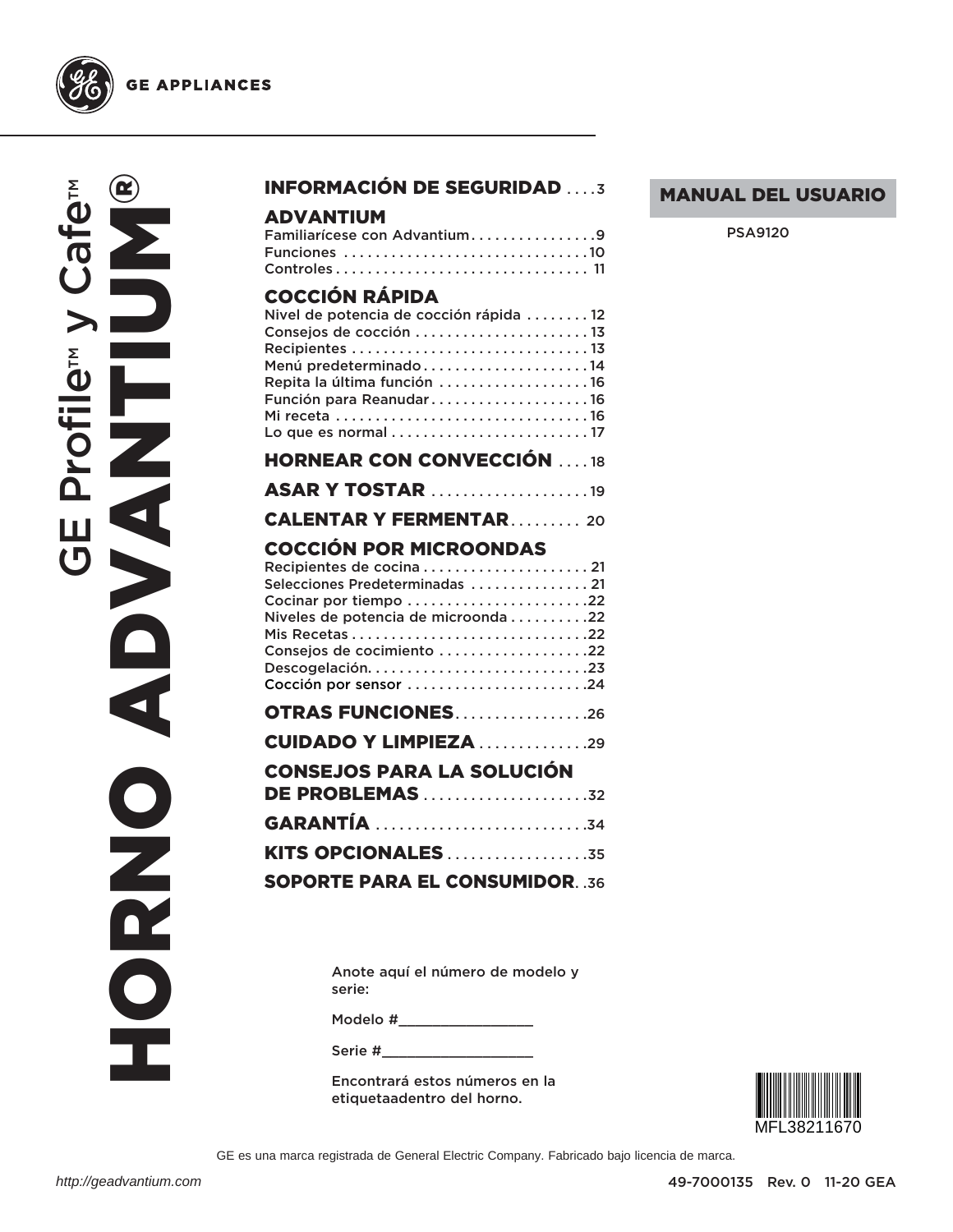# **GRACIAS POR HACER QUE GE APPLIANCES SEA PARTE DE SU HOGAR.**

Ya sea que haya crecido usando GE Appliances, o que ésta es su primera vez, nos complace tenerlo en la familia.

Sentimos orgullo por el nivel de arte, innovación y diseño de cada uno de los electrodomésticos de GE Appliances, y creemos que usted también. Entre otras cosas, el registro de su electrodoméstico asegura que podamos entregarle información importante del producto y detalles de la garantía cuando los necesite.

Registre su electrodoméstico GE ahora a través de Internet. Sitios Web y números telefónicos útiles están disponibles en la sección de Soporte para el Consumidor de este Manual del Propietario. También puede enviar una carta en la tarjeta de inscripción preimpresa que se incluye con el material embalado.

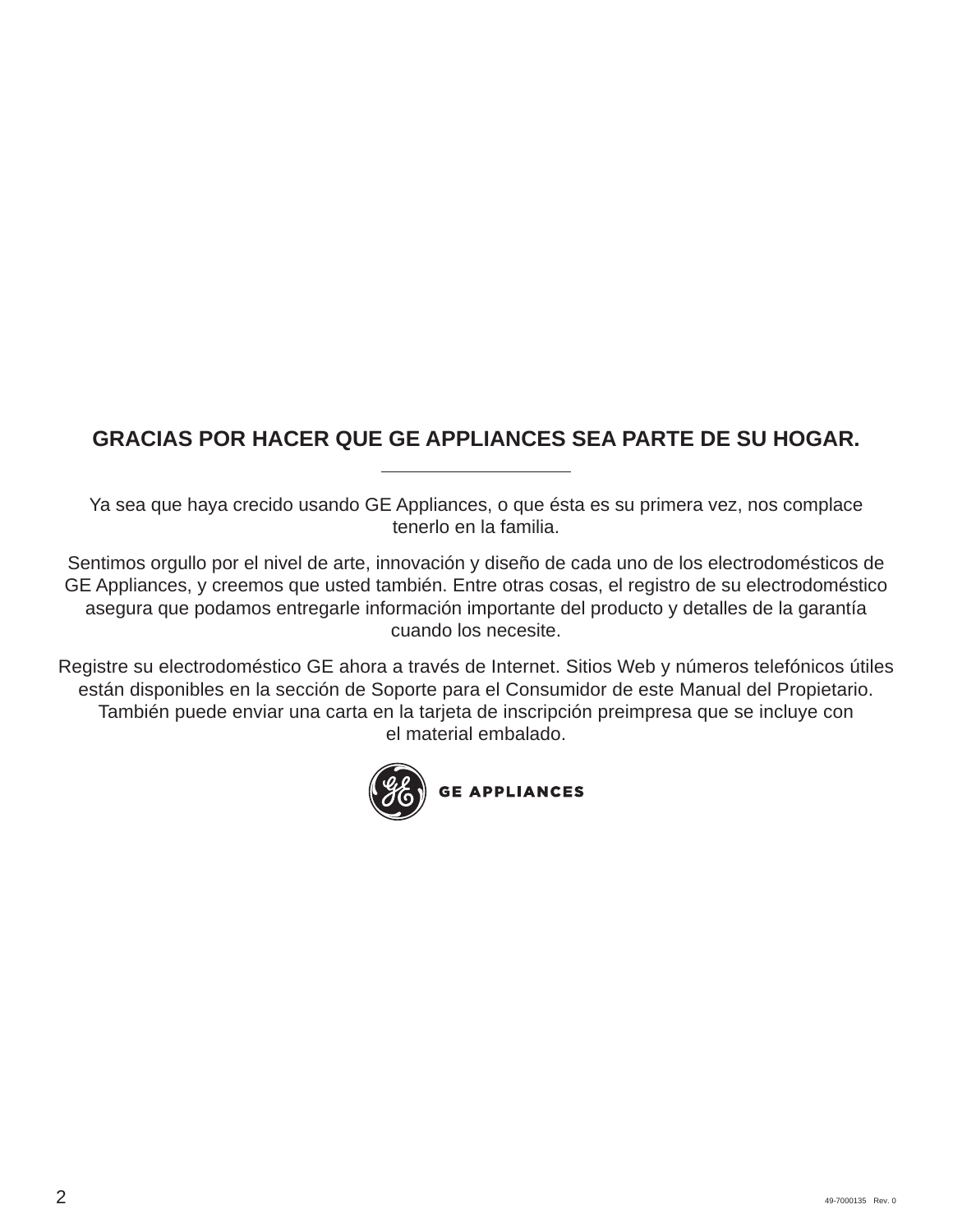# **PRECAUCIONES PARA EVITAR LA POSIBLE EXPOSICIÓN A ENERGÍA DE MICROONDAS EXCESIVA**

- **(a) No intente hacer** funcionar el horno con la compuerta abierta ya que ésto puede provocar exposición peligrosa a la energía de microondas. Es importante no forzar ni dañar los seguros.
- **(b) No coloque** ningún objeto entre la parte frontal del horno y la compuerta, ni permita que se acumulen residuos de producto limpiador o detergente, suciedad o polvo en las superficies de sellado.
- **(c) No haga funcionar** el horno si se encuentra dañado. Es particularmente importante cerrar bien la compuerta
	- (1) la compuerta (doblada o curvada),
	- (2) las bisagras y pestillos (rotos o flojos),
	- (3) sellos de la compuerta y superficies de sellado.
- **(d) El horno no debe** ser ajustado o reparado por ninguna persona, excepto por personal de mantenimiento calificado.

# **ADVERTENCIA INSTRUCCIONES GENERALES DE SEGURIDAD**

**ADVERTENCIA Para reducir el riesgo de quemaduras, descargas eléctricas, incendio, lesiones o exposición a energía de microondas excesiva:**

Lea todas las instrucciones antes de utilizar este aparato. Cuando utilice aparatos eléctricos, se deben seguir las precauciones de seguridad básicas, entre las que se incluyen las siguientes:

- $\blacksquare$  Lea y siga las precauciones específicas de la sección Precauciones para evitar una posible exposición a excesiva energía de microondas
- Este aparato debe contar con una conexión a tierra. Conecte sólo a un tomacorriente con adecuada conexión a tierra. Ver la sección Instrucciones de conexión a tierra de la página 8.
- $\blacksquare$  Este horno de microondas se encuentra aprobado por UL para la instalación sobre cocinas a gas (menos de 60,000BTU) y eléctricas.
- Este horno para usar sobre la estufa está diseñado para usarse sobre estufas de un ancho no superior a 36". Puede instalarse sobre equipamientos de cocción a gas y eléctricos.
- No utilice este aparato si tiene el cable eléctrico o el enchufe dañados, si no funciona bien o si ha sufrido una avería o una caída. Si se daña el cable eléctrico, debe reemplazarlo el Servicio Técnico de GE Appliances o un agente de servicio autorizado utilizando un cable eléctrico de GE Appliances.
- Para reducir el riesgo de incendio en la cavidad del horno:
- Para reducir el riesgo de incendio dentro del horno: - No cocine de más los alimentos. Preste atención al aparato cuando se coloquen papel, plástico u otros materiales combustibles dentro del horno durante la cocción.
- Quite los ganchitos de alambre y las manijas de metal de los recipientes de papel o de plástico antes de colocarlos en el horno.
- No utilice el horno para almacenar elementos. No deje productos de papel, utensilios de cocina o alimentos en el horno cuando no lo esté usando.
- No cocine palomitas de maíz en el horno de microondas a menos que cuente con un accesorio especial para microondas o que utilice palomitas de maíz especiales para hornos de microondas.
- Si los materiales ubicados dentro del horno se prenden fuego, mantenga cerrada la puerta del horno, apáguelo y desconecte el cable eléctrico, o corte la energía desde el panel de fusibles o del interruptor de circuitos. Si se abre la puerta, el fuego puede propagarse.
- No utilice las funciones del sensor dos veces seguidas en la misma porción de comida. Si los alimentos no se cocinaron después de la primera cuenta regresiva, utilice COOK BY TIME (cocinar por tiempo) para obtener tiempo de cocción adicional.
- No use el horno para secar periódicos.
- Asegúrese que su aparato esté debidamente instalado y puesto a tierra por un técnico calificado de acuerdo con las instrucciones de instalación suministradas.
- $\blacksquare$  Instale y coloque este aparato de acuerdo con las Instrucciones de Instalación suministradas.
- Algunos productos como huevos enteros yrecipientes sellados – por ejemplo, botes sellados – pueden explotar y no deben calentarse en este horno. Si lo utiliza de esta manera puede resultar en una lesión.
- No monte este aparato arriba del fregadero.
- Este horno no está aprobado ni probado parauso marino.
- Este horno está aprobado UL para una instalación de pared estándar, arriba de 36 pulg.
- No opere este aparato si está dañado o si lo han dejado caer.
- Como con cualquier otro aparato, se requiere una cercana supervisión cuando seautilizado por niños.
- Utilice este aparato sólo para los fines descritos en este manual.
- No utilice químicos corrosivos o vapores en este aparato.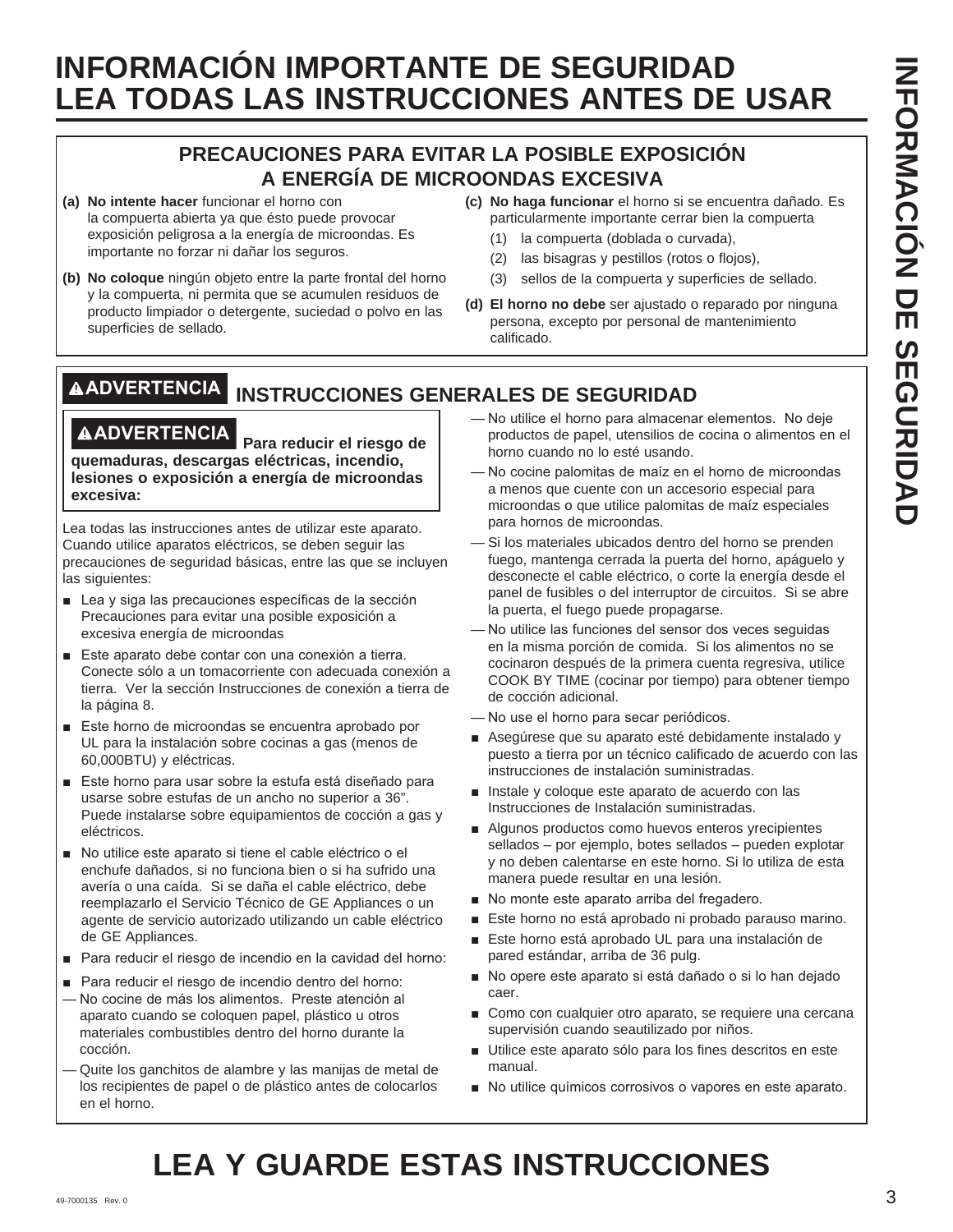# **ADVERTENCIA INSTRUCCIONES GENERALES DE SEGURIDAD (Cont.)**

- Este horno está específicamente diseñado para calentar, deshidratar y cocinar alimentos, no se diseñó para uso en laboratorios o para uso industrial.
- Este aparato sólo debe ser reparado por personal de servicio calificado. Contacte a la empresa de servicio autorizada para la revisión, reparación o ajuste de este aparato.
- No cubra ni bloquee ninguna abertura delaparato.
- No guarde este aparato en el exterior. No loutilice cerca del agua – por ejemplo, en un sótano mojado, cerca de una piscina, cerca de un grifo o en ubicaciones similares.
- Vea las instrucciones de limpieza de la superficie de la puerta en la sección de Cuidado y Limpieza del Horno, en este manual.
- Si agarran fuego los materiales adentro del horno, mantenga la puerta del horno cerrada, apague el horno y apague el fusible o interruptor automático del panel. Si abre la puerta, el fuego se puede propagar.
- Para evitar chispas no se debe utilizar la parrilla de alambre del horno para el cocimiento rápido o cocimiento con microonda.
- No cubra las parrillas u otra parte del horno con papel metálico. Esto puede sobrecalentar el horno.
- No deben utilizarse alimentos o utensilios metálicos de grandes dimensiones en este horno porque pueden crear un incendio o un riesgo de descarga eléctrica.
- No utilice productos de papel cuando el aparato se utiliza en modos diferentes al microondas.
- **ENERGIGNATION INFORMACIÓN DE SEGURIDAD DE SEGURIDAD DE SEGURIDAD DE SEGURIDAD DE SEGURIDAD DE SE UNIT EN ENERGIGNATION DE SE UNIT EN ENERGIGNATION DE L'ARCHER EN EL ESTE UNIT EN ENERGIGNATION DE L'ARCHER EN EL ESTE UNIT** ■ Termómetro-No utilice termómetros comunes de cocina u horno cuando cocine mediante el microondas. El metal y mercurio de estos termómetros pueden provocar una formación de arco eléctrico y generar posibles daños al horno. No utilice un termómetro en los alimentos que coloca en el microondas a menos que el termómetro esté diseñado o recomendado para usarse en el horno de microondas.
	- No limpie con esponjillas de metal. Pueden desprenderse pedazos de la esponjilla y tocar partes eléctricas, provocando un riesgo de descarga eléctrica.
	- No almacene materiales que no sean nuestros accesorios recomendados en este horno cuando no se encuentre en uso.
	- No permita que el cable eléctrico cuelque sobre el borde de la mesa o del mostrador de encimera.
	- Mantenga el cable alejado de superficies calientes.
	- No sumerja el cable eléctrico o el enchufe en agua.
	- No haga funcionar el horno sin el plato giratorio en su lugar. El plato giratorio no debe tener ninguna clase de bloqueo para que pueda girar.
	- Durante y después del uso, no toque o deje que su vestimenta u otros materiales inflamables entren en contacto con cualquier área interior del horno; deje pasar un tiempo prudencial para que se enfríen.
	- Las potenciales superficies calientes incluyen la puerta, el piso, las paredes y la parrilla del horno y el plato giratorio.
	- Es importante mantener limpia el área donde la puerta se sella contra el microondas. Sólo use detergentes suaves no abrasivos aplicados con una esponja limpia o un paño suave. Enjuague bien.
	- No almacene ningún elemento directamente sobre la superficie del horno de microondas cuando éste se encuentre en funcionamiento.
	- Mantenga el horno libre de acumulaciones de grasa.
	- En cumplimiento con USDA, cocine la carne de res hasta alcanzar una temperatura INTERNA de por lo menos  $160^\circ$ F y las carnes de ave a una temperatura INTERNA de por lo menos 180°F. La cocción a estas temperaturas generalmente protege de enfermedades transmitidas por los alimentos. Para más información, consulte www. foodsafety.gov.

#### **ADVERTENCIA El arco puede ocurrir durante el cocimiento rápido y el de microondas. Si observa chispas, presione la tecla CLEAR/OFF y corrija el problema.**

Formación de arco, es el término de microondas, utilizado para chispas en el horno. Las chispas pueden ser causadas por:

- Contacto de metal o aluminio en los lados del horno.
- Aluminio no moldeado al alimento (las orillas que no están dobladas actúan como antenas).
- Utilice el aluminio de la manera en quese recomienda en este manual.
- Metales, como amarres, grapas en aves o platos con orillas de oro colocados en el horno.
- **E** Los recipientes de metal o la parrilla de alambre del horno utilizada durante el cocimientorápido o el de microonda (con excepciónde las panas suministradas con el horno).
- $\blacksquare$  Toallas de papel recicladas que contengan pequeños pedazos de metal utilizados en el horno.

**NOTA:** No quarde la parrilla enel microonda. La parrilla SÓLO debe utilizarsepara Hornear con Convección, Calentar y Fermentar.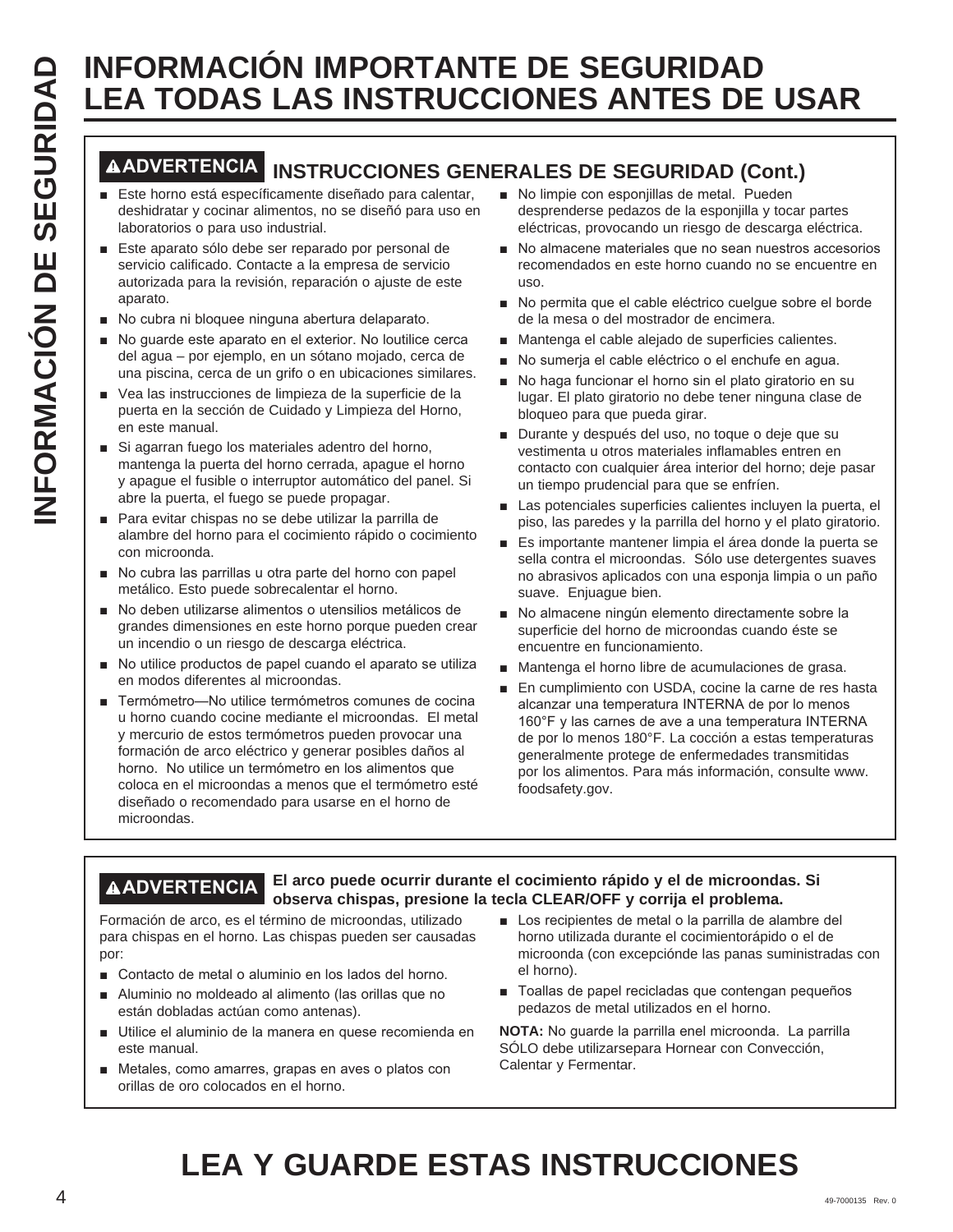# **ADVERTENCIA ALIMENTOS - INSTRUCCIONES DE SEGURIDAD**

- Al cocinar con microonda, coloque los alimentos y recipientes sobre la bandeja devidrio claro.
- No haga palomitas de maíz en el horno microonda a menos de que utilice un accesorio especial para hacerlo o que utilice uno marcado para horno microonda.
- No hierva huevos en este horno. La presión que se acumula adentro de la yema del huevo hará que explote, resultando en una posible lesión.
- $\blacksquare$  No opere el horno sin alimentos adentro, yaque lo puede dañar. Incrementa el calor alrededor del magnetrón y acorta la vida del horno.
- $\blacksquare$  Alimentos con la piel externa intacta como las papas, salchichas, embutidos, tomates, manzanas, hígados de pollo y otros menudos y las yemas de huevo deben ser pinchadas para permitir que el vapor salga durante el cocimiento.
- No descongele bebidas congeladas concuellos de botellas estrechos (especialmente bebidas carbonatadas). Aunque el recipiente esté abierto, la presión se puede acumular. Esto puede causar que el recipiente explote, dando como resultado una posible lesión.
- Los alimentos que se cocinan en líquido(como la pasta) tienden a hervir más rápido que los alimentos que contienenmenos humedad. Si esto ocurre, vea lasección de Cuidado y Limpieza del Horno para ver las instrucciones de cómo limpiar el interior del horno.
- Los alimentos calientes y el vapor pueden causar quemaduras. Tenga cuidado al abrir cualquier recipiente de comida caliente, incluyendo bolsas de palomitas de maíz, bolsas de cocimiento y cajas. Para evitar una posible lesión, dirija el vapor lejos de sus manos y cara.
- No cocine demasiado las papas. Se pueden deshidratar y agarrar fuego, causando daño al horno.
- Evite calentar alimentos para bebés en botes de vidrio, aunque estén destapados. Asegúrese que toda comida para bebé se cocine por completo. Mezcle la comida para distribuir el calor de forma pareja. Sea cuidadoso y evite hervir la formula al momento de calentarla. El recipiente se puede sentir más frío de lo que la formula realmente está. Siempre pruebe la formula antes de alimentar al bebé.
- No trate de freir en el horno.
- GUA SOBRECALENTADA

 Os líquidos, como el agua, café o té pueden calentarse arriba del punto de hervor sin que aparenten que están hirviendo. No siempre existen burbujas visibles o hervor cuando retira el recipiente del horno microonda. ESTO PUEDE RESULTAR EN LÍQUIDOS MUY CALIENTES QUE HIERVEN REPENTINAMENTE CUANDO SE MUEVE EL RECIPIENTE O INTRODUCE UNA CUCHARA U OTRO UTENSILIO EN EL LÍQUIDO.

Para reducir el riesgo de una lesión personal:

- No sobrecaliente el líquido.
- Mueva el líquido antes y a la mitad del calentamiento.
- No utilice recipientes rectos con cuellos angostos.
- Después de calentar, permita que el recipiente descanse en el horno microonda por un período corto de tiempo, antes de retirar el recipiente.
- Tenga mucho cuidado cuando inserte una cuchara u otro utensilio adentro del recipiente.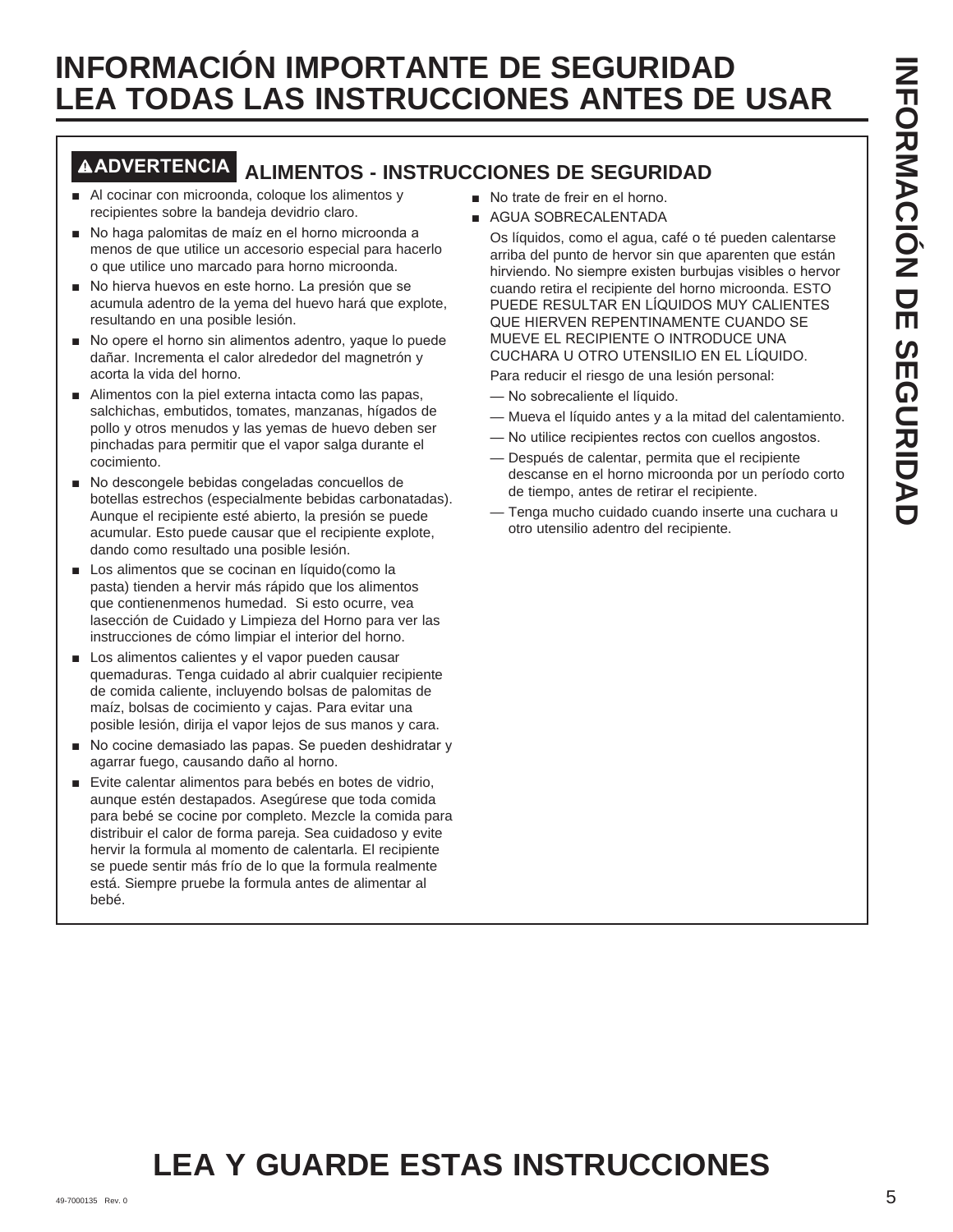# **LEA TODAS LAS INSTRUCCIONES ANTES DE USAR**

# **ADVERTENCIA RECIPIENTES DE COCINA SEGUROS DISEÑADOS PARA**

## **MICROONDAS**

Asegúrese de utilizar recipientes de cocina adecuados durante la cocción a microondas. Se pueden utilizar la mayoría de las cacerolas, platos para cocinar, tazas de medir, tazas normales, cerámica o loza que no tengan bordes metálicos o vidriados con un recubrimiento metálico. Algunos recipientes de cocina se encuentran marcados como adecuados para microondas.

- Coloque los alimentos o recipiente para microondas directamente en la bandeja de vidrio transparente para cocinar sus alimentos.
- La utilización de la bandeja metálica antiadherente durante la cocción en microondas puede producir resultados insatisfactorios.
- Los utensilios de cocina pueden tornarse muy calientes debido a la transferencia de calor proveniente de los alimentos calentados. Podrían requerirse guantes de cocina para manipular los recipientes de cocina.
- No utilice productos de papel reciclado. Las toallas, servilletas y papel encerado fabricados de material reciclado pueden contener partículas metálicas que pueden causar arqueo voltaico o prender fuego. Se deben evitar los productos de papel que contienen nylon o filamentos de nylon, ya que también pueden incendiarse.
- Utilice las láminas metálicas únicamente como se indica en este manual. Cuando utilice la lámina de metal en el horno, mantenga la lámina por lo menos 1" alejada de los costados del horno.
- Si utiliza un termómetro de carne mientras cocina, asegúrese que sea seguro para utilizarse en hornos microondas.
- Algunas bandejas de espuma (como aquellas en las que se empaca la carne) tienen una tirita de metal delgada empotrada en la parte inferior. Cuando se cocinan con microondas, el metal puede quemar el fondo del horno o hacer que arda una toalla de papel.
- Se puede utilizar toallas de papel, papel encerado y las envolturas plásticas para cubrir los platos con el propósito de mantener la humedad y prevenir los salpicones. Asegúrese de ventilar cortando la envoltura plástica para que pueda escapar el vapor.
- No todas las cubiertas plásticas son adecuadas para hornos microondas. Lea en la caja las instrucciones correspondientes.
- **INFORMACION IMPORTANTE DE SEGURIDAD**<br> **ILLEA TODAS LAS INSTRUCCIONES ANTES DE**<br> **INCROONDAS**<br> **INCROONDAS**<br> **INCROONDAS**<br> **INCROONDAS**<br> **INCROONDAS**<br> **INCROONDAS**<br> **INCROONDAS**<br> **INCROONDAS**<br> **INCROONDAS**<br> **INCROONDAS**<br> ■ Se deben cortar, perforar o ventilar como se indica en la caja las bolsas de cocina "hervibles" y bolsas plásticas cerradas herméticamente. De lo contrario, el plástico puede reventarse durante o inmediatamente después de la cocción, resultando en una posible lesión. También, los recipientes de almacenamiento plásticos deben al menos estar parcialmente descubiertos debido a que forman un sello muy ajustado. Al cocinar con recipientes cubiertos con envoltura plástica de manera muy ajustada, quite cuidadosamente la cubierta y dirija el vapor fuera y alejado de manos y rostro.
	- Recipientes de cocina plásticos-Los recipientes de cocina diseñados para microondas son muy útiles, pero deben utilizarse con cuidado. Incluso el plástico diseñado para microondas podría no tolerar condiciones de sobre cocción, así como los materiales de vidrio o cerámica y podrían suavizarse o carbonizarse si se exponen a períodos cortos de sobre cocción. En exposiciones más prolongadas a la sobrecocción, los alimentos y los recipientes de cocina podrían coger fuego.
	- No utilice la parrilla de alambre del hornopara cocinar con microonda.

Siga las siguientes pautas:

- 1. Utilice plásticos seguros para microondas únicamente y utilícelos estrictamente según las especificaciones del fabricante.
- 2. No cocine en el microondas recipientes vacíos.
- 3. No permita que los niños utilicen recipientes de plástico sin vigilarlos bien.





La **base giratoria** siempre debe estar colocada en su lugar cuando se utiliza el horno.

La **bandeja de** cristal **transparente** siempre deberá estar en su lugar cuando se cocina con **microondas**.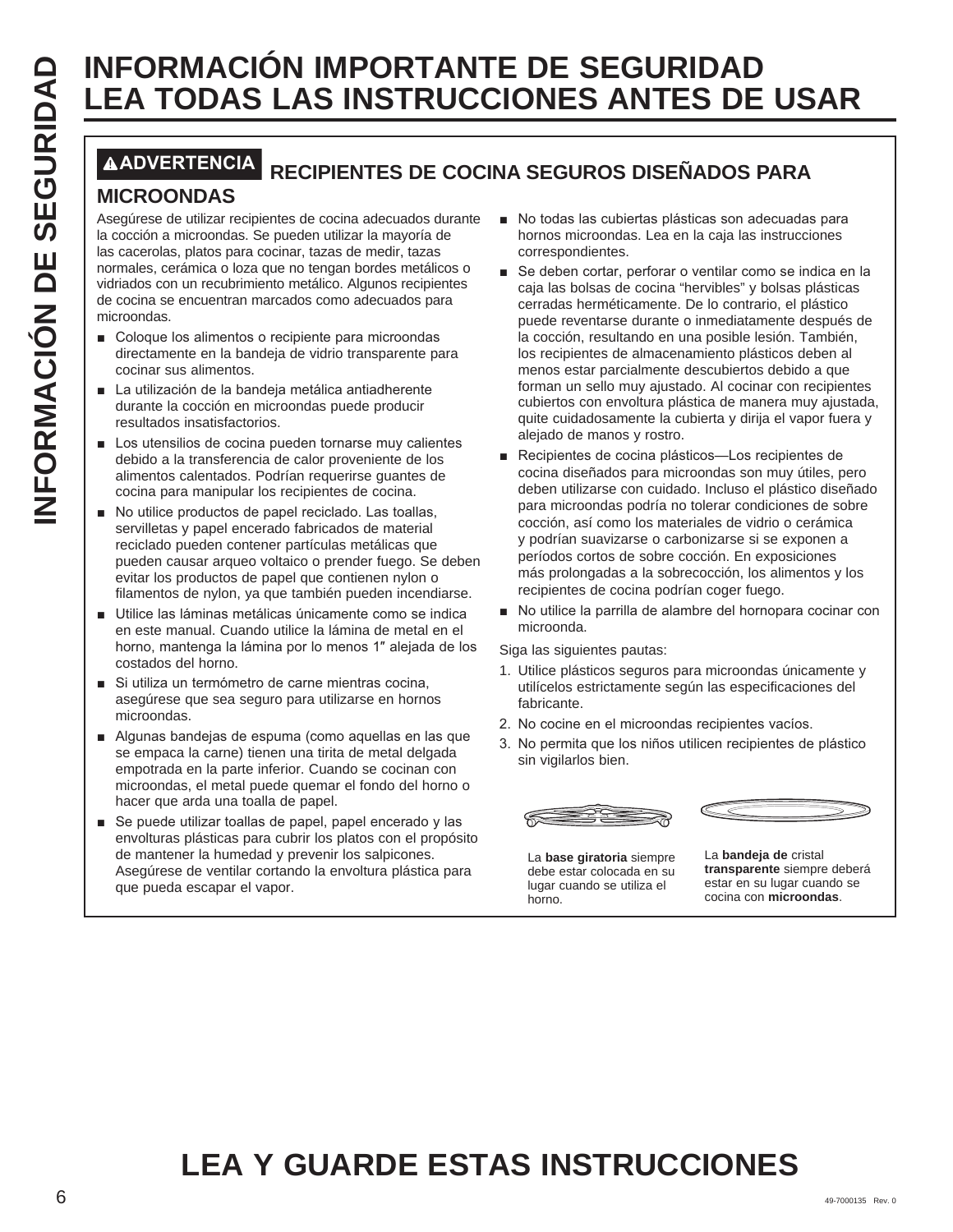# **RECIPIENTOS SEGUROS PARA EL HORNO, PARA COCIMIENTO RÁPIDO**

# **ADVERTENCIA Riesgo de quemaduras**

- El horno y la puerta se calentarán cuando utiliza el cocimiento rápido.
- Los recipientes se calentarán. Necesitará guantes para manipularlos.

# **ADVERTENCIA Riesgo de fuego**

- Cuando cocine rápido no utilice cubiertas, recipientes o bolsas para cocinar/rostizar fabricadas de aluminio, plástico, cera o papel.
- No cubra con aluminio el plato giratorio, las bandejas de metal ni ninguna parte del horno. Esto causará chispas en elhorno.
- Utilice la bandeja de metal de la mismamanera en que utilizaría una pana parahornear plana o una bandeja para hornear.
- No utilice la rejilla de alambre del hornopara cocinar rápido.
- Cuando cocine coloque la comida directamente en las bandejas de metal a menosque el horno le indique que haga lo contrario.
- Puede utilizar en su horno cualquier platoque no sea de metal y que sea seguro enel horno. Colóquelos directamente sobrelas bandejas.
- Si utiliza la bandeja de vidrio claro cuandococine rápido obtendrá resultados de cocimiento inferiores y posiblemente rajará la bandeja de vidrio.
- Utilice las bandejas de metal especificadaspara uso en este horno. Las otras bandejas de metal no están diseñadas para este horno y darán resultados de cocimiento inferiores.





Cuando utilice el hornoel plato giratoriosiempre debe estarcolocado en su lugar.

Para cocinar rápido, convección, hornear, calentar o tostar coloquela comida directamenteen la bandeja de metal.

# **RECIPIENTES SEGUROS PARA EL HORNO, PARA HORNEAR CON CONVECCIÓN, ASAR, CALENTAR, FERMENTAR Y TOSTAR**

# **ADVERTENCIA Riesgo de quemaduras**

- El horno y la puerta se calentarán al hornear con convección, asar, calentar otostar.
- Los recipientes se calentarán. Necesitará guantes para manipular los recipientes.

# **ADVERTENCIA Riesgo de fuego**

- Al asar o tostar no cubra los platos ni los recipientes plásticos, bolsas plásticas para cocinar/rostizar, envolturas plásticas, papel encerado ni papel.
- Utilice la bandeja de metal de la misma manera en que usaría una pana parahornear baja o una bandeja para hornear.



Cuando utilice el hornoel plato giratorio siempre debe estar colocado en su lugar.



comida directamente sobre la bandeja de metal o en el plato apropiado y colóquelo en la parrilla de alambre del horno.



- Cuando cocine coloque la comida directamente sobre las bandejas de metal a menos de que la receta requiera un plato.
- En este horno puede utilizar cualquierplato seguro para el horno. Colóquelodirectamente sobre las bandejas.
- Si utiliza la bandeja de vidrio claro cuando hornee con convección, ase, caliente otoste obtendrá resultados inferiores en elrendimiento de cocimiento.



Para hornear con convección, calentar o tostar coloquela comida directamenteen la bandeja de metal.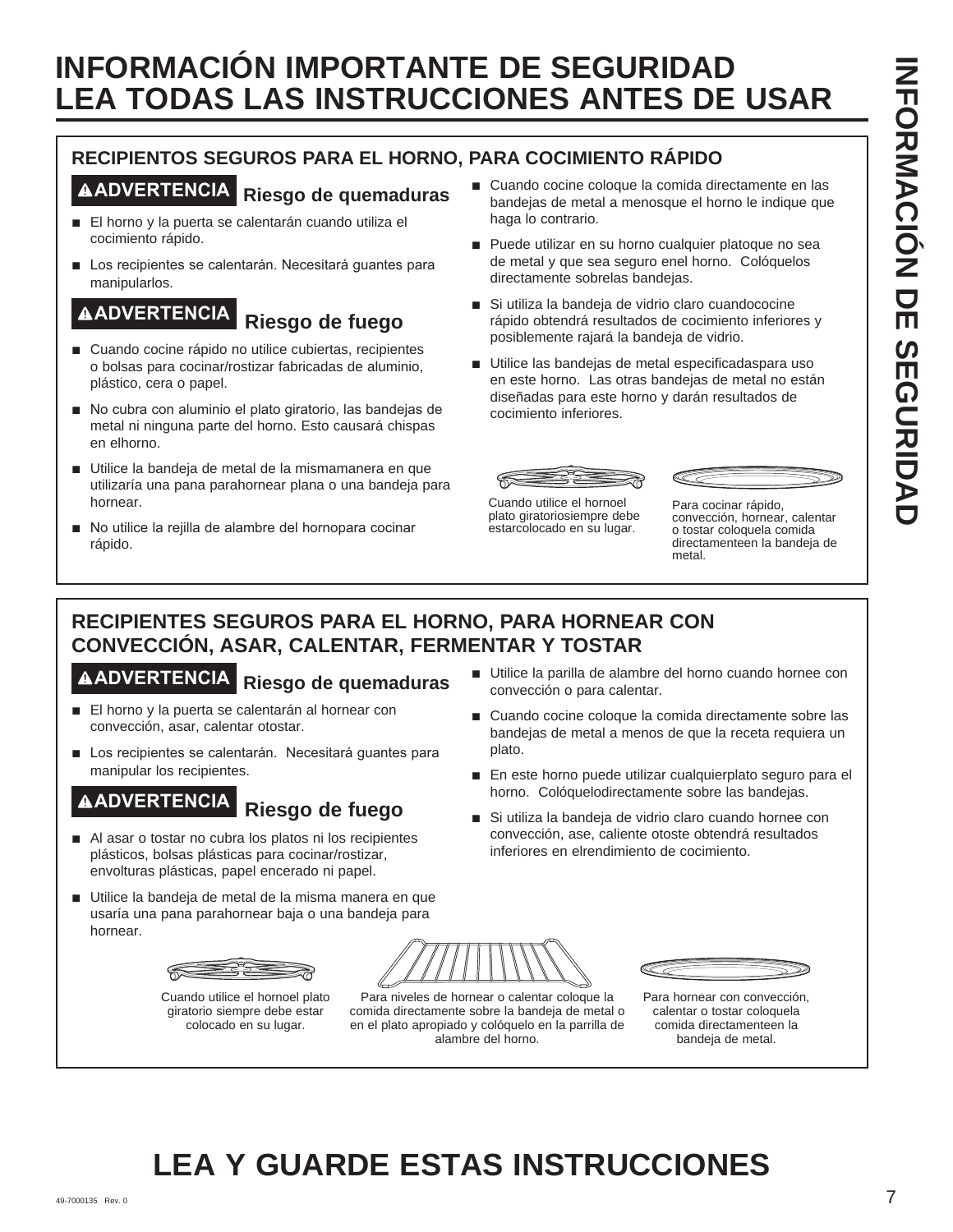# **INFORMACION IMPORTANTE DE SEGURIDAD**<br> **ILEA TODAS LAS INSTRUCCIONES ANTES DE**<br> **INSTRUCCIONS** DE CONEXIÓN A TIERRA<br> **INSTRUCCION ES ANTES DE**<br>
INSTRUCCIONS DE CONEXIÓN A TIERRA<br> **ISLA DE SEGURIDAD**<br> **ISLA DE SEGURIDAD**<br> **LEA TODAS LAS INSTRUCCIONES ANTES DE USAR**

# **INSTRUCCIONES DE CONEXIÓN A TIERRA**



Asegúrese de contar con una conexión a tierra adecuada antes de usar.

#### **ADVERTENCIA El uso inadecuado del enchufe de conexión a tierra puede provocar un riesgo de descarga eléctrica.**

Tste aparato debe contar con una conexión a tierra. En caso de un cortocircuito, la conexión a tierra reduce el riesgo de una descarga eléctrica al brindar un cable de escape para la corriente eléctrica.

Este aparato se encuentra equipado con un cable eléctrico que contiene un cable de conexión a tierra con un enchufe de conexión

a tierra. El enchufe debe conectarse en un tomacorriente con adecuada instalación y conexión a tierra.

Consulte a un electricista o técnico calificado si no comprende por completo las instrucciones de conexión a tierra, o si no sabe si el aparato cuenta con una adecuada conexión a tierra.

Para el uso de este aparato, es su responsabilidad y obligación cambiar un tomacorriente de pared estándar de 2 clavijas por uno de 3 clavijas con adecuada conexión a tierra.

Bajo ninguna circunstancia corte o quite la clavija a tierra del cable eléctrico.

No utilice un enchufe adaptador con este aparato.

No utilice un cable de extensión con este aparato. Si el cable eléctrico es demasiado corto, solicite a un electricista o técnico calificado la instalación de un tomacorriente cerca del aparato.

Para un mejor funcionamiento, enchufe este aparato en su propio circuito eléctrico para evitar que las luces parpadeen, que el fusible se queme o que el interruptor de circuitos salte.

# **EL VENTILADOR**

El ventilador funciona automáticamente en ciertas condiciones (ver la sección Ventilador). Evite el inicio y propagación de incendios accidentales de cocción mientras el ventilador se encuentra en uso.

- Limpie a menudo la parte inferior del microondas. No permita que la grasa se acumule en el microondas o en los filtros del ventilador.
- En caso de un incendio de grasa en las unidades de superficie debajo del horno de microondas, apague el recipiente en llamas sobre la unidad de superficie cubriendo el recipiente por completo con una tapa, una plancha para galletas o una bandeja plana.
- Tenga cuidado al limpiar los filtros del ventilador. Los agentes de limpieza corrosivos, como los limpiadores de horno basados en lejía, pueden dañar los filtros.
- Si flambea alimentos debajo del horno de microondas, encienda el ventilador.
- Nunca deje unidades de superficie desatendidas debajo de su horno de microondas en configuraciones de calor altas. Los alimentos que hierven y se derraman pueden provocar humo y derrames grasosos que pueden prenderse fuego y propagarse si el ventilador del microondas se encuentra en funcionamiento. Para minimizar el funcionamiento del ventilador automático, utilice recipientes de cocción del tamaño adecuado y use calor alto en las unidades de superficie sólo cuando sea necesario.

# **ADVERTENCIA MARCA PASOS**

La mayoría de loas marca pasos están protegidos contra la interferencia de aparatos electrónicos, incluyendo los microondas. Sin embargo, cuando tengan alguna duda, los pacientes con marca pasos deben consutar con su médico.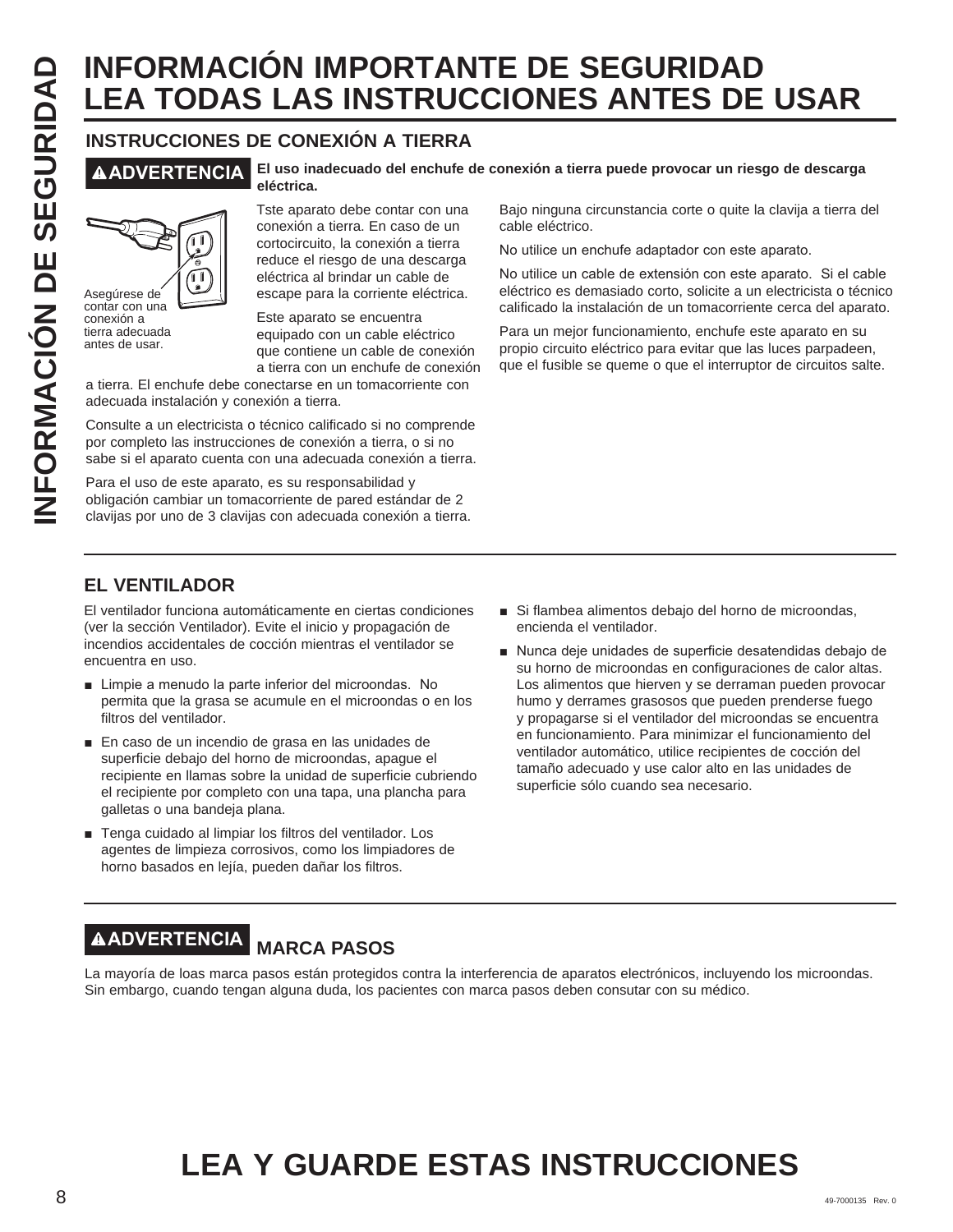# **¿Qué es Advantium?**

El horno Advantium utiliza tecnologíaavanzada de Cocimiento rápido paraaprovechar la energía de la luz. Elhorno Advantium cocina el exterior delos alimentos muy parecido al calor radiante convencional, al mismo tiempoen que penetra la superficie para cocinar el interior simultáneamente.

La luz halógena es la fuente primariade energía, un sistema de conveccióny un calentador de cerámica ayudan alcocimiento, con un "refuerzo de microonda" agregado en algunos algoritmosde cocimiento. Los alimentos se cocinan parejos y rápido, al mismo tiempoen que retienen su humedad natural.

El horno Advantium es capaz de cocinar rápido, hornear con convección, asar, tostar, calentar, fermentar y cocinar con microonda. La función de cocimiento rápido es el mayor beneficio del horno Advantium.

Para cocinar rápido no se requiere precalentar. Coloque los alimentos en elhorno y comience a cocinar inmediatamente. Se ahorra tiempo ya que noprecalienta y debido a que éste cocinamás rápido.

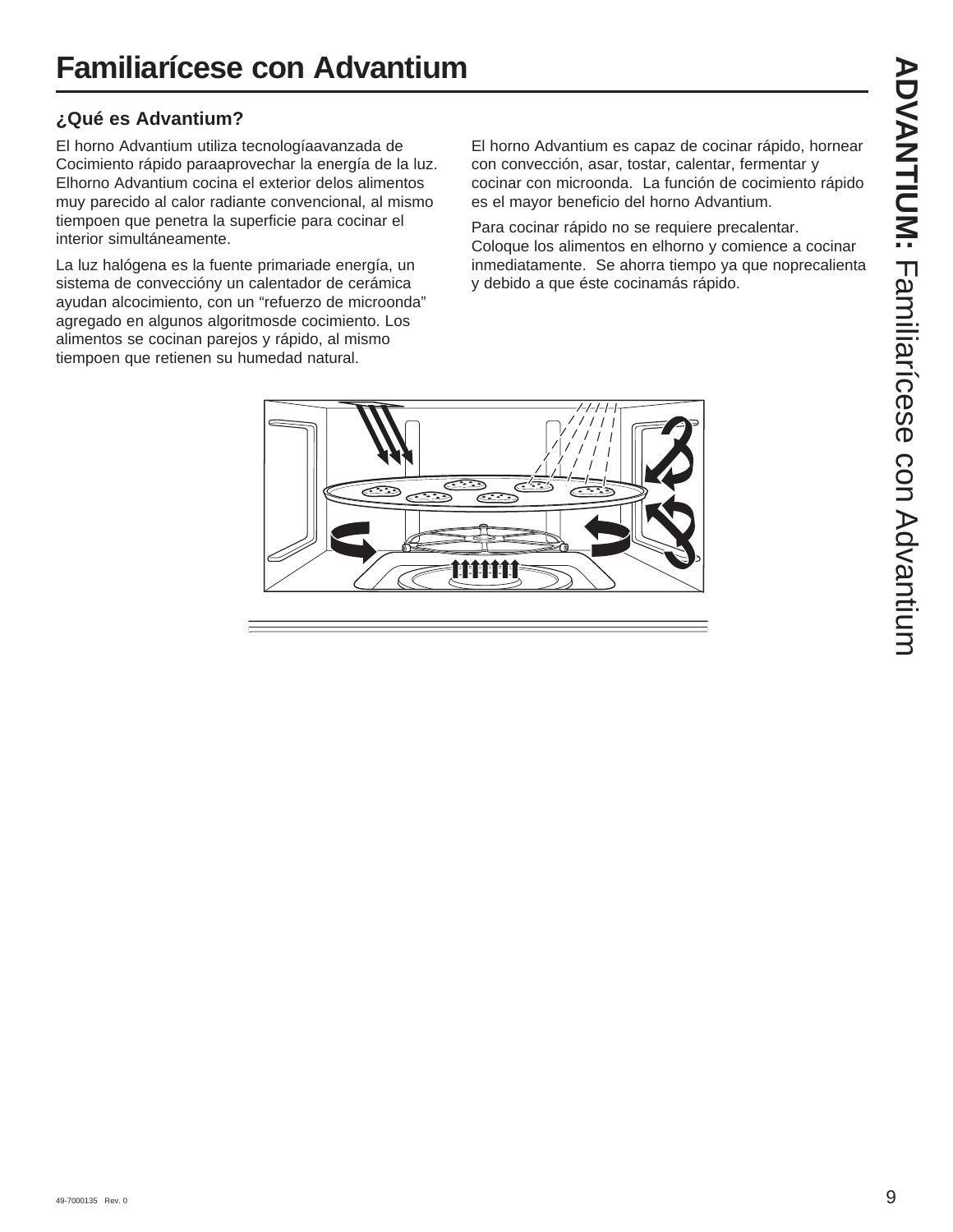# **Funciones del Horno**



#### **1. Plato Giratorio**

Para todos los tipos de cocimiento el plato giratorio siempre debe estar en su lugar, en el piso del horno. Asegúresede que esté colocado seguro sobre eleje en el centro del horno.

#### **2. Bandeja de Metal**

Al cocinar rápido, asar y tostar coloque los alimentos directamente en la bandeja de metal y coloque el plato giratorio.

#### **3. Parrilla de Alambre del Horno**

Al hornear con convección o calentar coloque los alimentos directamente en labandeja de metal o plato seguro para elhorno sobre la parilla de alambre del horno.

#### **4. Bandeja de Vidrio Claro**

Coloque el plato giratorio cuando utilice las funciones de microonda. Coloque los alimentos o el recipiente seguro paramicroondas directamente en la bandeja.

# **5. Lámparas Halógena Superior y Calentador Cerámico**

Una lámpara halógena de 500W y un calentador cerámico de 700W cocinan la comida desde arriba al cocinar rápido, asar y tostar.

#### **6. Ventana**

Permite que se vea la comida durante la cocción.

- **7. Manilleta de la Puerta**  Hale para abrir la puerta.
- **8. Aldabas de la Puerta**  Para que el horno funcione la puerta debe estar cerrada con la aldaba.

#### **9. Calentador de Cerámica Inferior**

Un calentador de cerámica de 375W cocina los alimentos por la parte deabajo, al cocinar rápido, asar otostar.

#### **10. Panel de Control**

Las teclas utilizadas para operar elhorno están ubicadas en el panel decontrol.

#### **11. Sistema de Convección**

Un elemento de calentamiento de 1550W cocina los alimentos con unventilador de convección haciendocircular el aire caliente a través dela cavidad para hornear con convección y calentar.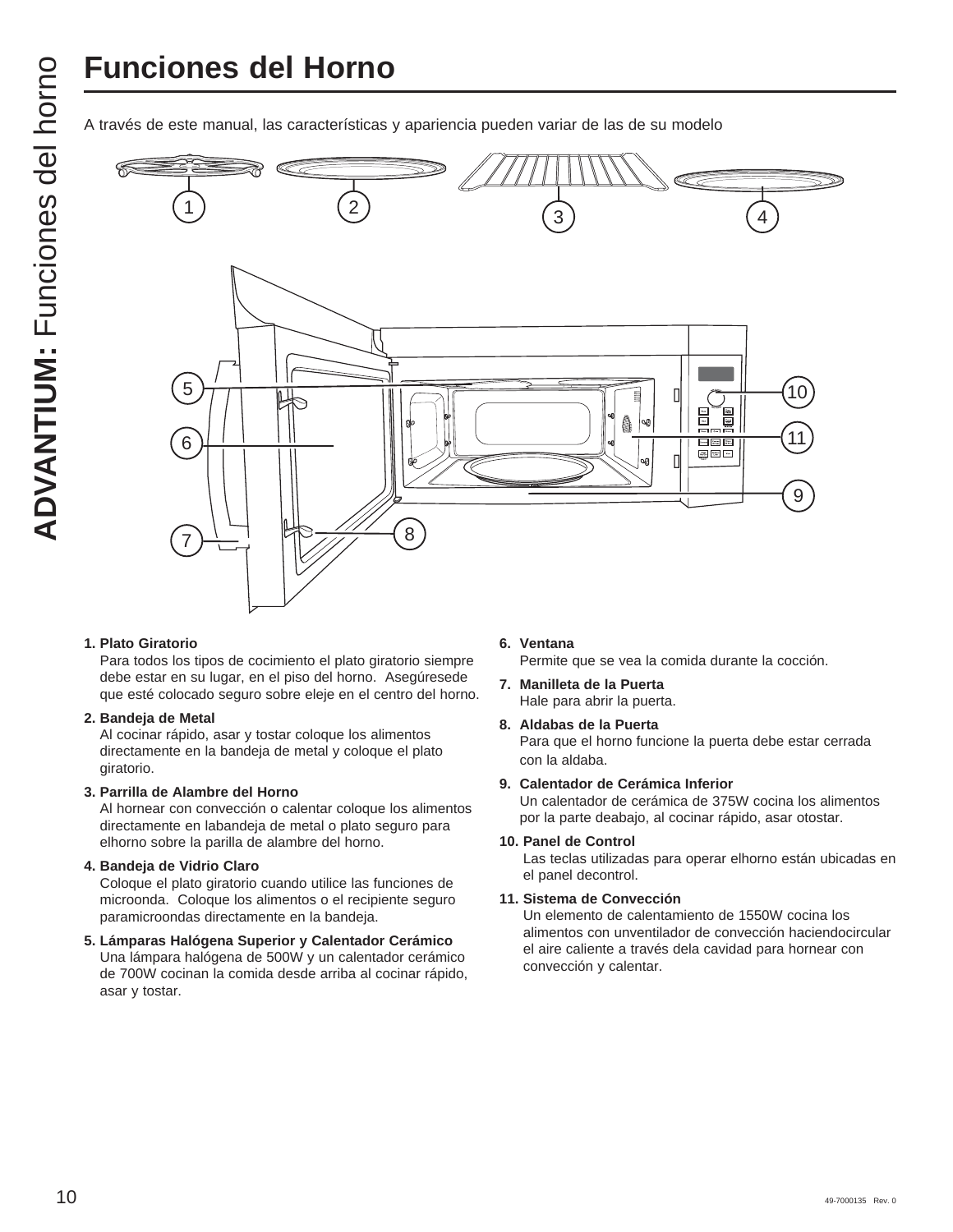# **Controles**



#### **SELECTOR DIAL (dial selector)**

Girepara seleccionar. Presione para ingresar. Gire para seleccionar alimentos, nivel de energía o selecciones de temperatura. También utilice el dial para aumentar (gire en sentido de las agujas del reloj) o disminuir (gire en sentido contrario a las agujas del reloj) el tiempo. Simplemente presione el botón para ingresar la selección.

#### **BACK (regreso)**

Presione este botón para retroceder uno o más niveles del proceso **de programación.**

#### **HELP (ayuda)**

Presione este botón para averiguar más sobre las funciones del horno.

#### **DISPLAY (pantalla)**

Muestra las selecciones de las funciones e información sobre el horno cuando se encuentra en uso.

#### **START/PAUSE (inicio/pausa)**

Presione esta tecla para iniciar o detener cualquier función de cocimiento.

#### **CANCEL/OFF (borrar/apagar)**

Presione esta tecla para cancelar TODOS losprogramas del horno, con excepción del reloj,la luz automática nocturna, el cronómetro, elventilador del respirador y la luz de superficie.

#### **SPEEDCOOK (cocimiento rápido)**

Presione este botón para acceder al menú predeterminado de cocción rápida o para configurar su propio programa de cocción

#### **CONVECTION BAKE (hornear con convección)**

Presione esta tecla para hornear con convección.

#### **MICROWAVE (microonda)**

Presione esta tecla para accesar el menú delmicroonda o para ajustar su propio programade microonda.

#### **SETTINGS (ajustes)**

Presione esta tecla para programar el reloj yaccesar al plato giratorio on/off, conversión automática, luz nocturna automática, volumendel pito, recordatorio y unidadesde temperatura.

#### **COOKING OPTIONS (opciones de coc.)**

Presione este botón para acceder a repetir el último, asar, leudar, tostar, calentar e inicio retardado.

#### **Add 30 Sec (agregar 30 segundos)**

Inicia el microondas durante 30 segundos de cocción. Se agregan 30 segundos adicionales al tiempo de cocción restante cada vez que se presiona el botón.

#### **TIMER ON/OFF (cronómetro on/off)**

Presione este botón para retroceder uno o más niveles del proceso de programación.

#### **SURFACE LIGHT (luz de la superficie)**

Presione esta tecla para encender y apagarla luz de la plancha.

#### **Vent Fan (ventilador de ventilación)**

Presione esta tecla para encender y apagarel ventilador del respirador.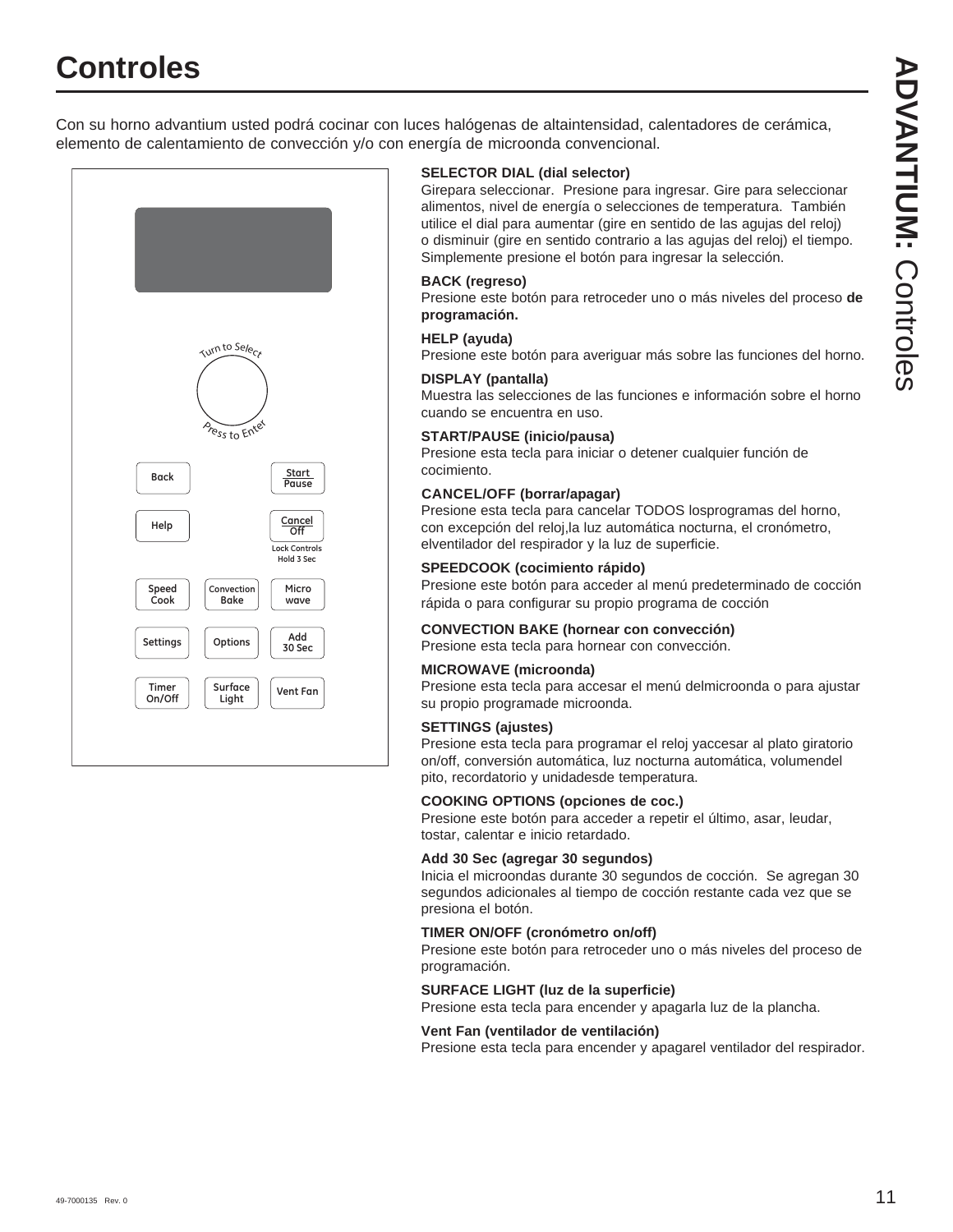# **ADVERTENCIA Riesgo de quemaduras**

#### **Cuando utilice los programas de cocción rápida, recuerde que el horno, compuerta y los platos se ¡encontrarán muy calientes!**

Antes de utilizar su horno por primera vez, se debe programar el reloj. Consulte la sección de Clock (reloj).

Antes de empezar, asegúrese que se encuentre colocada la base giratoria. Si es necesario, utilice la bandeja de metal antiadherente y sus propios recipientes de cocina de cerámica o vidrio.

- El horno se detendrá si abre la puerta durante el cocimiento y aparecerá PAUSE enla pantalla. Para reanudar el cocimiento cierre la puerte y presione START/PAUSE.
- Seleccione EDIT para cambiar el tiempo olos niveles de potencia en cualquier momento durante el cocimiento.
- Se produce humo al cocinar rápido carnes en el horno.
- Para cocinar un tiempo adicional después deque terminó el ciclo de cocimiento, utilice lafunción para Reanudar, como se le indica enla pantalla.





El plato giratorio debe estar colocadoen su lugar siempre que utiliza el horno..

Para cocinar ràpido coloque los alimentos directamente en la bandeja de metal.

## **Nivel de potencia de la función de cocción rápida**



El Advantium utiliza energía de las lámparas halógenas de alta intensidad, delcalentador de cerámica, y de microondas para cocinar simultáneamente los alimentos porarriba, abajo y en el interior, y sellar lahumedad y el sabor.

Cuando utilice el menú predeterminado dealimentos, los niveles de potencia yaestán seleccionados para usted. Sin embargo, estos se pueden ajustar al utilizar el menú predeterminado de alimentosy MY RECIPE (mi receta).

Cada nivel de potencia le ofrece energíade la lámpara halógena o del calentadorde cerámica y de microonda durante cierto porcentaje de tiempo o le ofrece calentamiento para el sistema de convección.

Por ejemplo:

- U–07 Lámpara halógena superior y Calentador Cerámico encendida el 70% del tiempo.
- L–07 Calentador de cerámica inferiorencendido el 70% del tiempo.
- M–03 Microonda encendido el 30% del tiempo.

**NOTA:** Tenga cuidado al ajustar los niveles de potencia de manera que no cocinelos alimentos demasiado o muy poco.

- 1. Presione la tecla SPEEDCOOK y seleccione su comida (siga las instrucciones de uso del menú predeterminado de cocimiento rápido).
- 2. Cuando la pantalla muestre EDIT,SAVE o START, gire el dial paraseleccionar EDIT (editar).

Si no desea cambiar ninguno de losajustes, simplemente presione eldial y pase a la siguiente selección.

- 3. Presione el dial si no desea ajustar el tiempo de cocimiento.
- 4. Gire el dial en dirección de las manecillas de reloj para aumentar o al contrario para disminuir el nivelde potencia superior. Presione eldial para seleccionar.
- 5. Gire el dial para cambiar el nivel depotencia inferior. Presione el dial para seleccionar.
- 6. Gire el dial para cambiar el nivel de potencia de microonda. Presione el dial para seleccionar.

Note que la selección de niveles superior e inferior limitan el nivel de potencia de microonda. Por ejemplo, si el nivel de potencia superior o inferior se ajusta a 7, el microonda no se podrá ajustar más alto que 3.

7. Presione la tecla START/PAUSEo el dial selector para comenzara cocinar.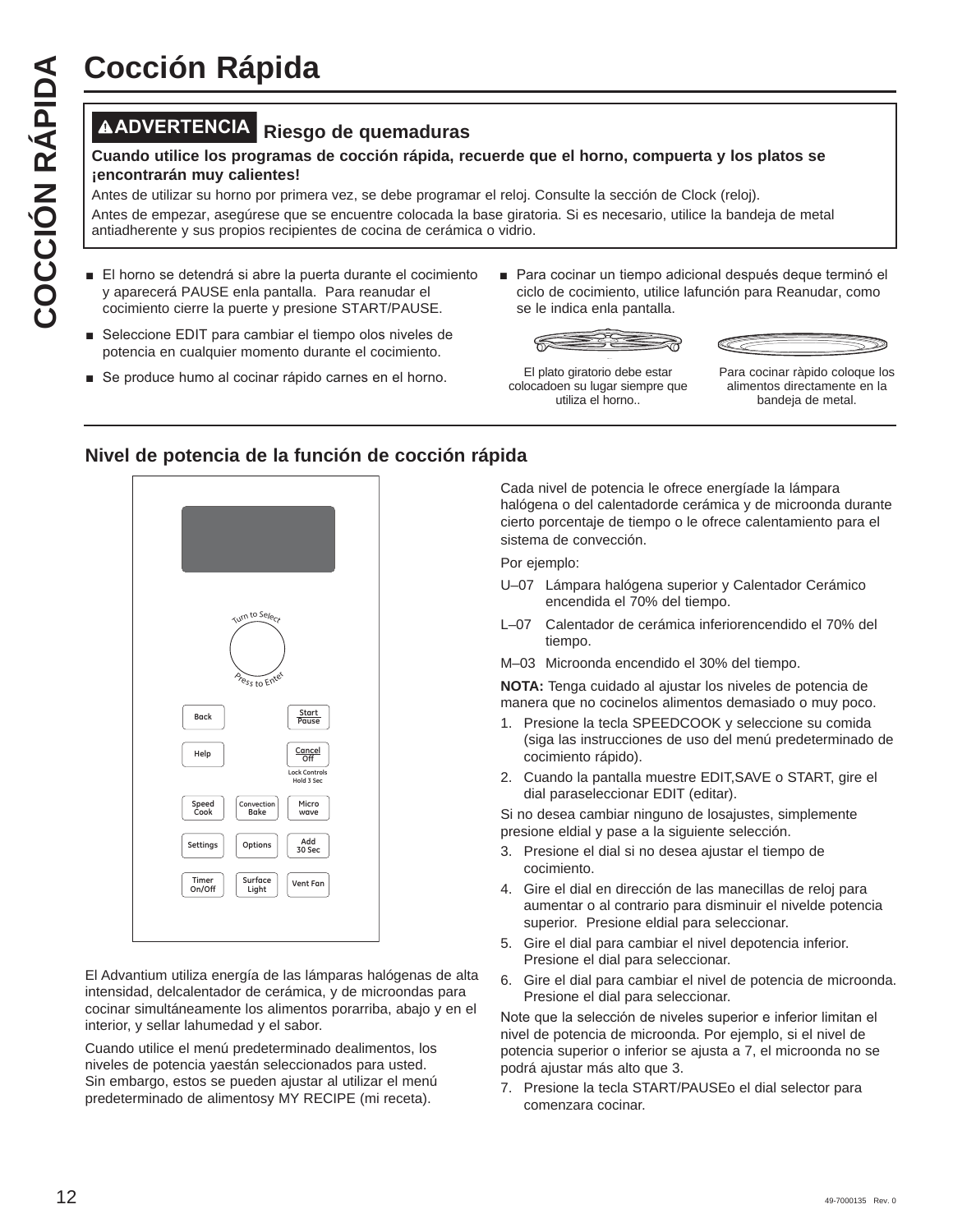# **Nivel de potencia de la función de cocción rápida (cont)**

**Siga estas guías generales cuando seleccione los mejores ajustes de U=, L=, y M= para sus recetas favoritas.**

- U = Seleccione un ajuste más alto paraalimentos delgados que requierenun café dorado en la parte de arriba (por ejemplo: filetes de pescado, tostadas, pechugas de pollo deshuesadas). Seleccione un ajuste más bajopara alimentos gruesos o con muchocontenido de azúcar o grasa (porejemplo: muffins, rostizados, cacerolas) o que requieran un tiempo decocimiento más largo.
- L = Seleccione un ajuste más alto paraalimentos gruesos o densos que norequieren un cocimiento rápido en elcentro (por ejemplo: steaks, cacerolas). Seleccione un ajuste más bajopara alimentos delgados (por ejemplo: galletas).
- M = Seleccione un ajuste más alto paraacortar el tiempo de cocimiento para alimentos densos o pesados (porejemplo: cacerolas, pollos enteros). Seleccione un ajuste más bajo para alimentos delicados (por ejemplo: panes) o alimentos que requierenun período de cocimiento más largopara obtener resultados suaves (por ejemplo: steaks, carne para asar).

## **Consejos de cocción**

Arrange food on the metal trays as shown to ensure consistent and even browning.

#### **Foods can touch but should not overlap.**





Patrón lado a lado (Ejemplo, carnes y pollos)

Patrón circular (Ejemplo, biscochos, galletas)

## **Recipientes para cocción rápida**

# **ADVERTENCIA Riesgode quemaduras**

- Los recipients se calentarán. Necesitaráguantes para manipular los recipientes.
- Siga las sugerencias para el recipienteque aparecen en la pantalla del horno oen el Libro de Recetas.
- Cuando cocine coloque los alimentos directamente en la bandeja de metal o en la bandeja de metal para asar, a menos de que el horno le indique lo contrario.
- Utilice la bandeja de metal de la misma manera en que utilizaría una pana parahornear baja o una bandeja para hornear.

La carne, pollo, pescado o mariscos frescos que están congelados deben descongelarse antesde cocinarlos. (Puede utilizar la función de descongelación del microonda). Siga las instruccionesdel paquete para otros alimentos congelados empacados.



Patrón de rayo (Ejemplo, croissants, palitos de pan)



Una capa (Ejemplo, aperitivos)

- Ademas de los utensilios suministrados,usted puede
- utilizar platos de cacerolasque no sean de metal, platos para tartasy otros recipientes seguros para el calor. Colóquelos directamente en la bandejade metal.



- Asegúrese de seleccionar un tamaño querote fácilmente.
- Coloque la bandeja de metal o la bandeja de metal para asar en el plato giratorio. Coloque el recipiente de vidrio o cerámicaen la bandeja.
- Cuando cocine rápido no utilice recipientes ni cubiertas hechas de papel, plástico o aluminio.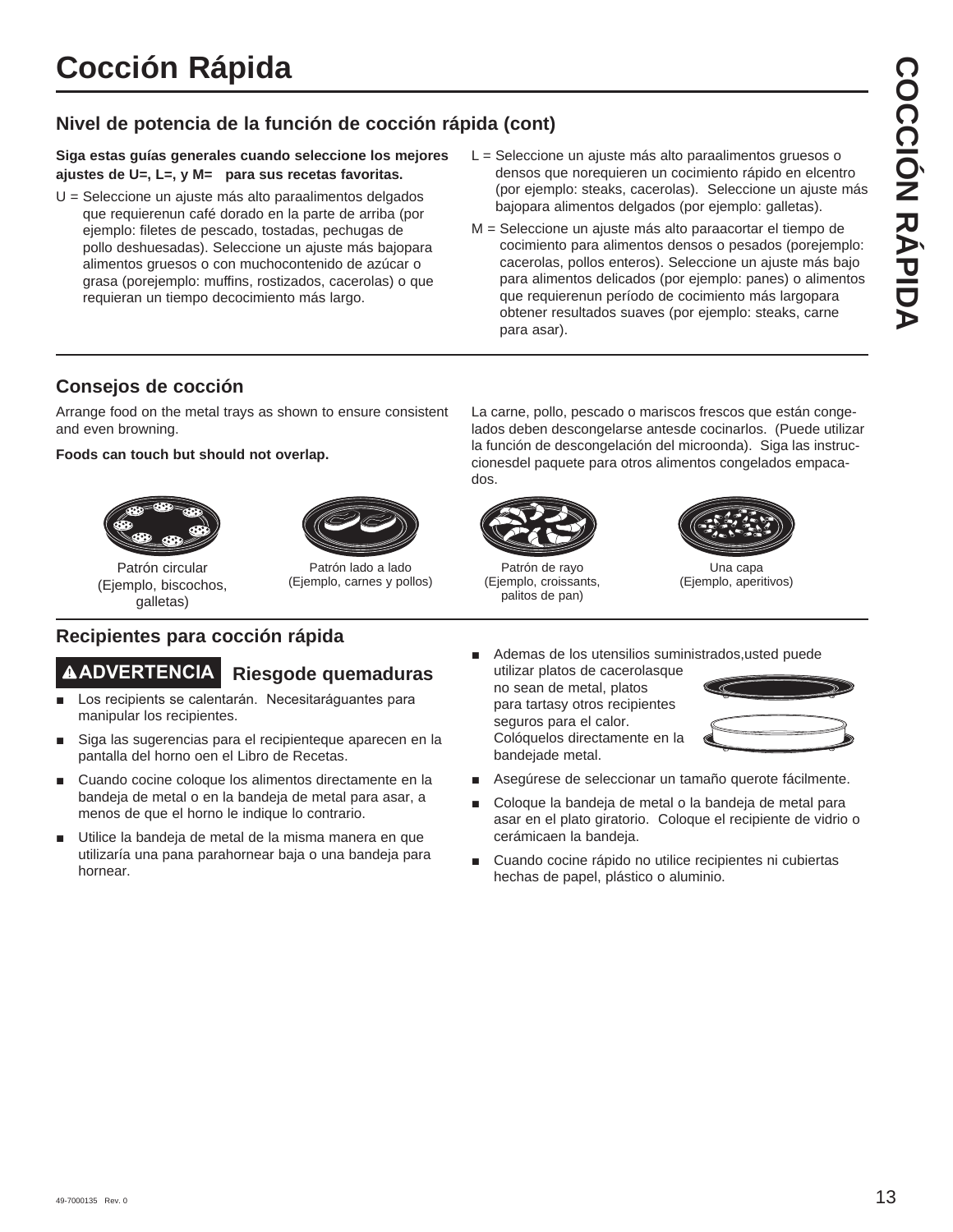## **Menú predeterminado de cocimiento rápido**



El Advantium está preconfigurado para cocinar más de 175 comidas populares.

1. Presione la tecla SPEEDCOOK.

 Si no se realiza ninguna entrada durante 15 segundos, la pantalla volverá a quedar en blanco.

- 2. Gire el dial selector para seleccionar la categoría del tipo de alimento que desea. Presione eldial para seleccionar.
- 3. Gire el dial selector para seleccionar el alimento específico (selecciónde menú). Presione el dial paraseleccionar.
- 4. Gire el dial selector para seleccionar la cantidad, tamaño y/o cocimiento (si lo requiere, el horno leindicará). Presione el dial despuésde cada selección.
- 5. Una vez que la pantalla muestre: EDIT (editar), SAVE (guardar) o START (iniciar), presione la tecla START/ PAUSE o el dial selector para comenzar a cocinar.

Voltee la comida cuando el horno le indique TURN FOOD OVER (para ciertotipo de comida).

Cuando el horno indique CHECK forDONENESS, revise para ver si la comida está cocinada a su gusto (para ciertosalimentos).

Si desea revisar los ajustes durante el cocomiento presione el dial selector.

Si entró una selección no deseada, simplemente presione en cualquier momento latecla BACK y vuelva a entrar las selecciones deseadas.

Se puede producir humo cuando cocinarápido carne en el horno.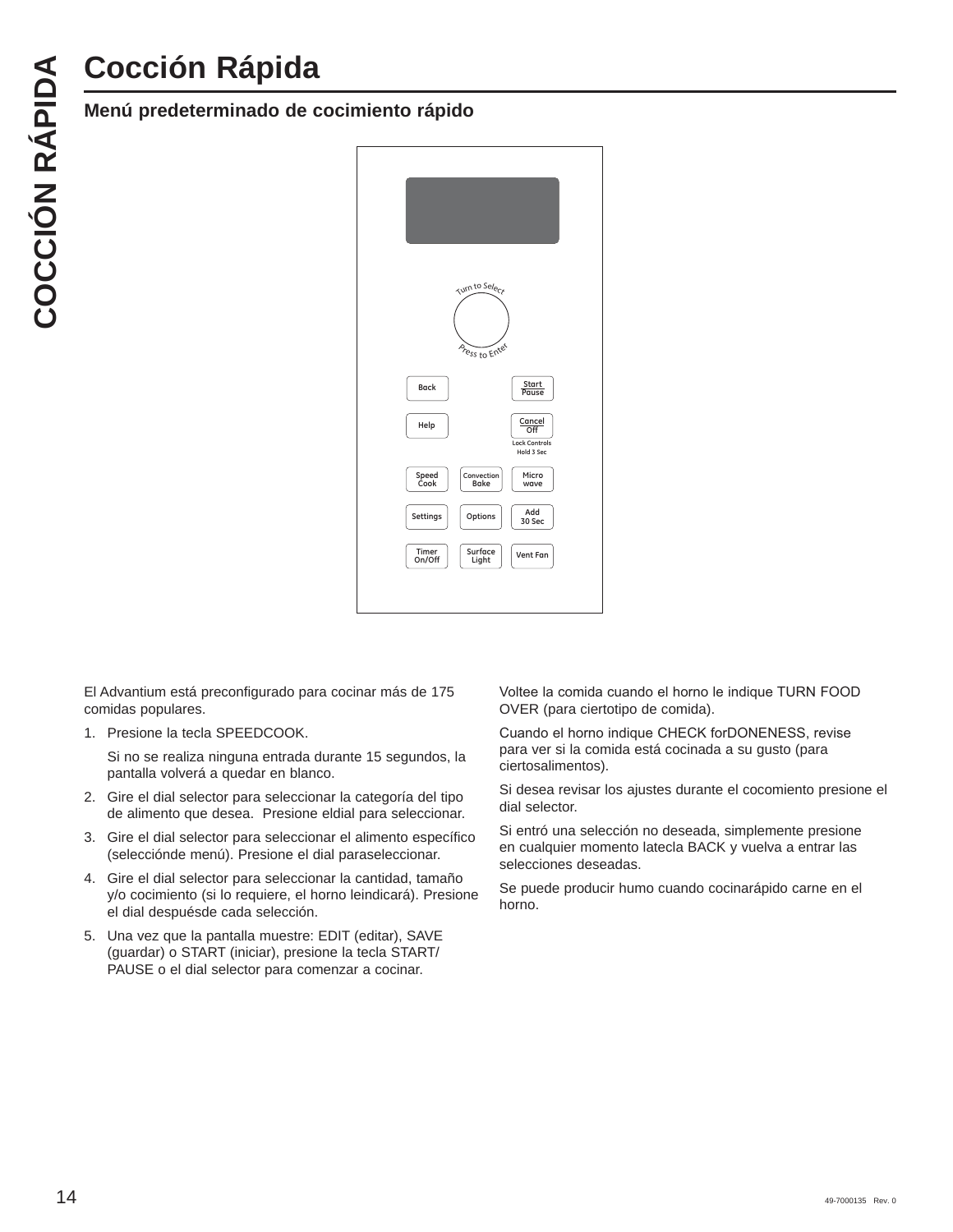# **Selecciones del menú predeterminado de cocimiento rápido**

De acuerdo con la Guía de la USDA, se debe cocinar la carne a una temperatura INTERNA de por lo menos 160°F y el pollo a una tempreatura INTERNA de por lo menos 180°F.

Cocinar a estas temperaturas generalmente protege contra efermedades producidas por los alimentos. Para más información visite la pagina www.foodsafety.gov.

| Categoría Alimento Selección del Menú                                                                                                             |                                                                                                                                                                                          |                 | Categoría Alimento Selección del Menú                                                                                                                                                                         | Categoría Alimento Selección del Menú |                                                                                                                                                     |  |  |  |
|---------------------------------------------------------------------------------------------------------------------------------------------------|------------------------------------------------------------------------------------------------------------------------------------------------------------------------------------------|-----------------|---------------------------------------------------------------------------------------------------------------------------------------------------------------------------------------------------------------|---------------------------------------|-----------------------------------------------------------------------------------------------------------------------------------------------------|--|--|--|
| <b>Aperitivos</b><br><b>Bocadillos de Bagel</b><br>Palitos de Queso<br>Rollos (congelados)<br>Jalapeño Poppers<br><b>Bolitas de Carne (cong.)</b> |                                                                                                                                                                                          | <b>Pollo</b>    | Con hueso<br><b>Sin Hueso</b><br>Filete (congelado)<br>Dedos (congelado)<br>Frito (congelado)                                                                                                                 | <b>Sándwich</b>                       | <b>Banderillas (congelados)</b><br>Rollo de Hot Dog<br>Sandwich a la Parrilla<br>Sandwich relleno<br><b>Filetes de Bacalao</b>                      |  |  |  |
| <b>Nachos</b>                                                                                                                                     | <b>Nueces, Rostizadas</b><br>Aros de Cebolla<br>Rollos de Pizza<br><b>Pretzels Suaves (cong.)</b><br><b>Taquitos (congelados)</b>                                                        |                 | Nugget (congelado)<br>Tortita (congelado)<br>Tierno (congelado)<br>Alas (congelado)<br>Entero                                                                                                                 | <b>Mariscos</b>                       | Palitos de pescado<br>(cong.)<br>Empanizado congelado<br>Filete de pescado reloj<br><b>Salmón</b>                                                   |  |  |  |
| <b>Panes</b>                                                                                                                                      | <b>Biscochos</b><br>Palitos de Pan<br>Pan de Queso<br><b>Rollos</b><br>Rollos para la cena                                                                                               | <b>Postres</b>  | Mezcla de Brownie<br><b>Galletas</b><br>Tartas (fruta fresca)<br><b>Cubierta para Tartas</b><br>Rollos (refrigerados)<br><b>Empanadas</b>                                                                     |                                       | Mariscos<br><b>Steak de Pescado</b><br>Espada (1")<br><b>Talapia</b><br>Steaks de Atún<br>Pescado blanco/Bacalao                                    |  |  |  |
| Pan de ajo<br><b>Waffles Belgas</b><br>Desayumo<br><b>Panqueques</b><br>(congelados)<br><b>Chorizos</b><br><b>Empanadas</b>                       | <b>Tostadas Texanas</b>                                                                                                                                                                  | <b>Entradas</b> | Rollos (congelados)<br>Pan de carne (9x5)<br><b>Taquitos (congelados)</b>                                                                                                                                     | <b>Guarnición</b>                     | Cacerola<br>Frijoles Fritos (16 oz)<br>Espárragos rostizados                                                                                        |  |  |  |
|                                                                                                                                                   | Pizza de Desayuno<br>Tostadas a la Francesa<br><b>Tortitas de Papa</b><br>Rollos (refrigerados)<br><b>Biscocho con Salchicha</b><br><b>Tortitas de Salchicha</b><br>Strudel (congelados) | <b>Carnes</b>   | <b>Filet Mignon</b><br>Hamburguesas<br><b>Chuletas de Cordero</b><br><b>Chuletas de Cerdo</b><br><b>Ribeye Steak</b><br><b>Sirloin Steak</b><br><b>Strip Steak</b><br><b>TBone Steak</b><br><b>Tenderloin</b> |                                       | Pimentón rostizado<br>Chiles rostizados (36)<br>Maíz rostizado (14)<br>Ajo rostizado<br><b>Vegetales mixtos</b><br>rostizados<br>Escalopas de papas |  |  |  |
|                                                                                                                                                   | <b>Waffles (congelados)</b>                                                                                                                                                              | <b>Pizza</b>    | Deli/Fresca<br>Pizza Congelada<br>Utilice corteza precocida                                                                                                                                                   |                                       |                                                                                                                                                     |  |  |  |
|                                                                                                                                                   |                                                                                                                                                                                          | Papas           | Papa horneada<br>Tortitas de papa<br>Papas congeladas<br><b>Nugetts congelados</b><br>Camote/Jícama                                                                                                           |                                       |                                                                                                                                                     |  |  |  |
|                                                                                                                                                   |                                                                                                                                                                                          |                 |                                                                                                                                                                                                               |                                       |                                                                                                                                                     |  |  |  |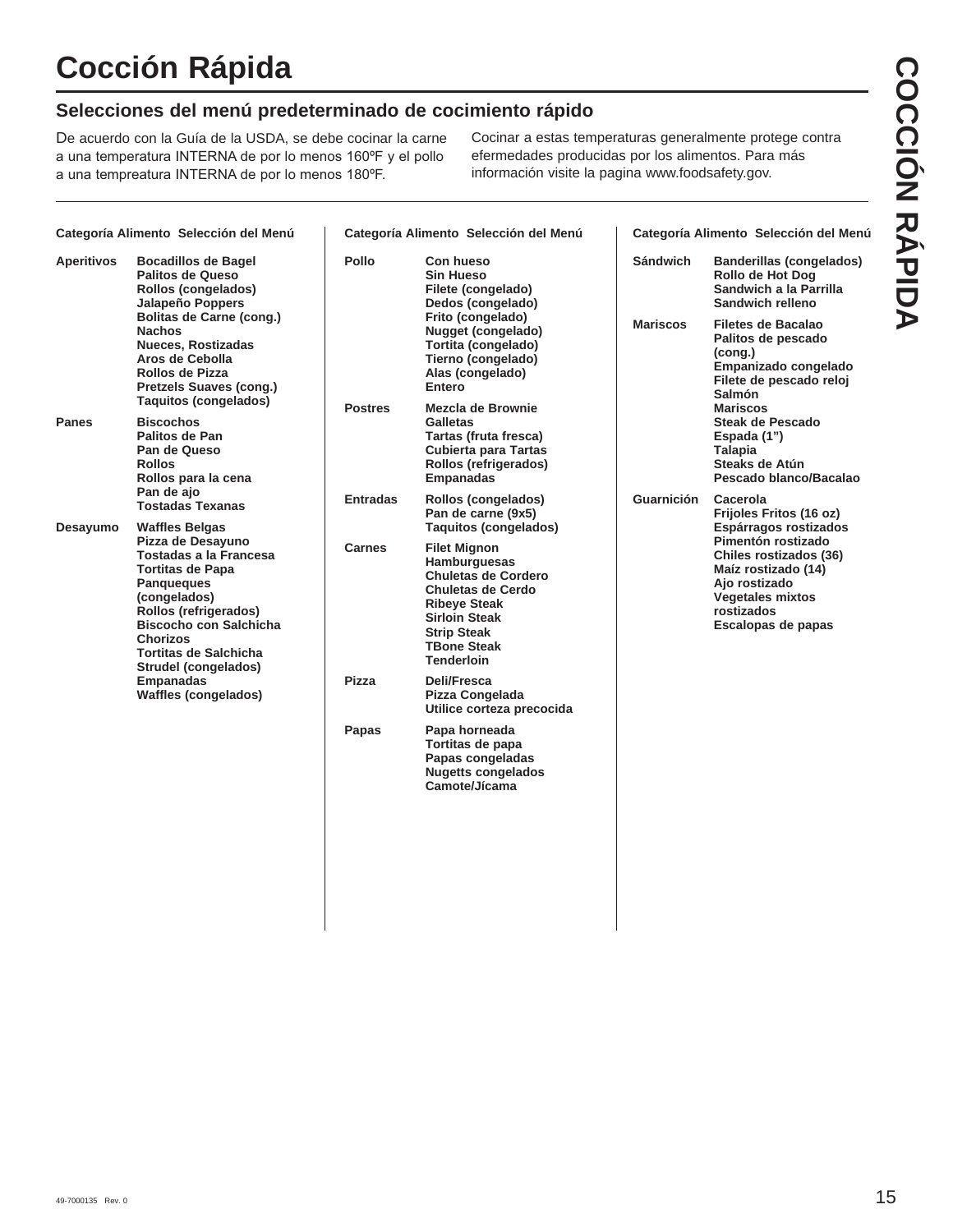# **Repita la última función**

Utilice esta función para ahorrar tiempopara alimentos que cocina repetidas veces, como galletas y aperitivos.

#### **NOTEA El último programa que utilizóse guarda durante dos horas.**

- 1. Presione Options (opciones) y seleccione REPEAT LAST (repita el último).
- 2. La pantalla mostrará el último alimento que preajustó.
- 3. Presione la tecla START/PAUSE o el dial selector para comenzar acocinar.

# **Función para Reanudar**

- 1. Si necesita cocinar la comida pormás tiempo, usted puede reiniciarel horno al presionar la tecla START/PAUSE o el dial selector.
- 2. La pantalla mostrará RESUME COOKING (reanudar el cocimiento)y el horno volverá a iniciar automáticamente al 10% del tiempo original.

El programa permanece en memoria durante 5 minutos. Después necesitaráprogramar de nuevo. Vea la sección deUso del menú predeterminado de cocimiento rápido.

## **Mi Receta cocimiento rápido personalizado**

El Advantium le ofrece flexibilidad alcocinar sus platos favoritos.

Si desea cocinar una comida que nose encuentra entre nuestras selecciones predeterminada, utilice My Recipepara personalizar el cocimiento rápido.

1. Presione la tecla SPEEDCOOK y seleccione MY RECIPE (mi receta).Luego presione el dial para seleccionar. Seleccione NEW RECIPE (receta nueva).

 Si no se realiza ninguna entrada durante 15 segundos, la pantalla volverá a quedar en blanco.

2. Gire el dial selector para seleccionar el tiempo de cocimiento. Presione el dial para seleccionar.

 La pantalla le indicará que debe seleccionar el nivel o niveles de potencia.

| Turn to Select<br>Aress to Enter    |                                                     |
|-------------------------------------|-----------------------------------------------------|
| Back                                | Start<br>Pause                                      |
| Help                                | Cancel<br>Off<br><b>Lock Controls</b><br>Hold 3 Sec |
| Speed<br>Cook<br>Convection<br>Bake | Micro<br>wave                                       |
| Options<br>Settings                 | Add<br>30 Sec                                       |
| Surface<br>Timer<br>On/Off<br>Light | Vent Fan                                            |
|                                     |                                                     |

- 3. Gire el dial para seleccionar el nivelde potencia superior. Gire el dial en dirección de las manecillas del relojpara aumentar o en dirección contrariapara disminuir el nivel de potencia superior. Presione el dial para seleccionar.
- 4. Gire el dial para seleccionar el nivel depotencia inferior. Presione para seleccionar.
- 5. Gire el dial para seleccionar el nivel depotencia de microonda. Presione paraseleccionar.
- 6. Presione la tecla START/PAUSE o presione el dial selector para comenzara cocinar.

Para sugerencias sobre el nivel de potencia o tiempo de cocimiento, utilice la guíade cocimiento, libro de recetas o las selecciones del menú predeterminado de cocimiento rápido.

#### **Mi Receta para entrar y salvar**

Agrega y guarda hasta 30 de sus recetas para cocimiento rápido o microonda, o las recetas del menú predeterminado de cocimiento rápido como una receta favorita. Una vez realizada, puedellamar rápidamente y en cualquier momento su receta favorita para cocinar la comida como a usted le gusta!

- 1. Presione la tecla SPEEDCOOK o MICROWAVE.
- 2. Gire el dial para seleccionar MY RECIPE (mi receta). Presione el dial para seleccionar.

3. Gire el dial hasta que aparezca NEW RECIPE (nueva receta). Presione el dial para seleccionar.

4. Aparecerá ENTER COOK TIME(entre el tiempo de cocimiento).Gire el dial para escoger eltiempo de cocimiento. Presione el dial para seleccionar.

 La pantalla le indicará que debe seleccionar los niveles de potencia.

5. Gire el dial en dirección de las manecillas de reloj para aumentar o al contrario para disminuir el nivel de potencia superior. Presione el dial para seleccionar.

Utilice la guía de cocimiento o libro de recetas para ver sugerencias del nivel de potencia y del tiempo de cocimiento.

- 6. Seleccione SAVE (guardar) del resumen de la pantalla.
- 7 Aparecerá SPELL THE FOOD NAME (deletree el nombre de la comida).Gire el dial hasta la primera letra dela descripción de su comida y presioneel dial para seleccionar. Continúeeste proceso hasta deletrear el restodel nombre. Presione la tecla START/PAUSE para guardar la receta y sunombre.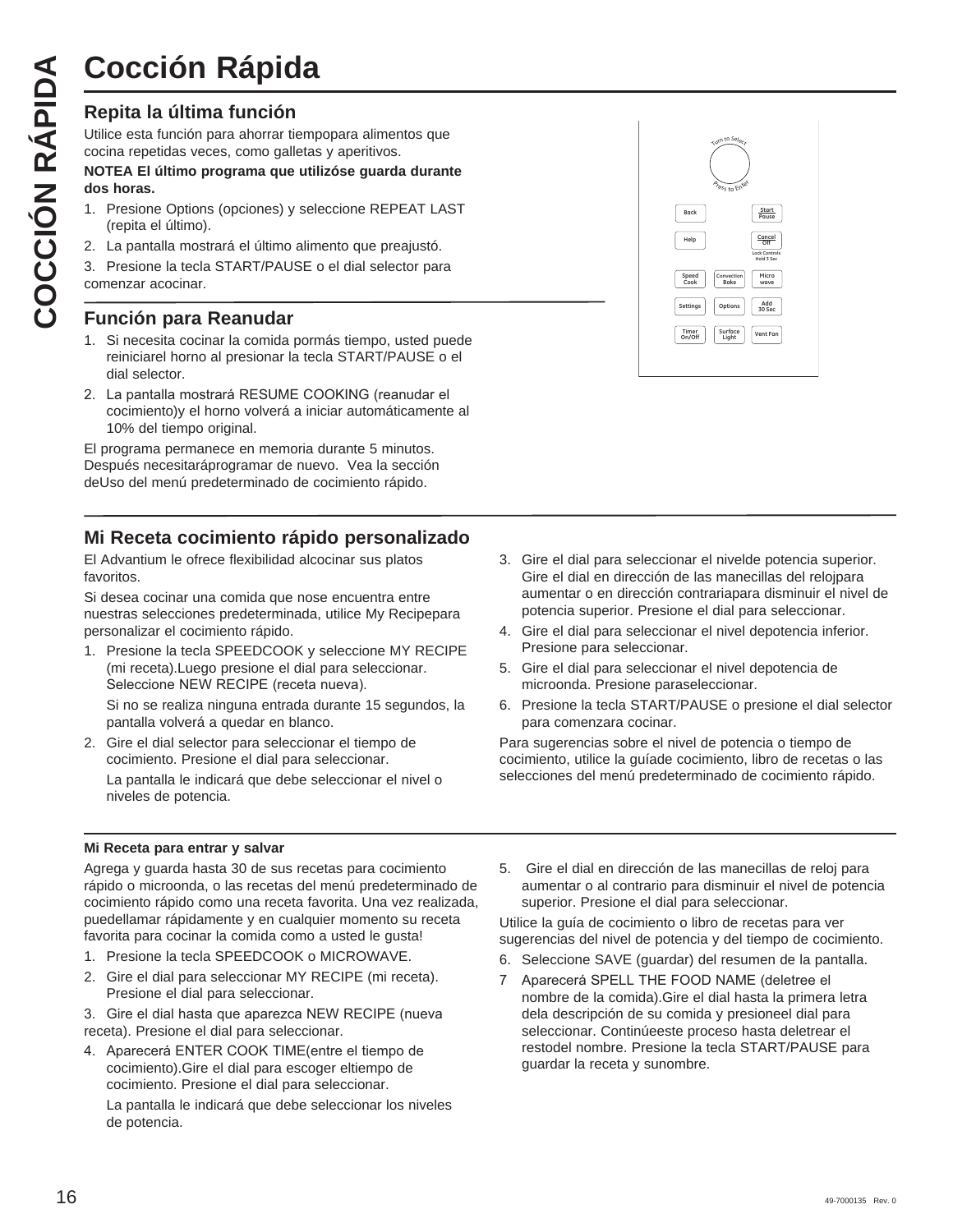# **Mi Receta cocimiento rápido personalizado (cont)**

## **Mi Receta encontrar y utilizar**

Para encontrar y utilizar las recetas guardadas:

- 1. Presione la tecla SPEEDCOOK o MICROWAVE.
- 2. Gire el dial para seleccionar MY RECIPE (mi receta).
- 3. Aparecerán en la pantalla los nombresde las recetas que ha guardado.

## **Mi Receta para ajustar o cambiar**

Para ajustar o cambiar las recetas guardadas: :

- 1. Presione los botones SPEEDCOOK (cocción rápida) o MICROWAVE (microondas).
- 2. Gire el dial para seleccionar MY RECIPE (mi receta).
- 3. Gire el dial hasta la receta que desea cambiar. Presione el dial para ingresar. Aparecerán las configuraciones actuales.
- 4. Elija EDIT (editar).
- 5. Gire el dial para ajustar el tiempo de cocción y presione el dial para ingresar.
- **Mi Receta para eliminar**

Para eliminar las recetas guardadas:

- 1. Presione la tecla SPEEDCOOK o MICROWAVE.
- 2. Gire el dial para seleccionar MY RECIPE (mi receta).
- 3. Seleccione la receta que desea eliminar.

# **Lo que es normal**

## **Tiempos de cocimiento**

Al cocinar rápido con el menú predeterminadode alimentos, podrá ver en la pantalla OPTIMIZING COOK TIME (optimizando el tiempo de cocimiento) varios segundos después de presionar STAR/PAUSE. El horno detecta automáticamente el nivel del voltaje eléctrico de su casa y ajusta el tiempo de cocimiento hacia arriba o hacia abajo para un cocimiento adecuado.

## **Ventiladores de Enfriamiento**

- Los ventiladores se encenderán durante elcocimiento. Al final, éstos continuarán durante un tiempo corto para enfriar los componentes internos. Los ventiladores se apagarán automáticamente cuando las piezas internas del horno estén frías. Lapantalla mostrará "Oven is Cooling" (el horno se está enfriando).
- Mientras el horno esté encendido el respirador emitirá un aire caliente.
- Cuando el horno está caliente el ventilador de escape se enciende automáticamente.Vea la sección del Ventilador Automático.

#### **Luces**

- Cuando el horno está encendido, la luz estará visible alrededor de la puerta o de lacaja exterior.
- Las luces halógenas se opacarán y se encenderán y apagarán durante el ciclo de cocimiento rápido, algunas veces a niveles de potencia completa. Esto es normal. El hornodetecta el nivel de calor y se ajusta automáticamente.
- 4. Gire el dial hasta que aparezca lareceta que desea y presione el dialpara seleccionar.
- 5. Presione la tecla START/PAUSE oel dial selector para comenzar el cocimiento.
- 6. Gire el dial para cambiar los niveles de energía y presione el dial para ingresar cada nivel de energía.
- 7. Gire el dial para cambiar el nombre de la receta. Presione el dial para ingresar cada cambio de letra.
- 8. Presione el botón START/PAUSE (iniciar/pausa) para guardar la receta modificada.

Para nivel de energía y sugerencias de tiempo de cocción, utilice su guía de cocción o recetario.

4. Gire el dial para seleccionar DELETE (eliminar).

## **Calor del Horno**

- **E** Los ciclos de cocimiento rápido no requieren un tiempo de precalentamiento. El horno comienzaa cocinar inmediatamente.
- La puerta y el interior del horno estarán muy calientes. Tenga cuidado al abrir la puerta y retirarlos alimentos. Tenga cuidado del vapor quese puede salir alrededor de la puerta.
- Cuando cocine rápido no utilice recipientes ni cubiertas hechas de papel, plástico o aluminio.
- Cuando cocine por un perído largo de tiempo,el horno puede reducir automáticamente los niveles de potencia para mantener el nivelapropiado de calor en el horno.

#### **Sonidos**

 $\blacksquare$  Es normal escuchar durante el cocimiento chasquidos y el soplador del ventilador. El controlelectrónico enciende y apaga los componentes.

#### **Interferencia**

■ Se puede observar interferencia de TV/radiocuando utiliza el microonda, similar a la interferencia causada por otros aparatos pequeños.Esto no indica un problema con el microonda.Mueva el radio o la TV lo más lejos posible delmicroonda o revise la posición de la antena dela TV/ radio.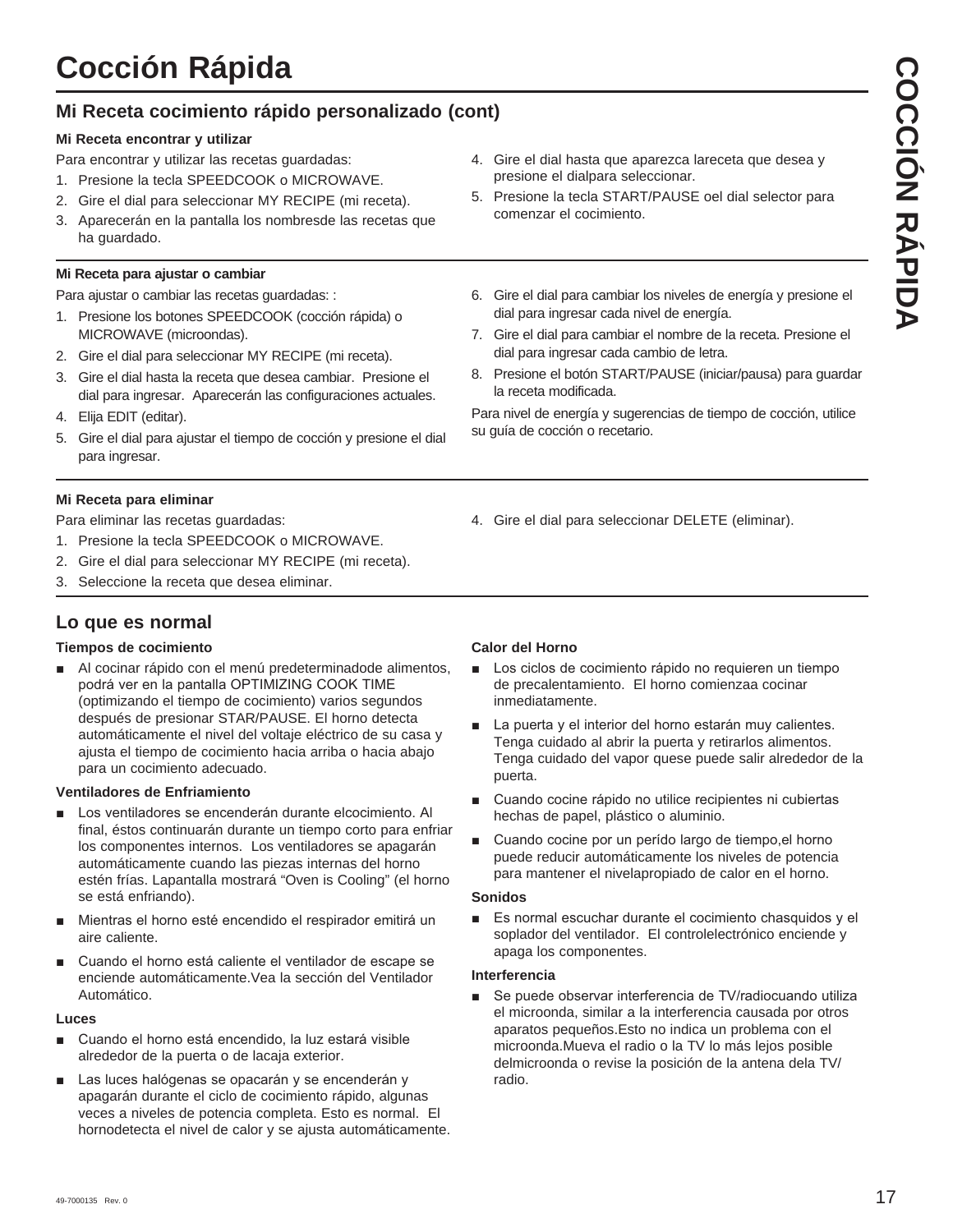Hornear con convección le permite cocinar los alimentos de la misma manera que un horno convencional, utiliza un elemento para calentar el aire adentro del horno. Se puede programar cualquier temperatura entre 250°F a 450°F.

El ventilador circula suavemente el aire caliente a través del horno, sobre y alrededor de los alimentos. Debido a que el aire caliente se mantiene en constante movimiento, algunos alimentos se cocinan un poco más rápido, a diferencia de los hornos de cocimiento regular. **Hornear con Convección**<br>
Homear con convección le permite<br>
manera que un horno convencional,<br>
utiliza un elemento para calentar el<br>
arie adentro del horno. Se puede<br>
entre 250°F a 450°F.<br>
El ventilador circula suavemente<br>



Antes de comenzar, asegúrese que la parrilla de metal esté en su lugar. Se pueden utilizar ambas parrillas en los dos niveles de cocimiento.

# **Cómo se Hornea con Convección**

- 1. Presione el botón CONVECTION BAKE (hornear por convección).
- 2. Gire el dial para configurar la temperatura y presione el dial para ingresar
- 3. Presione el dial para ingresar y confirmar la selección.

Para iniciar de inmediato sin configurar un tiempo de cocción, seleccione START (iniciar) o presione el botón START/PAUSE (iniciar/pausa).

Para configurar un tiempo de cocción:

- 1. Gire el dial y seleccione COOK TIME (tiempo de cocción).
- 2. Gire el dial para configurar el tiempo de cocción y presione el dial para ingresar.
- 3. Para iniciar el tiempo de cocción de inmediato, coloque los alimentos en el horno y seleccione START COOK TIME (iniciar tiempo de cocción). Luego presione el dial o el botón START/PAUSE (iniciar/pausa) para iniciar. El tiempo de cocción iniciará de inmediato la cuenta regresiva.

## **Consejos de cocimiento**

- Se recomiendan panas de metal para todos los tipos de productos horneados, pero especialmente cuando es importante dorar.
- Las panas de metal oscuras o con acabado mate son mejores para panes y tartaletas, ya que absorben el calor y producen cortezas más crujientes.
- Las panas de aluminio brillante son mejores para pasteles, galletas o muffins, ya que reflejan el calor y ayudan a producir una corteza ligeramente suave.

# **ADVERTENCIA Riesgo de quemaduras**

**Cuando hornee, recuerde que el horno, la puerta y losplatos están muy calientes.**

De acuerdo con la USDA, cocine la carne a una temperatura INTERNA de por lo menos 160°F, el pollo a una tempreatura INTERNA de por lo menos 180°F. Cocinar a estas temperaturas generalmente protege contra enfermedades producidas por los alimentos. Para más información visite la página www.foodsafety.gov.



Cuando hornee o caliente en los dos niveles coloque el alimento en la bandeja de metal o en elplato apropiado y colóquelo sobre la parrilla dealambre del horno.

Para iniciar el tiempo de cocción después del precalentamiento, seleccione START PREHEAT (iniciar precalentamiento). El horno emitirá una señal cuando alcance la temperatura de cocción. Coloque los alimentos en el horno y presione el botón START/PAUSE (iniciar/pausa). El tiempo de cocción iniciará la cuenta regresiva.

Si la puerta del horno se abre durante la cocción, "Pause" (pausa) aparecerá en la pantalla. Cierre la puerta y presione el botón START/PAUSE (iniciar/pausa).

Los tiempos de cocción se muestran en horas y minutos y pueden configurarse hasta un máximo de 2 horas 59 minutos. El tiempo puede cambiarse durante la cocción girando el dial.

- Las cacerolas de vidrio o de aleación de cerámica y vidrio o los platos para hornear son mejores para recetas con huevo y queso debido a la fácil limpieza del vidrio.
- Al hornear en un solo nivel, utilice el inferior. Los sujetadores superiores sólo deben utilizarse para hornear en los dos niveles.

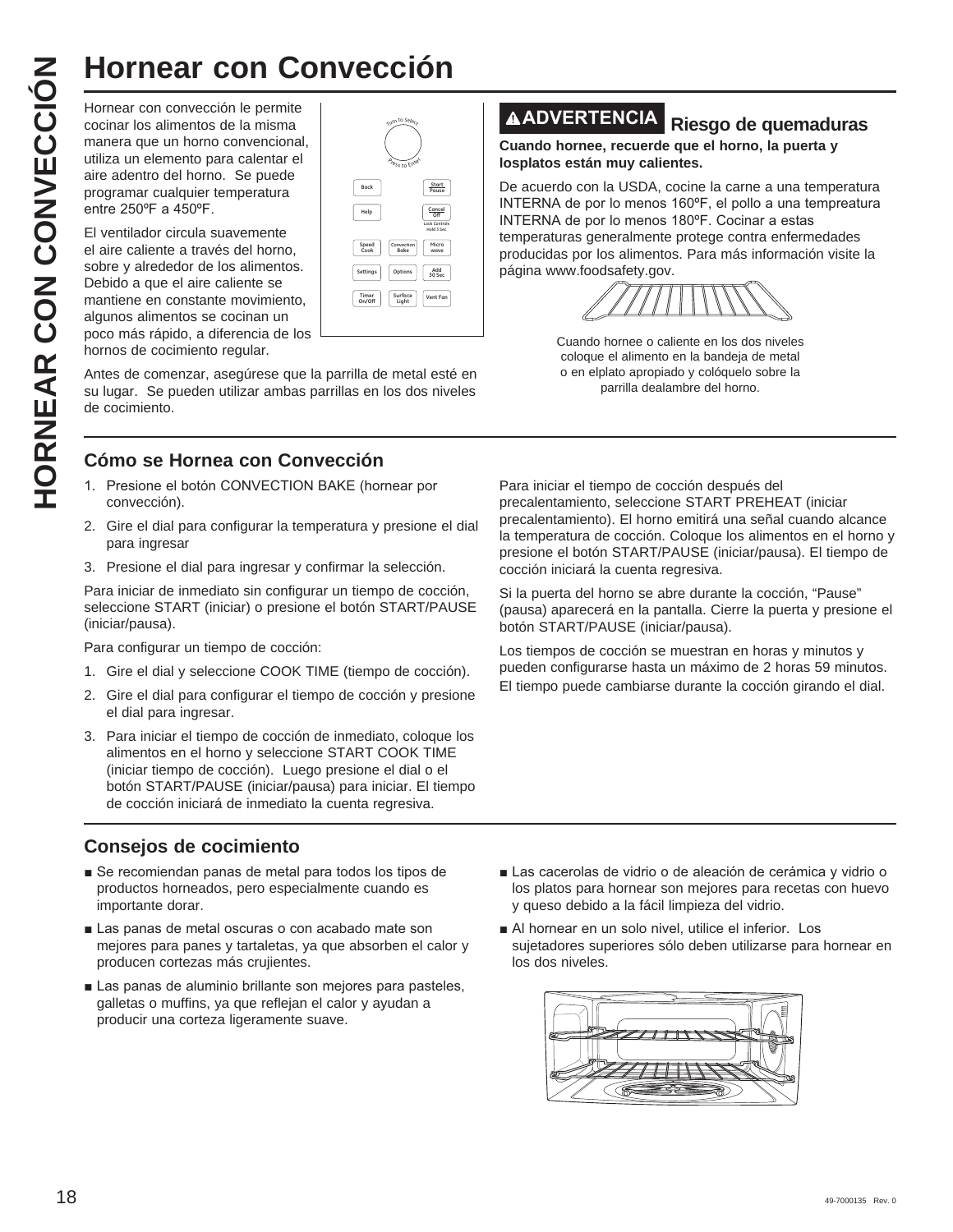# **Asar y Tostar**

Asar y tostar utilizan las lámparas superiores y el calentador inferior para asar o tostar los alimentos similar al horno convencional.

Antes de comenzar asegúrese que el plato giratorio esté en su lugar. Al tostar utilice la bandeja de metal y al asar utilice la bandeja de metal o la bandejade metal para asar

# **ADVERTENCIA Riesgo de quemaduras**

**Al asar o tostar, recuerde que la cavidad del horno, la puerta del horno y platos va a ser muy caliente!**

## **Cómo asar**

- 1. Presione el botón OPTIONS (opciones).
- 2. Gire el dial a BROIL (asar) y presione para ingresar.
- 3. Coloque los alimentos en el horno y seleccione START (iniciar) o presione el botón START/PAUSE (iniciar/pausa) para iniciar.

## **Consejos de cocimiento para asar**

- Los tiempos de asar pueden ser máscortos en el horno Advantium ya queutiliza lámparas halógenas. Asegúre se de monitorear de cerca los alimentos para obtener los resultados deseados.
- Para meiores resultados al asar, cologue los alimentos directamente en la bandeja de metal para asar
- Se produce humo al asar carne en elhorno.
- Si precalienta el horno para asar carne, precaliente con la bandeja de metal para asar en el horno y para una mejor brasa en la carne colóquela sobre la bandeja caliente.

# **Cómo tostar**

- 1. Presione el botón OPTIONS (opciones).
- 2. Gire el dial a TOAST (tostar) y presione para ingresar.
- 3. Gire el dial para configurar el tiempo de tostado, coloque los alimentos en el horno y seleccione START (iniciar) o presione el botón START/PAUSE (iniciar/pausa) para iniciar.

## **Consejos de cocimiento para tostar**

- Utilice la bandeja de metal para mejores resultados al tostar.
- No necesita darle vuelta a la mayoría de los alimentoss.
- Al tostar nueves, múevalos a la mitad del tiempo de cocimiento.
- Tueste las piezas más gruesas por más tiempo, las piezas delgadas menos tiempo.





Cuando utilice el horno el plato giratorio debeestar siempre ensu lugar.

Coloque los alimentos directamente.

Si la puerta del horno se abre durante la cocción, "Pause" (pausa) aparecerá en la pantalla. Cierre la puerta y presione el botón START/PAUSE (iniciar/pausa).

- Para un mejor rendimiento, cuandoase carne precaliente el horno durante 5 minutos. El pollo tiene mejores resultados sin precalentar el horno.
- Se deben voltear los alimentos a lamitad del tiempo de asado.
- Retire las piezas más finas, para evitar que se cocinen demasiado y que se sequen.

Si la puerta del horno se abre durante la cocción, "Pause" (pausa) aparecerá en la pantalla. Cierre la puerta y presione el botón START/PAUSE (iniciar/pausa)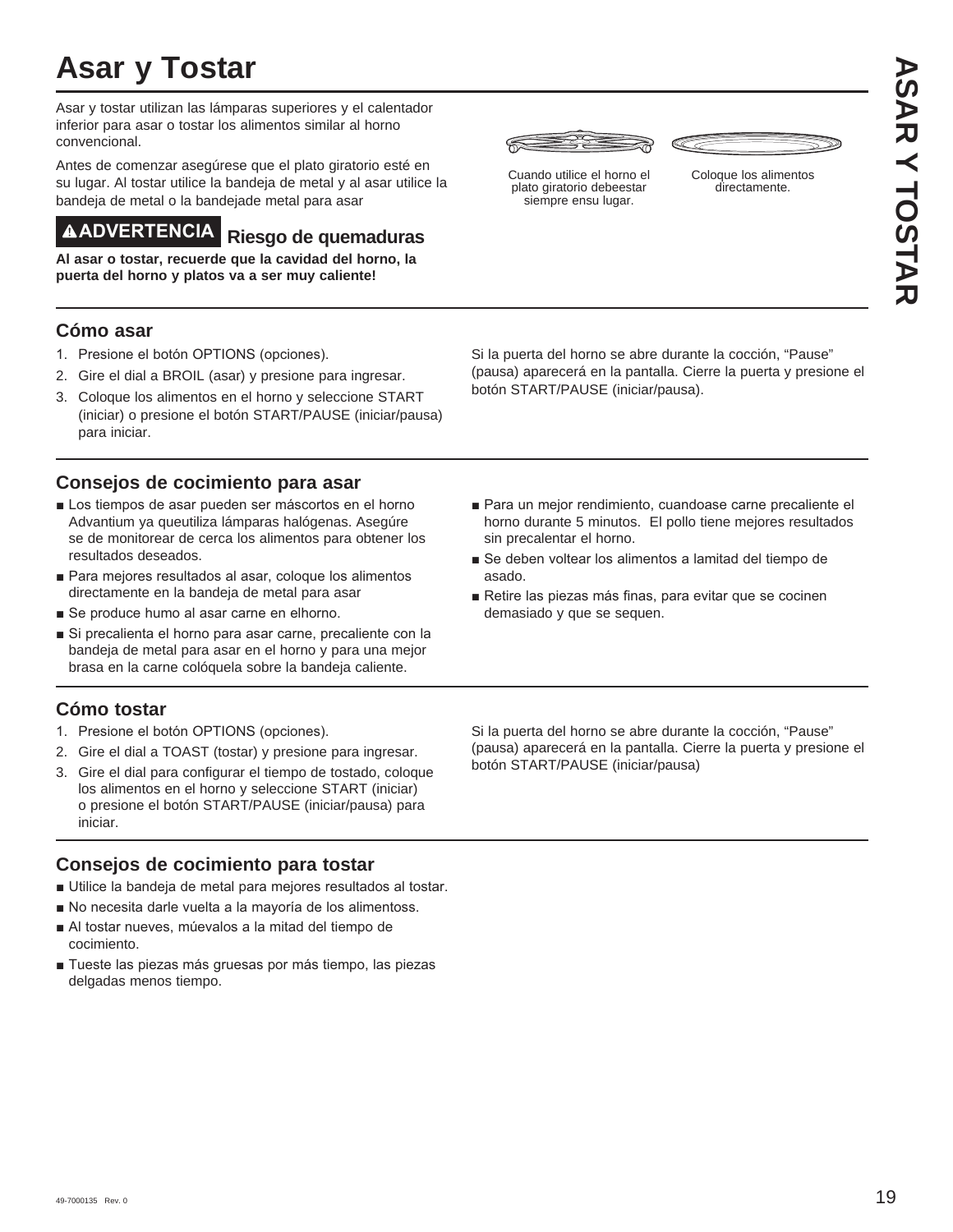## **Calentar**

La función WARM mantendrá calientelas comidas cocinadas a temperaturas de servicio. Siempre comience con la comida caliente. Utilice recipientes y utensilios que puedan soportar temperaturas hasta 230°F.

- 1. Presione la opción OPTIONS (opciones).
- 2. Gire el dial para seleccionar WARM.Presione el dial para seleccionar
- 3. Gire el dial para seleccionar el nivel de humedad que desea. Vea el cuadro y consejos a continuación.Presione el dial para seleccionar.
- 4. Seleccione START (iniciar) o presione el botón START/ PAUSE (iniciar/pausa) para iniciar. El horno comienza a calentar de inmediato e indica la cantidad de tiempo de calentamiento que se debe completar.

Si la puerta del horno se abre durante el calentamiento, "Pause" (pausa) aparecerá en la pantalla. Cierre la puerta y presione el botón START/PAUSE (iniciar/pausa).

#### **Para hacer crujiente los alimentos viejos:**

■ Seleccione el ajuste de CRISP. Precaliente el horno durante 10 minutos.

**NOTA:** Sólo precaliente cuando desee hacer crujiente los alimentos viejos.

- Goloque la comida o los platos directamente en la bandeja de metal.
- Revise para ver si está crujiente después de 45 minutos. Si es necesario, agregue más tiempo.

#### **Consejos para alimentos crujientes:**

- No cubra los alimentos.
- No utilice recipientes plásticos ni envoltorios plásticos.
- No es necesario precalentar a menos que desee hacer crujiente alimentos viejos. (Vea Hacer crujiente los alimentos viejos))

## **Fermentar**

La función para fermentar suministra automáticamente la temperatura apropiada para el proceso de fermentación,por lo tanto, no necesita ajustar la temperatura.

- 1. Presione la opción COOKING OPTIONS (opciones de cocimiento)
- 2. Gire el dial para seleccionar PROOF (leudar) y presione para ingresar.
- 3. Seleccione START (iniciar) o presione el botón START/ PAUSE (iniciar/pausa) para iniciar. El horno comienza a leudar de inmediato e indica la cantidad de tiempo de leudado que se debe completar.
- Para evitar bajar la temperatura del horno y prolongar el tiempo de fermentación, no abra la puerta del horno sin necesidad.





Cuando utilice el horno el plato giratorio debe estar siempre en



Para calentar coloque los alimentos o el recipiente seguro para el horno directamente en la bandeja de metal.

#### **Cuadro de Selección de Temperatura y Humedad**

| Tipo de Comida      | Ajuste de Humedad |
|---------------------|-------------------|
| Cacerolas           | Húmedo            |
| Chili/Sopa          | Húmedo            |
| Panqueques, waffles | Húmedo            |
| Pizza               | Crujiente         |
| Papas, horneadas    | Crujiente         |
| Papalinas/Galletas  | Crujiente         |

#### **Consejos para alimentos húmedos:**

- Cubra los alimentos con una tapa o con papel de aluminio.
- No utilice recipientes plásticos ni envoltorios plásticos.
- $\blacksquare$  No es necesario precalentar.
- Revise los productos de pan antes, para evitar sobrefermentarlos.

#### **NOTAS:**

- No utilice el modo de fermentación para calentar alimentos o para mantener caliente la comida. La temperatura de fermentación no es lo suficientemente caliente para mantener la comida a temperaturas seguras. Utilice la función WARM para mantener la comida caliente
- La función de fermentación no operará si el horno está demasiado caliente. Permita que el horno se enfríe antes de fermentar

≃≊ Cuando utilice el horno el

plato giratorio debe estar siempre en su lugar.

Para fermentar coloque la masa en un tazón/pana

para pan y colóquela en la bandeja de metal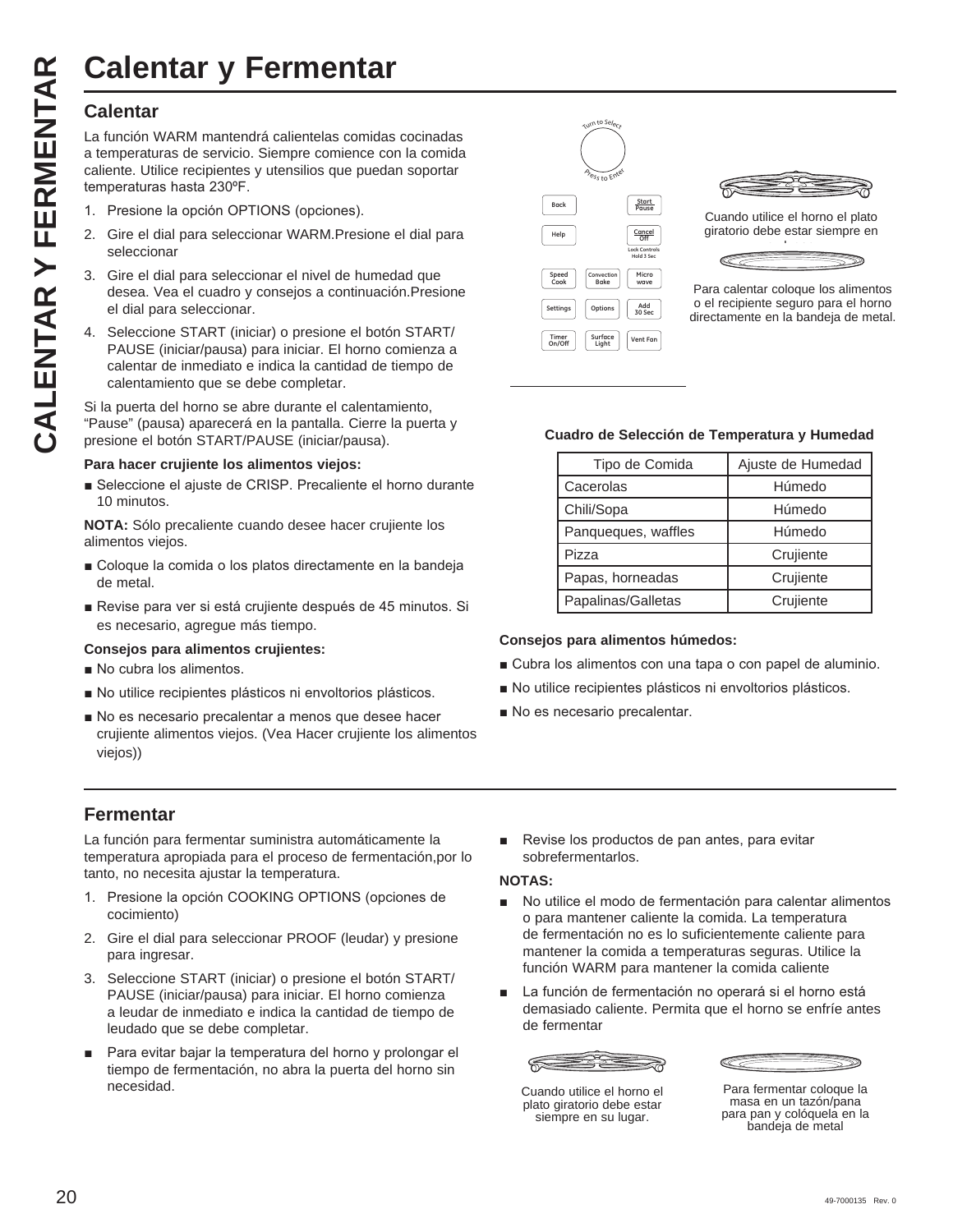# **Cocinando en el Microonda**

Asegúrese que el plato giratorio esté en su lugar. Utilice la bandeja de vidrio claro.

Coloque los alimentos o el recipiente para microondas directamente en la bandeja devidrio claro, para cocinar los alimentos.

# **Recipientes de cocimiento**

Asegúrese que todos los recipientes sean adecuados para cocinar en microondas.





Cuando utilice el horno el plato giratorio debe estar siempre en su lugar.



Cuando cocine en el microondas la bandejade vidrio claro siempre debe estaren su lugar.

# **Selecciones Predeterminadas para el Microondas**

#### ■ Cocimiento

- –Por tipo de comida –Por tiempo –Por tiempo 1 y 2
- Ŷ**Descongelación**
- 1.0 lb rápido Por tiempo Por tipo de comida Por peso **Derretir** Ablandar
- Ŷ **Bebidas** Agua (8 oz) Café (8 oz)
	- Té (8 oz) Leche (8 oz) Cocoa caliente (8 oz)
- **Palomitas de Maíz** (2.9 a 3.5 oz)

#### $\blacksquare$  Derrettir

- **Mantequilla**  Caramelo Queso Chispas de Chocolate Malavaviscos
- **E** Cocimiento Lento
- **B** Ablandar **Mantequilla**  Queso Crema Glaseados (16 oz) Helado
- **Recalentar**  –Bebidas
	-
	- –Cacerolas
	- –Pollo –Pasta
	- –Pizza
	- –Plato de comida
	- –Arroz
	- –Sopa
	- –Filetes/Chuletas
	- –Vegetales

#### 1. Presione la tecla MICROWAVE

Si no se realiza ninguna entrada durante 15 segundos, la pantalla volverá a quedar en blanco.

- 2. Gire el dial para seleccionar COOK (cocinar), DEFROST (descongelar), BEVERAGE (bebida), POPCORN (palomitas de maíz), MELT (derretir), REHEAT (recalentar), SIMMER (fuego lento) y SOFTEN (ablandar).
- 3. Gire el dial para encontrar la comida que desea cocinar, descongelar o recalentar. Presione el dial para seleccionar.
- 4. Gire el dial selector para seleccionar el tipo, cantidad, peso y/o tamaño, como le indique el horno. Presione el dial después de cada selección.
- 5. Presione el dial o el botón START/PAUSE (iniciar/pausa) para iniciar la cocción.

Presione el dial selector para revisar los ajustes durante el cocimiento.

Si abre la puerta durante el cocimiento, el horno se detendrá y la pantalla mostrará PAUSE. Cierre la puerta y presione START/PAUSE para reanudar elcocimiento.

Si entró una selección no deseada simplemente presione en cualquier momento la tecla BACK y vuelta a introducir lasselecciones deseadas.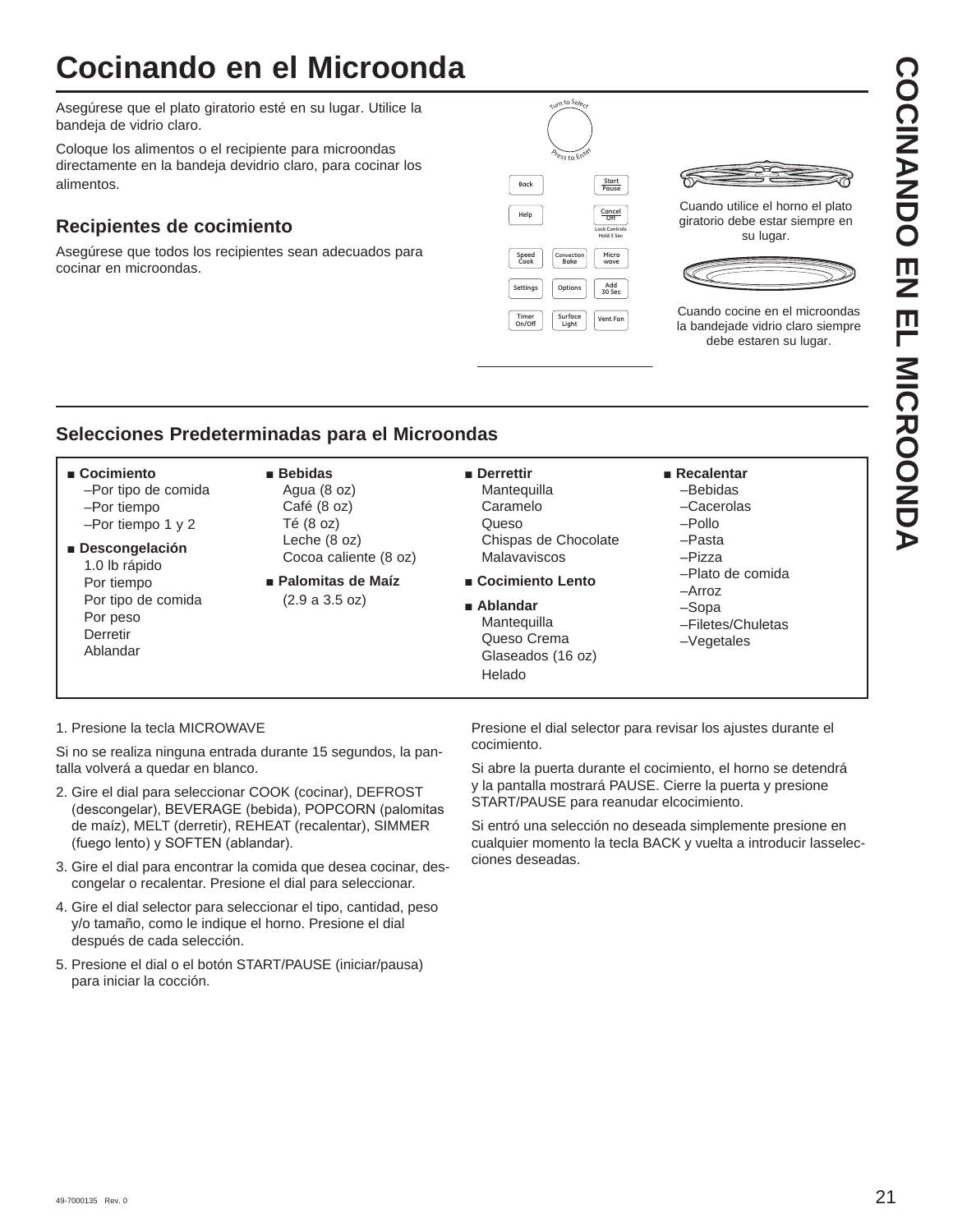Cocimiento con tiempo<br>
Utilice COOK BY TIME (Cocinar microonda alimentos que no se e<br>
predeterminadas del microondas.<br>
1. Presione el dial para seleccion<br>
2. Presione el dial para seleccionar.<br>
3. Gire el dial para ajustar Utilice COOK BY TIME (Cocinar con tiempo) para cocinar en el microonda alimentos que no se encuentran en las selecciones predeterminadas del microondas.

- 1. Presione la tecla MICROWAVE.
- 2. Presione el dial para seleccionar COOK BY TIME (Cocinar con tiempo) y luego presiónelo para seleccionar.
- 3. Gire el dial para ajustar el tiempo de cocimiento y luego presiónelo para seleccionar.

# **Cocimiento con tiempo 1 y 2**

Utilice COOK BY TIME 1&2 (Cocinar con tiempo 1 y 2) para cocinar con microonda los alimentos que requieren dos diferentes tiemposy niveles de potencia.

- 1. Presione la tecla MICROWAVE.
- 2. Gire el dial para seleccionar COOK y presiónelo para seleccionar.

# **Niveles de potencia de microonda**

El nivel de energía del microondas se configura automáticamente en todas las funciones del microondas pero usted puede cambiarlo por COOK BY TIME (cocinar por tiempo), COOK BY TIME 1&2 (cocinar por tiempo 1&2), MICRO 30 SEC (micro 30 seg), y DEFROST BY TIME (descongelar por tiempo).

- 1. Primero, siga las instrucciones para COOK BY TIME (cocinar por tiempo), COOK BY TIME 1&2 (cocinar por tiempo 1&2), MICRO 30 (micro 30), y DEFROST BY TIME (descongelar por tiempo).
- 2. Seleccione START (iniciar) o presione el botón START/ PAUSE (iniciar/pausa) para iniciar.
- 3. Presione EDIT (editar) para cambiar el tiempo de cocción y luego el nivel de energía del microondas. Presione el dial

4. Gire el dial para ajustar el nivel de potencia luego presiónelo para seleccionar.

5. Presione el dial o la tecla START/PAUSE para comenzar a cocinar.

Puede abrir la puerta durante el COOK BY TIME (Cocinar con tiempo) para revisar la comida. Cierre la puerta y presione START/PAUSE para reanudar el cocimiento.

- 3. Gire el dial para seleccionar el COOK BY TIME 1&2 (Cocimiento con tiempo 1 y 2) y presiónelo para seleccionar.
- 4. Gire el dial para ajustar el 1er tiempo ypresiónelo para seleccionar. Repitapara el 1er nivel de potencia, el 2dotiempo y el 2 do nivel de potencia.
- 5. Presione el dial o la tecla START/PAUSE para comenzar a cocinar.

para ingresar el tiempo de cocción y los cambios al nivel de energía.

Los siguientes son algunos ejemplos de diferentes niveles de energía

High (alto) 10: Pescado, tocino, vegetales, líquidos en hervor.

**MedHigh (medalto) 7:** Cocción suave de carne de res y de ave; horneado de estofados y recalentamiento.

**Medium (medio) 5:** Para cocción lenta y para tiernizar estofados y cortes de carne menos tiernos.

**Low (abajo) 2 ó 3:** Descongelar, hervir a fuego lento, salsas delicadas.

**Warm (tibio) 1:** Mantener alimentos calientes; ablandar mantequilla.

# **Agregar 30 segundos**

Presione ADD 30 SEC repetídamente para incrementar 30 segundos el tiempo de cocimiento en el microondas. El horno arranca inmediatamente

# **Mis Recetas**

Vea las secciones de MY RECIPE (Mis Recetas) en la sección de Cocimiento Rápido de este libro para ver las instrucciones de cómo guardar, usar, cambiar o eliminar una receta personalizada del microonda.

# **Consejos de cocimiento**

- Cuando cocine tocino, coloque la tiras en capas sobre el plato. Cubra cada capa con papel toalla.
- Cuando cocine vegetales, utilice una cacerola o tazón seguro para el microondas. Cúbralos con una tapa seguro para el microondas o con un envoltorio plástico ventilado.

El nivel de potencia se ajusta automáticamente en alto, pero lo puede cambiar para mayor flexibilidad. Vea las instrucciones en la sección Niveles de Potencia del Microondas.

- Para vegetales congelados, agregue agua de acuerdo con las instrucciones del paquete
- Para vegetales frescos, agréguele 2 cucharadas de agua a cada porción.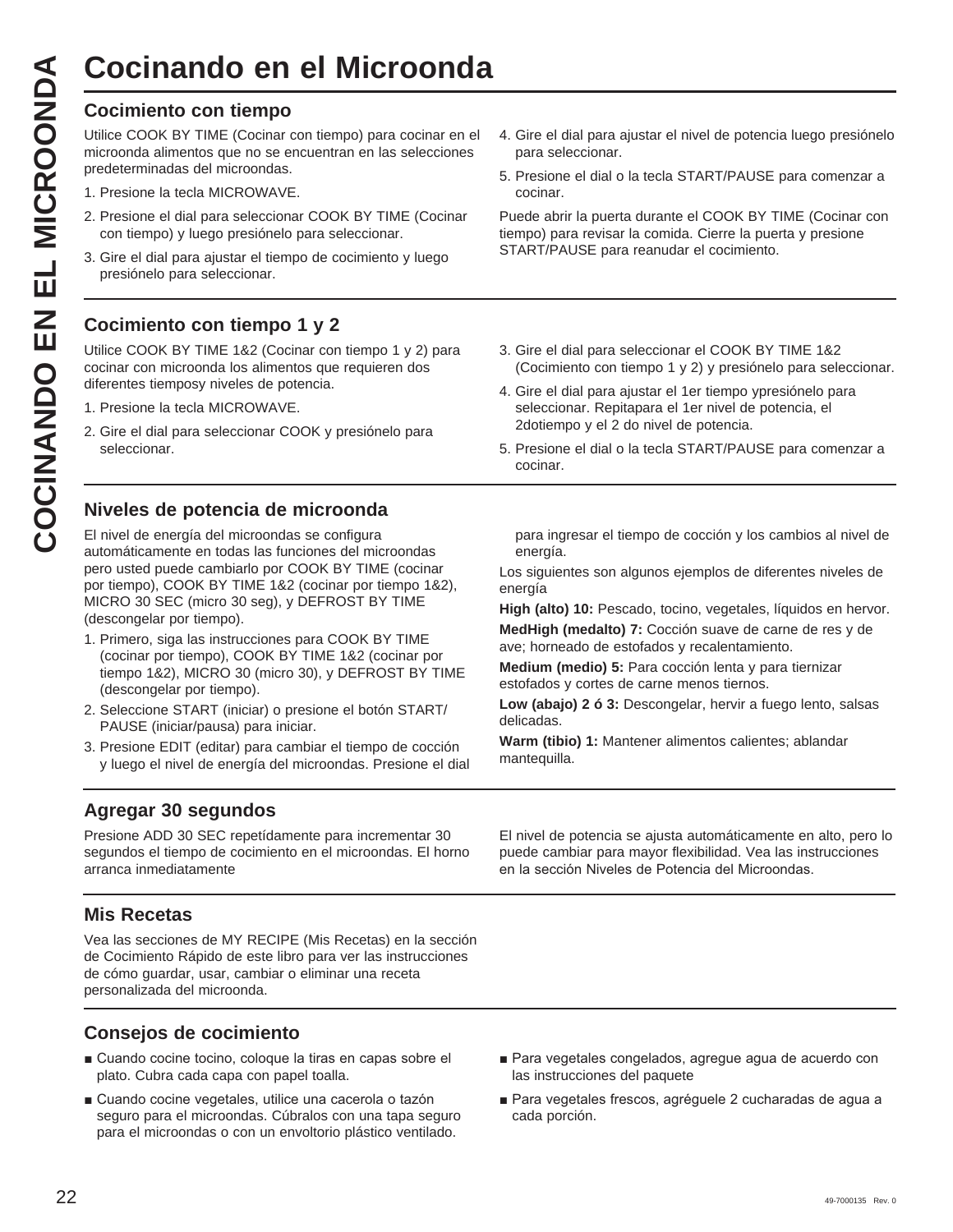# **Cocinando en el Microonda**

## **Descongelar por tipo de comida**

DESCONGELAR POR TIPO DE COMIDA ajusta automáticamente los tiempos y niveles de potencia de descongelación, para dar resultados más parejosa las carnes, pollo y pescado que pesanhasta 6 libras.

- 1. Retire la carne del empaque y colóquela en un plato seguro para el microondas. El pan debe permanecer en el empaque, pero retire los amarres de metal.
- 2. Presione la tecla MICROWAVE.
- 3. Gire el dial a DEFROST. Presione el dial para seleccionar.
- 4. Gire el dial para DESCONGELAR POR TIPO DE COMIDA. Presione el dial para seleccionar.
- 5. Presione el dial para escogerr el tipo de comida. Presione el dial para seleccionar.
- 6. Gire el dial al peso de la comida, utilice la Guía de Conversión de la derecha. Por ejemplo, dial 1.2 para 1.2 libras (1 libra, 3 onzas). Presione el dial para seleccionar.
- 7. Presione el dial o la tecla START/PAUSE para comenzar a descongelar.
- 8. Voltee la comida cuando el horno le indique TURN FOOD OVER.
- Para una descongelación pareja retire la carne descongelada o forre las áreas tibias con pequeños pedazosde aluminio.
- Después de descongelar, la mayoría de las carnes necesitan descansar 5 minutos para completar la descongelación. Los rostizados grandes deben descansar aproxidamente 30 minutos.

#### **Guía de Conversión**

Si el peso de la comida está en libras y onzas, las onzas deben ser convertidas a la décima parte (.1) de una libra.

| Peso de la<br><b>Comida en Onzas</b> | Ingrese el Peso de la Comida<br>(décimas de una libra) |
|--------------------------------------|--------------------------------------------------------|
| $1 - 2$                              |                                                        |
| 3                                    | .2                                                     |
| 4-5                                  | .3                                                     |
| 6-7                                  | .4                                                     |
|                                      | .5                                                     |
| $9 - 10$                             | .6                                                     |
|                                      |                                                        |
| $12 - 13$                            | .8                                                     |
| 14-15                                | -9                                                     |

## **Descogelación con tiempo**

Utilice la DEFROST BY TIME (Descongelación con tiempo) para descongelar durante untiempo seleccionado.

- 1. Presione la tecla MICROWAVE.
- 2. Gire el dial selector a DEFROST.Presione el dial para seleccionar.
- 3. Gire el dial selector a DEFROST BY TIME. Presione el dial para seleccionar.
- 4. Gire el dial selector para seleccionar el tiempo que desea. Presioneel dial para seleccionar.
- 5. Presione el dial o la tecla START/PAUSE para comenzar a descongelar.

## **Consejos para descongelar**

Utilice DEFROST BY FOOD TYPE (Descongelar por tipo de comida) para carne, pollo, pescado y pan. Utilice DEFROST BY TIME (Descongelación con tiempo) para la mayoría de las comidas congeladas.

- Las comidas congeladas en papel o plástico pueden descongelarse en el empaque cuando utiliza DEFROST BY TIME. Cuando utiliza DEFROST BY FOOD TYPE deber retirar la carne del empaque. Los empaques cerrados deben ranurarse, pincharse o ventilarse después de que la comida esté parcialmente descongelada.Los recipientes plásticos deben estarparcialmente destapados.
- Las cenas familiaras congeladas preempacadas pueden descongelarse y cocinarse en el microondas. Si lacomida está en un recipiente de aluminio, transfiérala a un plato seguro para el micoondas.

6. Voltee la comida cuando el horno le indique TURN FOOD OVER.

El nivel de potencia se ajuste automáticamente en 3, pero lo puede cambiar. Para cambiar los niveles de potencia, vea las instrucciones de Niveles de Potencia del Microonda.

Usted puede descongelar rápidamente pequeñas cantidades de alimentos al elevar el nivel de potencia después de entrar el tiempo. El nivel de potencia 7 acorta el tiempo total de descongelacióna la mitad; el nivel de potencia 10 acortael tiempo total en aproximadamente 1/3.Al descongelar en niveles de potenciaaltos, los alimentos necesitarán una frecuente atención, más de la usual y éstos se pueden cocinar un poco.

- Las comidas que se arruinan fácilmente no deben permanecer afuera por más de una hora, despues de descongelarla. La temperatura ambiente promueve el crecimiento de bacterías dañinas.
- Al descongelarse, la comida debe estar fría pero suave en todas las áreas.Si todavía tiene un poco de hielo, regrésela brevemente al microondas odéjela descansar un par de minutos.
- Al descongelar 3 o más libras de carne molida o en cubos, retire las porciones descongeladas, cuando se le indique que debe voltearlo.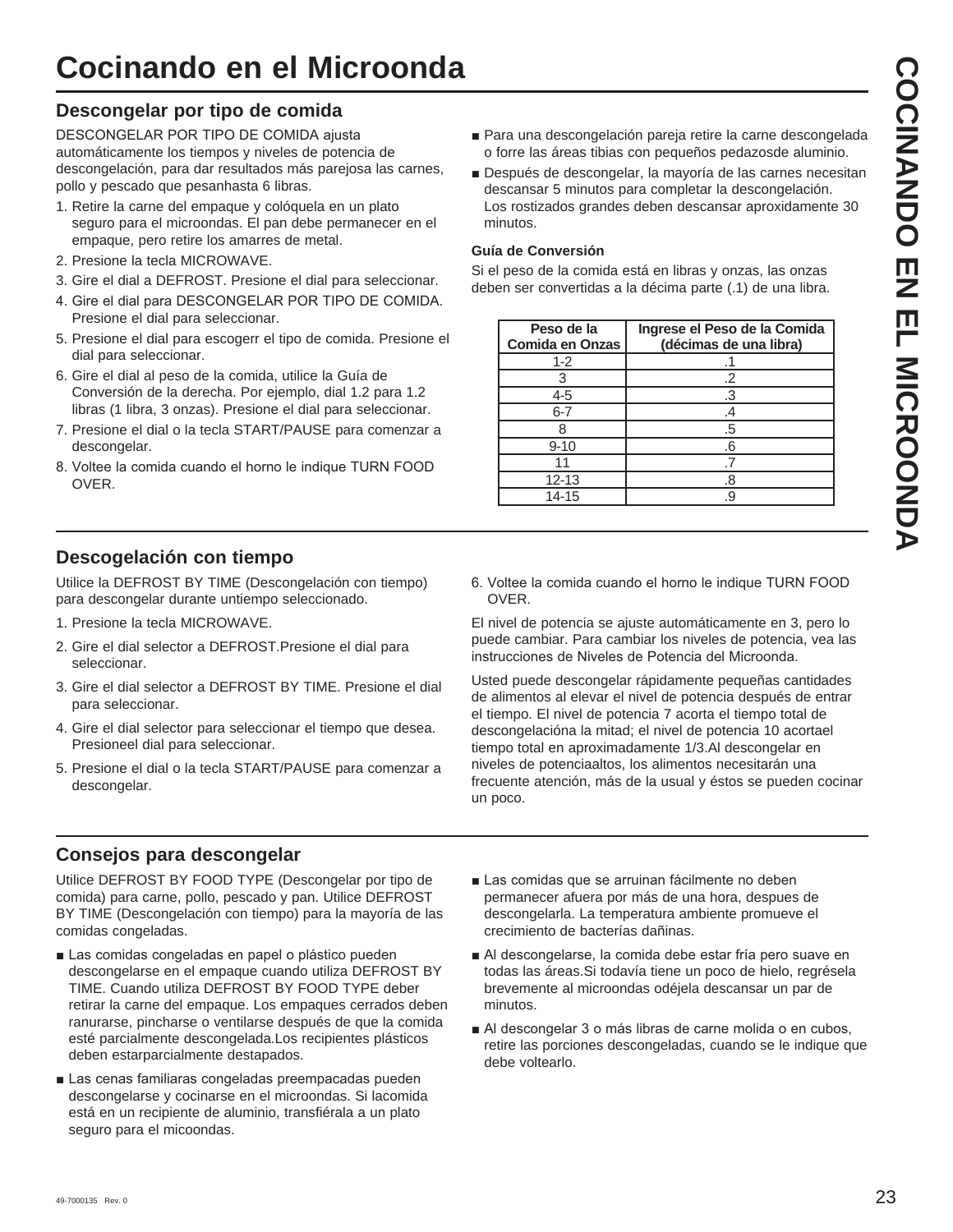# **Cocinando en el Microonda**

## **Consejos para el cocimiento con sensor del microonda**

El modo de microonda del horno Advantium tiene un sensor de cocimiento y recalentamiento. El horno detecta automáticamente si la comida está cocinada y se apaga el solo eliminando la necesidad de programar tiempos de cocimiento y niveles de potencia.

Las funciones con sensor detectan la humedad creciente liberada durante el cocimiento. El horno ajusta automáticamente el tiempo de cocimiento para varios tipos y cantidades de comida.

Para usar todas las funciones con sensor:

- 1. Presione el botón MICROWAVE (microondas).
- 2. Gire el dial para seleccionar COOK BY FOOD (cocinar por alimento) (ubicado debajo de COOK), REHEAT (recalentar), o SIMMER (fuego lento).
- 3. Gara COOK BY FOOD (cocinar por alimento) y REHEAT (recalentar), seleccione un alimento y presione el dial para ingresar. Para SIMMER (fuego lento), configure el tiempo para cocción a fuego lento después de que la sopa, salsa o estofado haya alcanzado el hervor.
- 4. Presione el dial o el botón START/PAUSE (iniciar/pausa) para iniciar la cocción.

No abra la puerta del horno hasta que comience la cuenta regresiva en la pantalla. Si usted abre la puerta mientras se realiza la cocción por sensor, aparecerá en la pantalla "Sensor Error Close door and press START" (Error de sensor – Cierre la puerta y presione START). Cierre la puerta de inmediato y presione el botón START/PAUSE (iniciar/pausa) para recomenzar

# **ADVERTENCIA Riesgo de fuego**

No utilice las funciones con sensor dos veces consecutivas en la misma porción de comida – se puede sobre cocinar o quemar. Si la comida está cruda después de terminar el primer tiempo, utilice TIME COOK (cocimiento con tiempo) para agregar tiempo adicional de cocimiento.

Si usted ha estado cocinando y el horno está caliente, puede indicar que se encuentra muy caliente para cocinar por sensor. En ese caso, el horno cambiará automáticamente a cocción por tiempo y puede preguntar sobre el peso o la cantidad de alimentos

#### **Notas sobre el programa Reheat (recalentar):**

Los alimentos recalentados pueden tener amplias variaciones de temperatura. Algunas áreas pueden estar extremadamente calientes.

Es mejor utilizar COOK BY TIME (cocinar por tiempo) y no REHEAT (recalentar) con estos alimentos:

- **Productos panificados.**
- $\blacksquare$  Alimentos que deben recalentarse sin tapa.
- Alimentos que deben mezclarse o girarse

Alimentos que deben quedar con aspecto o superficies crujientes después de recalentarse.

Cómo ajustar las configuraciones automáticas del horno COOK BY FOOD (cocinar por alimento) y REHEAT (recalentar) para obtener un tiempo de cocción mayor o menor (no disponible en todos los tipos de alimentos):

Para acortar o prolongar el tiempo de cocción, espere a que la cuenta regresiva aparezca en la pantalla. Luego gire el dial para agregar o restar tiempo.



#### **PROGRAMAS DE SENSOR DEL MICROONDA**

**E** Carne molida

**Palomitas de Maíz (Palomitas de maíz en paquete para el microondas,** 

**2.9 oz. a 3.5 oz.)**

- **Papa**
- **B** Arroz
- **B** Sopa
- **E** Vegetales (enlatados, frescos, congelados)
- **Recalentar pollo**
- **Recalentar pasta**
- **Recalentar un plato de comida**
- **Recalentar sopa**
- **Recalentar vegetales**
- **Recalentar vegetales**
- **Example Cocimiento lento**

Para reducir los tiempos de cocción automáticos: Después de que el horno se acciona, gire el dial en sentido contrario a las agujas del reloj hasta que aparezca un signo menos ("") o un signo menos doble (" ") y presione el dial para ingresar. Un signo menos ("") es una reducción del 10% del tiempo de cocción y un signo menos doble ("") es una reducción del 20% del tiempo de cocción.

Para aumentar los tiempos de cocción automáticos: Después de que el horno se acciona, gire el dial en sentido de las agujas del reloj hasta que aparezca un signo más ("+") o un signo más doble ("++") y presione el dial para ingresar. Un signo más ("+") es un aumento del 10% del tiempo de cocción y un signo más doble ("++") es un aumento del 20% del tiempo de cocción.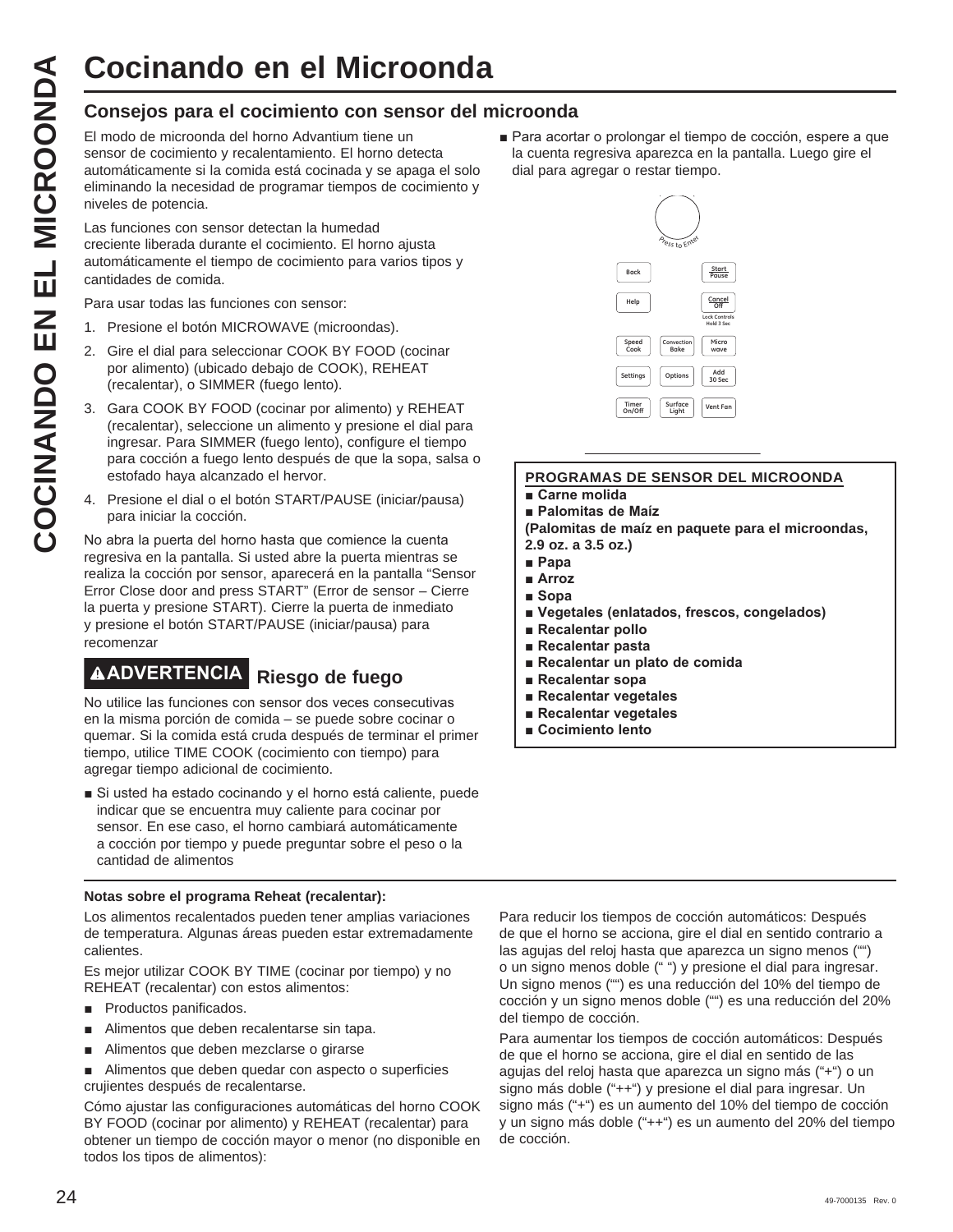# **Utensilio de Cocción con Sensor**

Los recipientes y cubiertas adecuadas son esenciales para un mejor cocimiento con sensor.

- Siempre utilice recipientes seguros para el microondas y cúbralos con tapaderas o envoltura plástica ventilada. Nunca utilice cubiertas plásticas herméticas – ya que evitan que la humedad salga y se puede sobrecocinar la comida
- Antes de colocar la comida adentro delhorno asegúrese de que el exterior de los recipientes y que el interior del horno estén secos. Las gotas de humedad que se convierten en vapor pueden engañar al sensor.
- Las palomitas de maíz y las papas se calientan mejor destapadas.

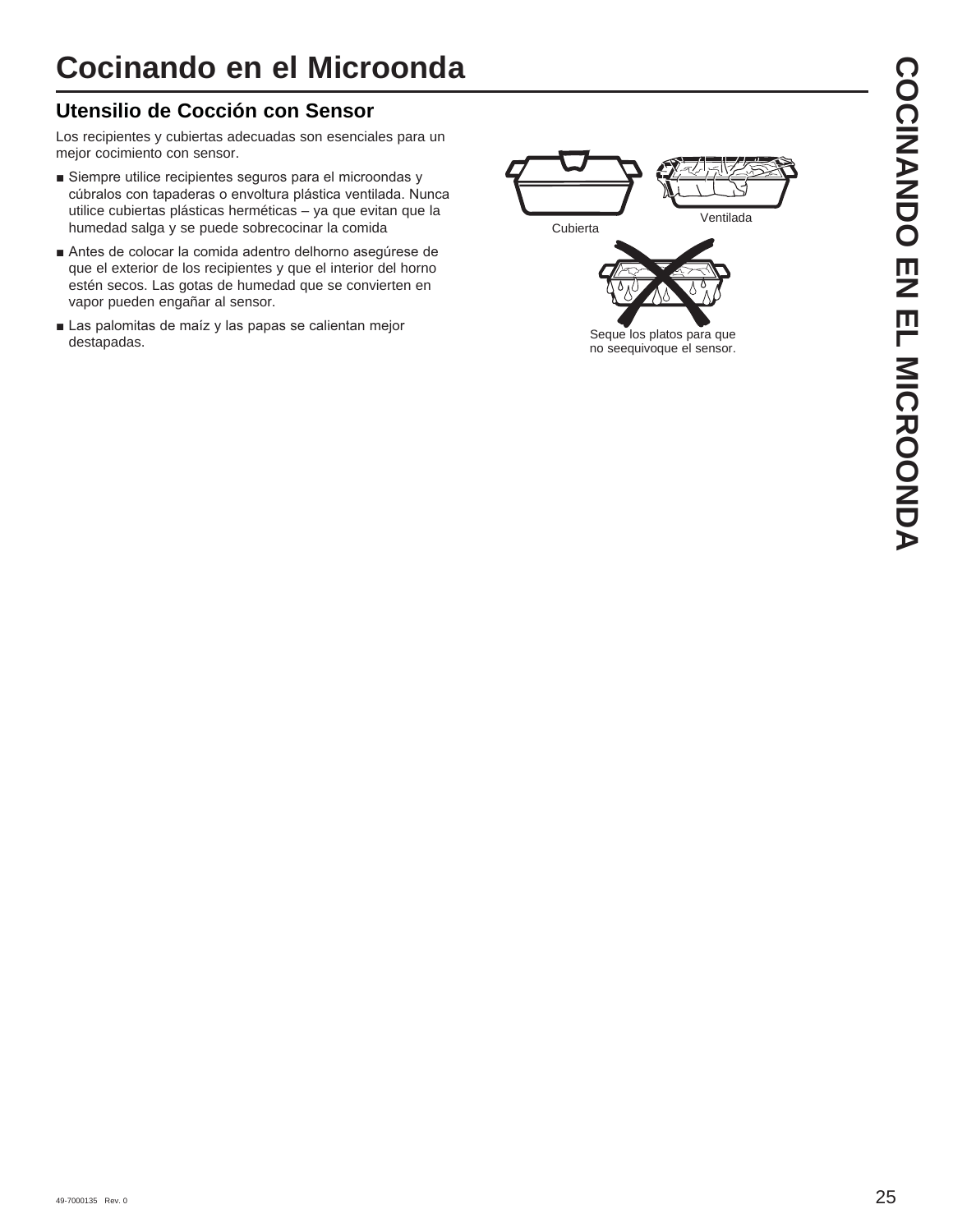# **Otras Funciones**

**OTRAS Funcio**<br>
Cocimiento completo<br>
Para recordarle que hay alime<br>
podrá verse el modo de cocció<br>
(cocción completa) y se oirá un<br>
hasta que se abra la puerta de<br>
CANCEL/OFF (borrar/apagado<br> **CANCEL/OFF (borrar/apagado**<br> Para recordarle que hay alimentos en el horno, en la pantalla podrá verse el modo de cocción y COOKING COMPLETE (cocción completa) y se oirá un pitido una vez por minuto hasta que se abra la puerta del horno o se presione el botón CANCEL/OFF (borrar/apagado).

# **Repita la última función**

Utilice esta función para ahorrar tiempopara alimentos que cocina repetidas veces, como galletas y aperitivos.

**NOTA:** El último programa que utilizóse guarda durante dos horas.

1. Presione OPTIONS (opciones) y seleccione REPEAT LAST (repita el último).

# **Función para Reanudar**

- 1. Si necesita cocinar la comida pormás tiempo, usted puede reiniciarel horno al presionar la tecla START/PAUSE o el dial selector.
- 2. La pantalla mostrará RESUMECOOKING (reanudar el cocimiento)y el horno volverá a iniciar automáticamente al 10% del tiempo original.

# **Clock (reloj)**

Debe programar el reloj antes de utilizar elhorno por primera vez. Cuando programe elreloj por primera vez vaya directamente alpaso dos.

El reloj fue diseñado para apagar la unidad cuando quede inactiva durante 30 segundos, a fin de minimizar el uso de la energía en suspensión. El reloj se encenderá cuando la unidad se encuentre en uso, la puerta sea abierta, la tecla CANCEL/OFF (Cancelar/ Apagar) sea presionada, o el dial sea presionado. No hay una opción de anulación disponible basada en los requisitos de energía DOE.

# **Auto Conversion (conversión automática)**

La conversión automática reduce automáticamente la temperatura de hornear con convección. Siempre debe introducir la temperatura de la receta y el horno hará el resto.

## **Beeper Volume (voumen del pito)**

Utilice esta característica para ajustar el volumen del pitido. Usted también puede desactivarla.

2. La pantalla mostrará el último alimento que preajustó.

3. Presione la tecla START/PAUSE o el dial selector para comenzar acocinar.

El programa permanece en memoria durante 5 minutos. Después necesitaráprogramar de nuevo. Vea la sección deUso del menú predeterminado de cocimiento rápido.

- 1. Para cambiar la hora del reloj, presione la tecla SETTINGS y gire el dial a CLOCK SETTINGS (ajustes del reloj). Seleccione SET TIME (la hora)
- 2. Gire el dial para ajustar la hora. Presióne lopara seleccionar. **NOTA:** Se programa AM/PM.
- 3. Gire el dial para ajustar los minutos. Presione el dial para seleccionar.

Para cambiar el ajuste, presióne la tecla SETTINGS y gire el dial a AUTO CONVERSION.Presione el dial para seleccionar. Gire el dial para cambiar los aiustes a CONVERSION ON or CONVERSION OFF (Conversión encendido oapagado). Presione el dial para seleccionar.

Presione el botón SETTINGS (configuraciones), gire el dial para seleccionar BEEPER VOLUME (volumen del pitido), presione el dial para ingresar. Seleccione el volumen del pitido, presione el dial para ingresar.

# **Temperature Units (unidades de temperatura)**

Para cambiar las unidades de temperatura, presione el botón SETTINGS (configuraciones) y seleccione TEMPERATURE UNITS (unidades de temperatura). Gire el dial para seleccionar F o C y presione el dial para ingresar.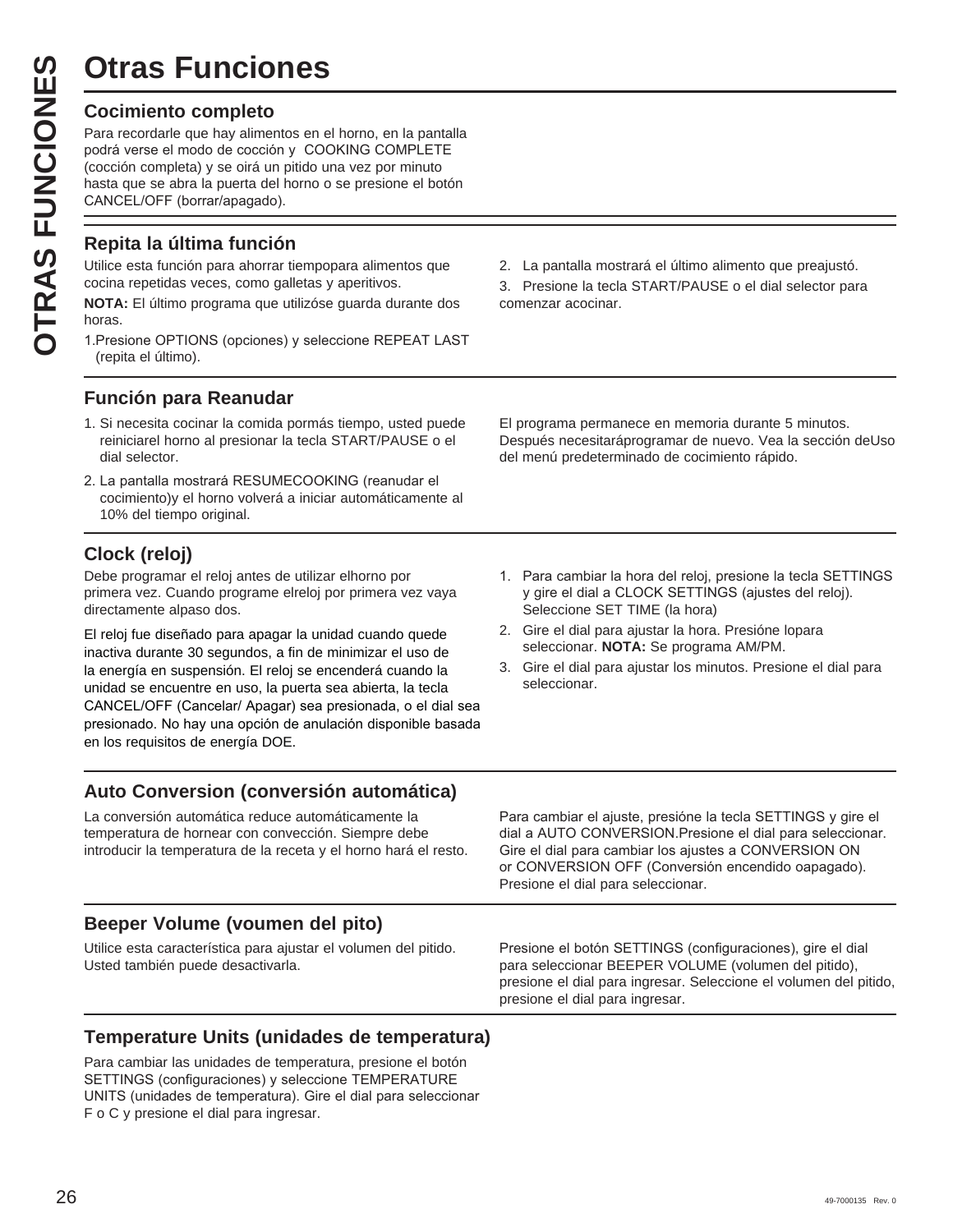# **Otras Funciones**

# **Reminder (recordatorio)**

Utilice esta función para configurar el accionamiento del sonido de una alarma en un momento específico del día.

- 1. Presione el botón SETTINGS (configuraciones), gire el dial para seleccionar REMINDER (recordatorio) y presione el dial para ingresar.
- 2. Seleccione SET REMINDER (configurar recordatorio) y presione el dial para ingresar.
- 3. Gire el dial para configurar la hora y minutos y presione el dial para ingresar. **NOTA:** La configuración de hora se hace en AM/PM.

# **Turntable On/OFF (plato giratorio On/Off)**

Utilice esta función para evitar que el plato giratorio gire cuando usa un plato demasiado grande para poder girar en la cavidad.

TURNTABLE ON/OFF (Plato Giratorio Encendido/ Apagado) se encuentra en una configuración permanente.

Presione el botón SETTINGS (configuraciones), gire el dial para seleccionar TURNTABLE ON/OFF (plato giratorio encendido/apagado) y presione el dial para ingresar. Gire el dial para seleccionar TURNTABLE ON (plato giratorio encendido) o TURNTABLE OFF (plato giratorio apagado) y luego presione el dial para ingresar.

# **Auto Night Light (luz nocturna automática)**

Utilice esta función para configurar que la luz de superficie se encienda y apague a una hora determinada.

- 1. Presione el botón SETTINGS (configuraciones), gire el dial para seleccionar AUTO NIGHT LIGHT (luz nocturna automática) y presione el dial para ingresar.
- 2. Seleccione SET ON TIME (configurar para hora) y presione el dial para ingresar.
- 3. Gire el dial para configurar la hora y minutos y presione el dial para ingresar. Gire el dial para desactivar la configuración de hora y minutos y presione el dial para ingresar. Nota: La configuración de hora se hace en AM/PM.

Para desactivar la luz nocturna automática en forma permanente, presione el botón SETTINGS (configuraciones), gire el dial para seleccionar AUTO NIGHT LIGHT (luz nocturna automática) y presione el dial para ingresar. Gire el dial para seleccionar DEACTIVATE (desactivar) y presione el dial para ingresar.

Para desactivar la luz nocturna automática en forma permanente, presione el botón SETTINGS (configuraciones), gire el dial para seleccionar AUTO NIGHT LIGHT (luz nocturna

**Delay Start (inicio retardado)**

Utilice esta función de retardo cuando el horno comienza a cocinar en CONV BAKE (hornear por convección), COOK BY TIME (cocinar por tiempo), COOK BY TIME 1&2 (cocinar por tiempo 1&2), DEFROST BY TIME (descongelar por tiempo), o DEFROST BY WEIGHT (descongelar por peso).

- 1. Presione el botón OPTIONS (opciones).
- 2. Gire el dial para seleccionar DELAY START (inicio retardado) y presione el dial para ingresar.

Para desactivar el recordatorio, presione el botón SETTINGS (configuraciones), gire el dial para seleccionar REMINDER (recordatorio) y presione el dial para ingresar. Gire el dial para seleccionar CLEAR REMINDER (borrar recordatorio) y presione el dial para ingresar.

Para desactivar la hora del recordatorio, presione el botón SETTINGS (configuraciones), gire el dial para seleccionar REMINDER (recordatorio) y presione el dial para ingresar. Gire el dial para seleccionar REVIEW REMINDER (revisar recordatorio) y presione el dial para ingresar. La pantalla mostrará.

### **NOTA:**

- El plato giratorio no se desactiva en los modos cocción rápida, asar, tostar o sensor de microondas.
- Si se selecciona TURNTABLE OFF (plato giratorio apagado) durante la cocción, el plato giratorio se desactivará hasta el final de este ciclo de cocción. El plato giratorio volverá a funcionar en el próximo ciclo de cocción y si se utiliza la función RESUME (reanudar).
- Si se selecciona TURNTABLE OFF (plato giratorio apagado) antes de comenzar a cocinar, el plato giratorio permanecerá desactivado para cualquier cocción que se inicie en los próximos 5 minutos. Después de los 5 minutos, el plato giratorio volverá automáticamente a TURNTABLE ON (plato giratorio encendido).

automática) y presione el dial para ingresar. Gire el dial para seleccionar REVIEW ON/OFF TIMES (revisar hora encendido/ apagado) y presione el dial para ingresar. La pantalla mostrará la hora de encendido y apagado de la luz nocturna automática. **NOTA:** 

- Si se presiona el botón SURFACE LIGHT (luz de superficie) mientras se encuentra encendida la luz nocturna automática, la luz de superficie se quita de la luz nocturna automática por esa vez. El botón SURFACE LIGHT (luz de superficie) debe presionarse para apagar la luz de superficie. La luz nocturna automática se encenderá de nuevo en el próximo horario programado.
- Si la luz de superficie ya se encuentra encendida cuando la luz nocturna automática se encuentra programada para encenderse, la luz de superficie no utilizará las configuraciones de la luz nocturna automática. El botón SURFACE LIGHT (luz de superficie) debe presionarse para apagar la luz de superficie. La luz nocturna automática se encenderá de nuevo en el próximo horario programado.
- 3. Gire el dial para configurar la hora y minutos de la hora de inicio y presione el dial para ingresar. NOTA: La configuración de hora se hace en AM/PM.
- 4. Configure el modo de cocción.
- El horno comenzará el modo de cocción programado cuando
- la hora actual y la hora de inicio retardado sean la misma.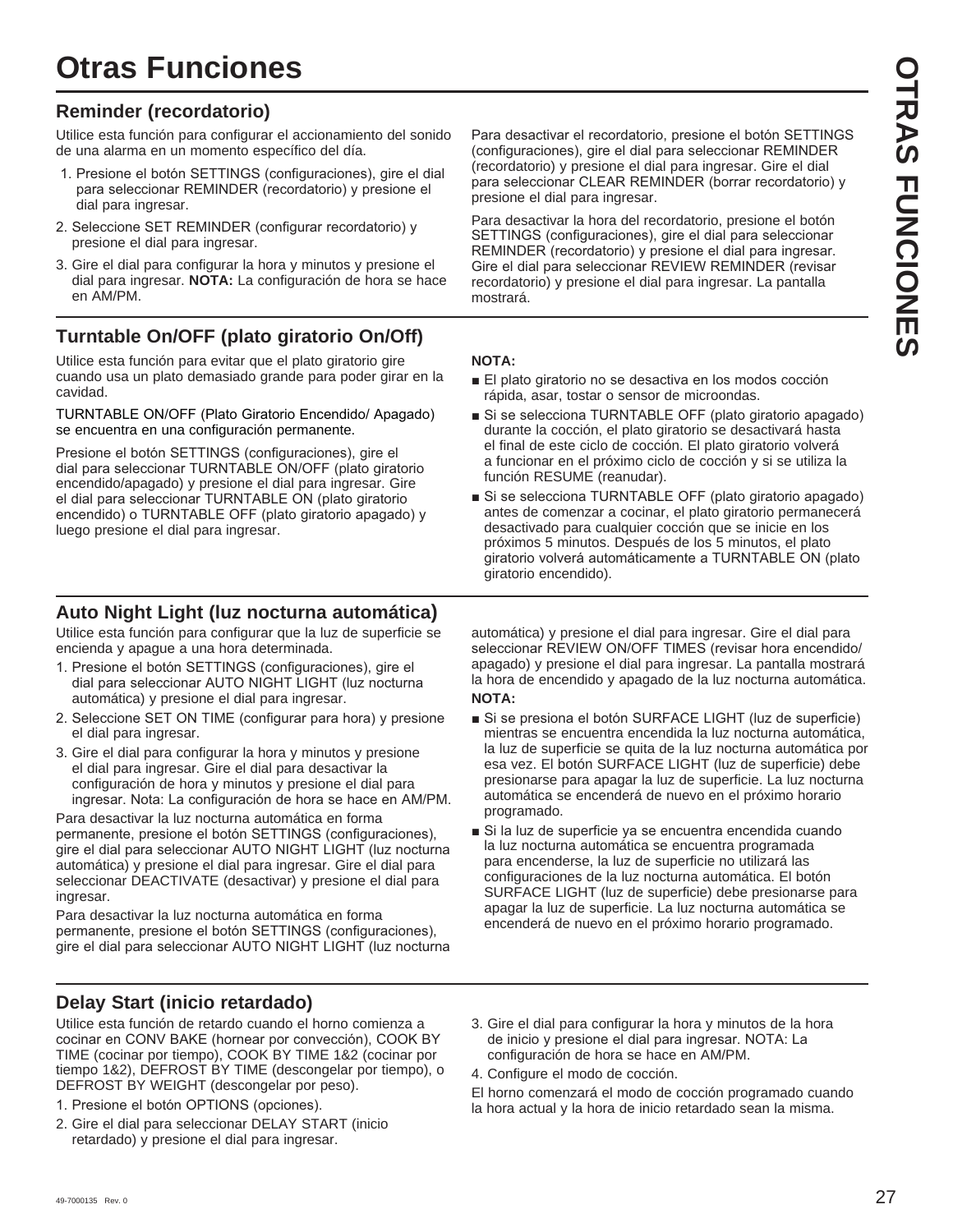# **Otras Funciones**

# **Help (ayuda)**

**OTRAS FUNCIONES OTRAS FUNCIONES**

Utilice esta función para saber más acerca de su horno y sus funciones.

La pantalla le mostrará una descripcióndel programa que seleccionó.

- 1. Presione la tecla HELP.
- 2. Gire el dial para escoger el nombrede la función. Presione el dial paraseleccionar.

## **Características que encontrará en la función HELP (ayuda).**

| Agregar tiempo             | Opciones de cocimiento | Recordatorio            |
|----------------------------|------------------------|-------------------------|
| Conversión Automática      | Descongelación         | Repetir el último       |
| Luz Nocturna Automática    | Descong. por Comida    | Reanudar                |
| Regresso                   | Descong. con Tiempo    | Cocimiento con sensor   |
| Volumen del Pito           | Descong. por Peso      | Cocimiento lento        |
| <b>Bebidas</b>             | Inicio demorado        | Ablandar                |
| Asar                       | Editar                 | Cocimiento rápido       |
| Borrar/Apagar              | Ayuda                  | Inicio/PAUSA            |
| Reloj                      | Derretir               | Unidades de temperatura |
| <b>Bloqueo del Control</b> | Micro 30 Segs          | Cronómetro On/Off       |
| Hornear con Convección     | Microonda              | Tostar                  |
| Cocinar por Tipo           | Mis Recetas            | Plato Giratorio ON/OFF  |
| Cocinar con Tiempo         | Fermentar              | Calentar                |
| Cocinar con Tiempo 1 y 2   | Recalentar             |                         |

# **Control Lock-Out (bloqueo del control)**

Puede bloquear el panel de control para evitar que enciendan el horno accidentalmente durante la limpieza o paraque no lo utilicen los niños.

Presione y sostenga durante 3 segundoa la tecla CLEAR OFF para bloqueary desbloquear.

## **Timer (cronómetro)**

Utilice esta función cada vez que necesite un cronómetro. La puede utilizar mientras cocina en el horno.

- 1. Presione la tecla TIMER.
- 2. Gire el dial para escoger los minutos. Presiónelo para seleccionar.

## **Automatic Fan (ventiladores automáticos)**

Los ventiladores de enfriamiento se encienden automáticamente para evitar el sobrecalentamiento de los componentes internos del horno y del control.

El ventilador del respirador se puede encender automáticamente si el horno se calienta demasiado,

# **Surface Light (luz de superficie)**

Cuando el panel de control está bloqueado, cada vez que presiona una tecla o eldial se mostrará en la pantalla CONTROL IS LOCKED (control está bloqueado).

3. Gire el dial para escoger los segundos. Presiónelo para seleccionar.

**Para cancelar, presione la tecla TIMER (Temporizador).** 

aún cuando no esté funcionando. La pantalla mostrará: "Normal Operation: Fan is on due to high heat.Fan will shut off automatically." (Operación Normal. El ventilador está encendido debido al calor alto. El ventilador se apagará automáticamente.)

Se utiliza para iluminar la plancha. Presione la tecla SURFACE LIGHT(luz de superficie) para cambiar deluz nocturna a luz apagada.

## **Vent Fan (ventilador del respirador)**

El respirador del ventilador retira los vapores de la superficie de cocimiento.

Presione la tecla VENT FAN para cambiar de alto, a medio, a bajo, aapagado.

El ventilador del respirador se puede encender automáticamente si el horno secalienta demasiado, aún cuando no estéfuncionando. La pantalla mostrará: "Normal Operation: Fan is on due to high heat.Fan will shut off automatically." (Operación Normal. El ventilador está encendido debido al calor alto. El ventilador se apagará automáticamente.)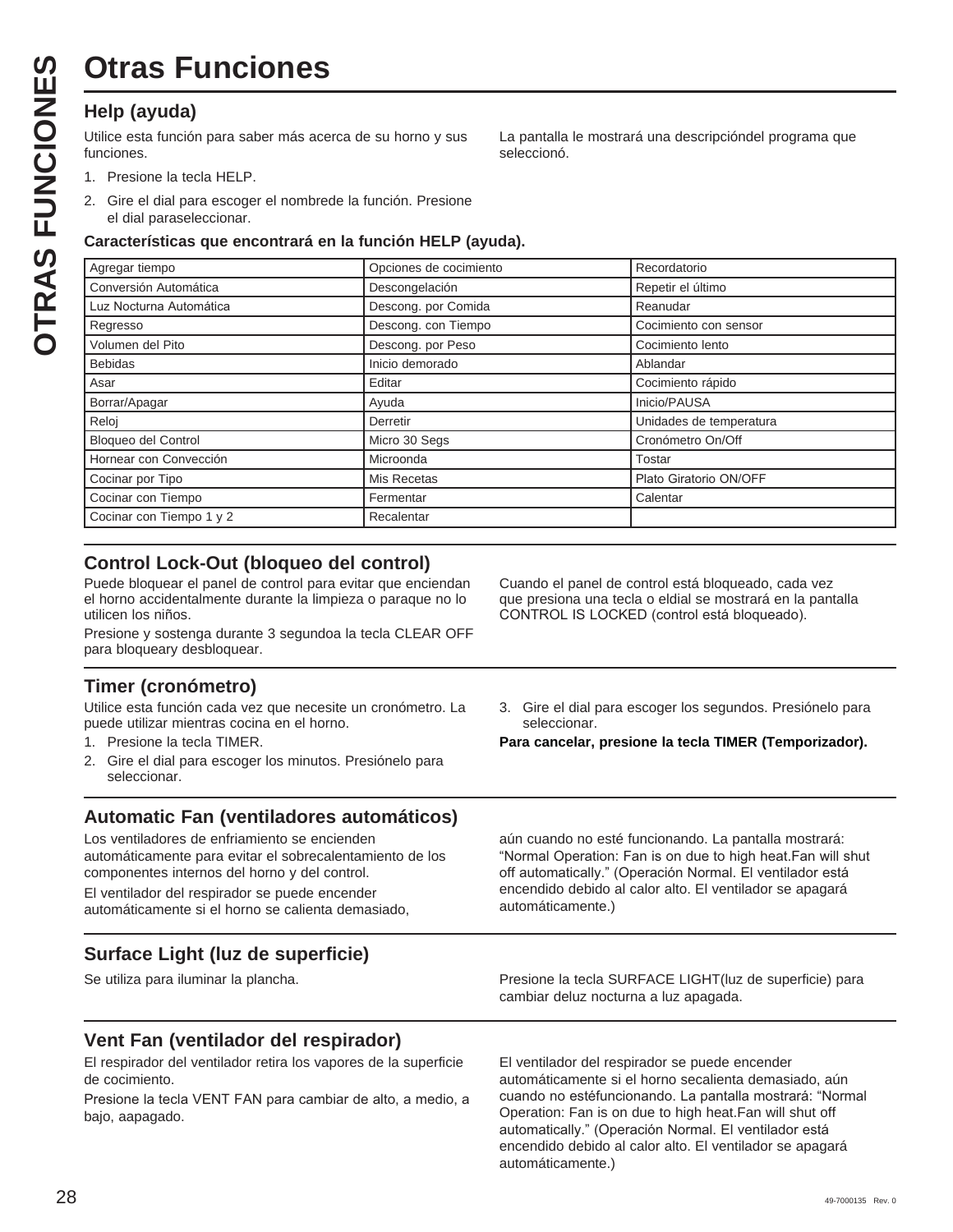# **Cuidado y Limpieza**

## **Interior del horno**

Antes de limpiar cualquier parte delhorno asegúrese que el control del horno esté apagado y que esté frío o tibio al tacto.

Limpie el interior del horno frecuentemente para que pueda calentar adecuadamente.

Algunas salpicaduras pueden ser removidas con papel toalla, otras requieren un paño tibio jabonoso.Remueva las salpicaduras de grasacon un paño jabonoso, luego enjuague con un paño húmedo.

Si el sucio y las salpicaduras no salenfácilmente con un paño tibio jabonoso, coloque un tazón mediano lleno de agua adentro de la unidad, sobre la bandeja de metal y presionela tecla SPEEDCOOK. Seleccione MY RECIPES y ajuste 10 minutos a U=3, L=3, M=7. Esto debeaflojar el sucio adentro del horno demanera que lo pueda remover conun paño tibio jabonoso.

Si observa un amarillentamiento enel metal adentro del horno que no puede ser removido con un pañotibio jabonoso, utilice un limpiadorpara acero inoxidable que remuevela decoloración por calor y/o manchas.Puede limpiar el interior del horno como lo haría normalmente.

**Plato giratorio removible**

El área debajo del plato giratorio debe limpiarse frecuentemente para evitar oloros y humo durante el ciclo de cocimiento.

El plato giratorio se puede quebrar si lodeja caer. Lávelo con cuidado en aguatibia y jabonosa. Séquelo bien y colóquelo en su lugar.

Para colocar el plato giratorio, coloque elcentro sobre el eje en el centro del hornoy gírelo hasta que esté colocado en sulugar. No utilice limpiadores abrasivos niutensilios filosos en las paredes delhorno.

Nunca utilice limpiadores comerciales para hornos en ninguna parte de suhorno.

No limpie el interior del horno con estropajos de metal. Se pueden quebrar pedazos del estropajo adentro del horno,causando un toque eléctrico, así comodaño al acabado de la superficie interiordel horno.







No utilice el horno sin el platogiratorio en su lugar. Plato giratorio

## **Bandejas de cocimiento y parrilla de alambre del horno**

Para evitar que se quiebren, permitaque las bandejas se enfríen completamente antes de limpiarlas. Lave concuidado en agua caliente jabonosa oen la lavadora de platos.

No utilice abrasivos para limpiar la bandeja de vidrio ni la parrilla de alambre delhorno, ya que se puede dañar el acabado.

Se debe utilizar un estropajo plástico paralimpiar las bandejas de metal.

# **Lámina de mica**

Para limpiar la lámina de mica:

Permitaque el horno se enfríe completamente. Limpie con un paño tibio jabonoso.



Bandeja de metal

Parrilla de alambre del horno

Bandeja de vidrio claro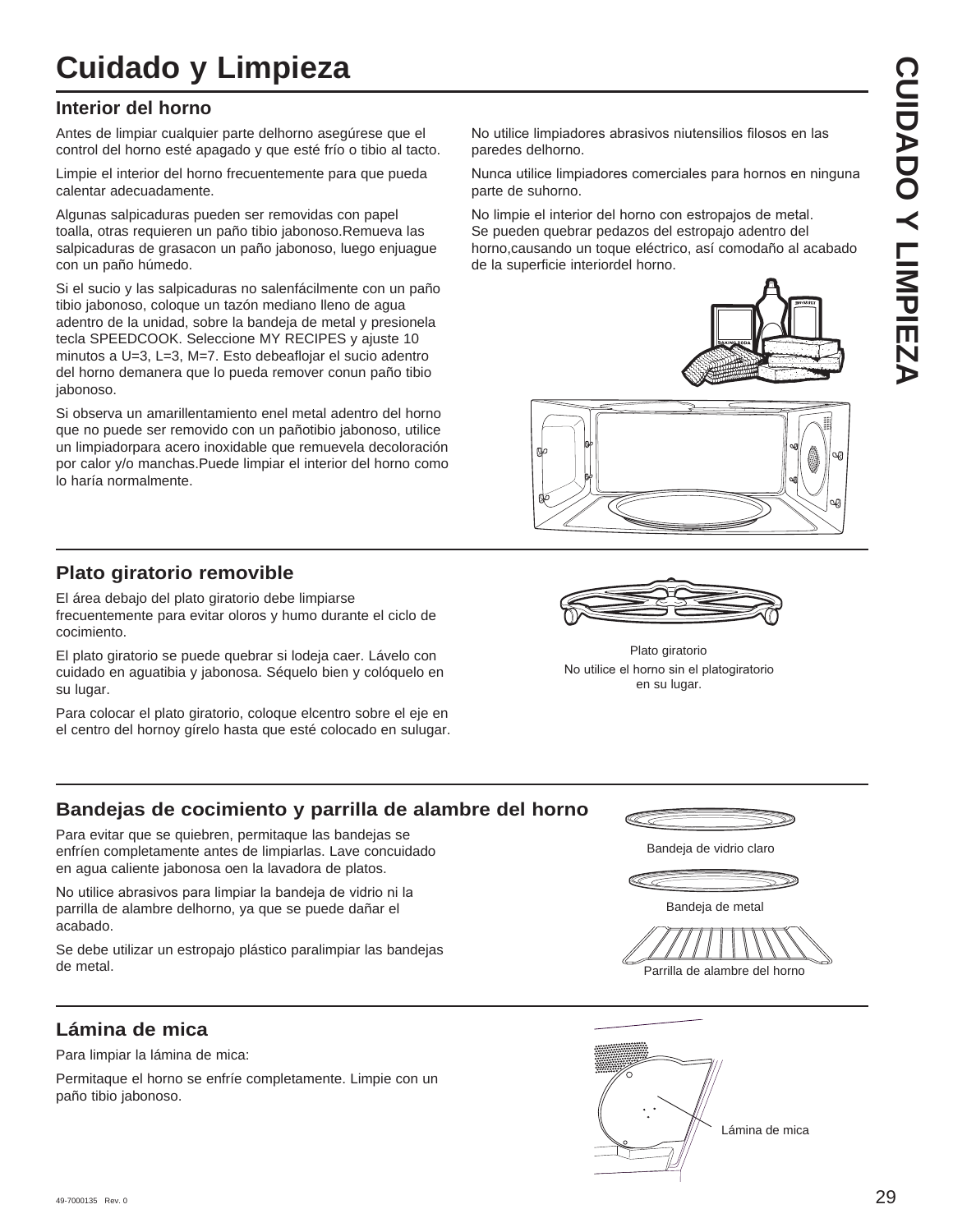# **Cubierta de la lámpara halógena y lámina de mica**

No retire la cubierta de vidrio de la lámpara halógena ni la lámina de mica.

La cubierta de la lámpara halógena superior debe estar libre de grasa o de salpicaduras de alimentos, para que pueda funcionar efectivamente.

Limpie la cubierta de vidrio de la lámpara y la lamina de mica frecuente menta para evitar el exceso de humo y la disminución de la potencia de cocimiento.

**Para limpiar la cubierta de la lámpara superior:** Permita que el horno y lacubierta de vidrio se enfríen completamente. Límpiela con un paño ti jabonoso o con un estropajo plástico. Para sucio quemado, puede utilizar un raspador para limpiar la cubierta de la lámpara halógena. Sostenga el raspador a un ángulo de 30°. Raspe el vidrio para limpiarlo y limpie el exceso de sucio.

**Para limpiar la lámina de mica:** Permita que el horno se enfríe completamente.Limpie con un paño tibio jabonoso.



Para suciedad pesada o quemada

## **Exterior del horno**

No recomendamos el uso de limpiadores con amoníaco o alcohol, ya que pueden dañar la apariencia del horno. Si escoge utilizar un limpiador casero común, aplique primero el limpiador directamente en el pañode limpieza, luego limpie el área sucia.

#### **Caja**

Limpie el exterior del microonda con un paño jabonoso. Enjuague y seque.Limpie el vidrio con un paño húmeda.

#### **Panel de Control**

Limpie con un paño húmedo. Seque completamente. No utilice limpiadores en espray, grandes cantidades de jabón y agua, abrasivos u objetos filosos en el panel estos lo pueden dañar. Algunos tipos de papel toalla también pueden rayar el panel de control.

**Superficies de Acero Inoxidable** (en algunos modelos) Puede limpiar el panel de acero inoxidable con Stainless Steel Magic o un producto similar, con un paño limpio y suave. Aplique con cuidado el limpiador de acero inoxidable, evite las piezas plásticas y de vidrio de alrededor. No utilice en el aceroinoxidable cera para aparatos, pastas, blanqueadores o productos que contengan cloro.

Paneles Plásticos de Color (en algunos modelos) Utilice un paño limpio, suave, ligeramente humedecido, luego seque completamente.

#### **Sello de la Puerta**

Es importante mantener limpia el área donde sella la puerta con el horno. Utilice detergentes suaves, noabrasivos aplicados con un paño o esponja. Enjuague bien.

#### **Parte Inferior**

Limpie regularmente la grasa y el polvo de la parte de abajo. Utilice una solución de agua tibia con detergente.

## **Cómo reemplazar la luz de superficie**

- 1. Para cambiar la luz de superficie, primero desconecte la energia en el fusible principal o panel del interruptor automático.
- 2. Retire el tornillo del interior de la cubierta del compartimiento de la luz y bájela hasta que se detenga.
- 3. Antes de retirar el bombillo que va acambiar, asegúrese que esté frío.Hálelo suavemente del receptáculo

Cámbielo por un bombillo halógeno de 130 voltios, 50watts. Ordene el bombilloWB08X10051 de su distribuidor GE Appliances.

4. Levante la cubierta y coloque el tornillo. Conecte la electricidad al horno.

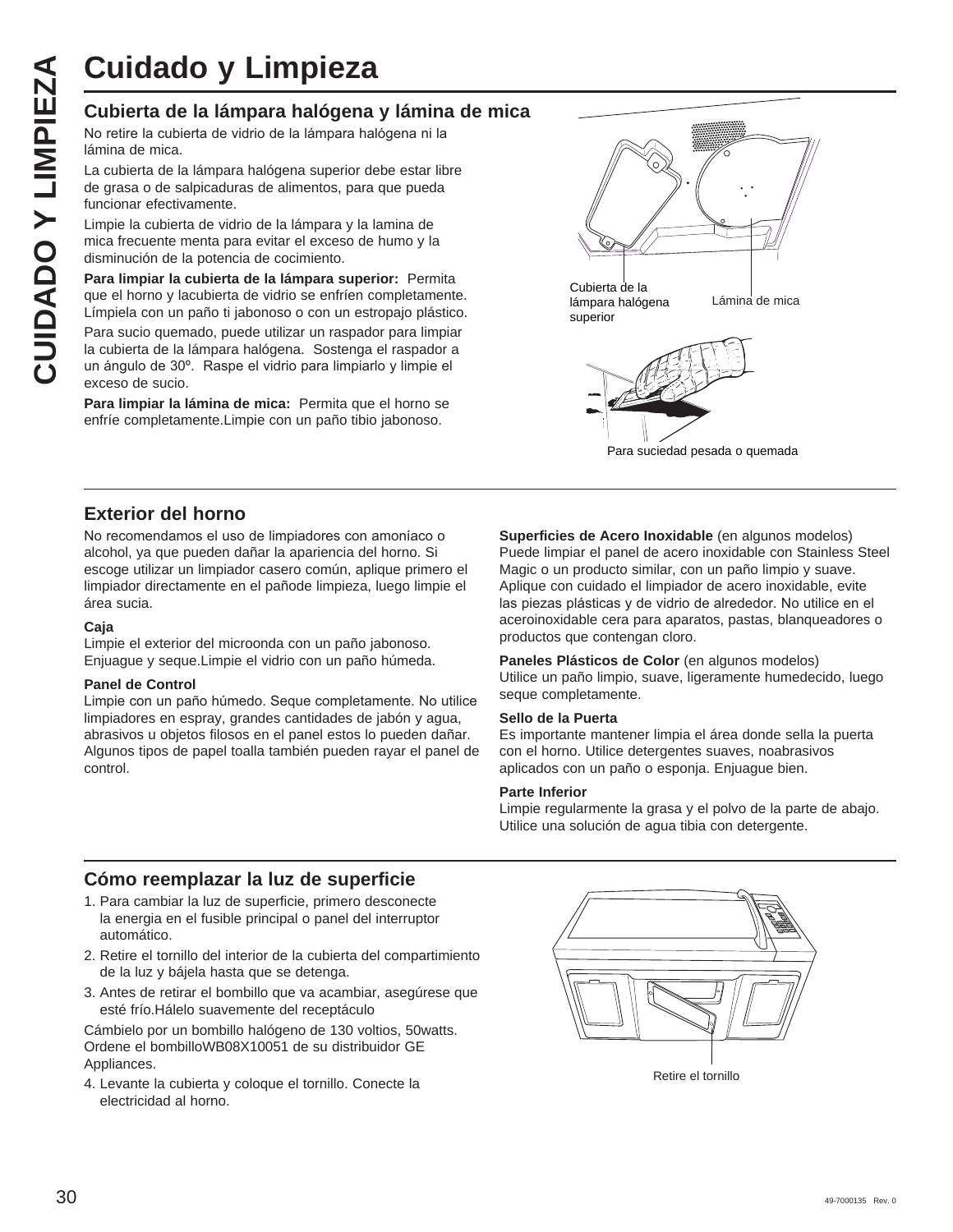# **Cuidado y Limpieza**

## **Retiro y limpieza de los filtros**

- 1. Los filtros de metal atrapan la grasa que sueltan los alimentos en la plancha. También evitan que las llamas de los alimentos en la plancha dañen el interior del horno.
- 2. Por esta razón, los filtros deben estar colocados en su lugar siempre que utiliza el extractor. Los filtros del respirador deben limpiarse una vez al meso cuando sea necesario.
- 3. Para retirarlos, utilice las orejetas para deslizarlos hacia la parte de atrás. Hale hacia abajo y hacia afuera.
- 4. Para limpiar los filtros del respirador, remójelos y luego sacúdalos en agua caliente y jabón. No utilice amoníaco ni

## **Cómo reemplazar la luz de la cavidad**

- 1. Desconecte la energía en el fusible principal o panel del interruptor automático.
- 2. Retire la parrilla superior, retire los dos tornillos que la sostienen en su lugar.
- 3. Retire el filtro de carbón, si lo tiene.Deslícelo hacia la izquierda y hálelo hacia el frente para retirarlo. NOTA: El filtro de carbón es un kit opcional, no es necesario tenerlo.
- 4. Retire el tornillo que sostiene el protector de la lámpara en su lugar.

productos con amoníaco ya que pueden oscurecer el metal. Lo puede cepillar suavemente para remover elsucio pegado.

- 5. Antes de colocarlos enjuáguelos, sacúdalos y déjelos secar.
- 6. Para colocarlos, deslice los filtros adentro de las ranuras del marco en la parte de atrás de cada abertura. Presione hacia arriba y hacia el frente para cerrarlos en su lugar.

- 5. Saque el protector de la lámpara. Hale el bombillo afuera y cámbielo por una lámpara de horno de 120V130V, 20W. Ordene el bombillo WB25X10019 de su distribuidor GE Appliances.
- 6. Regrese la lámpara y el protector a su posición original y coloque el tornillo y el filtro de carbón.
- 7. Coloque la parrilla y los 2 tornillos. Reconecte la energía al horno.

# **Filtro de carbón (JX81D kit opcional)**

Si el modelo no está ventilado hacia el exterior, el aire recirculará a través del filtro de carbón desechable, el cual ayuda a retirar el humo y los olores.

El filtro de carbón no se puede limpiar, debe ser cambiado. Ordene la Pieza No. JX81D - WB02X10943 de su distribuidor GE Appliances.

El filtro de carbón debe cambiarse cuando lo vea sucio o decolorado (generalmente de 6 a 12 meses, dependiendodel uso).

#### **Para instalar un filtro nuevo:**

- 1. Retire del filtro nuevo el plástico y el otro envoltorio exterior.
- 2. Retire la parrilla superior, para eso debe retirar los dos tornillos que la sostienen en su lugar.
- 3. Inserte el filtro adentro de la abertura superior del horno, como se muestra.
- 4. Descansará en un ángulo sobre las dos orejetas de soporte traseras y por el frente por dos orejetas.
- 5. Coloque la parrilla y los dos tornillos.

Para retirar el filtro, repita el paso 2 anterior, retire el filtro y repita el paso 5.

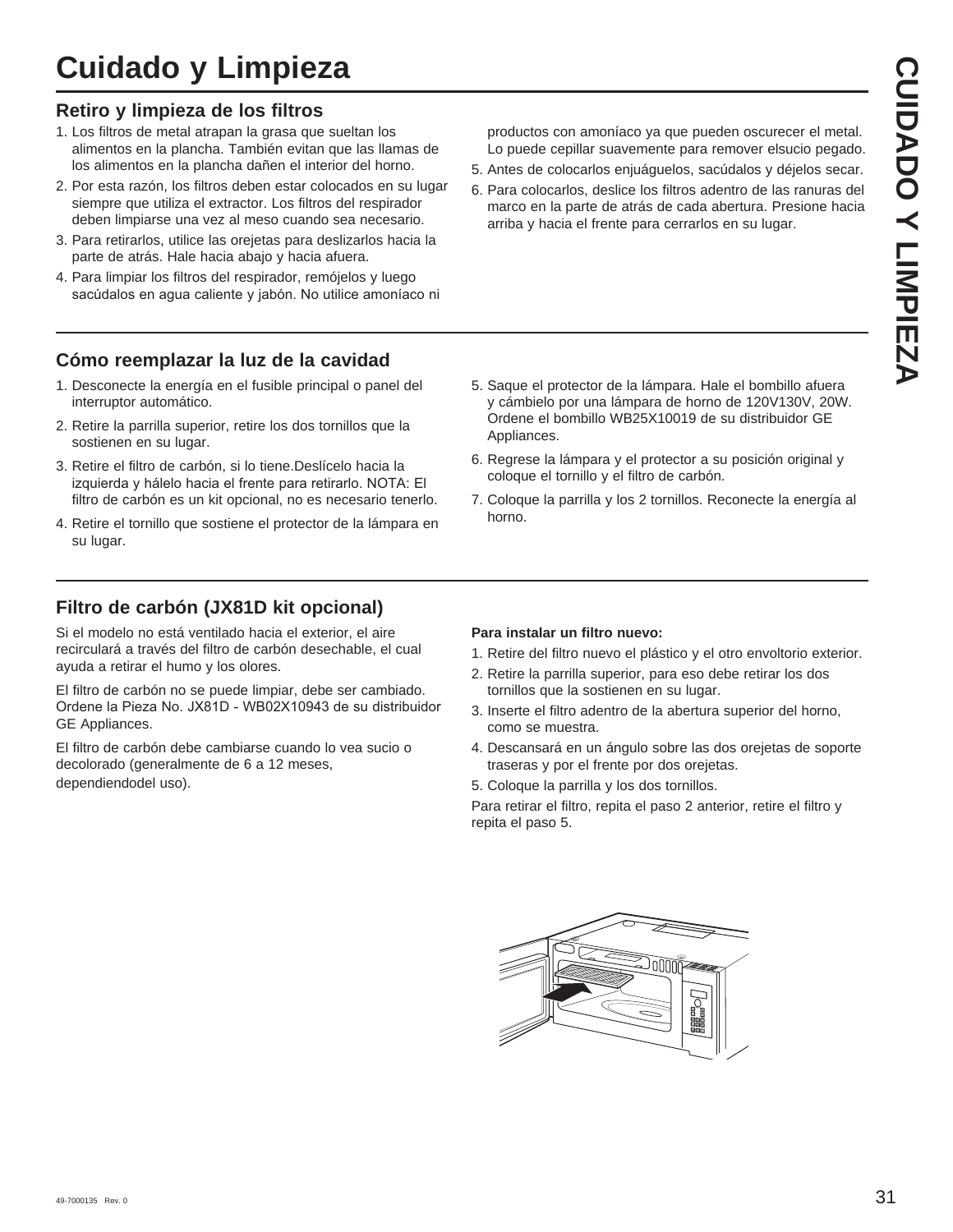| reparaciones.a                                                                                                             |                                                                                                                                                                                                |                                                                                                                                                                                       |  |  |
|----------------------------------------------------------------------------------------------------------------------------|------------------------------------------------------------------------------------------------------------------------------------------------------------------------------------------------|---------------------------------------------------------------------------------------------------------------------------------------------------------------------------------------|--|--|
| Problema                                                                                                                   | <b>Causas Posibles</b>                                                                                                                                                                         | Qué se debe hacer / Explicación                                                                                                                                                       |  |  |
| <b>LUCES</b>                                                                                                               |                                                                                                                                                                                                |                                                                                                                                                                                       |  |  |
| Se opaca la luz durante un<br>ciclo de cocimiento rápido y<br>se enciende y apaga, aún en<br>niveles de potencia completa. | Esto es normal. El nivel de potencia ha sido<br>reducido automáticamente ya que el horno<br>está caliente.                                                                                     | Esto es normal. El horno detecta el nivel de<br>calor y se ajusta automáticamente.                                                                                                    |  |  |
| Luz visible alrededor de la<br>puerta y de la caja exterior al<br>cocinar rápido.                                          | Esto es normal.                                                                                                                                                                                | Cuando el horno está encendido, hay una<br>luz visible alrededor de la puerta y de la caja<br>exterior.                                                                               |  |  |
| <b>VENTILADOR</b>                                                                                                          |                                                                                                                                                                                                |                                                                                                                                                                                       |  |  |
| El ventilador continúa<br>funcionando después de<br>terminar de cocinar                                                    | El horno se está enfriando.                                                                                                                                                                    | El ventilador se apagará automáticamente las<br>piezas internas del horno se hayan enfriado.                                                                                          |  |  |
| El respirador del horno emite<br>un aire caliente mientras el<br>horno está encendido.                                     | Esto es normal.                                                                                                                                                                                |                                                                                                                                                                                       |  |  |
| El ventilador del respirador<br>se enciende automáticamente<br>cuando horno no está en so.                                 | Esto es normal.                                                                                                                                                                                | ISi la plancha o el horno se calientan, el<br>ventilador del respirador se enciende.((Vea la<br>sección Ventilador el el Automático)                                                  |  |  |
| El ventilador se encien<br>enciende automáticamente<br>detectará que cuando<br>ventilador micronda.                        | Esto es normal.                                                                                                                                                                                | Si se utiliza el horno después de cocimiento<br>rápido, el horno está demasiado caliente, el se<br>utiliza el se del respirador se encenderá para<br>friar el horno.                  |  |  |
| El horno hace sonidos<br>inusuales al cocinar.                                                                             | Chasquidos y el ventilador soplando son<br>sonidos normales. El relé del tablero está<br>encendiendo y apagando los componentes.                                                               | Estos sonidos son normales.                                                                                                                                                           |  |  |
| El sonido del ventilador<br>cambia al cocinar.                                                                             | Esto es normal.                                                                                                                                                                                | El ventilador se enciende y apaga durante el<br>cocimiento para mantener la temperatura.                                                                                              |  |  |
| <b>COCIMIENTO</b>                                                                                                          |                                                                                                                                                                                                |                                                                                                                                                                                       |  |  |
| Sale humo del horno cuando<br>se abre la puerta.                                                                           | La comida tiene alto conte nido de grasa. Se<br>utilizó espray en las panas.                                                                                                                   | El humo es normal al cocinar comidas con<br>mucha grasa. Utilice aceite vegetal o de oliva<br>en la carne, en lugar de cubrir toda la pana.                                           |  |  |
| Al final del programa de<br>cocimiento la comida no está<br>cocida ni dorada.                                              | Los tiempos programados no concuerdan<br>con el tamaño ni la cantidad de comida que<br>va a cocinar.                                                                                           | Aumente o disminuya el tiempo para cocinar o<br>ajuste las lámparas superior e completamente<br>inferior para dorar.                                                                  |  |  |
| El horno se apagó en Warm<br>(Caliente), Proof (Prueba), o<br><b>Convection Bake (Honeado</b><br>por Convección)           | El tiempo máximo de cocción de 179<br>minutos fue alcanzado.                                                                                                                                   | Esto es normal. El control apagará de forma<br>automática el horno e indicará que el tiempo<br>de cocción fue alcanzado. El tiempo de<br>cocción no siempre es exhibido.              |  |  |
|                                                                                                                            | Se configuró un tiempo de cocción<br>para que Convection Bake (Horneado<br>por Convección) comience luego del<br>precalentamiento y la puerta no se abrió<br>al finalizar el precalentamiento. | Esto es normal. El control apagará el horno<br>de forma automática luego de una hora e<br>indicará que la cocción está completa si la<br>puerta no está abierta.                      |  |  |
| <b>DISPLAY</b>                                                                                                             |                                                                                                                                                                                                |                                                                                                                                                                                       |  |  |
| La pantalla está en blanco.                                                                                                |                                                                                                                                                                                                | El reloj fue diseñado para apagar la unidad<br>cuando quede inactiva durante 30 segundos,<br>a fin de minimizar el uso de la energía en<br>suspensión (Consulte la sección del Reloj) |  |  |
| Aparece en la pantalla Panel<br><b>LOCKED"</b>                                                                             | El control está bloqueado.                                                                                                                                                                     | Presione y sostenga CLEAR/OFF "Control<br>durante 3 segundos para desbloquear el<br>control. Vea la sección Otras Funciones.                                                          |  |  |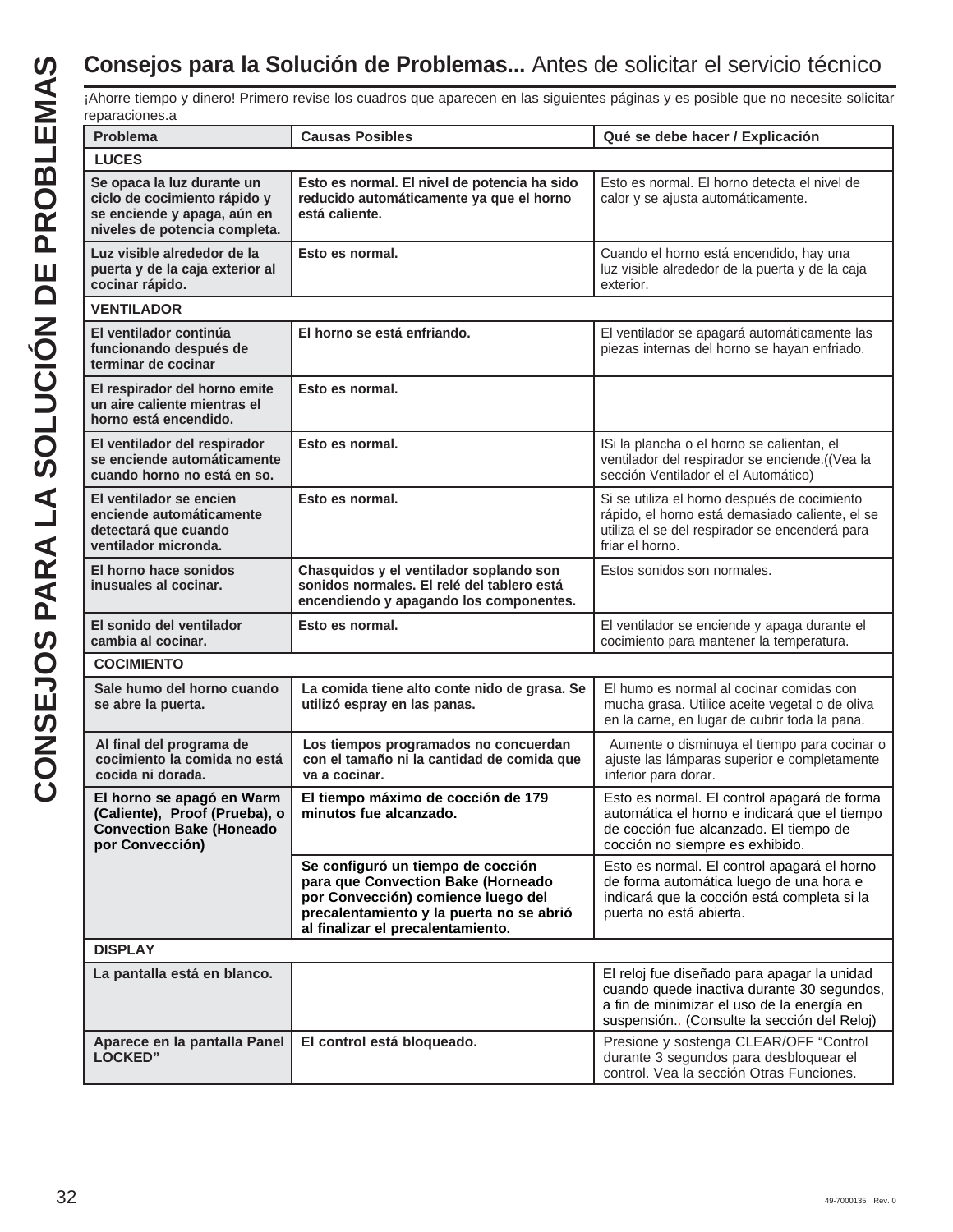| Problema                                                                | <b>Causas Posibles</b>                                                                                                                            | Qué se debe hacer / Explicación                                                                                                                                                                                                                          |  |  |  |  |
|-------------------------------------------------------------------------|---------------------------------------------------------------------------------------------------------------------------------------------------|----------------------------------------------------------------------------------------------------------------------------------------------------------------------------------------------------------------------------------------------------------|--|--|--|--|
| La pantalla delcontrol está                                             | El reloj no está programado.                                                                                                                      | Siga las instrucciones para programarel reloj.                                                                                                                                                                                                           |  |  |  |  |
| encendida pero el horno no<br>arranca.                                  | La puerta no está cerrada.                                                                                                                        | Abra la puerta y ciérrela segura.                                                                                                                                                                                                                        |  |  |  |  |
|                                                                         | La tecla START/PAUSE (Iniciar/ Pausar)<br>no se presionó luego de ingresar la<br>configuración de la cocción.                                     | Siga las instrucciones                                                                                                                                                                                                                                   |  |  |  |  |
|                                                                         | Se seleccionó accidentalmente mente el<br>Inicio Demorado.                                                                                        | Presione CANCEL/OFF y vuelva a ajustar.                                                                                                                                                                                                                  |  |  |  |  |
|                                                                         | El horno está en el modo de<br>demostración.                                                                                                      | Desenchufe el horno por 1 minuto, luego<br>enchúfelo en la pared. NO programe el reloj.<br>Presione y sostenga durante 3 segundos las<br>teclas HELP y START/PAUSE. El control<br>debe salir del modo de demonstración.<br>Programe el reloj y continúe. |  |  |  |  |
|                                                                         | Se presionó accidentalmente CANCEL/<br><b>OFF</b>                                                                                                 | Reajuste el programa de cocimiento y<br>presione START/PAUSE.                                                                                                                                                                                            |  |  |  |  |
| <b>OTROS PROBLEMAS</b>                                                  |                                                                                                                                                   |                                                                                                                                                                                                                                                          |  |  |  |  |
| La puerta y el interior del<br>horno se sienten caliente.               | El horno produce un calor intenso en<br>espacios pequeños.                                                                                        | Esto es normal. Cuando la comida esté lista,<br>utilice guantes para retirarla.                                                                                                                                                                          |  |  |  |  |
| El piso del horno está tibio,<br>aún cuando no ha sido<br>utilizado.    | La luz de la plancha está ubicada debajo<br>del piso del horno. Cuando se en ciende, el<br>calor que produce puede calentar el piso del<br>horno. | Esto es normal.                                                                                                                                                                                                                                          |  |  |  |  |
| El horno no arranca                                                     | Se pudo haber quemado un fusible o<br>disparado el interruptor automático de su<br>casa.                                                          | Cambie el fusible o reajuste el interruptor<br>automático.                                                                                                                                                                                               |  |  |  |  |
|                                                                         | Sobrevoltaje                                                                                                                                      | Desenchufe el horno y enchúfelo de nuevo.                                                                                                                                                                                                                |  |  |  |  |
|                                                                         | El enchufe no está completamente insertado<br>en el en chufe de la pared.                                                                         | Asegúrese que el enchufe del horno esté<br>completamente insertado en el enchufe de la<br>pared.                                                                                                                                                         |  |  |  |  |
| La bandeja de vidrio del<br>microonda no se traba en el<br>eje central. |                                                                                                                                                   | Alinee los salientes en la parte de abajo de<br>la bandeja de vidrio para el microoda con<br>las indentaciones en el plato giratorio. Este<br>ajuste no queda apretado, es normal algo de<br>movimiento.                                                 |  |  |  |  |

# **DECLARACIÓN DE INTERFERENCIA POR RADIOFRECUENCIA DE LA FEDERAL COMMUNICATIONS COMMISSION (COMISIÓON FEDERAL DE COMUNICACIONES) (EE.UU. ÚNICAMENTE)**

Este equipamiento genera y utiliza energía de frecuencia ISM y si no es instalado y usado de forma adecuada, estando en estricto cumplimiento con las instrucciones del fabricante, podrá generar interferencia en la recepción de radio y televisión. Fue evaluado de forma específica y se comprobó que cumple con los límites de Equipamientos ISM, de acuerdo con la parte 18 de las Reglas de la FCC, que fueron diseñadas para brindar una instalación residencial.

Sin embargo, no se garantiza que no se presenten interferencias en una instalación en particular. Si este equipamiento genera interferencias en la recepción de radio o televisión, lo que se puede comprobar encendiendo y apagando el equipo, se aconseja al usuario que intente corregir la interferencia a través de una de las siguientes medidas:

Reoriente la antena receptora de la radio o el televisor.

- Reubique el Horno Microondas en relación al receptor.
- Aleje el horno microondas de la posición del receptor.

Enchufe el horno microondas en un tomacorriente diferente, de modo que el horno microondas y el receptor estén en diferentes recepciones de códigos.

El fabricante no es responsable por ninguna interferencia de radio o TV generada por modificaciones no autorizadas sobre este horno microondas. Es responsabilidad del usuario corregir tales interferencias.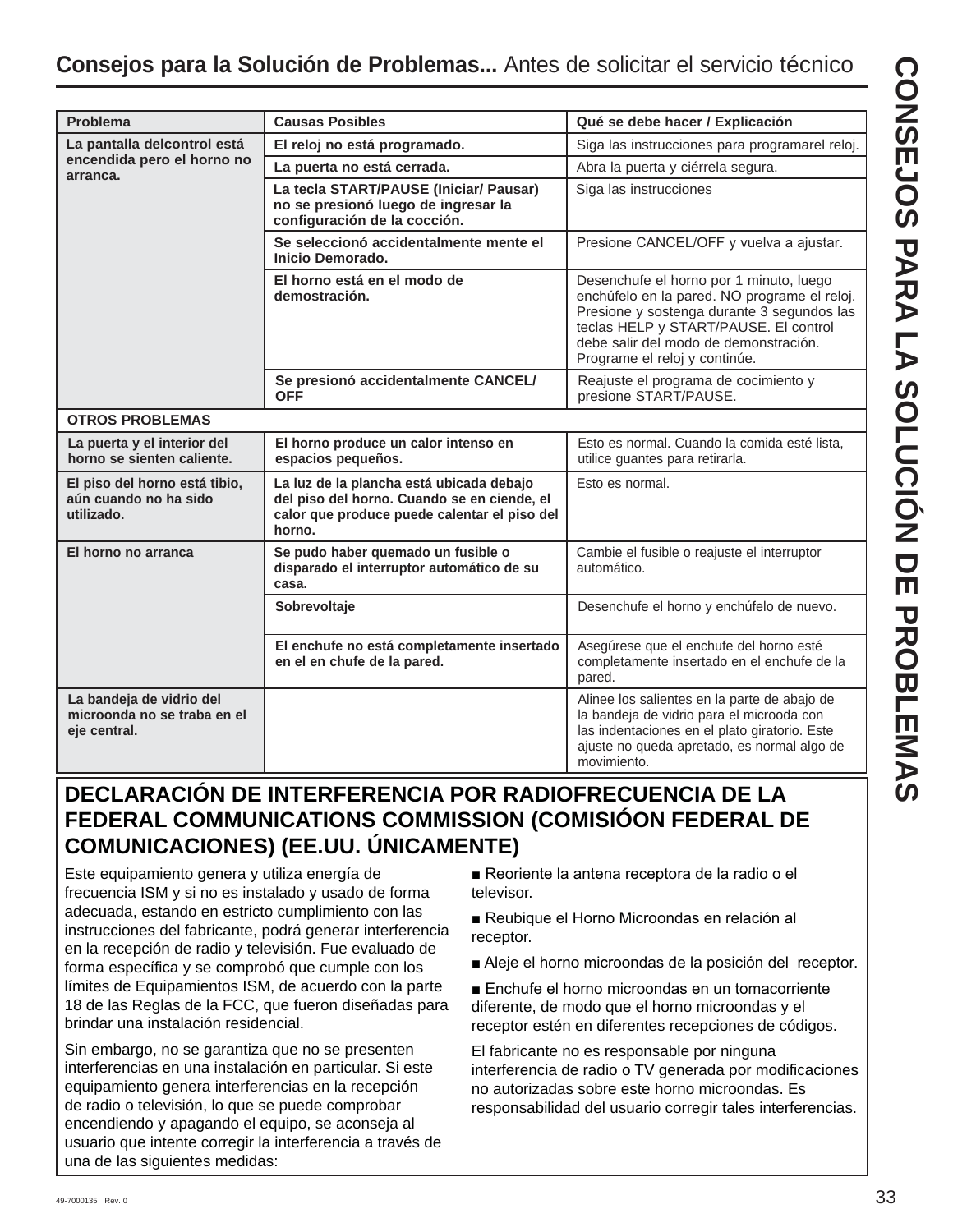# **Garantía del horno Advantium**

Garantía de<br>
GEAppliances.com<br>
Todo el servicio de garantía<br>
Para programar una visita de<br>
Iln año<br>
The año<br>
Culta año Todo el servicio de garantía es provisto por nuestros Centros de Servicio de Fabricación, o un técnico autorizado de Customer Care®. Para programar una visita del servicio técnico a través de Internet, visítenos en www.geappliances.com/service\_and\_support/, o llame al 800.GE.CARES (800.432.2737). Cuando llame para solicitar el servicio, tenga los números de serie y modelo disponibles.

|                 | Por el período de GE Appliances Reemplazará:                                                                |
|-----------------|-------------------------------------------------------------------------------------------------------------|
| Un año          | Cualquier parte del horno que falle debido a un defecto en los materiales o mano de obra.                   |
|                 | Desde la fecha de Durante esta garantía limitada de un año, GE Appliances también proveerá, gratis, toda la |
| compra original | mano de obra y servicio relacionado para reemplazar la pieza defectuosa.                                    |

# **Lo que GE Appliances no cubrirá:**

- Visitas de servicio a domicilio para enseñarle a utilizar este producto.
- Instalación, entrega o mantenimiento inadecuados.
- Producto no accesible para facilitar el servicio requerido.
- Fallos del producto si hay abuso, mal uso (por ejemplo, chispas dentro de horno microondas del estante metálico/ papel de aluminio), o uso para otros propósitos que los propuestos, o si se usa con fines comerciales.
- Reemplazo de fusibles del hogar o reinicialización de interruptores de circuitos.
- Reemplazo de bombillas de la luz de la estufa.
- Daños ocasionados al producto por motivo de accidente, incendio, inundaciones o actos fortuitos.
- Daños incidentales o indirectos causados por posibles defectos de este aparato.
- Daños causados después de la entrega.

# **EXCLUSIÓN DE GARANTÍAS IMPLÍCITAS**

Su única y exclusiva alternativa es la reparación del producto, como se indica en la Garantía Limitada. Las garantías implícitas, incluyendo garantías implícitas de comerciabilidad o conveniencia sobre un propósito particular, se limitan a un año o al período más corto permitido por la ley.

Esta garantía se extiende al comprador original y a cualquier dueño subsiguiente de productos comprados para uso hogareño dentro de EE.UU. Si el producto está en un área donde no se encuentra disponible un Proveedor Autorizado del Servicio Técnico de GE Appliances, usted será responsable por el costo de un viaje o se podrá requerir que traiga el producto a una ubicación del Servicio Técnico de GE Appliances autorizado para recibir el servicio. En Alaska, la garantía excluye el costo de envío o llamadas del servicio a su hogar.

Algunos estados no permiten la exclusión o limitación de daños fortuitos o consecuentes. Esta garantía le da derechos legales específicos y es posible que tenga otros derechos legales que varían entre un estado y otro. Para conocer cuáles son sus derechos legales, consulte a la oficina de asuntos del consumidor local o estatal o al Fiscal de su estado.

## **Garante: GE Appliances,** *a* **Haier** *company*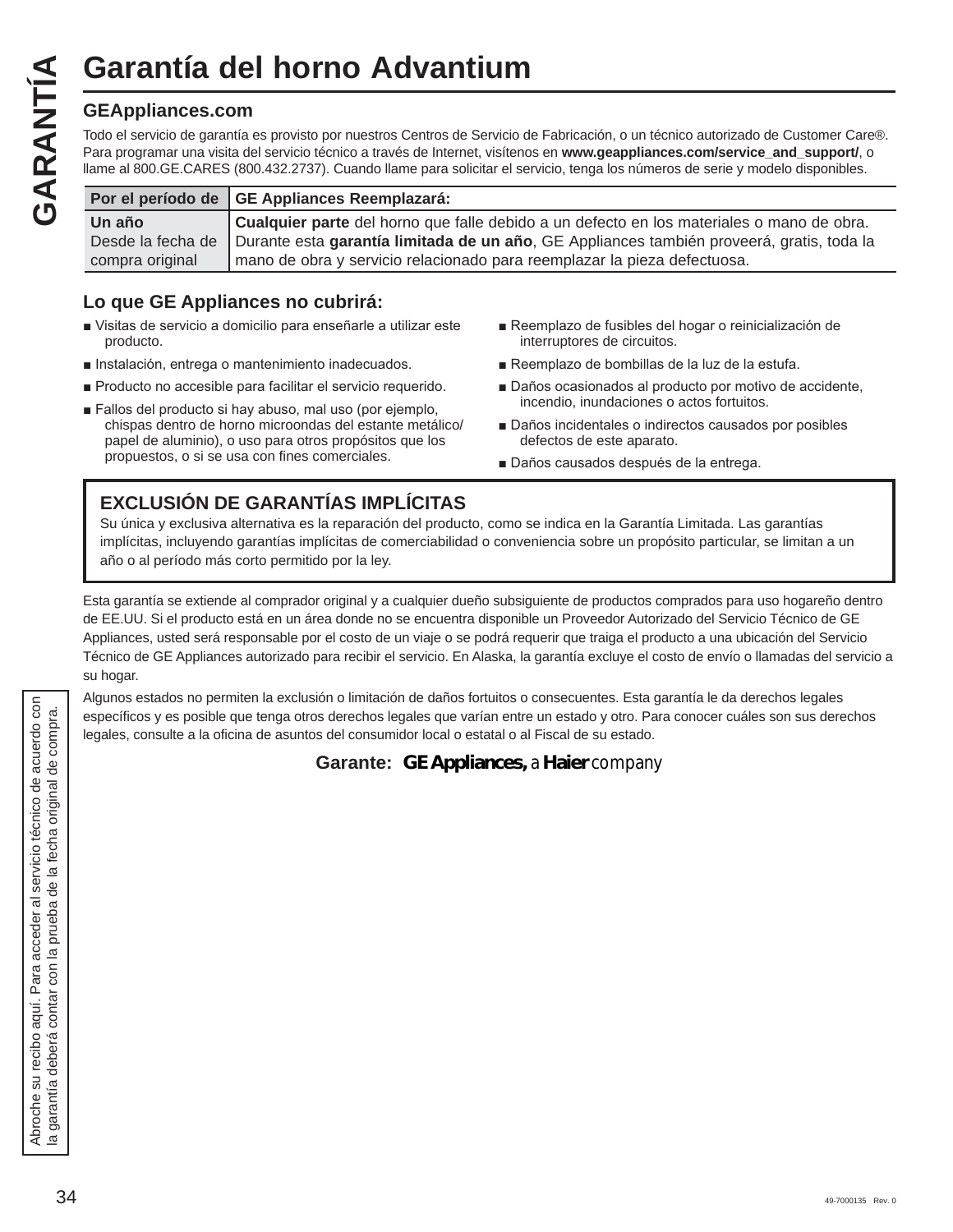# **Kits opcionales**

Disponible en su distribuidor GE Appliances, a un costo adicional:

### **Kits de paneles de relleno:**

- **JX36BSS** Acero Inoxidable
- $\blacksquare$  JX36BES Loza
- **JX36BWW Blanco**
- $\blacksquare$  JX36BBB Negro
- **JX36BES** Pizarra
- UX36BDS Pizzarra Oscuro
- JX36BTS Acero Inoxidable Negro

Al colocar un extractor de estufa de 36", los kits de paneles rellenan el ancho adicional para darle una apariencia empotrada personalizada.

Solamente para una instalación entre los gabinetes; no son para instalaciones al final de los gabinetes.

Cada kit contiene: dos paneles de relleno de 3" de ancho.

## **Kit de Montaje**

## $\blacksquare$  JX15BUMPBB

Use los mismos al instalar el horno microondas con gabinetes con una profundidad de 15". El kit de montaje permitirá que el horno microondas sea instalado de modo tal que los agujeros de la ventilación en la parte superior frontal de los electrodomésticos no queden bloqueados.

## **Kits de Filtros**

JX81D-Kit de Filtro de Carbón para Recirculaciónt

Los kits de filtros son utilizados cuando el horno no puede ser ventilado hacia el exterior.

Vea la cubierta trasera para ordenar por teléfono o en GEAppliances.com.